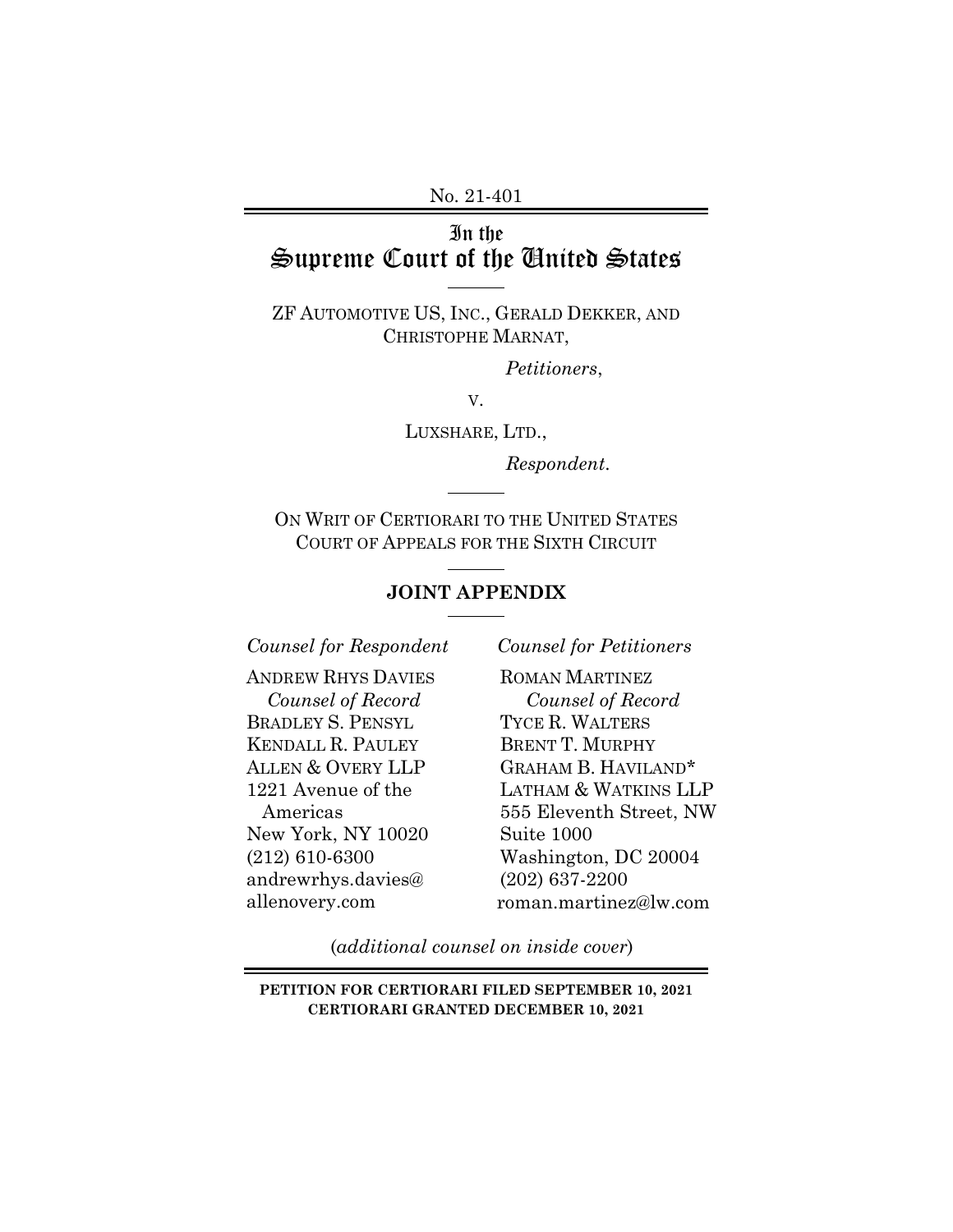ZACHARY L. ROWEN JUSTIN S. KIRSCHNER LATHAM & WATKINS LLP 1271 Avenue of the Americas New York, NY 10020

SEAN M. BERKOWITZ LATHAM & WATKINS LLP 330 N. Wabash Suite 2800 Chicago, IL 60611

\* *Admitted to practice in Illinois only. All work supervised by a member of the DC Bar.*

*Counsel for Petitioners*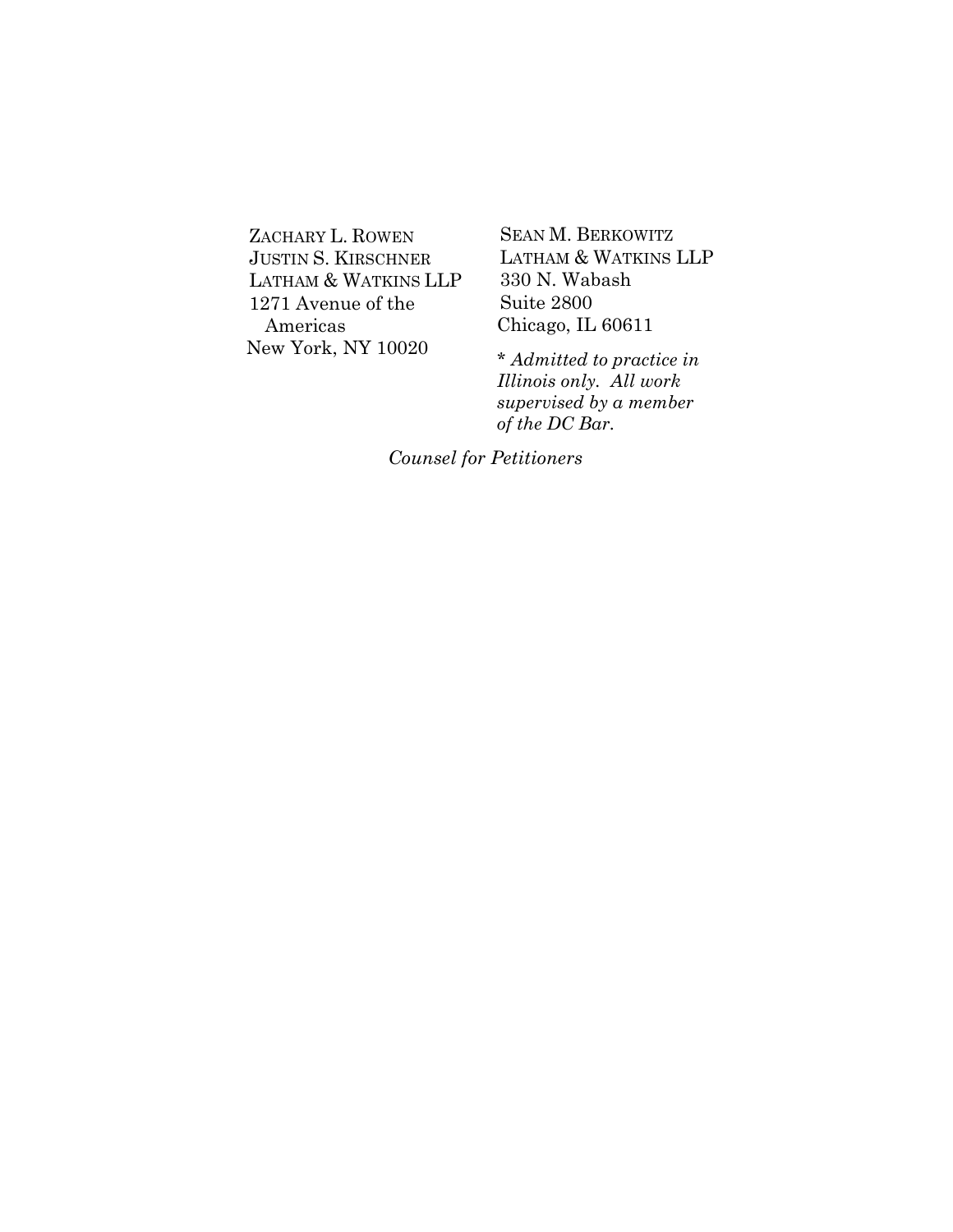# **TABLE OF CONTENTS**

| United States Court of Appeals for the Sixth<br>Relevant<br>Docket<br>Circuit<br>Entries:<br>Luxshare, Ltd. v. ZF Automotive US, Inc.                                                                                                                                    |
|--------------------------------------------------------------------------------------------------------------------------------------------------------------------------------------------------------------------------------------------------------------------------|
| United States District Court for the Eastern<br>District of Michigan Relevant Docket<br>Entries: Luxshare, Ltd. v. ZF Automotive<br>US, Inc. et al., No. 2:20-mc-51245-LJM-                                                                                              |
| Order of the United States Court of Appeals<br>for the Sixth Circuit Denying Motion to<br>Stay Pending Appeal, Luxshare, Ltd. v. ZF<br>Automotive US, Inc., 15 F.4th 780 (6th Cir.                                                                                       |
| Order of the United States Court of Appeals<br>for the Sixth Circuit Denying Summary<br>Affirmance, Luxshare, Ltd. v. ZF<br>Automotive US, Inc., No. 21-2736 (6th Cir.<br>Nov. 4, 2021), CA6 ECF No. 39-2JA-26                                                           |
| Memorandum of Law in Support of Ex Parte<br>Application for an Order Pursuant to 28<br>U.S.C. $\S 1782$ to Conduct Discovery for<br>Use in Foreign Proceedings, Dkt.No. 1<br>(E.D. Mich. filed Oct. 16, 2020) JA-28                                                      |
| Declaration of David Huang, Exhibit 4 to<br>Memorandum of Law in Support of $Ex$<br><i>Parte</i> Application for an Order Pursuant to<br>28 U.S.C. § 1782 to Conduct Discovery for<br>Use in Foreign Proceedings, Dkt. No. 1-5<br>(E.D. Mich. filed Oct. 16, 2020) JA-56 |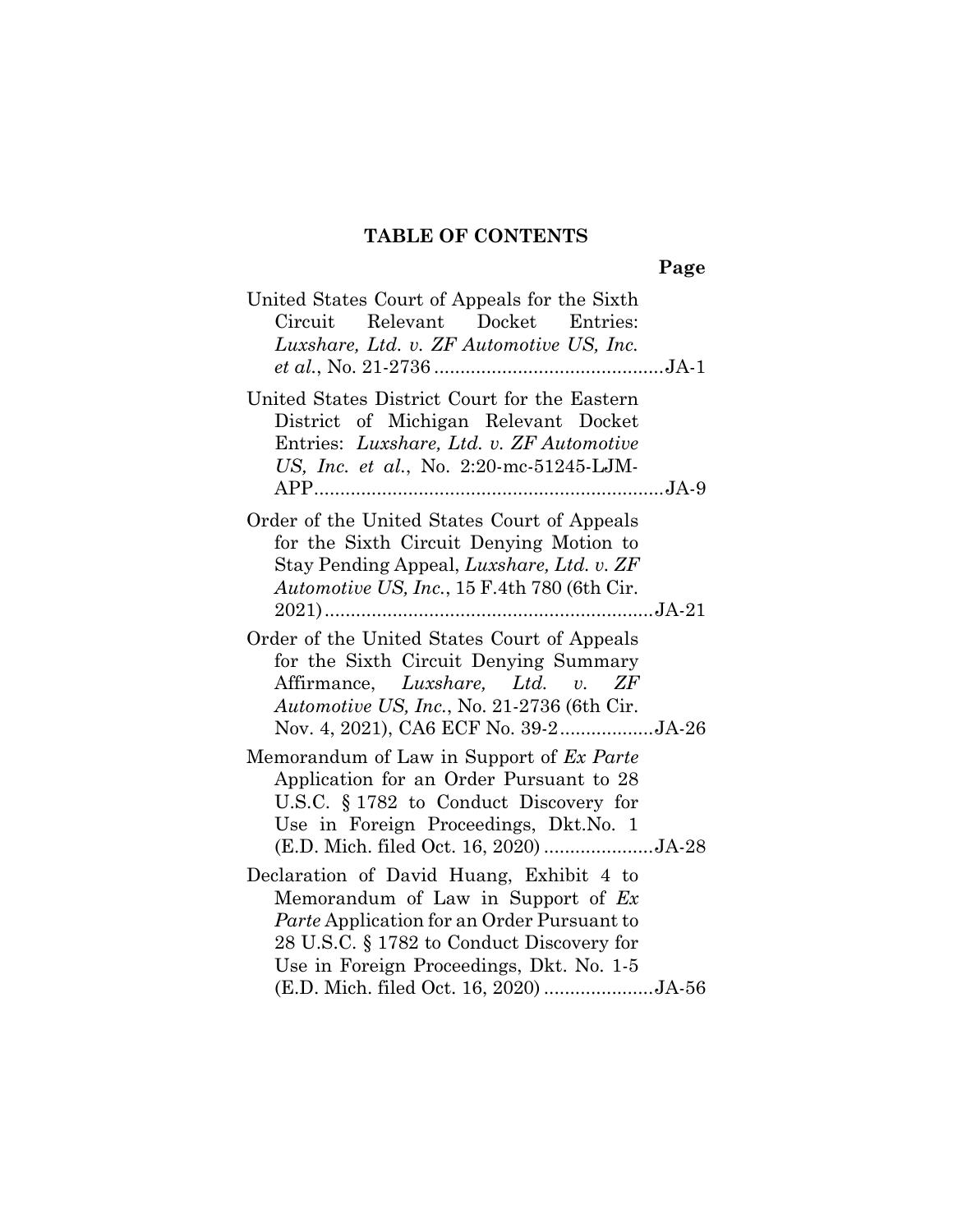# **TABLE OF CONTENTS—Continued**

**Page** 

| Declaration of Anna Masser, Exhibit 5 to<br>Memorandum of Law in Support of $Ex$<br><i>Parte</i> Application for an Order Pursuant to<br>28 U.S.C. § 1782 to Conduct Discovery for<br>Use in Foreign Proceedings, Dkt. No. 1-6<br>(E.D. Mich. filed Oct. 16, 2020) JA-64                            |  |
|-----------------------------------------------------------------------------------------------------------------------------------------------------------------------------------------------------------------------------------------------------------------------------------------------------|--|
| Declaration of Gregor Tschernjavski, Exhibit<br>6 to Memorandum of Law in Support of $Ex$<br>Parte Application for an Order Pursuant to<br>28 U.S.C. § 1782 to Conduct Discovery for<br>Use in Foreign Proceedings, Dkt. No. 1-7<br>(E.D. Mich. filed Oct. 16, 2020) JA-75                          |  |
| Declaration of Christoph A. Baus, Exhibit 1 to<br>Motion to Quash Improper Subpoenas and<br>Brief in Support, Dkt. No. 6-2 (E.D. Mich.                                                                                                                                                              |  |
| Master Purchase Agreement related to<br>Project Montreux between<br><b>TRW</b><br>Automotive, Inc. and Luxshare Limited<br>(excerpts), Exhibit A to Declaration of<br>Christoph A. Baus in Support of Motion to<br>Quash Improper Subpoenas and Brief in<br>Support, Dkt. No. 6-2 (E.D. Mich. filed |  |
| Declaration of Dieter Eckhardt in Support of<br>Respondents' Motion, Exhibit 3 to Motion<br>to Quash Improper Subpoenas and Brief in<br>Support, Dkt. No. 6-4 (E.D. Mich. filed                                                                                                                     |  |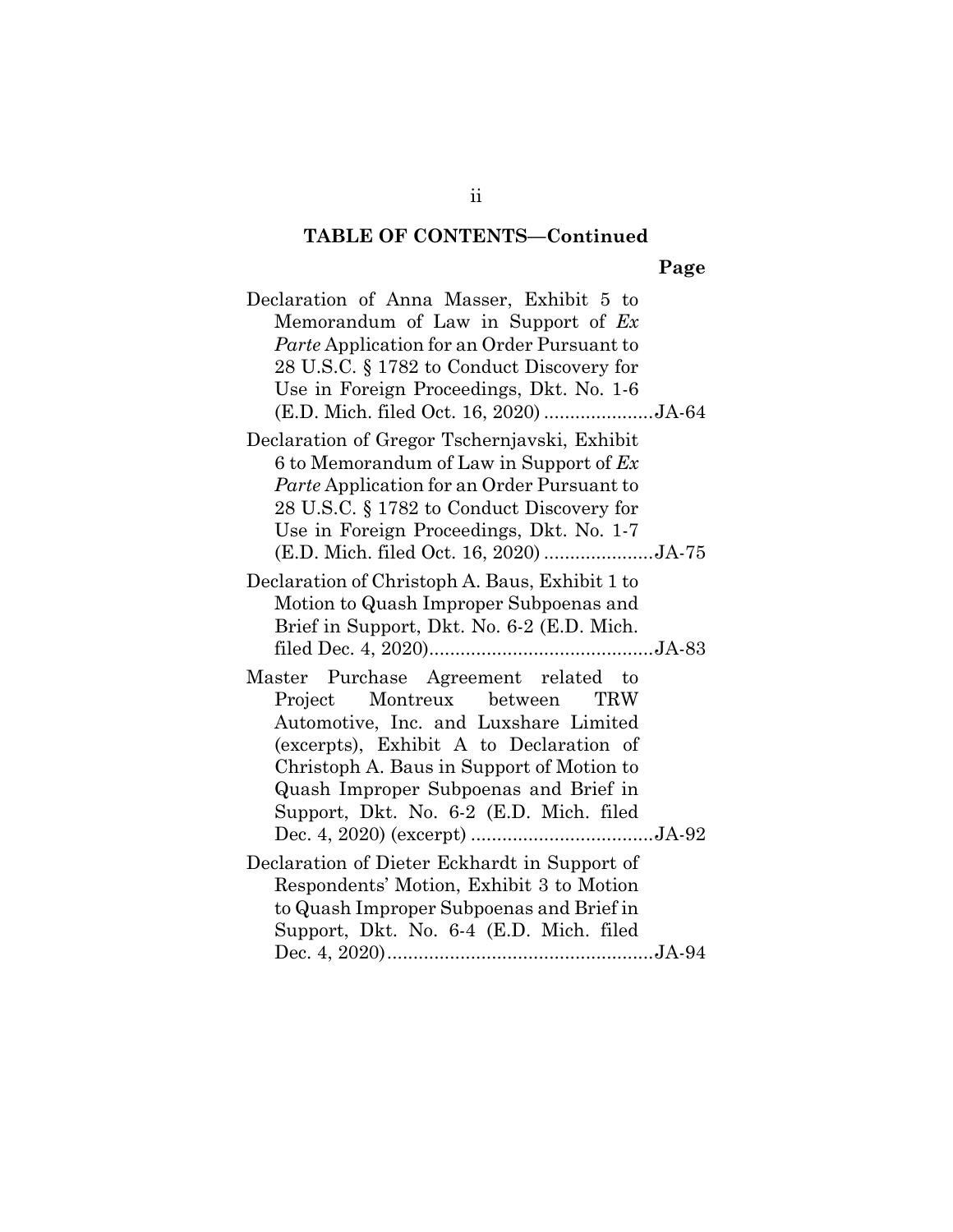# **TABLE OF CONTENTS—Continued**

**Page** 

|                                          | Second Declaration of Anna Masser,         |  |  |  |  |
|------------------------------------------|--------------------------------------------|--|--|--|--|
|                                          | Attachment 1 to Memorandum of Law in       |  |  |  |  |
| Opposition to Quash, Dkt. No. 13-2 (E.D. |                                            |  |  |  |  |
|                                          | Mich. filed Jan. 8, 2021) JA-98            |  |  |  |  |
|                                          | Third Declaration of Anna Masser, Dkt. No. |  |  |  |  |
|                                          | 20 (E.D. Mich. filed Mar. 10, 2021)JA-113  |  |  |  |  |

#### **ITEMS PREVIOUSLY REPRODUCED**

In accordance with Supreme Court Rule 26.1, the following items have been omitted in printing this joint appendix because they appear on the following pages of the appendix to the Petition for a Writ of Certiorari (April 16, 2021):

- Order of the United States District Court for the Eastern District of Michigan Overruling Objections To Magistrate Judge's Order Granting In Part and Denying In Part Respondents' Motion To Quash, *Luxshare, Ltd. v. ZF Automotive US, Inc.*, No. 2:20-mc-51245, 2021 WL 2705477 (E.D. Mich. July 1, 2021), Dkt. No. 29 .................................................................. 1a Order Granting *Ex Parte* Application For An Order Pursuant To 28 U.S.C. § 1782 To
	- Conduct Discovery For Use In Foreign Proceedings (E.D. Mich. Oct. 22, 2020), Dkt. No. 3 .......................................................... 20a

iii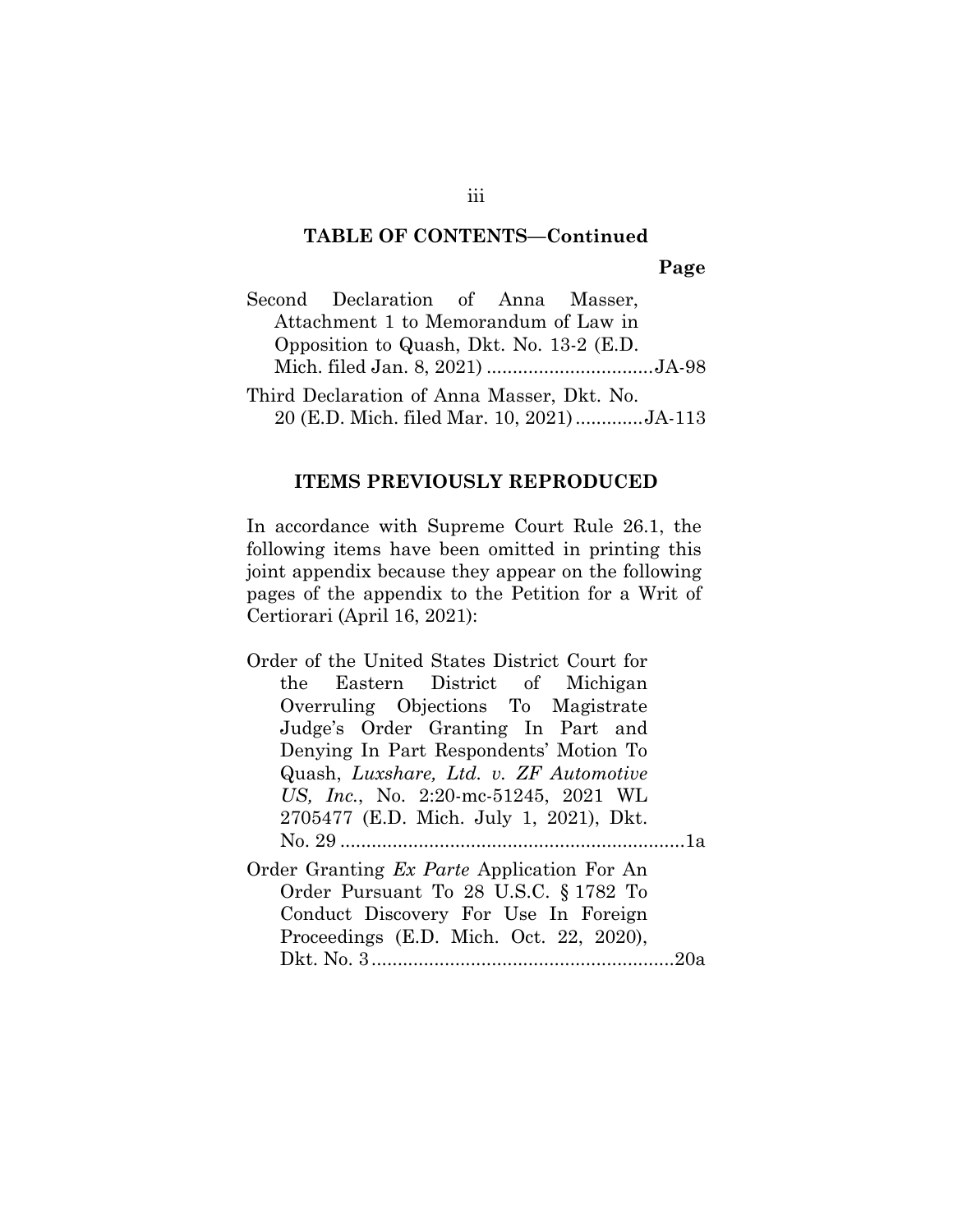#### **TABLE OF CONTENTS—Continued**

#### **Page**

Opinion and Order of the United States District Court for the Eastern District of Michigan Granting In Part and Denying In Part Respondents' Motion To Quash Improper Subpoenas, *Luxshare, Ltd. v. ZF Automotive US, Inc.*, No. 2:20-mc-51245, 2021 WL 2154700 (E.D. Mich. May 27, 2021), Dkt. No. 26 ............................................. 22a Opinion and Order of the United States District Court for the Eastern District of Michigan Denying Motion To Stay And Granting Motion To Compel, *Luxshare, Ltd. v. ZF Automotive US, Inc.*, No. 20-mc-

| 51245, 2021 WL 3629899 (E.D. Mich. Aug. |  |
|-----------------------------------------|--|
|                                         |  |
|                                         |  |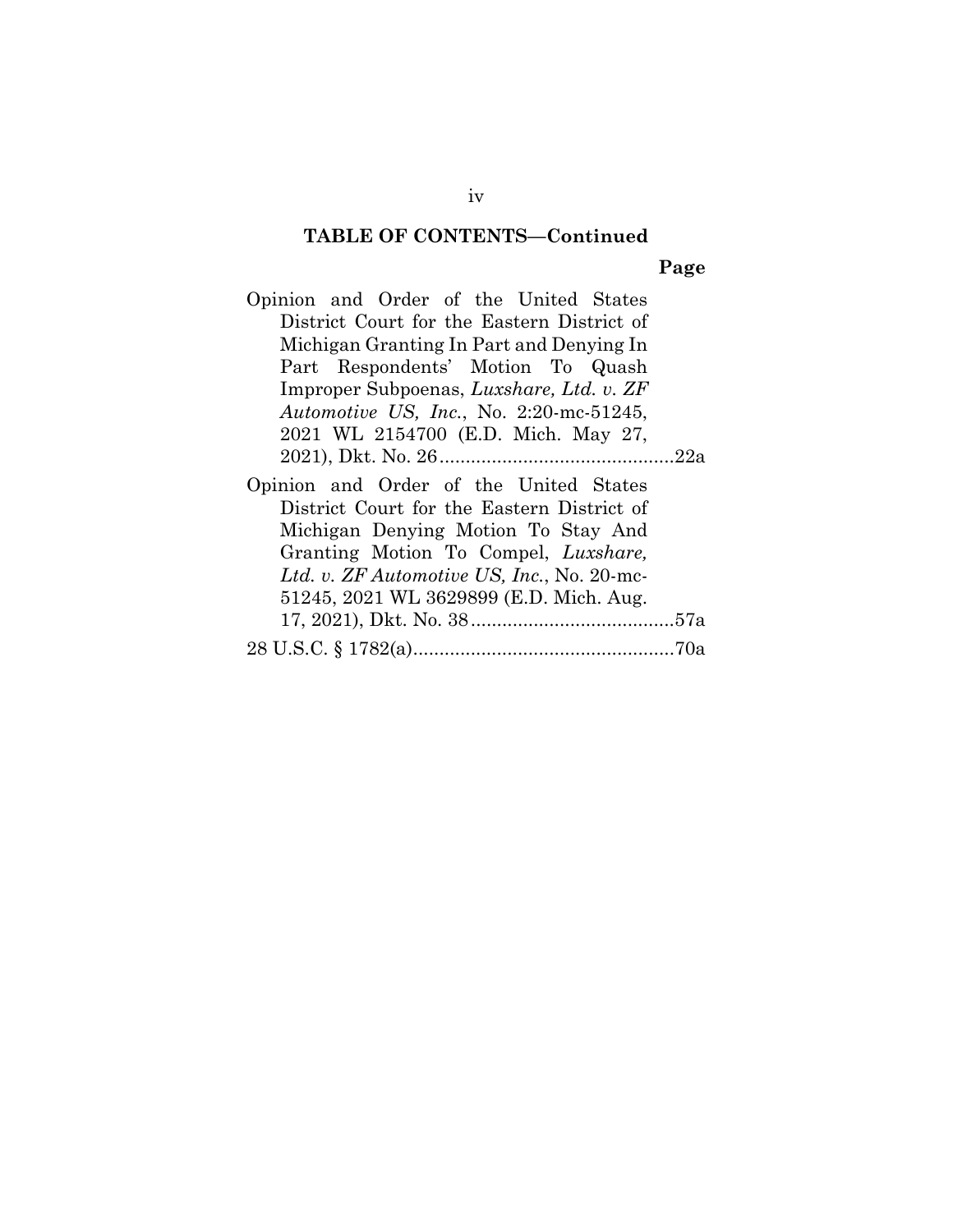#### **RELEVANT DOCKET ENTRIES**

# **U.S. Court of Appeals for the Sixth Circuit Case No. 21-2736**

| #            | Date | <b>Docket Text</b>                                                                                                                                                                              |
|--------------|------|-------------------------------------------------------------------------------------------------------------------------------------------------------------------------------------------------|
| $\mathbf{1}$ |      | 07/21/2021 Civil Case Docketed. Notice filed<br>by Appellants Gerald Dekker,<br>Christophe Marnat and ZF<br>Automotive US, Inc Transcript<br>needed: y. (RLJ) [Entered:<br>07/21/2021 02:02 PM] |
|              |      |                                                                                                                                                                                                 |

- 8 07/23/2021 MOTION filed by Mr. Sean M. Berkowitz for Gerald Dekker, Christophe Marnat and ZF Automotive US, Inc. to stay district court order. Certificate of Service: 07/23/2021. [21-2736] (SMB) [Entered: 07/23/2021 08:04 PM]
- 9 07/27/2021 SHOW CAUSE order: It is therefore ORDERED that Respondents SHOW CAUSE within twenty-one (21) days of the file date of this order why this appeal should not be dismissed for lack of jurisdiction. Following the receipt of a response from Respondents or the expiration of the 21-day response period, whichever occurs first, Petitioner, if it so chooses, shall have ten (10) days in which to file a reply.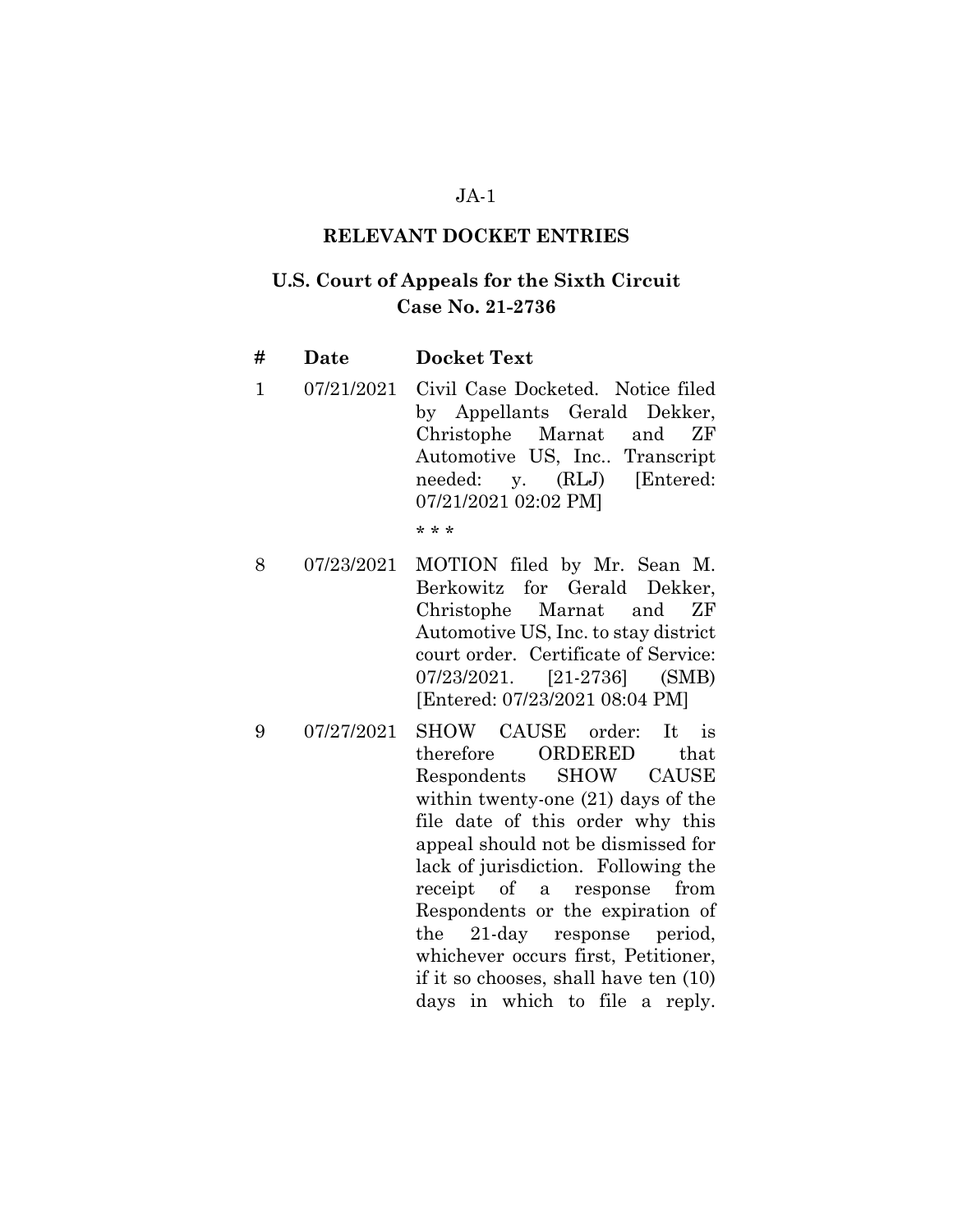### **# Date Docket Text**

Thereafter, the issue of appellate jurisdiction will be referred to the court for disposition. Response due by 08/17/2021 for Sean M. Berkowitz, Roman Martinez and Tyce R Walters. (RLJ) [Entered: 07/27/2021 08:14 AM]

- 12 07/30/2021 RESPONSE filed to the show cause for jurisdiction, [9]. Response filed by Attorney Mr. Roman Martinez for Appellants Gerald Dekker, Christophe Marnat and ZF Automotive US, Inc.. Certificate of Service: 07/30/2021. [21-2736] (RM) [Entered: 07/30/2021 04:53 PM]
- 13 08/02/2021 RESPONSE in opposition filed regarding a motion stay district court order, [8]; previously filed by Mr. Sean M. Berkowitz for ZF Automotive US, Inc., Gerald Dekker and Christophe Marnat. Response from Attorney Mr. William R. Jansen for Appellee Luxshare, Ltd.. Certificate of Service: 08/02/2021. [21-2736] (WRJ) [Entered: 08/02/2021 11:51 PM]
- 14 08/02/2021 FILED: *Declaration of William Jansen* by Mr. William R. Jansen for Luxshare, Ltd.. Certificate of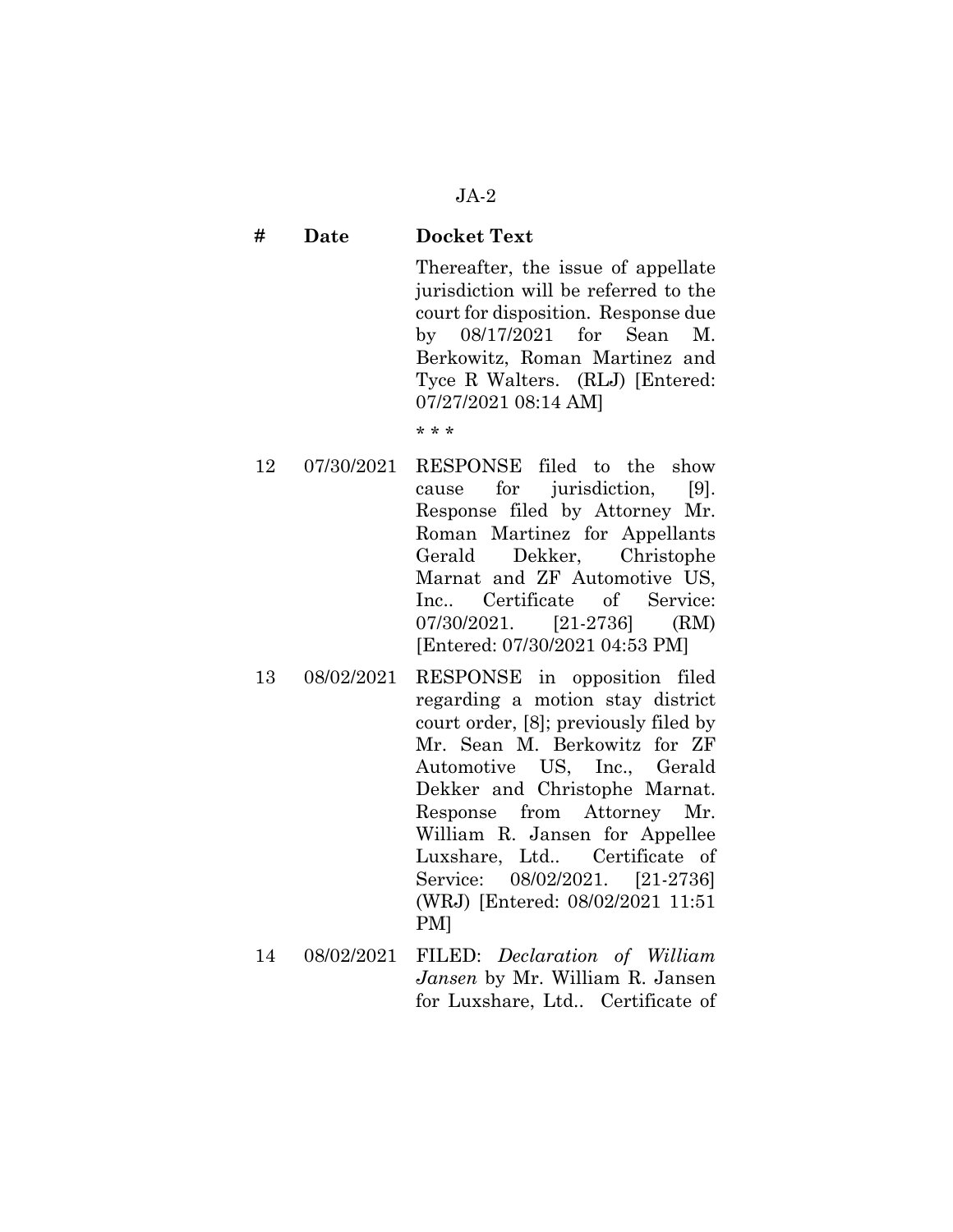| # | Date | <b>Docket Text</b>                                                        |  |  |
|---|------|---------------------------------------------------------------------------|--|--|
|   |      | Service: 08/02/2021. [21-2736]<br>(WRJ) [Entered: 08/02/2021 11:56<br>PMI |  |  |

- 20 08/09/2021 REPLY filed by Mr. Roman Martinez for Gerald Dekker, Christophe Marnat and ZF Automotive US, Inc. regarding *motion to stay pending appeal and interim stay pending consideration of stay motion* Certificate of Service: 08/09/2021. [21-2736] (RM) [Entered: 08/09/2021 05:56 PM]
- 21 08/17/2021 LETTER filed by Mr. Bradley Pensyl for Luxshare, Ltd. regarding *Supplemental Authority in Connection with Respondents-Appellants' Motion for Stay Pending Appeal* Certificate of Service: 08/17/2021. [21-2736] (BP) [Entered: 08/17/2021 05:18  $PM$ <sup>\*</sup> \* \*
- 24 09/09/2021 LETTER filed by Mr. Bradley Pensyl for Luxshare, Ltd. regarding *recent development relevant to Respondents-Appellants' Motion for Stay* Certificate of Service: 09/09/2021. [21-2736) (BP) [Entered: 09/09/2021 03:46 PM)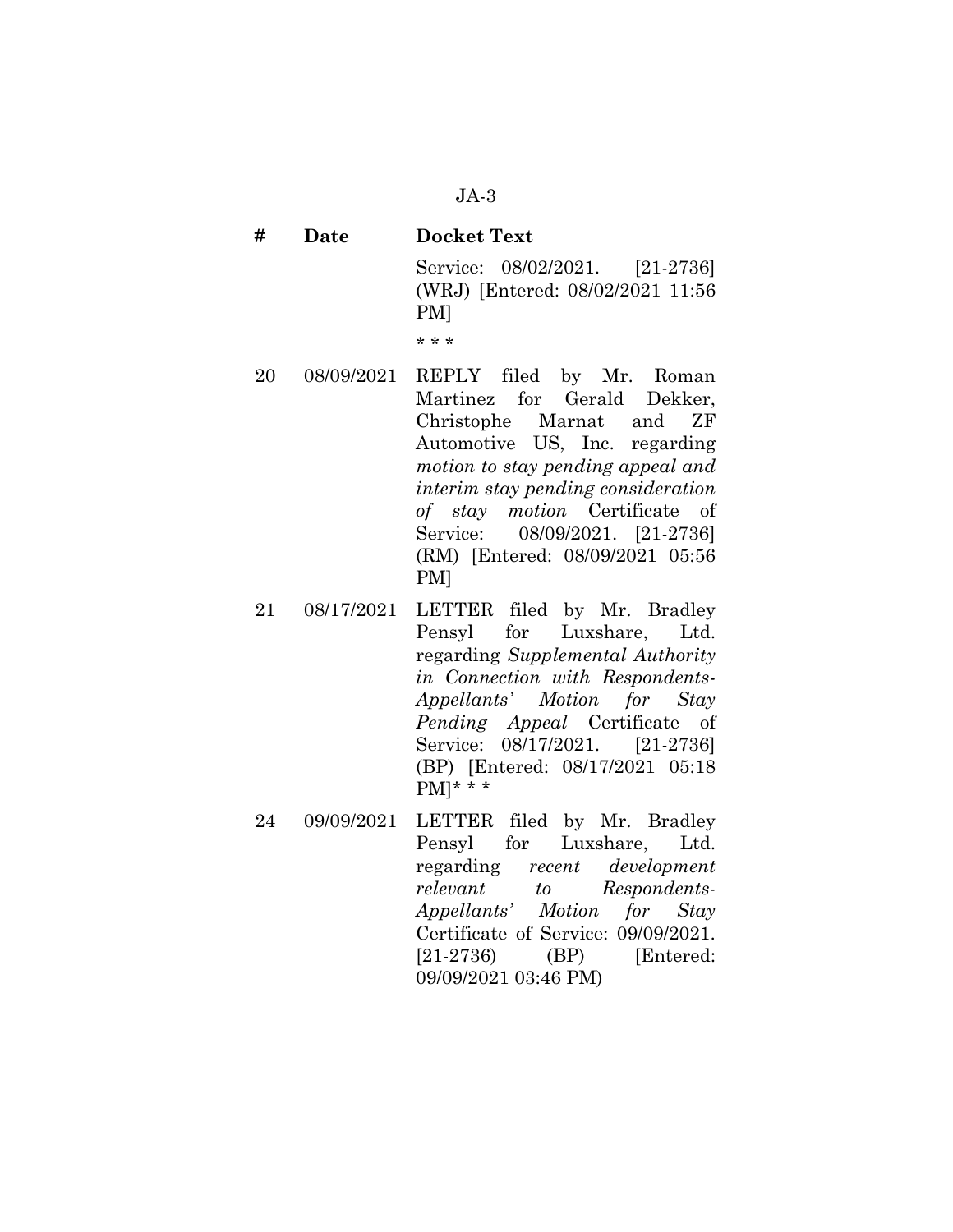#### **# Date Docket Text**

- 25 09/09/2021 LETTER filed by Mr. Roman Martinez for Gerald Dekker, Christophe Marnat and ZF Automotive US, Inc. regarding *Appellants' September 9, 2021 LETTER regarding recent development relevant to Respondents-Appellants' Motion for Stay* Certificate of Service: 09/09/2021. [21-2736] (RM) [Entered: 09/09/2021 06:14 PM]
- 26 09/10/2021 LETTER filed by Mr. Bradley Pensyl for Luxshare, Ltd. regarding *Opposition to Respondents-Appellants' intended filing of a Supplemental Brief* Certificate of Service: 09/10/2021. [21-2736] (BP) [Entered: 09/10/2021 06:47 PM]
- 27 09/14/2021 LETTER filed by Mr. Roman Martinez for Gerald Dekker, Christophe Marnat and ZF Automotive US, Inc. regarding *Response to Petitioner-Appellee's September 10, 2021 LETTER regarding Opposition to Respondents-Appellants' intended filing of a Supplemental Brief*  Certificate of Service: 09/14/2021. [21-2736] (RM) [Entered: 09/14/2021 12:15 PM]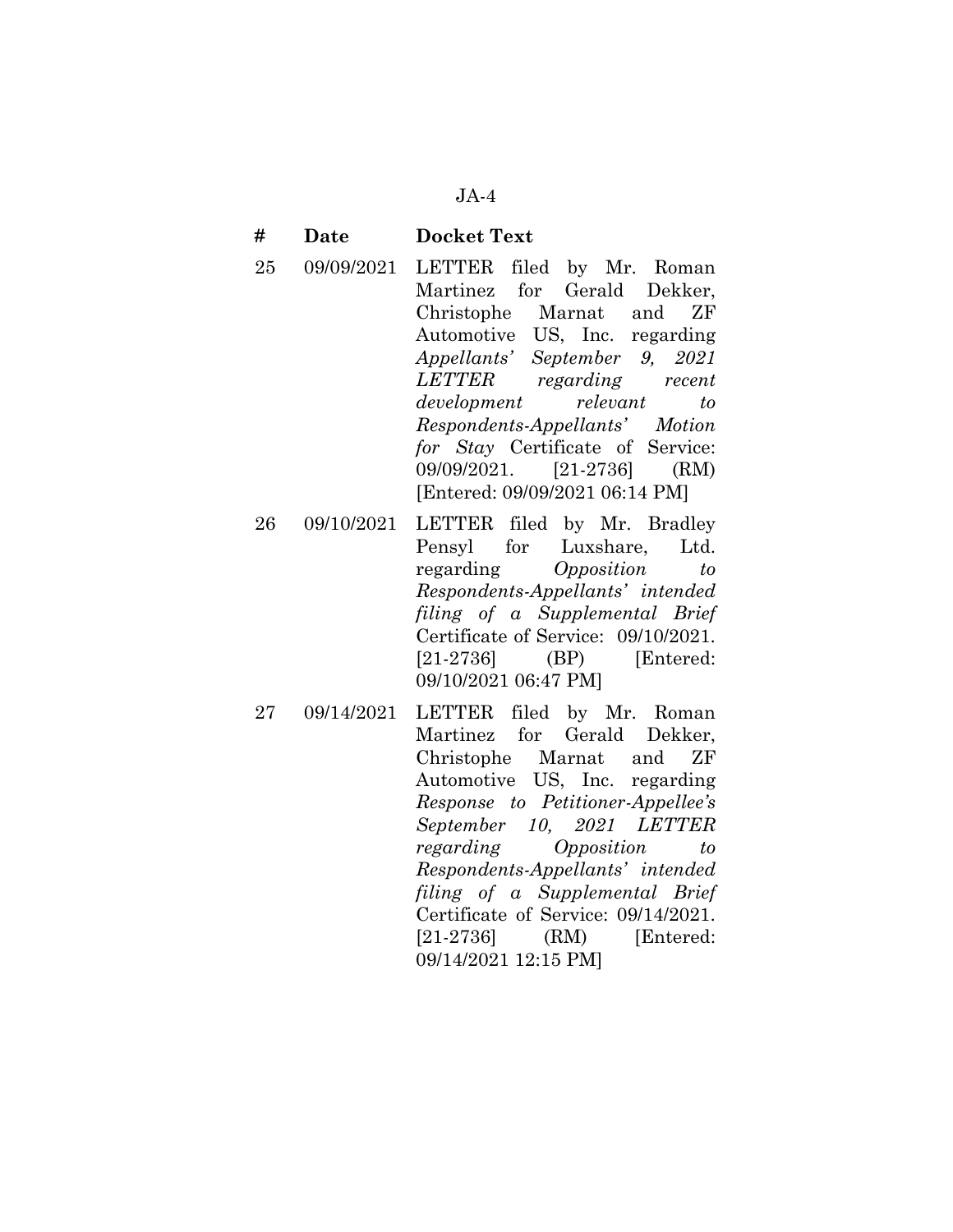#### **# Date Docket Text**

- 28 09/16/2021 LETTER filed by Mr. Bradley Pensyl for Luxshare, Ltd. regarding *Response to Appellants' September 14, 2021 Letter* Certificate of Service: 09/16/2021. [21-2736] (BP) [Entered: 09/16/2021 12:39 PM]
- 29 09/21/2021 U.S. Supreme Court notice filed regarding a petition for a writ of certiorari filed by Appellant ZF Automotive US, Inc.. Supreme Court Case No:21-401, 09/10/2021. (CL) [Entered: 09/21/2021 04:22 PM]
- 30 10/08/2021 EMERGENCY MOTION filed by Mr. Bradley Pensyl for Luxshare, Ltd. to expedite decision. Certificate of Service: 10/08/2021. [21-2736]--[Edited 10/12/2021 by LTK] (BP) [Entered: 10/08/2021 05:57 PM]
- 31 10/13/2021 PUBLISHED ORDER filed: The showcause order is WITHDRAWN, the motion for stay pending appeal [8] is DENIED, and the motion to expedite [30] is DENIED AS MOOT. Decision for publication. Jeffrey S. Sutton, Chief Judge; John M. Rogers and Richard Allen Griffin, Circuit Judges. (CL) [Entered: 10/13/2021 04:09 PM]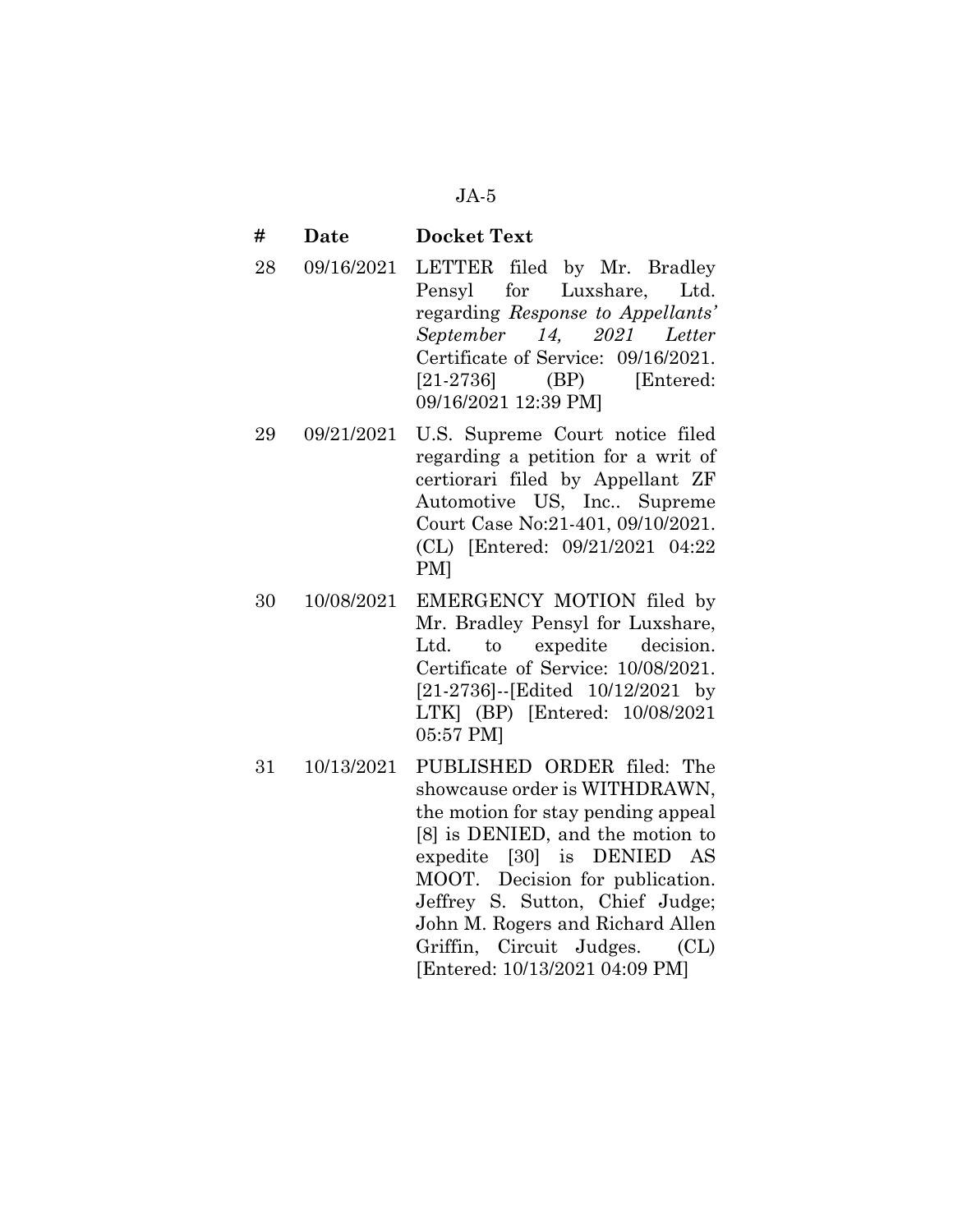#### **# Date Docket Text**

- 32 10/14/2021 EMERGENCY MOTION filed by Mr. Roman Martinez for Gerald Dekker, Christophe Marnat and ZF Automotive US, Inc. for *summary affirmance* Certificate of Service: 10/14/2021. [21-2736]-- [Edited 10/15/2021 by LTK] (RM) [Entered: 10/14/2021 06:55 PM]
- 33 10/21/2021 RESPONSE in opposition filed regarding a motion, [32] previously filed by Mr. Roman Martinez for ZF Automotive US, Inc., Gerald Dekker and Christophe Marnat. Response from Attorney Mr. Bradley Pensyl for Appellee Luxshare, Ltd.. Certificate of Service: 10/21/2021. [21-2736] (BP) [Entered: 10/21/2021 12:40 PM]

\* \* \*

35 10/27/2021 U.S. Supreme Court Order filed: The order of the United States District Court for the Eastern District of Michigan, entered August 17, 2021, is STAYED pending the disposition of the petition for a writ of certiorari before judgment. (CL) [Entered: 10/27/2021 01:57 PM]

\* \* \*

37 10/28/2021 REPLY filed by Mr. Roman Martinez for Gerald Dekker,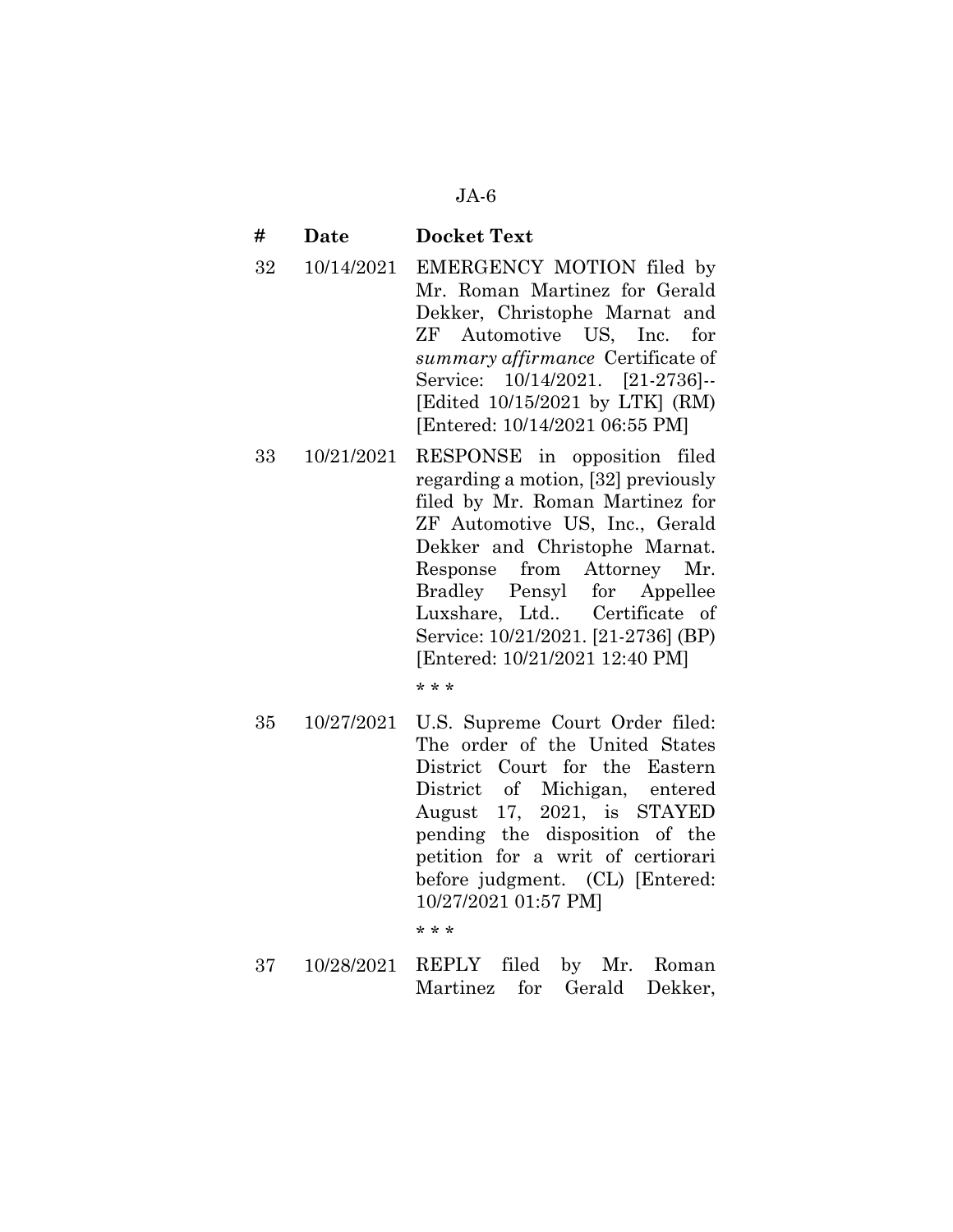## **# Date Docket Text**

Christophe Marnat and ZF Automotive US, Inc. regarding *Time-Sensitive Motion for Summary Affirmance* Certificate of Service: 10/28/2021. [21-2736) (RM) [Entered: 10/28/2021 01:01 PM]

\* \* \*

- 39 11/04/2021 ORDER filed: The motion for summary affirmance, [32], is DENIED.. Julia Smith Gibbons, Circuit Judge; Jane Branstetter Stranch, Circuit Judge and Joan L. Larsen, Circuit Judge. (LTK) [Entered: 11/04/2021 02:33 PM]
- 40 11/05/2021 APPELLANT BRIEF filed by Mr. Roman Martinez for Gerald Dekker, Christophe Marnat and ZF Automotive US, Inc.. Certificate of Service: 11/05/2021. Argument Request: not requested. [21-2736] (RM) [Entered: 11/05/2021 01:42 PM]

\* \* \*

42 12/14/2021 U.S. Supreme Court letter filed. The petition for a writ of certiorari [29] before judgment in No. 21-401 is granted. The motion of International Institute for Conflict Prevention & Resolution, Inc. for leave to file a brief as amicus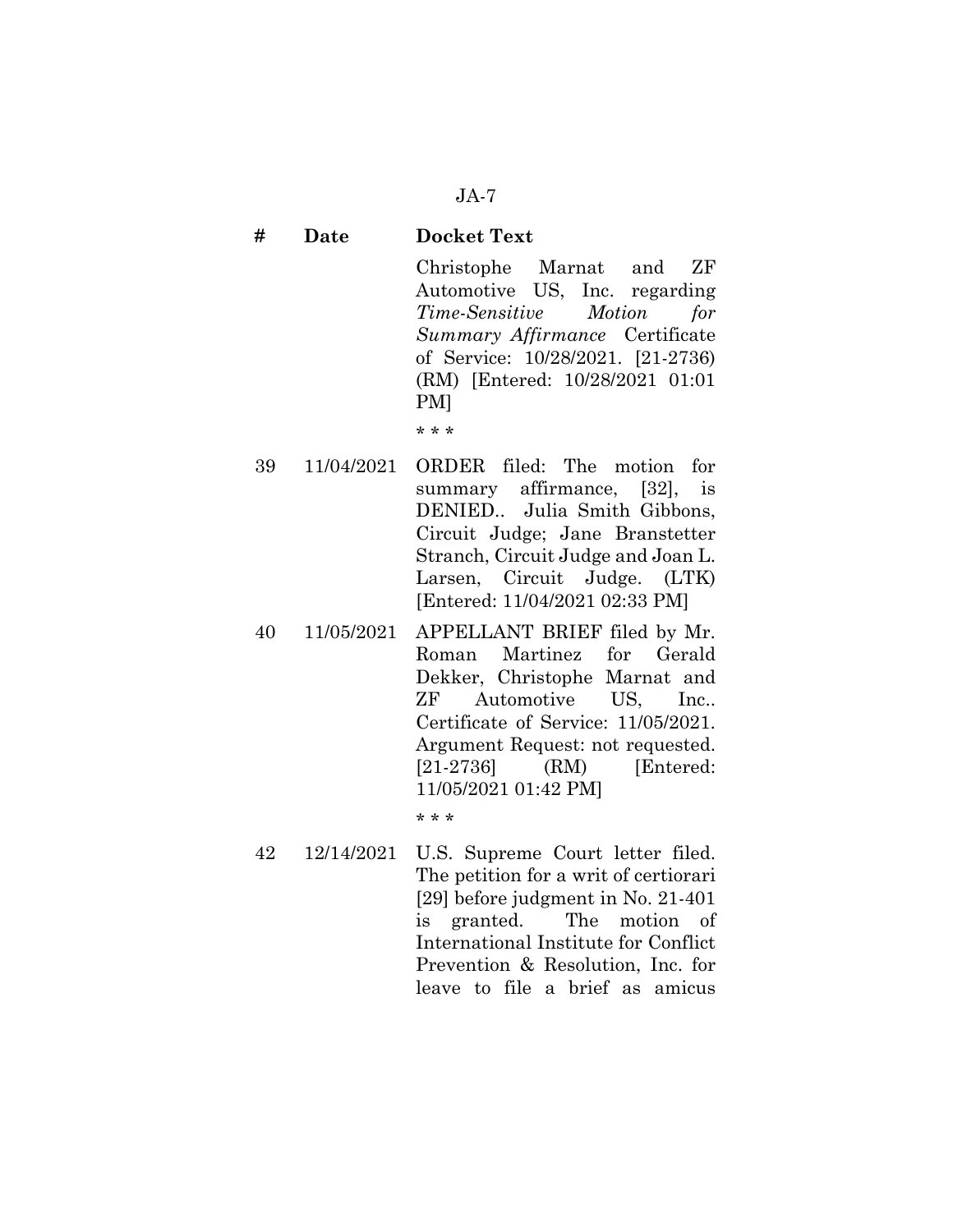#### **# Date Docket Text**

curiae in No. 21-518 is granted. The petition for a writ of certiorari in No. 21-518 is granted. The cases are consolidated, and a total of one hour is allotted for oral argument. Supreme Court Case No: 21-401, 12/10/2021.. (DRK) [Entered: 12/14/202111:30 AM]

43 12/21/2021 RULING LETTER SENT to hold briefing in abeyance pending resolution of the U.S. Supreme Court case 21-401. (LTK) [Entered: 12/21/2021 03:45 PM]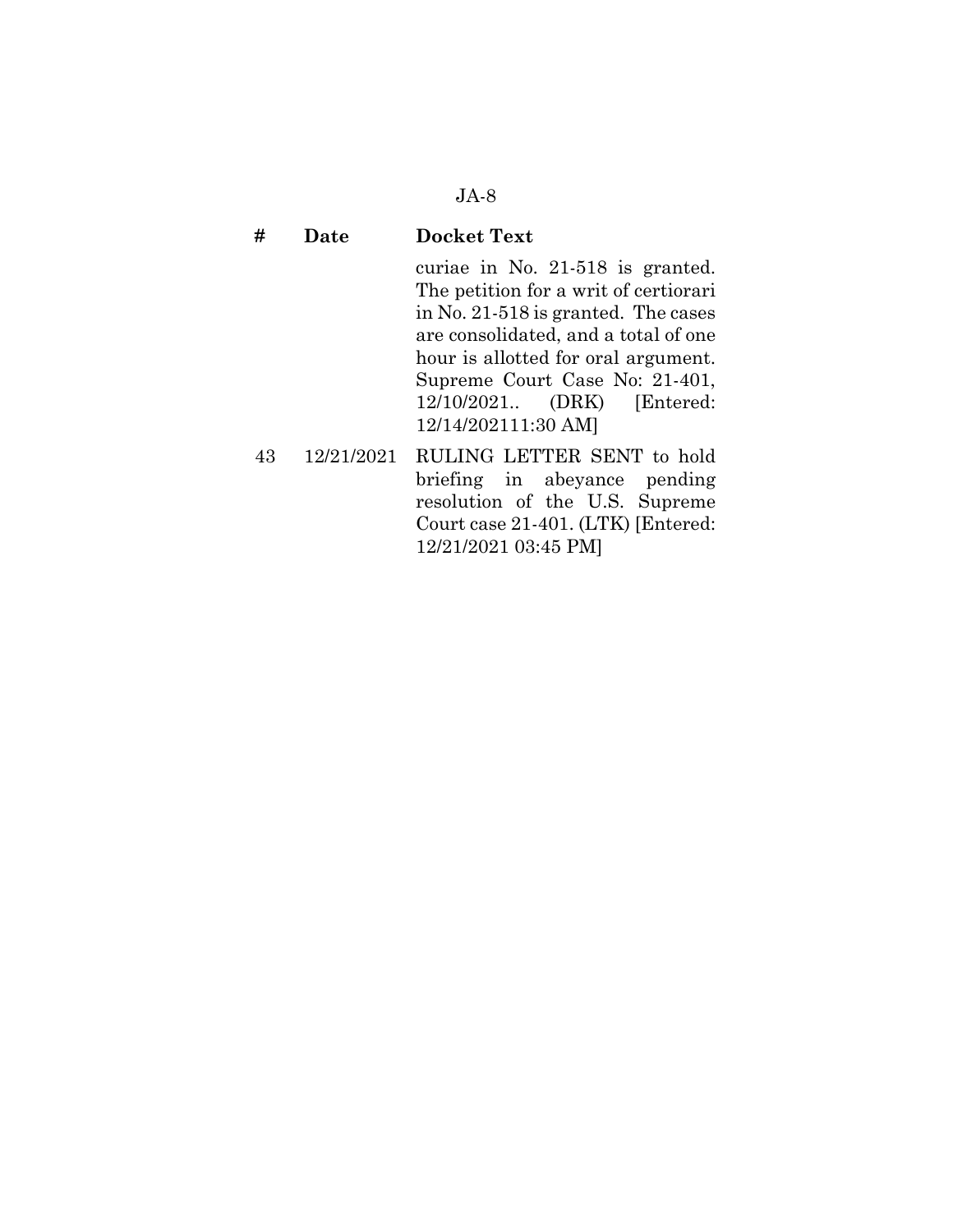#### **RELEVANT DOCKET ENTRIES**

# **U.S. District Court for the Eastern District of Michigan (Detroit) Case No. 2:20-mc-51245-LJM-APP**

#### **# Date Docket Text**

1 10/16/2020 Ex Parte Application for an Order Pursuant to 28 U.S.C. § 1782 to Conduct Discovery for Use in Foreign Proceedings filed by Luxshare, Ltd., Receipt No: AMIEDC-8110780 - Fee: 47 dollars. (Attachments: # l Index of Exhibits, # 2 Exhibit 1 - ZF Automotive US, Inc. Subpoena, # 3 Exhibit 2 - G. Dekker Subpoena, # 4 Exhibit 3 - C. Marnat Subpoena, # 5 Exhibit 4 - D. Huang Declaration, # 6 Exhibit 5 - A. Masser Declaration, # 7 Exhibit 6 - G. Tschernjavski Declaration, # 8 Exhibit 7 - Proposed Order) (Brady, Michael) (Entered: 10/16/2020)

\* \* \*

3 10/22/2020 ORDER Granting Ex Parte Application for an Order Pursuant to 28 U.S.C. 1782 to Conduct Discovery for Use in Foreign Proceedings. Signed by District Judge Laurie J. Michelson. (EKar) (Entered: 10/22/2020)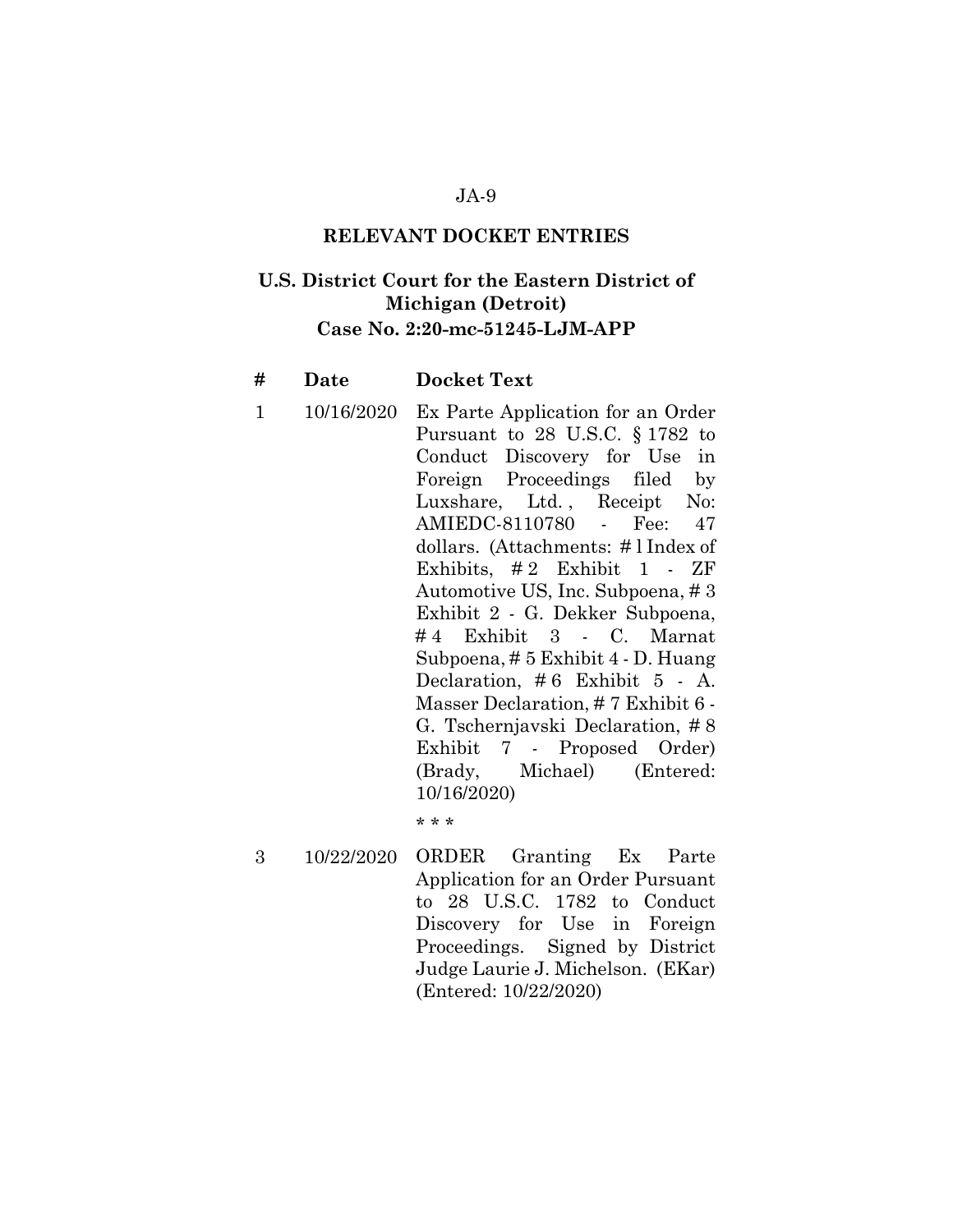- **# Date Docket Text**  \* \* \*
- 5 11/16/2020 STIPULATION AND ORDER Setting Briefing Schedule for ZF Automotive US, Inc.'s Motion to Quash. Signed by District Judge Laurie J. Michelson. (EKar) (Entered: 11/16/2020)
- 6 12/04/2020 MOTION to Quash *Improper Subpoenas* by All Defendants. (Attachments: # l Index of Exhibits,  $\# 2$ . Exhibit 1: Declaration of C. Baus w/Exhibits A & B, # 3 Exhibit 2: Declaration of G. Decker, # 4 Exhibit 3: Declaration of D. Eckhardt) (Jorissen, Jonathan) (Entered: 12/04/2020)

\* \* \*

8 12/08/2020 ORDER Referring Pretrial Matters to Magistrate Judge Anthony P. Patti re 6 Motion to Quash. Signed by District Judge Laurie J. Michelson. (EKar) (Entered: 12/08/2020).

\* \* \*

13 01/08/2021 RESPONSE to 6 MOTION to Quash *Improper Subpoenas* filed by Luxshare, Ltd.. (Attachments: #1 Declaration of Travis Taylor, # 2 Second Declaration of Anna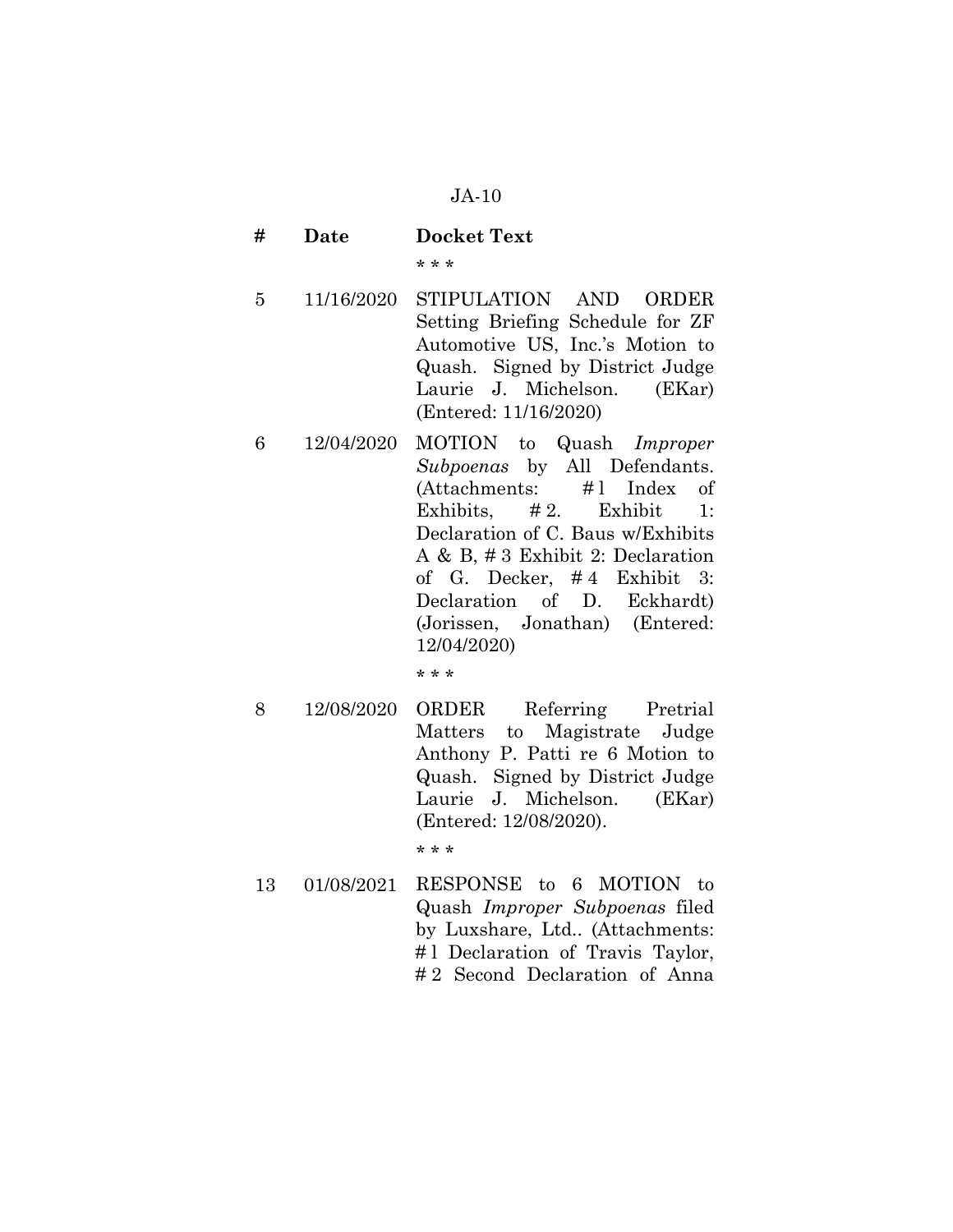| #  | <b>Date</b> | <b>Docket Text</b>                                                                                                                                                                                                                                                                                          |  |  |
|----|-------------|-------------------------------------------------------------------------------------------------------------------------------------------------------------------------------------------------------------------------------------------------------------------------------------------------------------|--|--|
|    |             | (Pensyl,<br>Masser)<br>Bradley)<br>(Entered: 01/08/2021)                                                                                                                                                                                                                                                    |  |  |
| 14 | 01/18/2021  | REPLY to Response re 6 MOTION<br>to Quash <i>Improper Subpoenas</i><br>filed by All Defendants. (Jorissen,<br>Jonathan) (Entered: 01/18/2021)                                                                                                                                                               |  |  |
| 15 | 02/19/2021  | NOTICE by All Defendants re 6<br>MOTION to Quash Improper<br>Subpoenas - Joint Statement of<br>Unresolved Issues (Jorissen,<br>Jonathan) (Entered: 02/19/2021)                                                                                                                                              |  |  |
|    | 02/24/2021  | Minute Entry for proceedings<br>before Magistrate Judge Anthony<br>P. Patti: Motion Hearing held on<br>2/24/2021 re: 6 MOTION to Quash<br><i>Improper Subpoenas Disposition:</i><br>Motion taken under advisement.<br>(Court Reporter: Jodi Matthews)<br>(MWil) (Entered: 02/24/2021)                       |  |  |
|    | 02/24/2021  | TEXT-ONLY<br><b>ORDER:</b><br>Respondents' motion to quash<br>improper subpoenas (ECF No. 6) is<br>TAKEN UNDER ADVISEMENT.<br>Meanwhile, no later than March<br>10, 2021 at 5 p.m., Petitioner and<br>Respondents SHALL each file<br>supplemental briefs, not to exceed<br>9 pages, which address: (1) case |  |  |

law on whether the contract arbitration clause is prohibitive or should be considered in a Section 1782 analysis; (2) the meaning of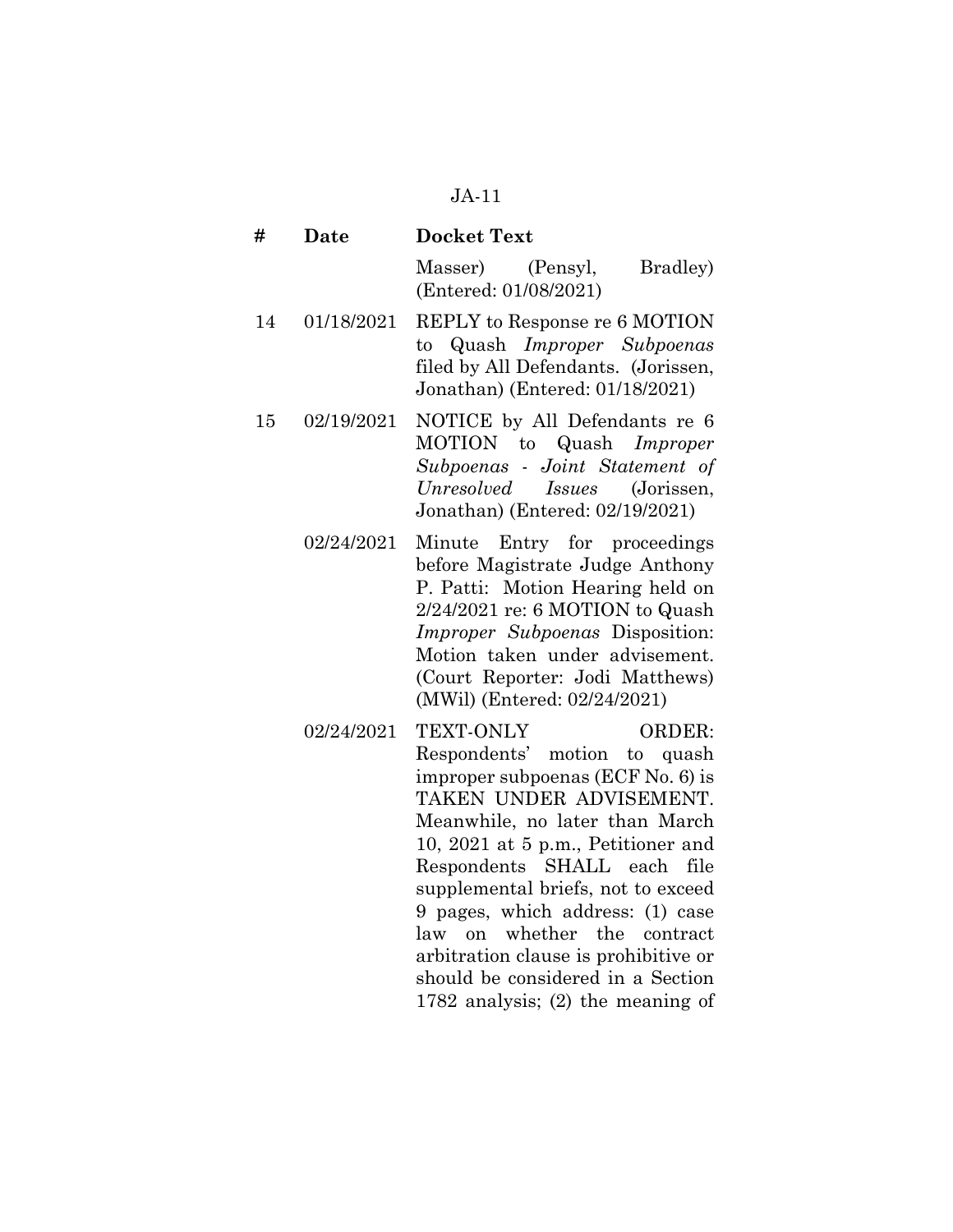#### **# Date Docket Text**

the exact contract language without recourse to the ordinary courts of law[,] (ECF No. 6-2, PageID.266); and, (3) how a foreign arbitration tribunal is treated under the receptivity factor (see Intel Corp. v. Advanced Micro Devices, Inc., 542 U.S. 241, 264 (2004)). Then, although preserving ZF's objection that it need not produce anything, by March 17, 2021 at 5 p.m.: (1) the parties shall undertake another meet and confer conference to discuss what they can jointly agree upon and what they cannot agree upon if the Court were to order production in response to the subpoenas (with reference to the fourth Intel factor); and, (2) submit another joint statement reflecting the parties conditional agreements (subject to ZF's preserved objections) and proposals. Finally, attorney Sean Berkowitz SHALL file an appearance in this matter at his earliest convenience. taking under advisement 6 Motion to Quash--Entered by Magistrate Judge Anthony P. Patti. (MWil) (Entered: 02/24/2021)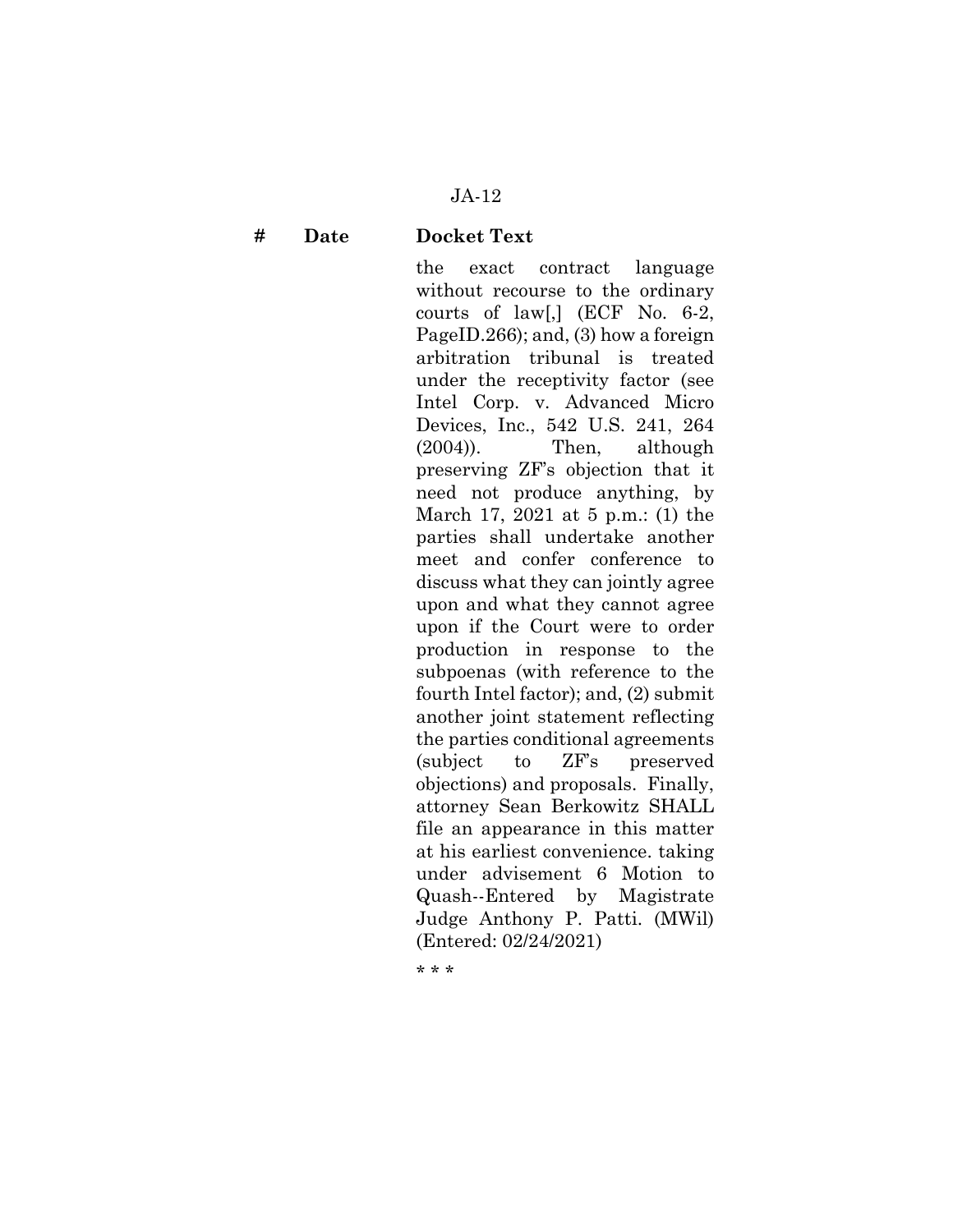#### **# Date Docket Text**

17 03/02/2021 TRANSCRIPT of MOTION TO QUASH IMPROPER SUBPOENAS held on February 24, 2021. (Court Reporter/Transcriber: Nefertiti Jodi Matthews) (Number of Pages: 53) The parties have 21 days to file with the court and Court Reporter/Transcriber a Redaction Request of this transcript. If no request is filed, the transcript may be made remotely electronically available to the public without redaction after 90 days. Redaction Request due 3/23/2021. Redacted Transcript Deadline set for 4/2/2021. Release of Transcript Restriction set for 6/1/2021. Transcript may be viewed at the court public terminal or purchased through WWW.TRANSCRIPTORDERS.COM before the deadline for Release of Transcript Restriction. After that date, the transcript is publicly available. (Matthews, N) (Entered: 03/02/2021) 18 03/10/2021 SUPPLEMENTAL BRIEF re

Order on Motion to Quash,,,,, 6 MOTION to Quash *Improper Subpoenas* filed by All Defendants. (Attachments: # l Exhibit A: Federal Court of Justice Decision)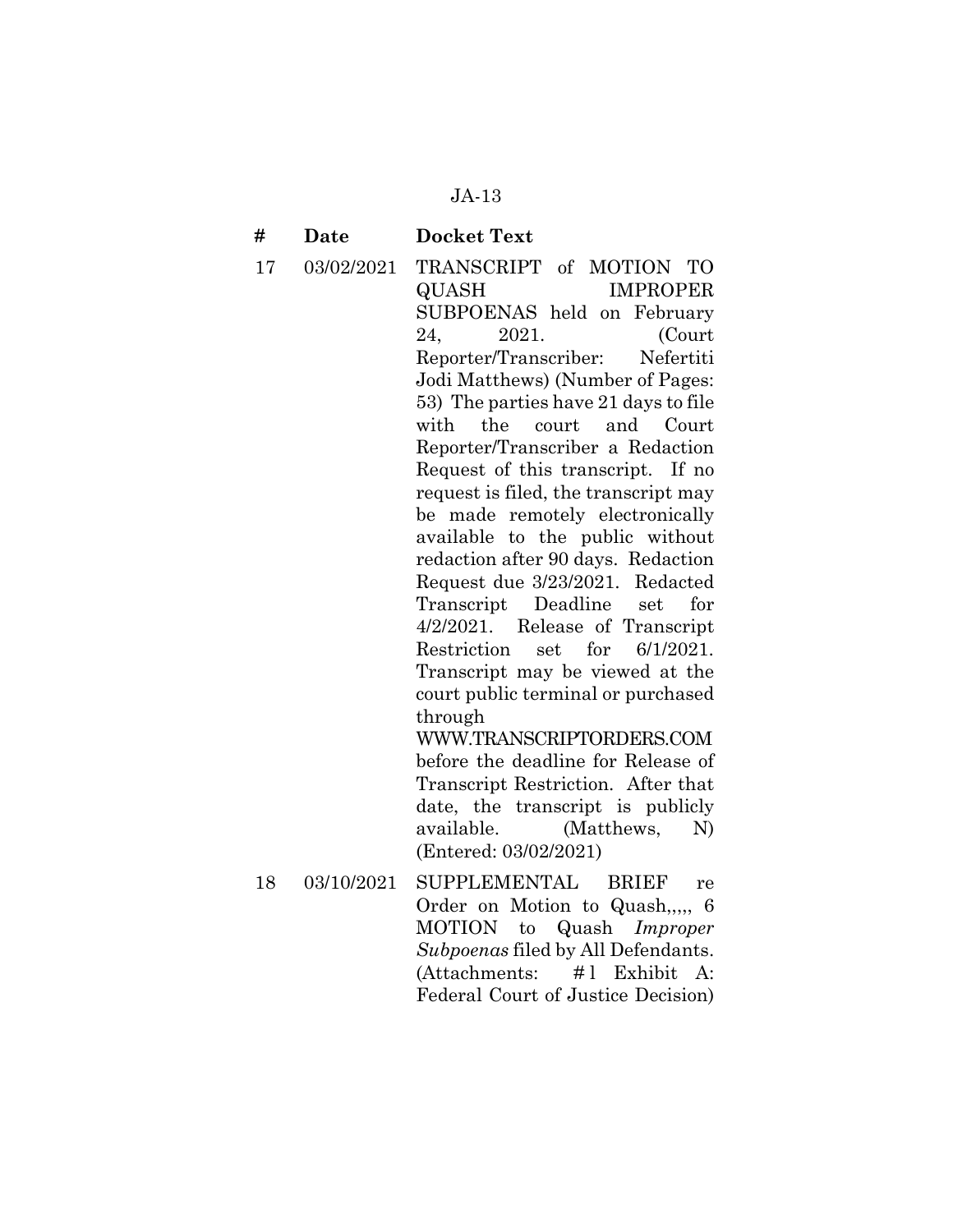**# Date Docket Text** 

(Jorissen, Jonathan) (Entered: 03/10/2021)

- 19 03/10/2021 SUPPLEMENTAL BRIEF re 6 MOTION to Quash *Improper Subpoenas* filed by Luxshare, Ltd.. (Pensyl, Bradley) (Entered: 03/10/2021)
- 20 03/10/2021 DECLARATION by Anna Masser re 19 Supplemental Brief, 6 MOTION to Quash *Improper Subpoenas Third Declaration of Anna Masser* filed by Luxshare, Ltd. (Pensyl, Bradley) (Entered: 03/10/2021)
- 21 03/19/2021 STATEMENT of Resolved and Unresolved Issues - *Joint Statement of Unresolved Issues re Respondents' Motion to Quash Petitioner's Subpoenas* re 6 MOTION to Quash *Improper Subpoenas* by All Defendants (Jorissen, Jonathan) (Entered: 03/19/2021)
- 22 03/25/2021 NOTICE by All Defendants *Letter to Court re Certiorari Granted by Supreme Court in Servotronics v. Rolls Royce* (Jorissen, Jonathan) (Entered: 03/25/2021)
- 23 03/26/2021 RESPONSE to 22 Notice (Other) by Luxshare, Ltd.. (Pensyl, Bradley) (Entered: 03/26/2021)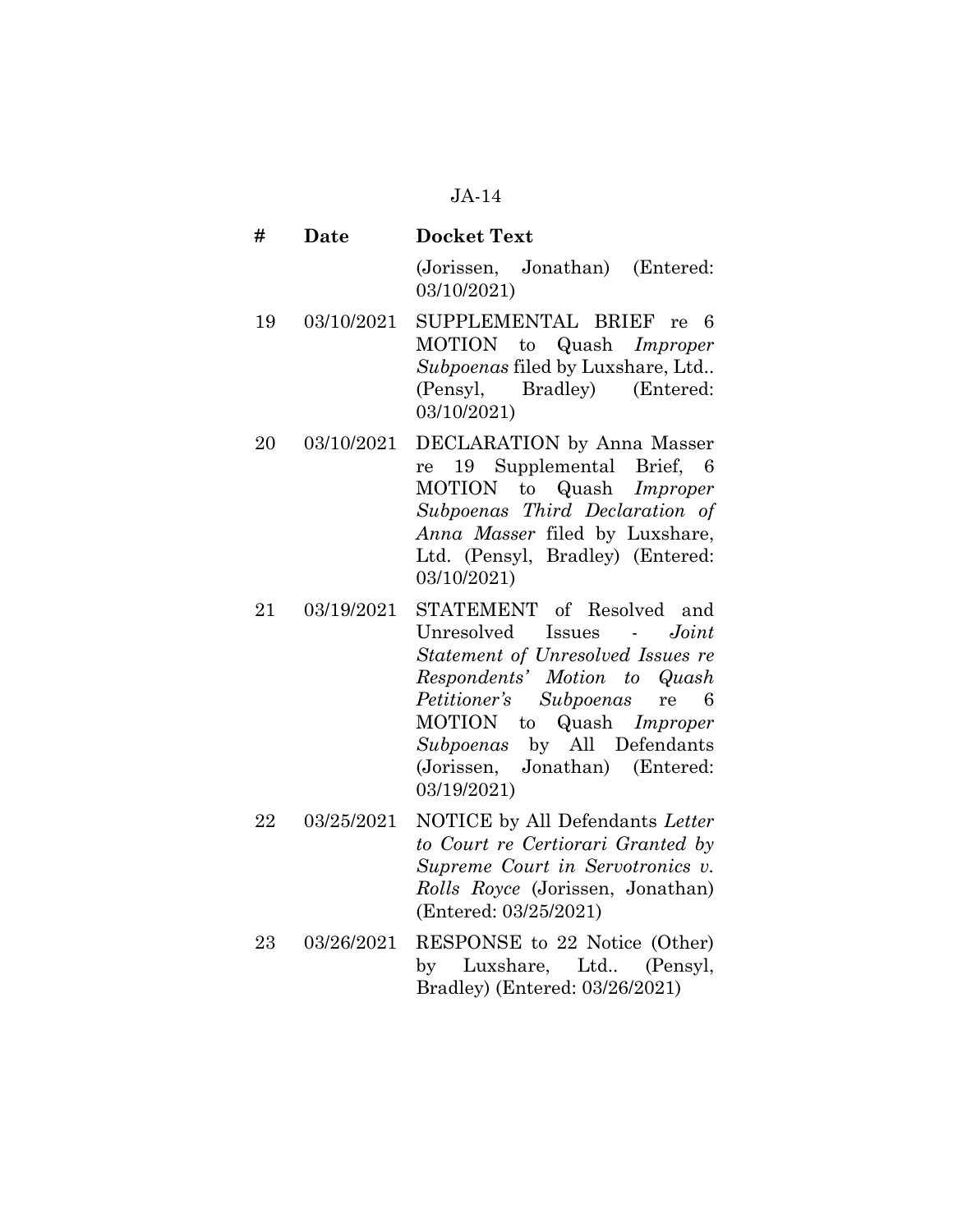#### **# Date Docket Text**

24 04/12/2021 REVISED TRANSCRIPT of MOTION TO QUASH IMPROPER SUBPOENAS held on February 24, 2021. (Correction to errors per Judge's Request) [DO NOT USE ECF#l7-Prevous Transcript)(Court

> Reporter/Transcriber: Nefertiti Jodi Matthews) (Number of Pages: 53) The parties have 21 days to file with the court and Court Reporter/Transcriber a Redaction Request of this transcript. If no request is filed, the transcript may be made remotely electronically available to the public without redaction after 90 days. Redaction Request due 5/3/2021. Redacted Transcript Deadline set for 5/13/2021. Release of Transcript Restriction set for 7/12/2021. Transcript may be viewed at the court public terminal or purchased through

> WWW.TRANSCRIPTORDERS.COM before the deadline for Release of Transcript Restriction. After that date, the transcript is publicly available. (Matthews, N) (Entered: 04/12/2021)

25 05/24/2021 REVISED TRANSCRIPT 2 of MOTION TO QUASH IMPROPER SUBPOENAS held on February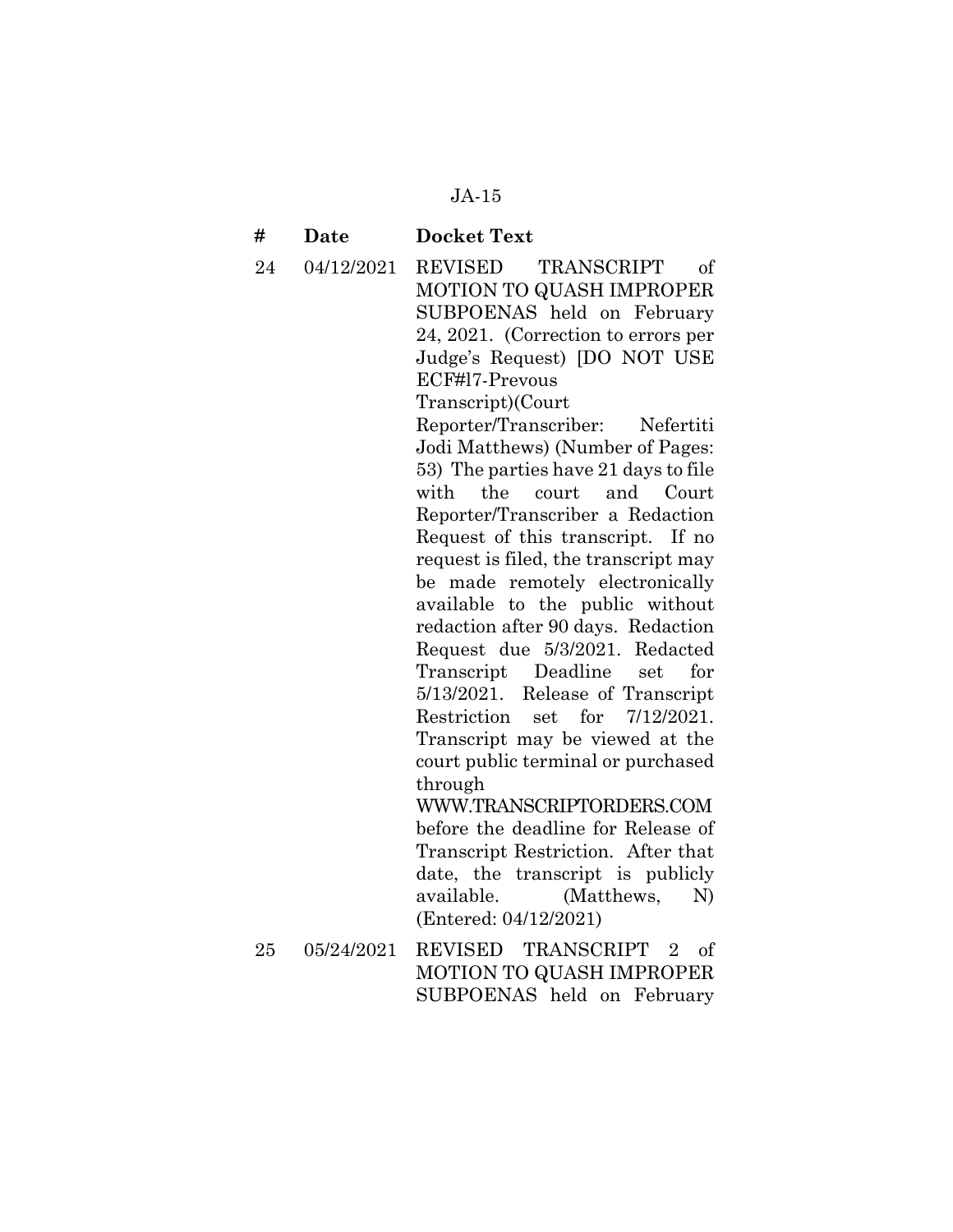**# Date Docket Text** 

24, 2021. (Correction to error of "won't" to "will" p. 41 of the transcript, line 21, ECF 24, PageID.538-former transcript, per Judge's Request) [DO NOT USE ECF#l7 and #24-Previous Transcripts)(Court

Reporter/Transcriber: Nefertiti Jodi Matthews) (Number of Pages: 53) The parties have 21 days to file with the court and Court Reporter/Transcriber a Redaction Request of this transcript. If no request is filed, the transcript may be made remotely electronically available to the public without redaction after 90 days. Redaction Request due 6/14/2021. Redacted Transcript Deadline set for 6/24/2021. Release of Transcript Restriction set for 8/23/2021. Transcript may be viewed at the court public terminal or purchased through the Court Reporter/Transcriber before the deadline for Release of Transcript Restriction. After that date, the transcript is publicly available. (Matthews, N) Modified on 8/3/2021: Transcript released; should have been released 6/1/2021. (JPur) (Entered: 05/24/2021)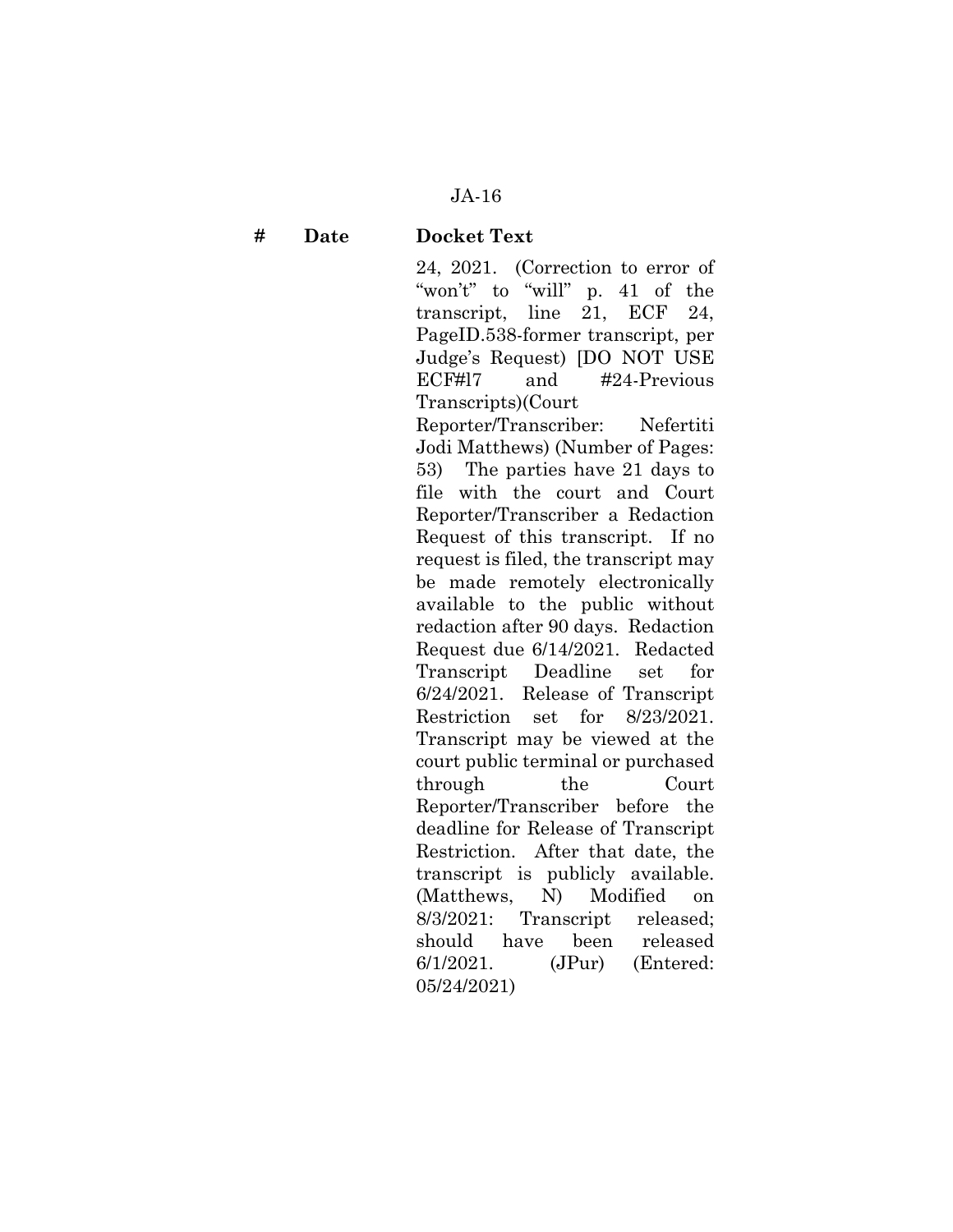#### **# Date Docket Text**

- 26 05/27/2021 OPINION AND ORDER granting in part and denying in part Respondent's 6 Motion to Quash-- Signed by Magistrate Judge Anthony P. Patti. (MWil) (Entered: 05/27/2021)
- 27 06/10/2021 OBJECTION to 26 Order on Motion to Quash by Gerald Dekker, Christophe Mamat, ZF Automotive US, Inc.. (Jorissen, Jonathan) (Entered: 06/10/2021)
- 28 06/24/2021 RESPONSE to 27 Objection by Luxshare, Ltd.. (Brady, Michael) (Entered: 06/24/2021)
- 29 07/01/2021 ORDER Overruling Objections to Magistrate Judge's Order Granting in Part and Denying in Part Respondents' Motion to Quash 26. Signed by District Judge Laurie J. Michelson. (EPar) (Entered: 07/01/2021)
- 30 07/16/2021 MOTION to Stay re 29 Memorandum Opinion & Order, Terminate Motions *Pursuant to Federal Rule of Appellate Procedure 8* by All Defendants. (Jorissen, Jonathan) (Entered: 07/16/2021)
- 31 07/16/2021 MOTION to Compel *Respondents to Comply with Subpoenas and to Produce Documents* by Luxshare,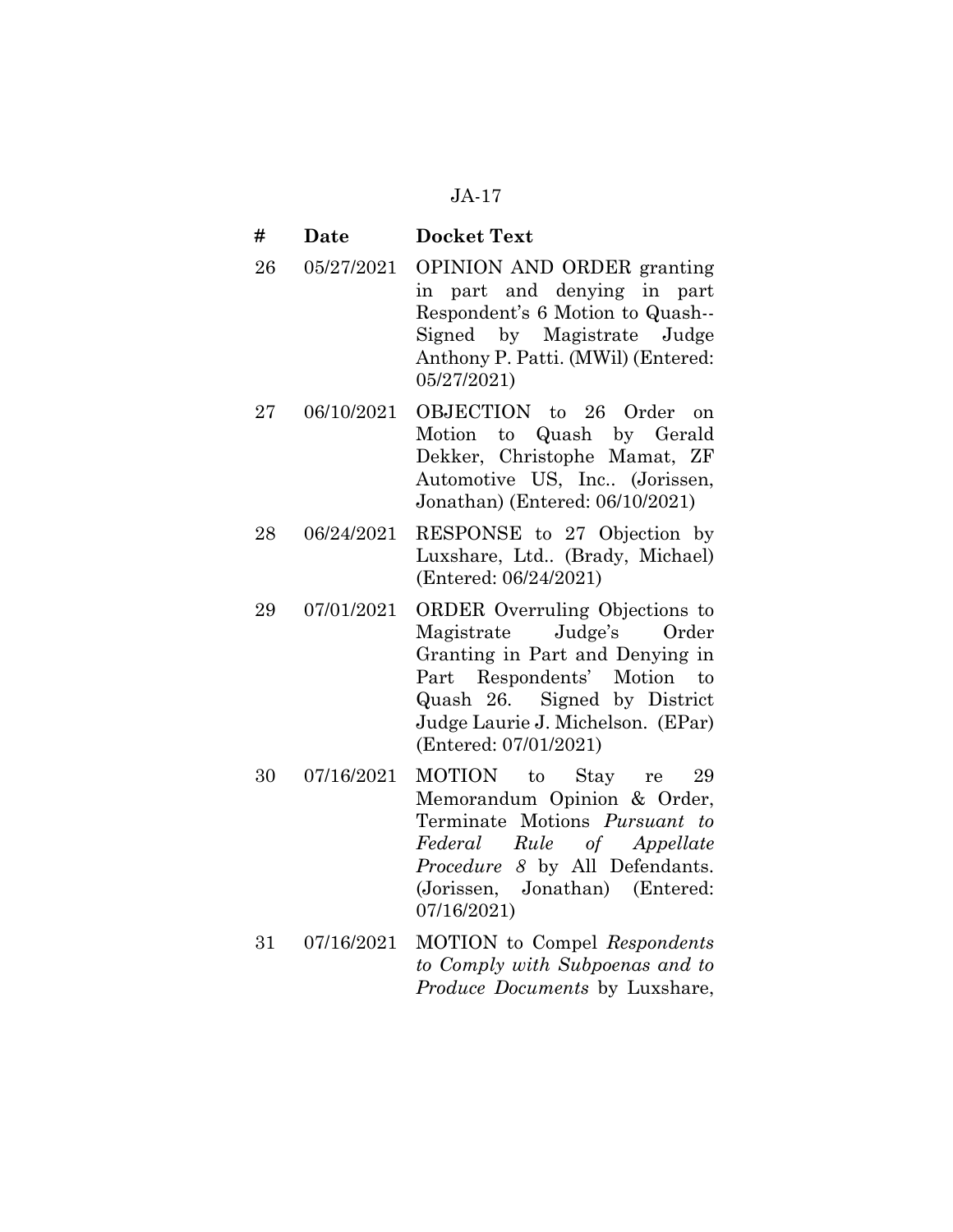### **# Date Docket Text**

Ltd.. (Attachments: # 1 Index of Exhibits, # 2 Exhibit 1 - Declaration of Bradley Pensyl, # 3 Exhibit 2 - Correspondence Related to the Motion to Compel, # 4 Exhibit 3 - Proposed Stipulation and Order) (Pensyl, Bradley) (Entered: 07/16/2021)

32 07/20/2021 NOTICE OF APPEAL by Gerald Dekker, Christophe Marnat, ZF Automotive US, Inc. re 29 Memorandum Opinion & Order, Terminate Motions. Receipt No: AMIEDC-8544844 - Fee: \$ 505 - Fee Status: Fee Paid. (Berkowitz, Sean) (Entered: 07/20/2021)

- 34 07/26/2021 ORDER Vacating 8 Order Referring Pretrial Matters to Magistrate Judge. Signed by District Judge Laurie J. Michelson. (SSch) (Entered: 07/26/2021)
- 35 07/28/2021 RESPONSE to 30 MOTION to Stay re 29 Memorandum Opinion & Order, Terminate Motions *Pursuant to Federal Rule of Appellate Procedure 8* filed by Luxshare, Ltd.. (Pensyl, Bradley) (Entered: 07/28/2021)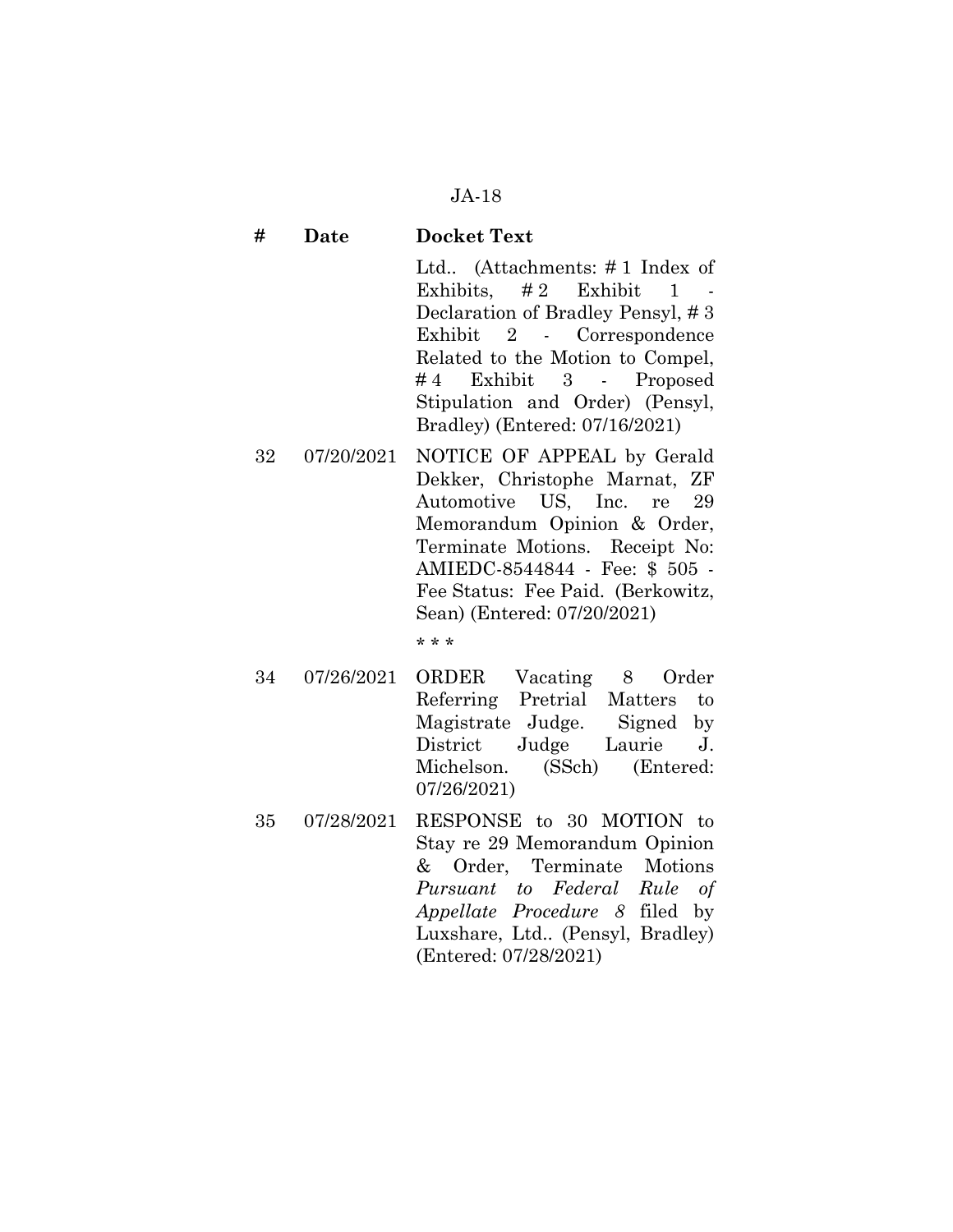#### **# Date Docket Text**

36 07/30/2021 RESPONSE to 31 MOTION to Compel *Respondents to Comply with Subpoenas and to Produce Documents* filed by All Defendants. (Jorissen, Jonathan) (Entered: 07/30/2021)

- 08/06/2021 TEXT-ONLY ORDER: The Court scheduled a status conference with the parties to discuss the issue of a tolling agreement. Having reviewed the parties briefing, that does not appear to be a viable option. Thus, the status conference on August 11, 2021 is hereby canceled. Issued by District Judge Laurie J. Michelson. (EPar) (Entered: 08/06/2021)
- 38 08/17/2021 OPINION and ORDER Denying 30 MOTION to Stay and Granting 31 MOTION to Compel. Signed by District Judge Laurie J. Michelson. (EPar) (Entered: 08/17/2021)
- 39 09/21/2021 LETTER from the US Supreme Court that a petition for writ of certiorari was filed on 9/10/21. [Supreme Court Case Number: 21- 401] [Court of Appeals Case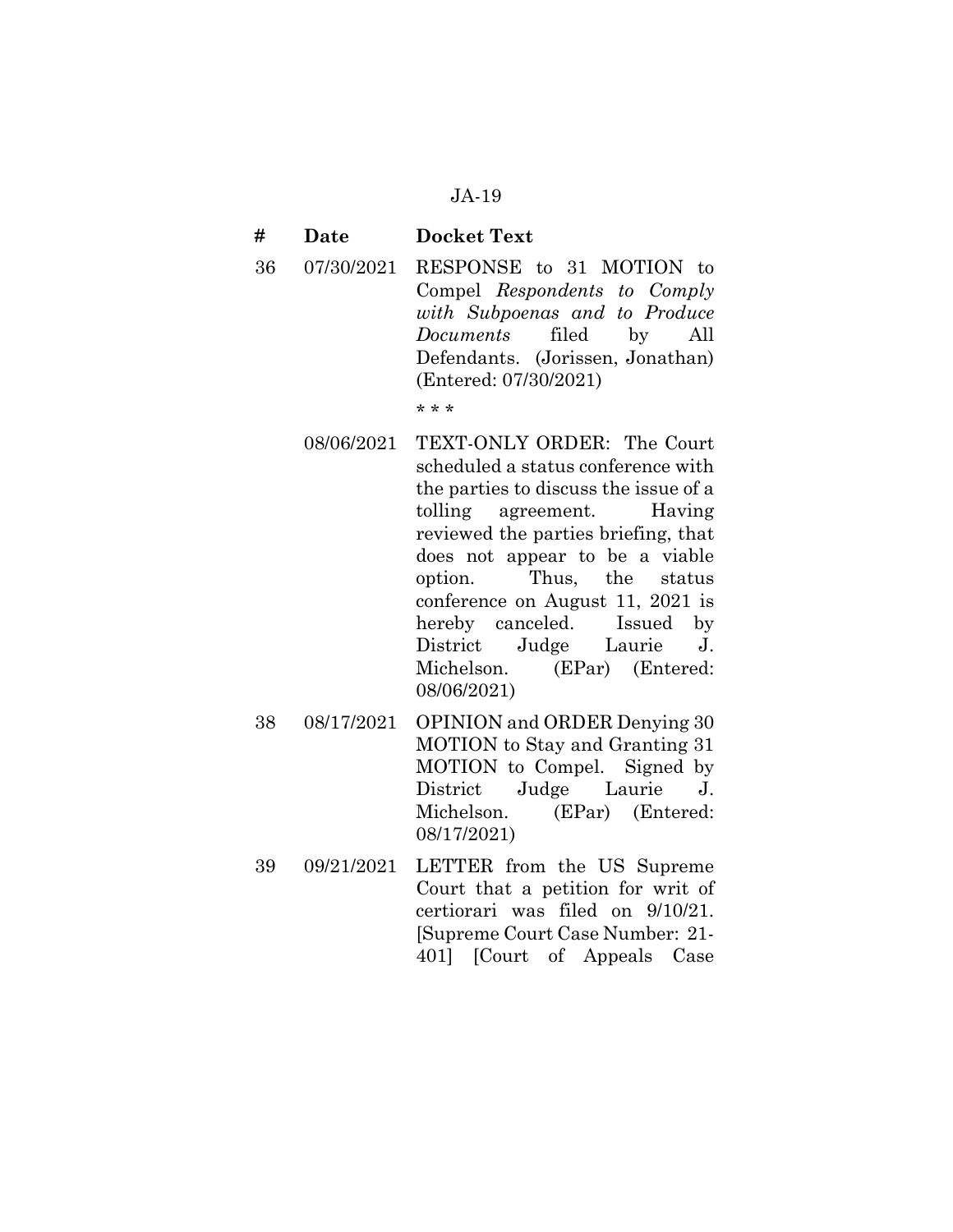| #  | Date       | <b>Docket Text</b>                                                                                                                                                                                                        |
|----|------------|---------------------------------------------------------------------------------------------------------------------------------------------------------------------------------------------------------------------------|
|    |            | (TTho)<br>Number: 21-2736<br>(Entered: 09/22/2021)                                                                                                                                                                        |
| 40 | 10/13/2021 | ORDER from U.S. Court<br>-of<br>Appeals - Sixth Circuit re 32<br>Notice of Appeal filed by Gerald<br>Dekker, ZF Automotive US, Inc.,<br>Christophe Marnat [Appeal Case<br>Number 21-2736] (SKra) (Entered:<br>10/14/2021) |
| 41 | 12/14/2021 | LETTER from the US Supreme<br>Court granting the petition for<br>writ of certiorari [Supreme Court<br>Case Number: 21-401] [Court of                                                                                      |

Appeals Case Number: 21-2736]

(TTho) (Entered: 12/14/2021)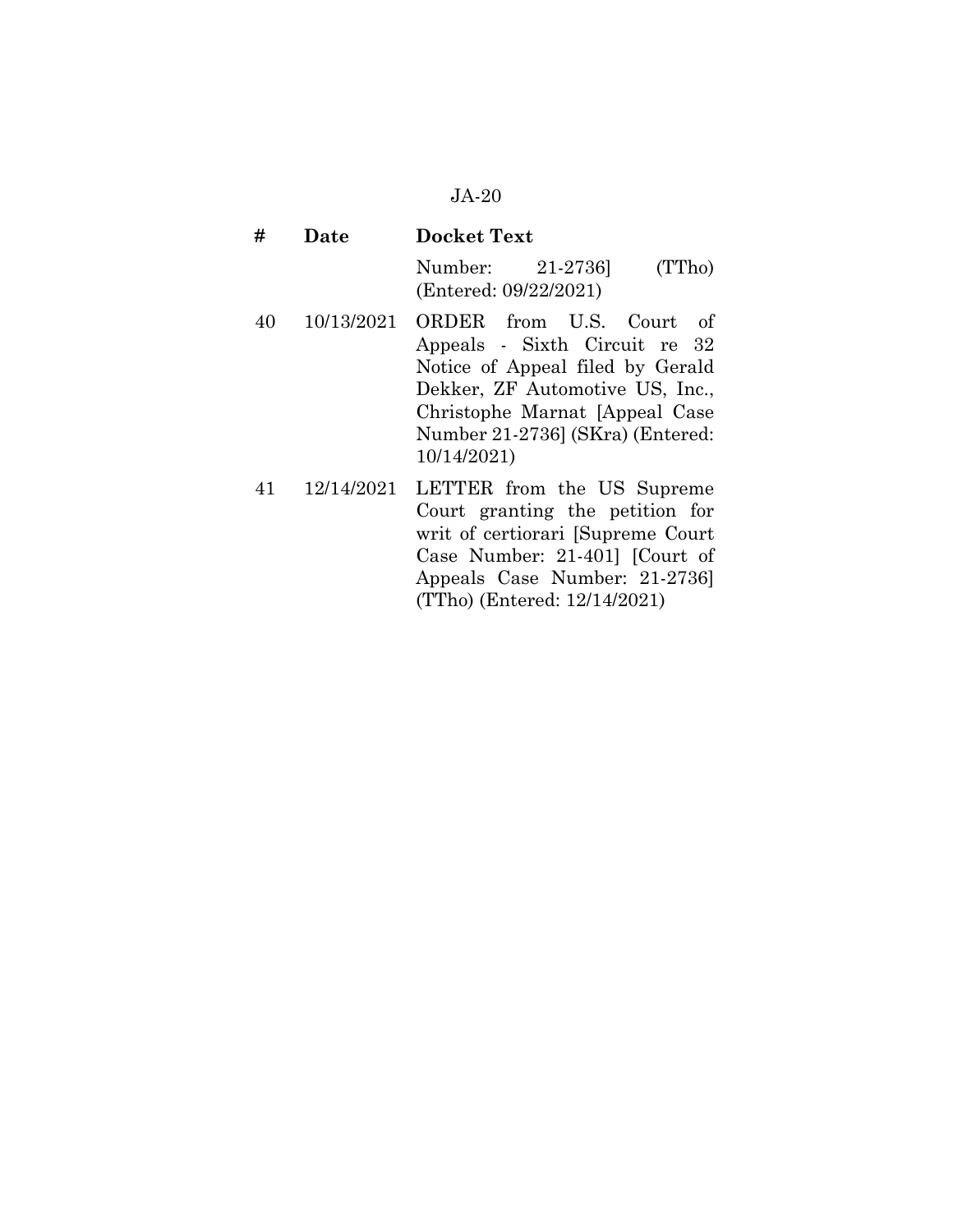# **UNITED STATES COURT OF APPEALS FOR THE SIXTH CIRCUIT**

 $\overline{a}$ 

#### **LUXSHARE, LTD., Petitioner-Appellee,**

**v.** 

# **ZF AUTOMOTIVE US, INC.; GERALD DEKKER; CHRISTOPHE MARNAT, Respondents-Appellants.**

#### **No. 21-2736**

#### Decided and Filed: October 13, 2021

#### 15 F.4th 780

Before: SUTTON, Chief Judge; ROGERS and GRIFFIN, Circuit Judges.

#### **ORDER**

This case concerns discovery, but with an international flavor. ZF Automotive US, Inc., Gerald Dekker, and Christophe Marnat (collectively, "ZF US") appeal a district court order granting limited discovery to Luxshare, Ltd., under 28 U.S.C. § 1782. Luxshare plans to use the discovery in the parties' international arbitration. ZF US moves for a stay pending appeal, highlighting the Supreme Court's grant of certiorari in *Servotronics v. Rolls-Royce PLC*, ––– U.S. ––––, 141 S. Ct. 1684, 209 L.Ed.2d 463 (2021), as well as ZF US's pending motion before the Supreme Court to grant an immediate appeal on the same issues raised in *Servotronics*.

As a threshold issue, the clerk ordered ZF US to show cause why its appeal should not be dismissed for lack of jurisdiction. Courts of appeals, outside of a few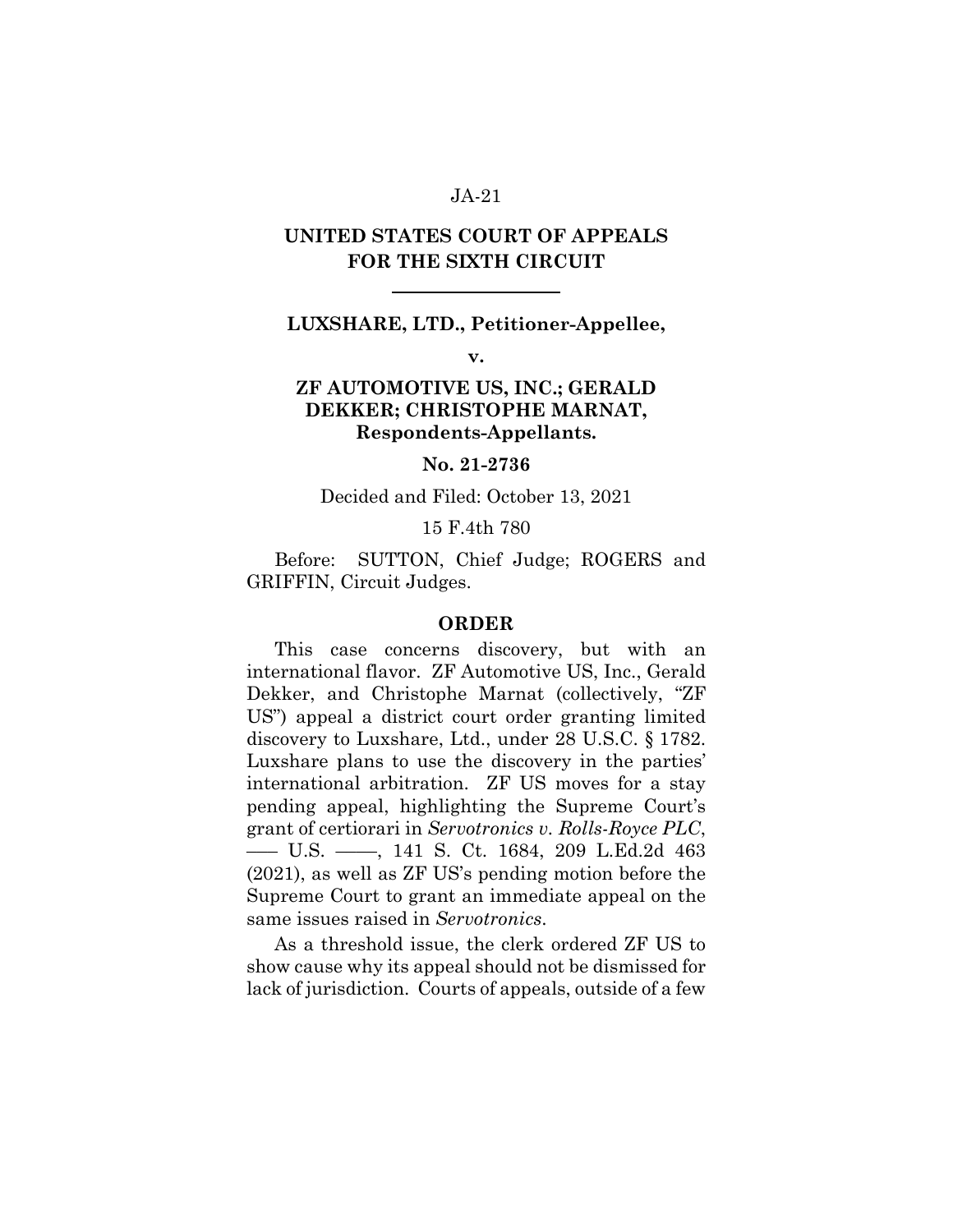exceptions, have authority to review only "final decisions" of the district courts. 28 U.S.C. § 1291. The rule is designed to prevent "piecemeal" adjudication. *Abney v. United States*, 431 U.S. 651, 656, 97 S.Ct. 2034, 52 L.Ed.2d 651 (1977). Litigants thus cannot immediately appeal discovery orders in most cases. More specifically, we have said that "a party served with a subpoena typically cannot appeal the denial of a motion to quash the subpoena until [it] has resisted the subpoena and been held in contempt." *Doe v. United States*, 253 F.3d 256, 261 (6th Cir. 2001).

But a § 1782 proceeding is different, as the entire dispute concerns discovery. Section 1782(a) permits a district court to order a person "to give his testimony or statement or to produce a document or other thing for use in a proceeding in a foreign or international tribunal." The district court's decision whether to order discovery—or, as here, whether to quash a subpoena ordering discovery—conclusively resolves the subject matter of the underlying proceeding. In the absence of "an 'underlying' [merits] proceeding, many of the concerns that make us reluctant to review discovery orders on an interlocutory basis disappear." *In re Naranjo*, 768 F.3d 332, 347 (4th Cir. 2014). We thus join the steady drumbeat of our sister circuits, which uniformly hold that orders under § 1782, including on motions to quash subpoenas, are final, appealable orders under 28 U.S.C. § 1291. *See, e.g.*, *In re Application of Gianoli Aldunate*, 3 F.3d 54, 57 (2d Cir. 1993); *Bayer AG v. Betachem, Inc.*, 173 F.3d 188, 189 n.1 (3d Cir. 1999); *Naranjo*, 768 F.3d at 346– 47; *Heraeus Kulzer, GmbH v. Biomet, Inc.*, 633 F.3d 591, 593 (7th Cir. 2011); *United States v. Sealed 1, Letter of Request for Legal Assistance from the Deputy*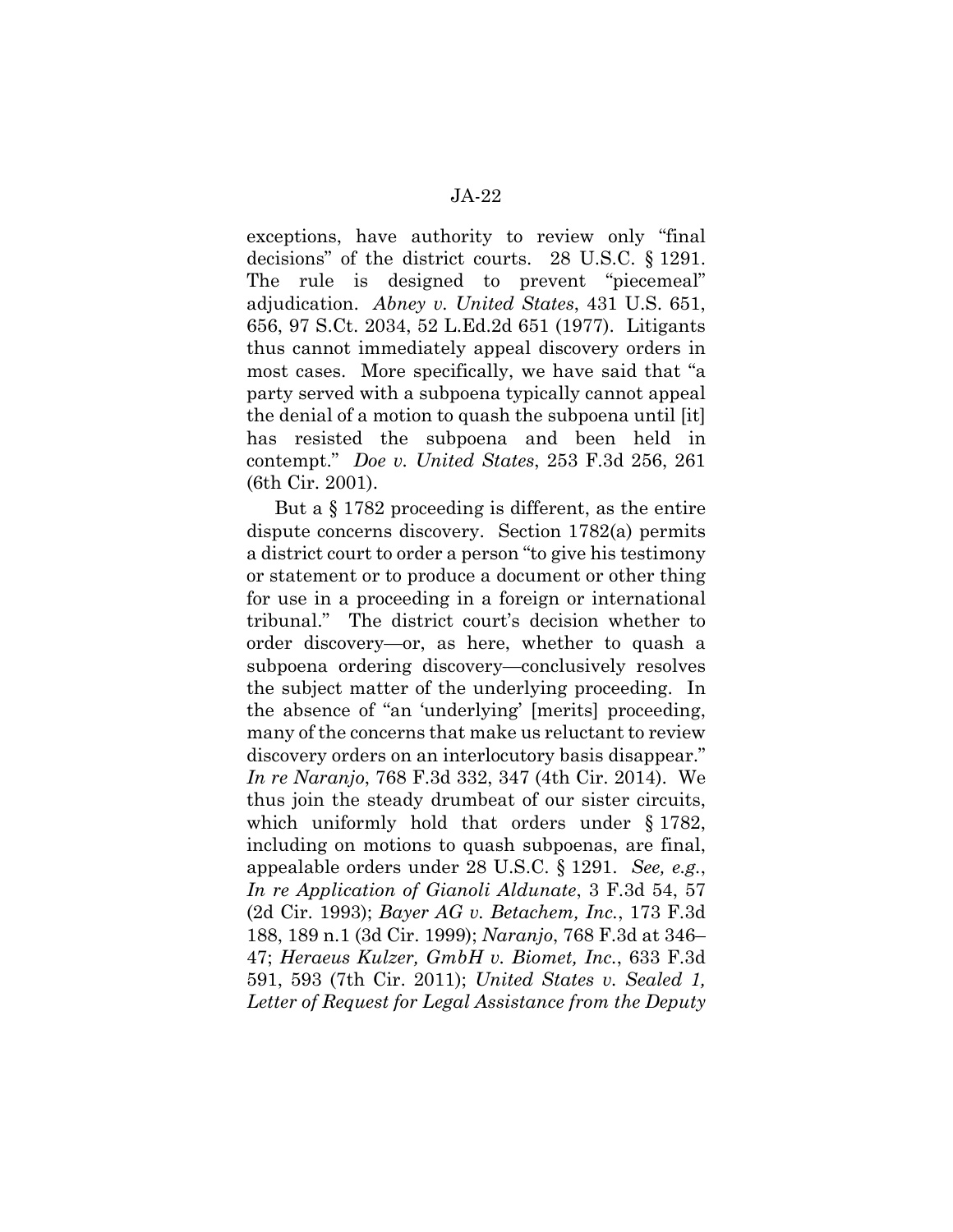*Prosecutor Gen. of the Russian Fed'n*, 235 F.3d 1200, 1203 (9th Cir. 2000) (order); *Republic of Ecuador v. For the Issuance of a Subpoena Under 28 U.S.C. § 1782(a)*, 735 F.3d 1179, 1183 (10th Cir. 2013); *In re Application of Furstenberg Fin. SAS v. Litai Assets LLC*, 877 F.3d 1031, 1033 (11th Cir. 2017).

Assured of our jurisdiction, we turn to the motion to stay. We consider four factors in determining whether to grant a stay: 1) "whether the stay applicant has made a strong showing that [it] is likely to succeed on the merits"; 2) the likelihood the "applicant will be irreparably injured absent a stay"; 3) "whether issuance of the stay will substantially injure" other interested parties; and 4) "where the public interest lies." *Hilton v. Braunskill*, 481 U.S. 770, 776, 107 S.Ct. 2113, 95 L.Ed.2d 724 (1987). The first two factors "are the most critical." *Nken v. Holder*, 556 U.S. 418, 434, 129 S.Ct. 1749, 173 L.Ed.2d 550 (2009). But while the party seeking a stay "need not always establish a high probability of success on the merits," the party "is still required to show, at a minimum, 'serious questions going to the merits.'" *Mich. Coal. of Radioactive Material Users v. Griepentrog*, 945 F.2d 150, 153–54 (6th Cir. 1991) (quoting *In re DeLorean Motor Co.*, 755 F.2d 1223, 1229 (6th Cir. 1985)).

ZF US primarily argues that it has established a likelihood of success on appeal based on the Supreme Court's grant of certiorari in *Servotronics*, which could reach a different result from the one our court did in *Abdul Latif Jameel Transportation Co. v. FedEx Corp.*, 939 F.3d 710 (6th Cir. 2019), about whether § 1782 applies to private arbitration. But ZF US must show "[m]ore than a mere 'possibility'" of success on the merits to satisfy this factor. *Nken*, 556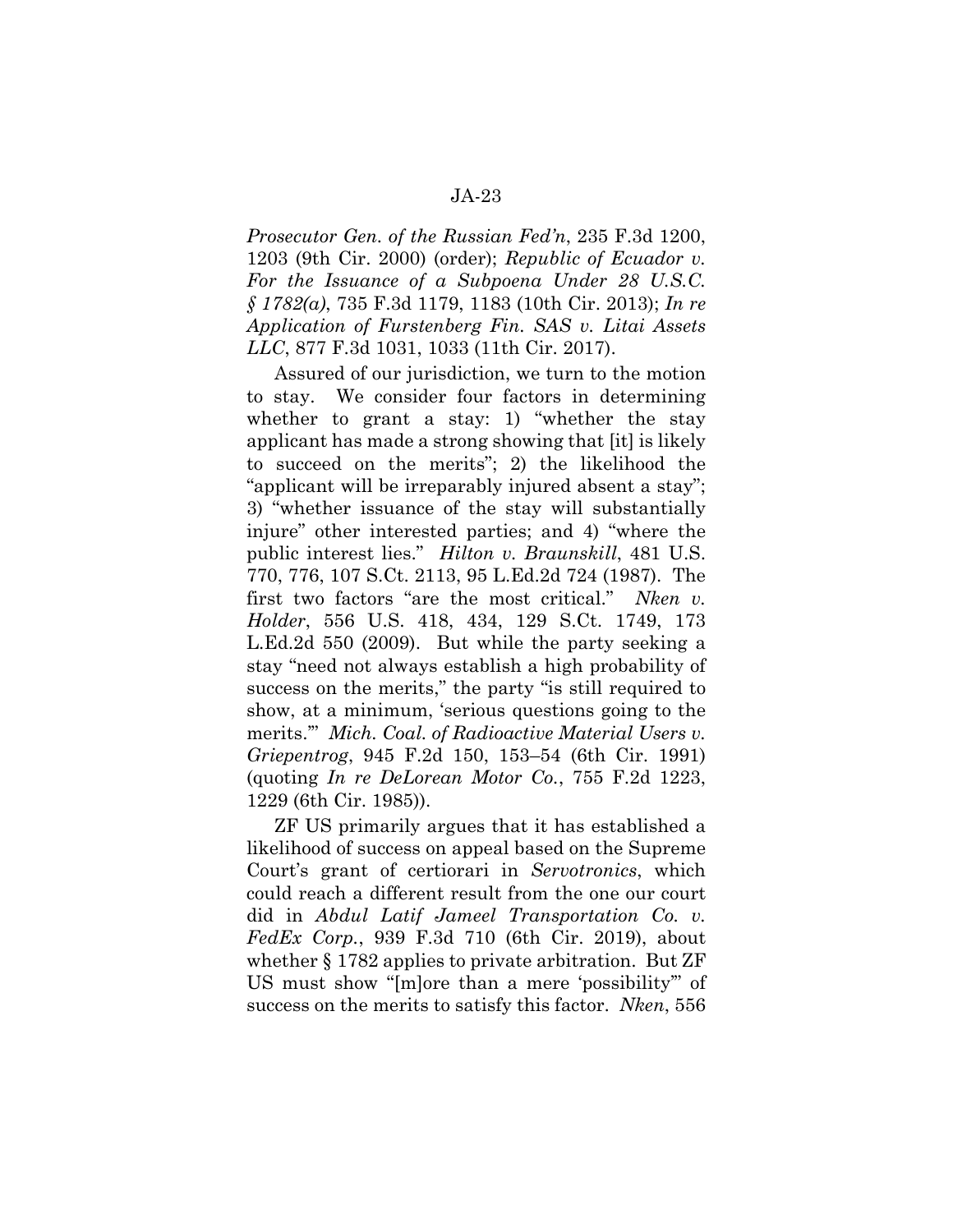U.S. at 434, 129 S.Ct. 1749 (alteration in original); *cf. Trump v. Int'l Refugee Assistance Project*, ––– U.S. –– ––, 137 S. Ct. 2080, 2089, 198 L.Ed.2d 643 (2017) (Thomas, J., concurring in part) (acknowledging that, when a party seeks a stay pending certiorari, the applicant must show not only "a reasonable probability that certiorari will be granted" but also "a significant possibility that the judgment below will be reversed" (quoting *Barnes v. E-Sys., Inc. Grp. Hosp. Med. & Surgical Ins. Plan*, 501 U.S. 1301, 1302, 112 S.Ct. 1, 115 L.Ed.2d 1087 (1991) (Scalia, J., in chambers))). The Supreme Court at any rate has since dismissed *Servotronics*, so this argument falls to the side either way. ZF US's other arguments for reversing the district court likewise fail to meet the requisite burden at this stage.

ZF US also alleges that it will suffer irreparable harm in the absence of a stay because—should this court find in its favor—the arbitration proceedings will likely be complete, and it will have no remedy for the harm. But ZF US has failed to show that the minimal and nonconfidential discovery here would constitute irreparable harm. In any event, it has not shown the requisite likelihood of success on the merits of its appeal. *See Tiger Lily, LLC v. U.S. Dep't of Hous. & Urb. Dev.*, 992 F.3d 518, 524 (6th Cir. 2021) (order) ("Given that the [movant] is unlikely to succeed on the merits, we need not consider the remaining stay factors."). If we ultimately reverse the district court, we may mitigate any harms from the discovery as the circumstances allow. *See JSC MCC EuroChem v. Chauhan*, No. 18-5890, 2018 WL 9650037, at \*2 (6th Cir. Sept. 14, 2018) (order).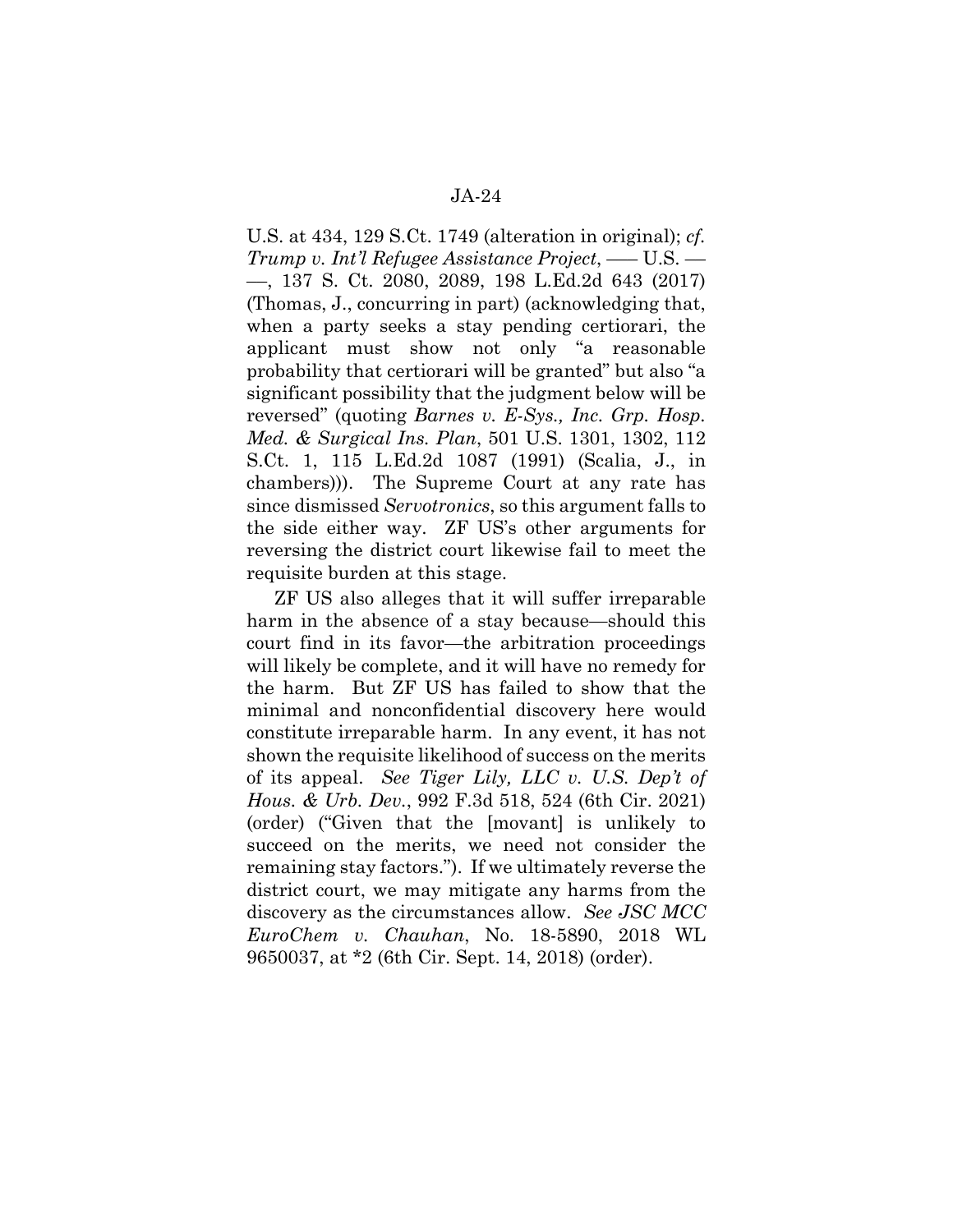Accordingly, the show cause order is withdrawn. The motion to stay pending appeal is **DENIED**. The motion to expedite is **DENIED AS MOOT**.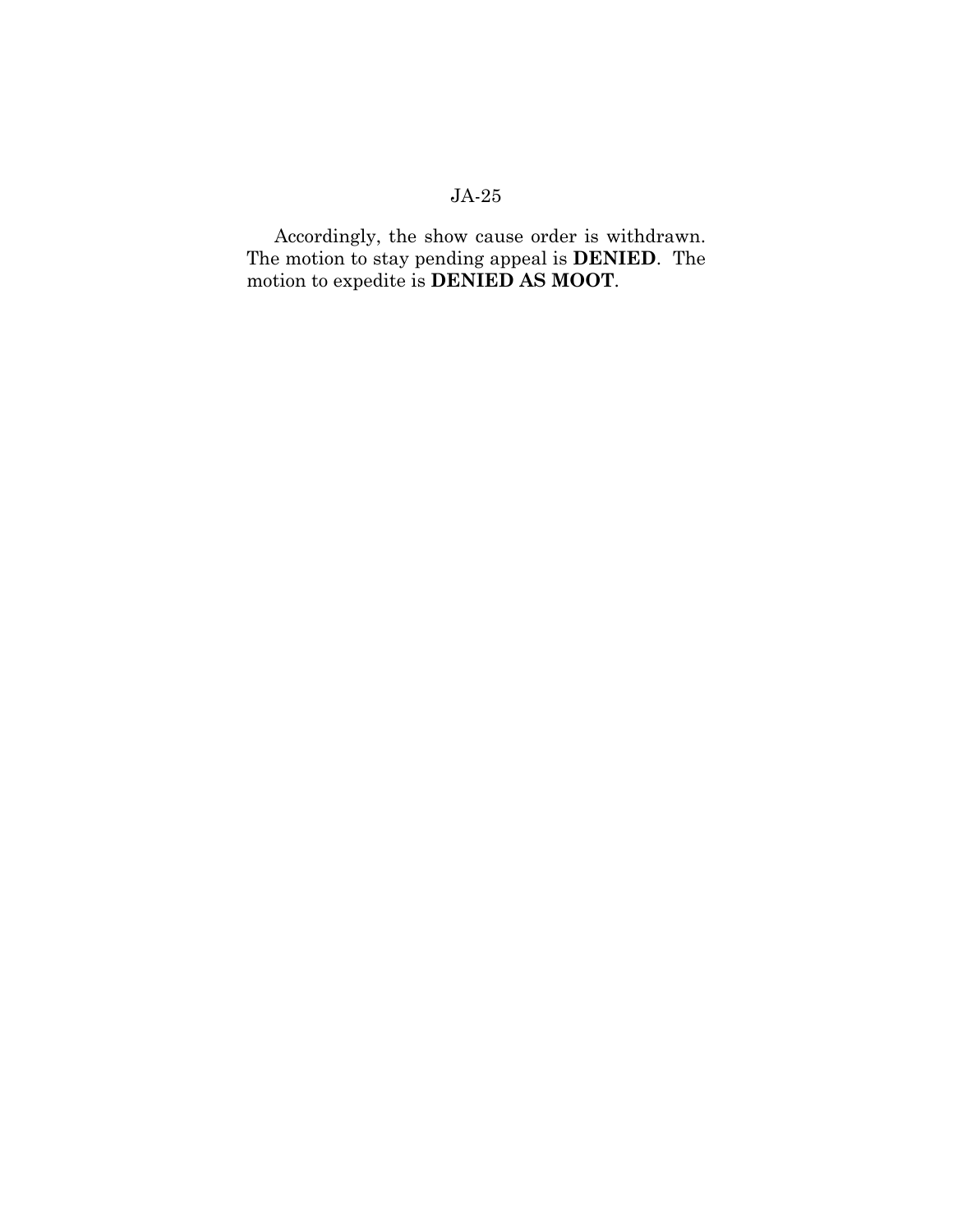#### No. 21-2736

# UNITED STATES COURT OF APPEALS FOR THE SIXTH CIRCUIT

|                                         | FILED<br>Nov 04, 2021<br>DEBORAH S.<br>HUNT, Clerk |
|-----------------------------------------|----------------------------------------------------|
| LUXSHARE, LTD.,<br>Petitioner-Appellee, |                                                    |
| v.<br>ZF AUTOMOTIVE US, INC.,           | ORDER                                              |
| et al.,<br>Respondents-Appellants.      |                                                    |

Before: GIBBONS, STRANCH, and LARSEN, Circuit Judges.

Respondents ZF Automotive US, Inc., Gerald Dekker, and Christophe Marnat (collectively, "ZF US") appeal a district court order granting limited discovery to Petitioner Luxshare, Ltd., pursuant to 28 U.S.C. § 1782, in the parties' international arbitration. ZF US moved for a stay pending appeal, which a previous panel of this court denied. *Luxshare, Ltd. v. ZF Auto. US, Inc.*, -- F.4th --, 2021 WL 4771732 (6th Cir. 2021). ZF US now moves for summary affirmance of the district court's order granting discovery, "[i]n order to more efficiently seek Supreme Court review." However, this court generally does not consider the merits of an appeal in a summary fashion. *See* 6 Cir. R. 27(e) ("The court will not consider a motion to affirm the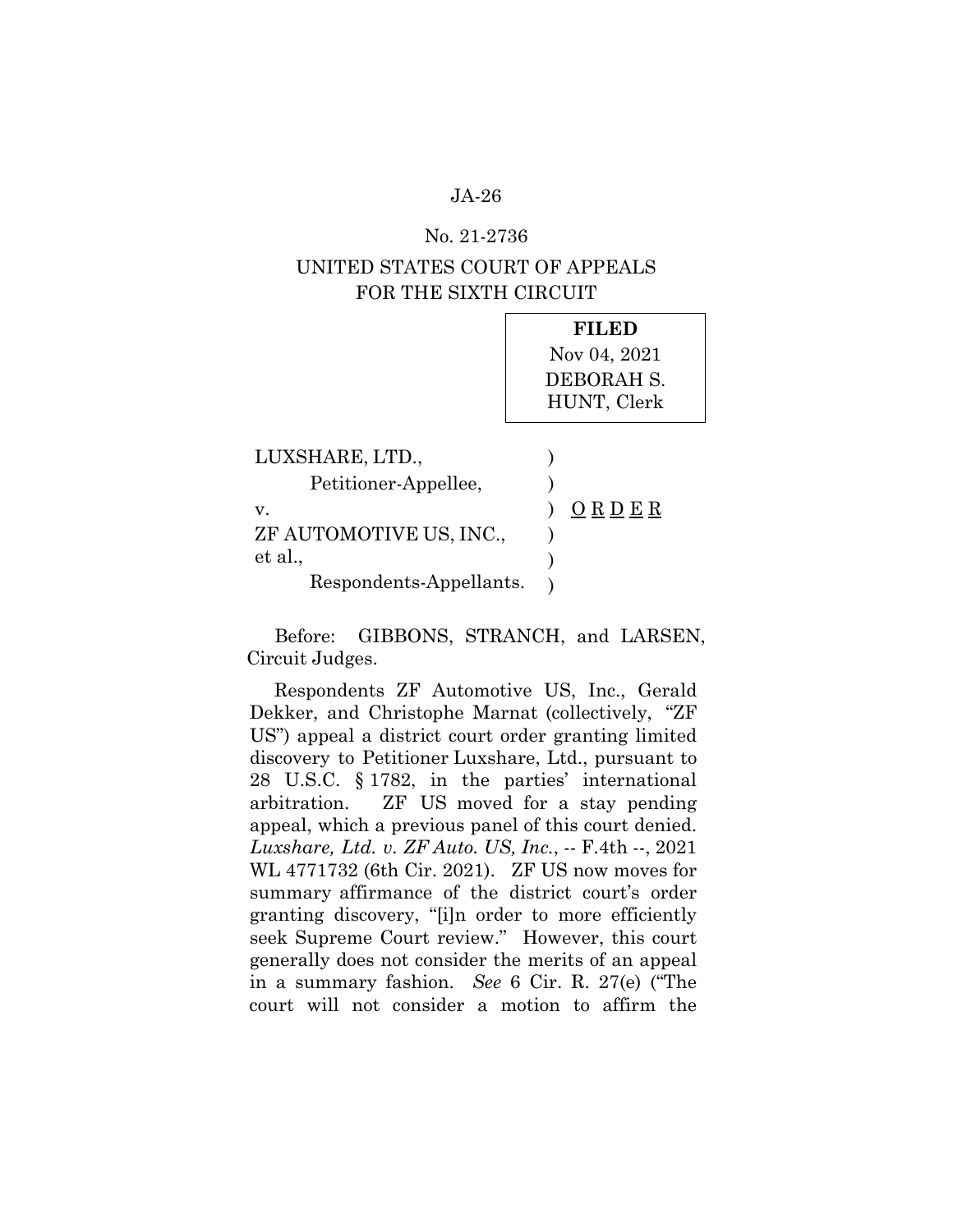judgment appealed from."). Moreover, there is already another petition for certiorari pending in the Supreme Court raising this issue that has been fully exhausted in the lower courts. *See AlixPartners, LLP v. Fund for Prot. of Inv. Rights in Foreign States*, No. 21-518, 2021 WL 4705742 (U.S. Oct. 2021).

Accordingly, the motion for summary affirmance is **DENIED**.

## ENTERED BY ORDER OF THE COURT

*s/ Deborah S. Hunt*  Deborah S. Hunt, Clerk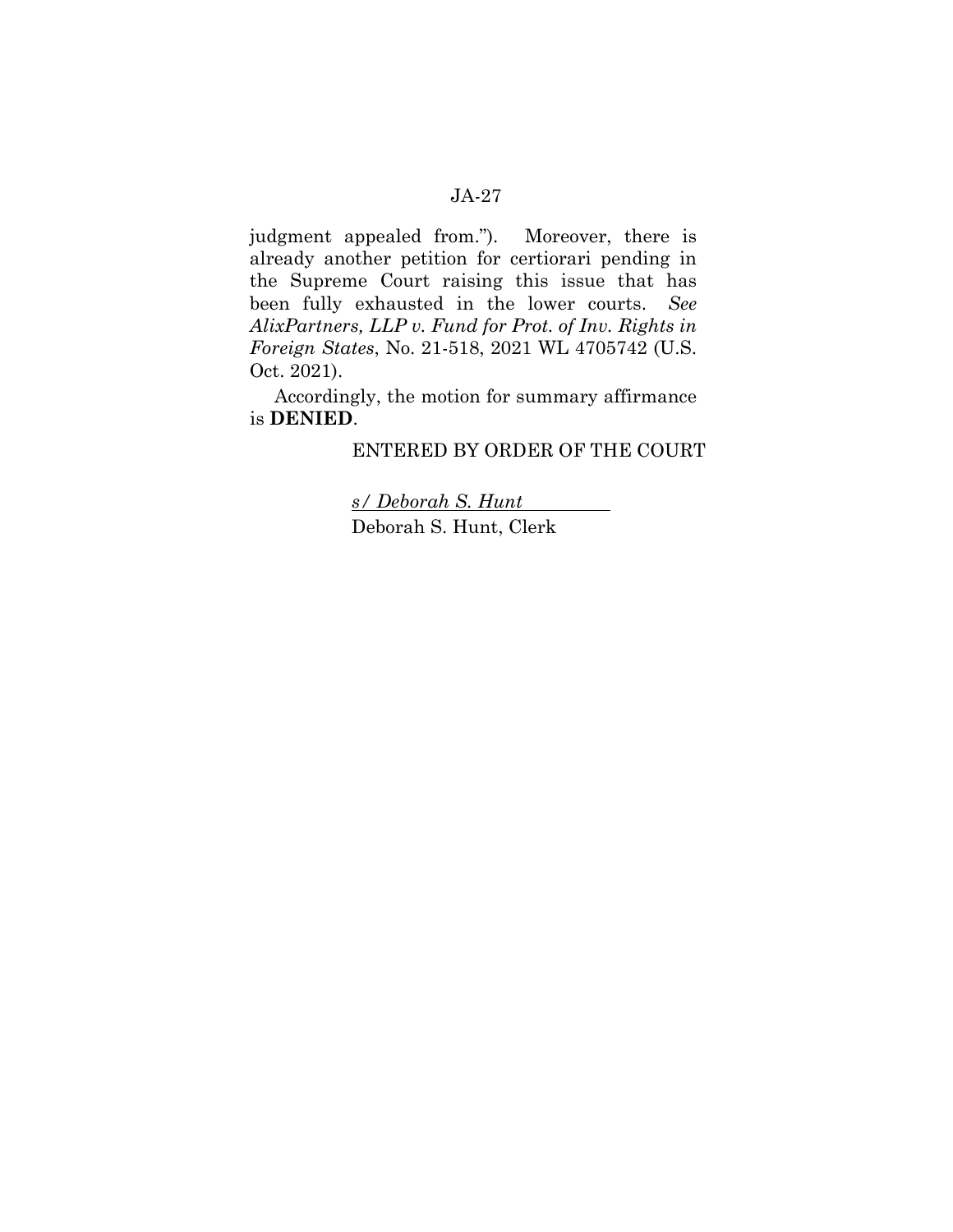# **UNITED STATES DISTRICT COURT EASTERN DISTRICT OF MICHIGAN**

-------------------------------------------------x

| In re Application for an Order     |                       |
|------------------------------------|-----------------------|
| Pursuant to 28 U.S.C. $\S 1782$ to | $\therefore$ Case No. |
| Conduct Discovery For Use In       | Hon.                  |
| <b>Foreign Proceedings</b>         |                       |
|                                    |                       |
|                                    |                       |
|                                    |                       |
|                                    |                       |

# **MEMORANDUM OF LAW IN SUPPORT OF** *EX PARTE* **APPLICATION FOR AN ORDER PURSUANT TO 28 U.S.C. § 1782 TO CONDUCT DISCOVERY FOR USE IN FOREIGN PROCEEDINGS**

#### \* \* \*

#### **ISSUES PRESENTED**

# **I. Does this Application meet the statutory requirements for 28 U.S.C. § 1782 discovery?**

Yes, because this Application is brought by interested parties seeking narrow discovery for use in proceedings before a foreign tribunal from three Respondents who are found in the Eastern District of Michigan.

## **II. With the statutory requirements satisfied, should the Court exercise its discretion to grant the Application?**

Yes, because the discretionary factors for Section 1782 discovery identified by the United States Supreme Court in *Intel Corp. v. Advanced Micro Devices, Inc.*, 542 U.S. 241, 255 (2004), and applied by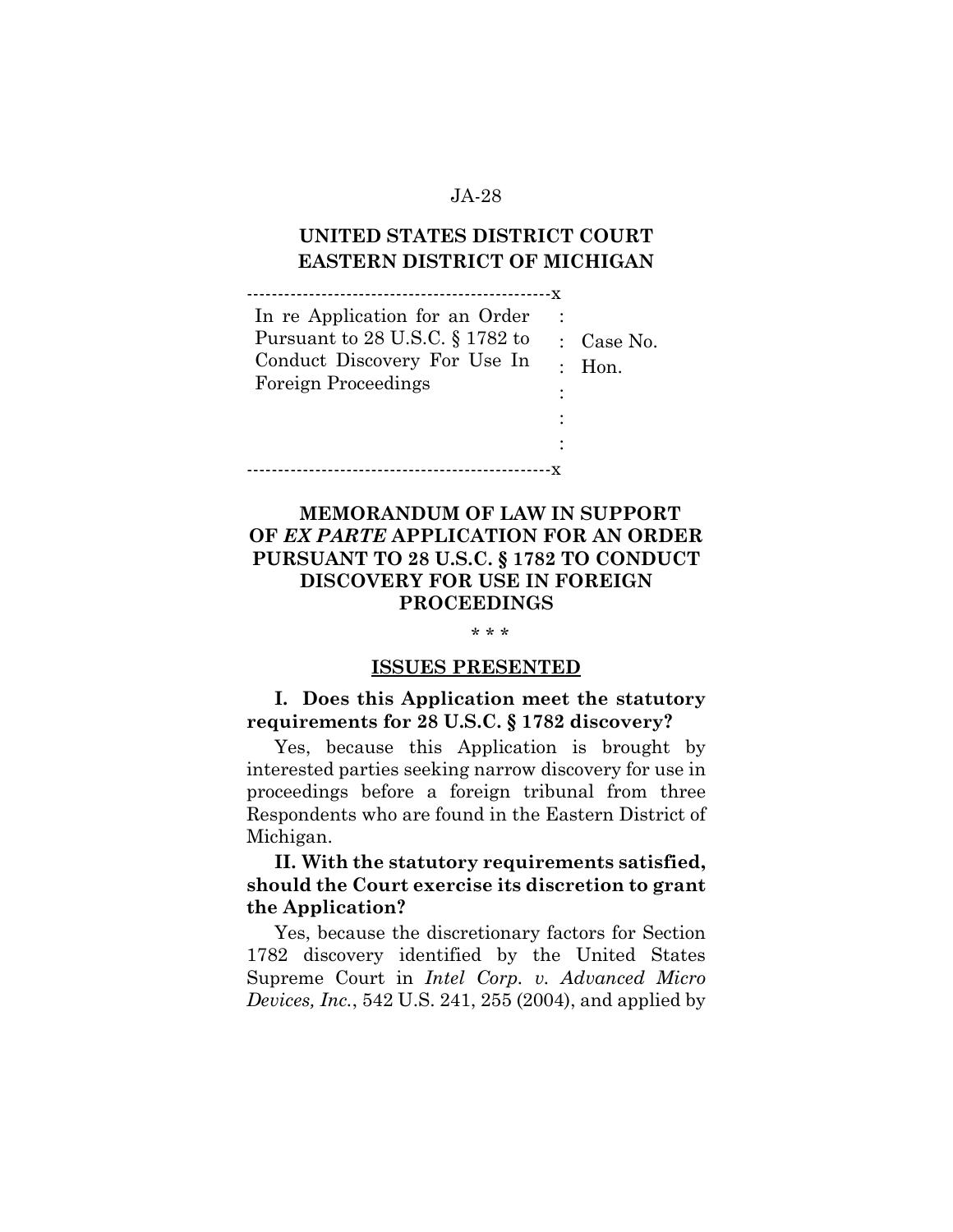the courts of this Circuit, weigh in favor of granting the Application.

\* \* \*

Applicant Luxshare Ltd. (the "Applicant" or "Luxshare") respectfully submits this Memorandum of Law in support of its *Ex Parte* Application for an Order Pursuant to 28 U.S.C. § 1782 to Conduct Discovery for Use in Foreign Proceedings (the "Application").

## **PRELIMINARY STATEMENT**

This Application seeks the Court's permission to obtain limited and specific discovery from two individuals and a company based in this District— Gerald Dekker ("Dekker"), Christophe Marnat ("Marnat"), and ZF Automotive US, Inc. f.k.a. TRW Automotive, Inc. ("ZF US") (collectively, the "Respondents")—bearing directly on a billion dollar dispute that will be the subject of Arbitration in Munich, Germany between Luxshare and ZF US involving the sale of two business units.

In August 2017, the Applicant purchased those two business units from ZF US for nearly a billion dollars pursuant to the terms of a Master Purchase Agreement dated August 29/30, 2017 (as amended, "MPA"). Those two businesses were ZF US's Global Body Control Systems business ("BCS Business") and ZF US's Radio Frequency Electronics business ("RFE Business") (collectively, the "BCS-RFE Businesses"). As the Applicant has now only recently discovered, ZF US concealed from Luxshare certain material facts and developments concerning the significant decline in business relationships with, and expected purchases from, several of the most important customers of ZF US's BCS-RFE Businesses, all which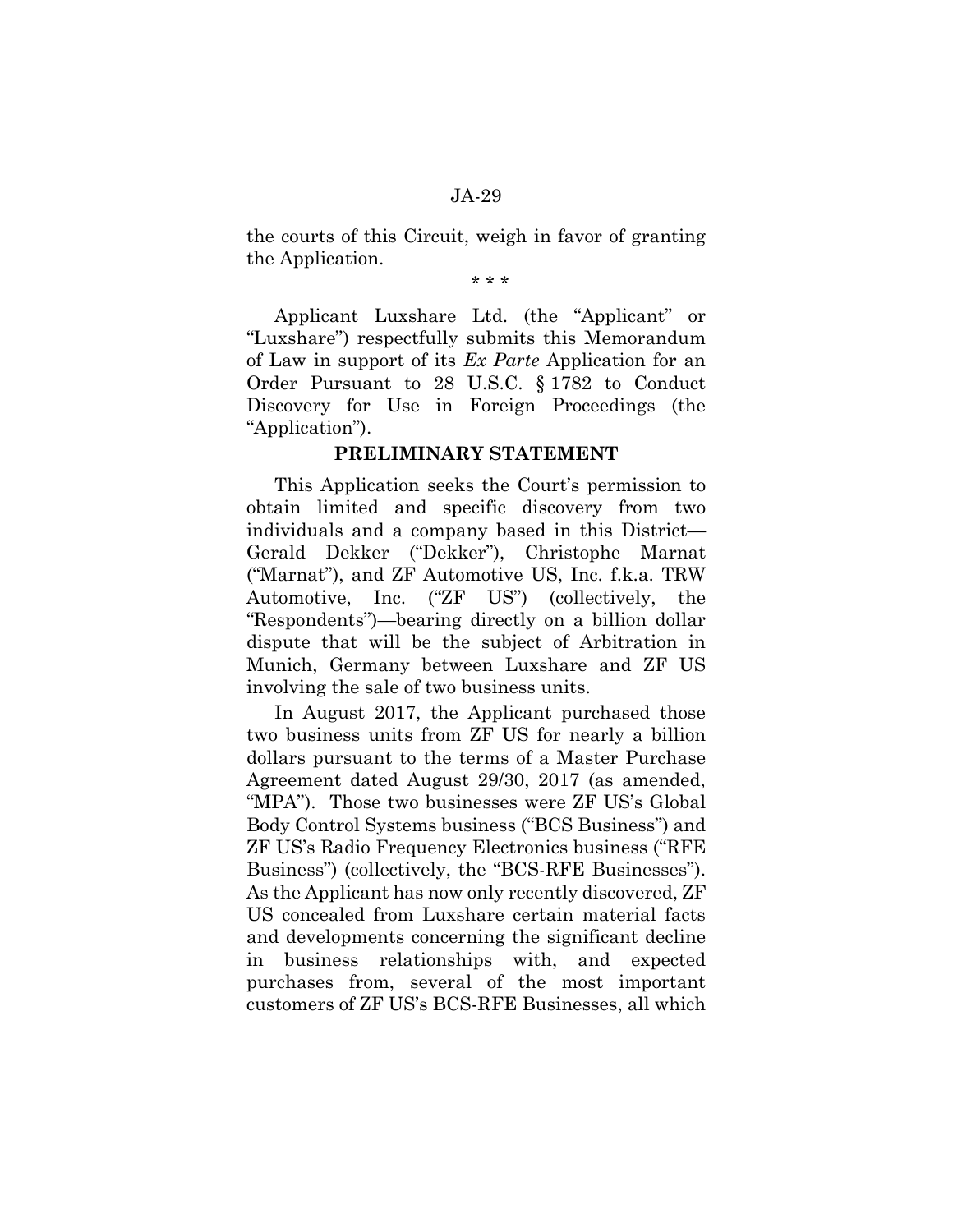information ZF US was otherwise required to disclose to Luxshare prior to signing the MPA. ZF US's concealments and omissions inflated the purchase price paid by Luxshare for the BCS-RFE Businesses by hundreds of millions of dollars over the amount it would otherwise have paid for them. ZF US learned of these materially adverse business developments before signing the MPA, yet failed to disclose this critical information to Luxshare. German law required ZU US to disclose this critical information during the due diligence period and/or prior to the execution of the MPA, either in the voluminous due diligence materials that ZF US provided, or in the numerous pre-signing discussions between representatives of the parties.

Specifically, prior to the execution of the MPA, certain directors and officers of ZF US, including Respondents Dekker and Marnat, learned of these critical developments, which resulted in a drastic decline in sales to core customers of the BCS-RFE Businesses, Fiat Chrysler Automobiles ("FCA"), Ford Motor Company ("Ford"), and General Motors ("GM") (collectively, the "Relevant Customers"). Among other things, and unbeknownst to the Applicant, ZF US learned prior to the execution of the MPA that FCA had decided to phase out its purchases from the BCS-RFE Businesses, that GM had cancelled eight of the nine platforms that had historically purchased vehicle parts from the BCS Business, and that Ford had decided not to purchase parts for one of its platforms from the BCS Business. These multiple undisclosed developments have resulted in a decline of hundreds of millions of sales to these key customers for the two business units.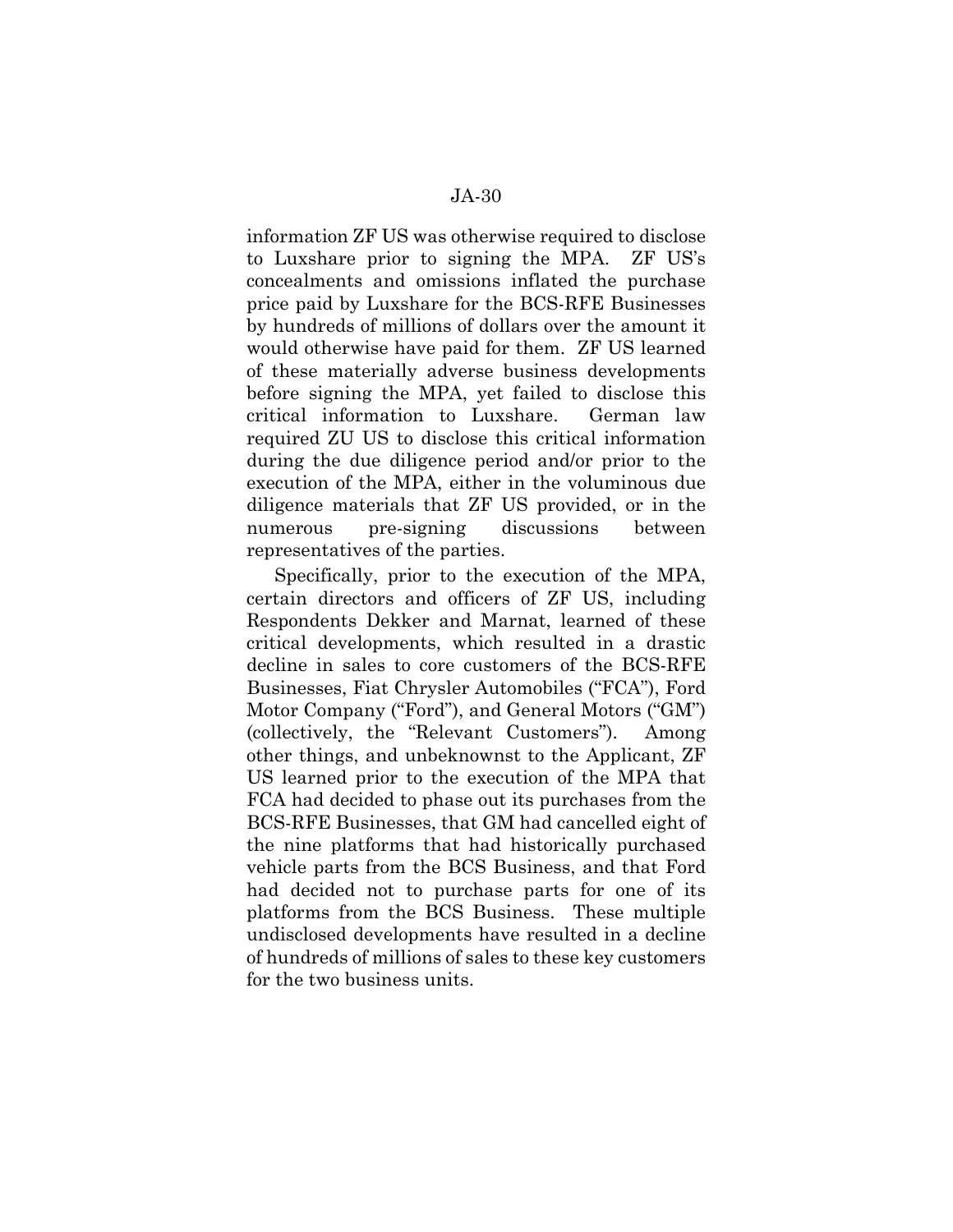To obtain redress for the massive losses suffered as a result of ZF US's wrongful conduct, the Applicant will bring claims against ZF US in an arbitration under the Rules of the German Institution of Arbitration eV. ("DIS" and "DIS Rules"), which is designated as the dispute resolution forum in the MPA. While the Applicant has only recently learned that ZF US and certain of its senior officers were aware of many aspects of these adverse customer and sales developments prior to the execution of the MPA, Luxshare brings this Application to allow it to obtain discovery to acquire necessary detail concerning ZF US internal communications at ZF US prior to the closing of the deal that will shed light on ZF US's wrongful decisions to conceal this critical information concerning the lost sales volumes. The narrow and specific discovery sought here will help the DIS arbitral tribunal to better know the facts and thus better adjudicate the merits of this substantial dispute.

Luxshare respectfully submits that this is a textbook case for the authorization of Section 1782 discovery for use in foreign proceedings. The information sought in this Application is needed to ensure that the foreign arbitral tribunal is able to reach fully informed decisions on a developed record regarding the transactions and events underlying the Applicant's claims. The Application meets all of the requirements for Section 1782 discovery, and the balance of the discretionary factors considered by courts in determining Section 1782 applications weighs decisively in favor of permitting the requested discovery. As such, the Applicant respectfully requests that the Court grant this Application and authorize the service of the proposed subpoenas,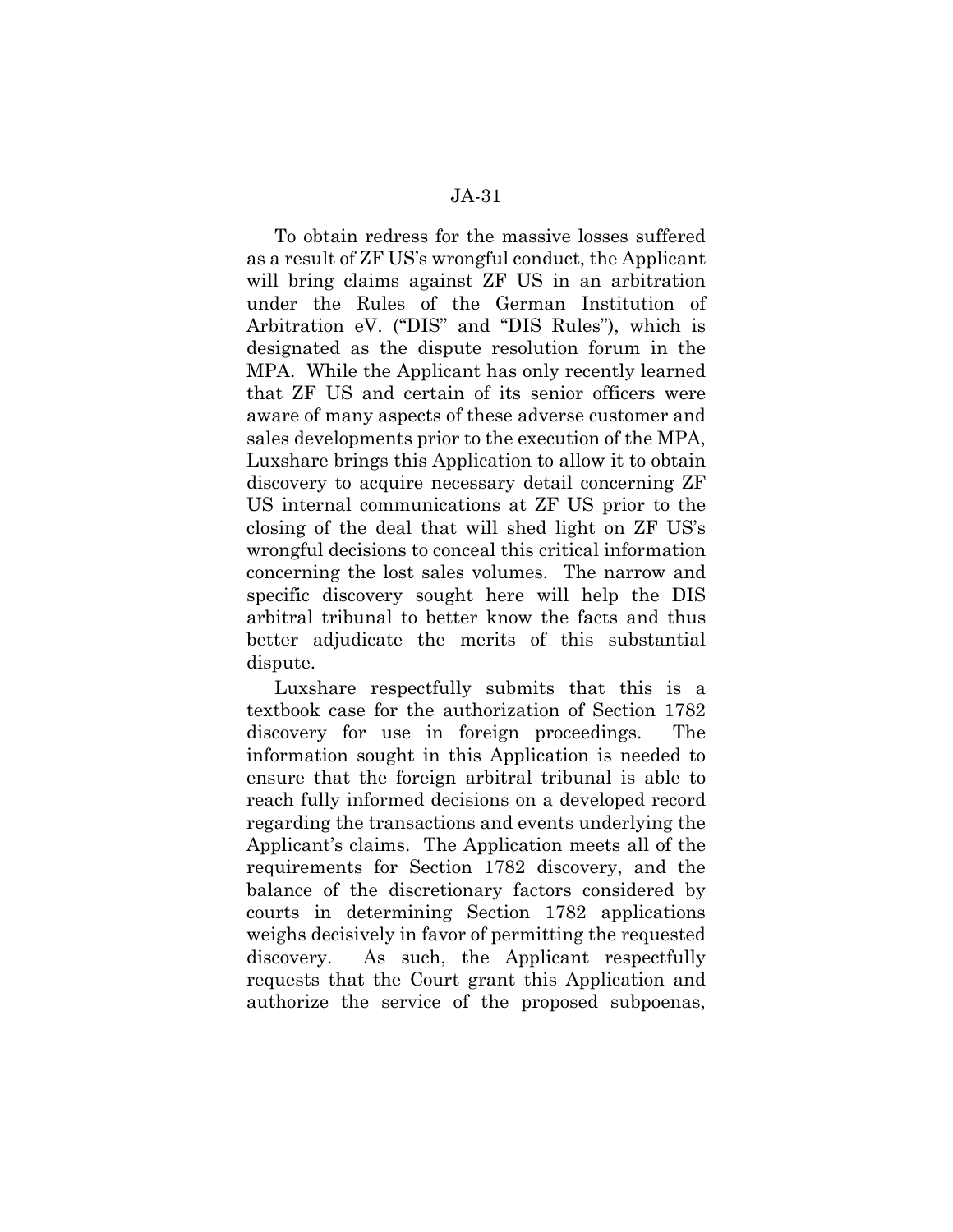Exhibit Nos. 1-3 (the "Subpoenas"), on the Respondents.

#### **STATEMENT OF FACTS**

The Applicant, Luxshare Ltd., is a limited liability company incorporated in Hong Kong and, through its equity investments, is engaged in the business of manufacturing in the fields of consumer electronics, communications, and automotive. Exhibit 4, Decl. Huang ¶ 3. The Applicant has global operations and, through its investments, also employs more than 180 workers in Livonia, Michigan. Decl. Huang ¶ 3.

The Respondents all reside within the Eastern District of Michigan. Exhibit 5, Decl. Masser ¶ 6. ZF US's principal place of business, or in the words of ZF US, its "North American Headquarters" is located at 12001 Tech Center Drive, Livonia, Michigan. Decl. Masser. ¶ 6. Respondent Gerald Dekker resides at 4262 Pocahontas Dr., Shelby Charter Township, Maycomb County, MI 48315-1264. Decl. Masser. ¶ 7. Respondent Christophe Marnat resides at 2755 Ayershire Dr., Bloomfield Hills, Oakland County, MI 48302-0804. Decl. Masser. ¶ 8.

## **A. The Genesis of the Sale and the Due Diligence**

Luxshare was approached by an investment firm in early 2017 to discuss whether it would be interested in a potential acquisition target to expand its business. Decl. Huang ¶ 9. In March 2017, Luxshare began discussing with its advisor, Commerzbank, the possibility of bidding for the BCS-RFE Businesses. Decl. Huang ¶ 9.

In April 2017, after the Applicant expressed its interest to ZF US, ZF US provided the Applicant with a confidential information pack prepared by ZF US's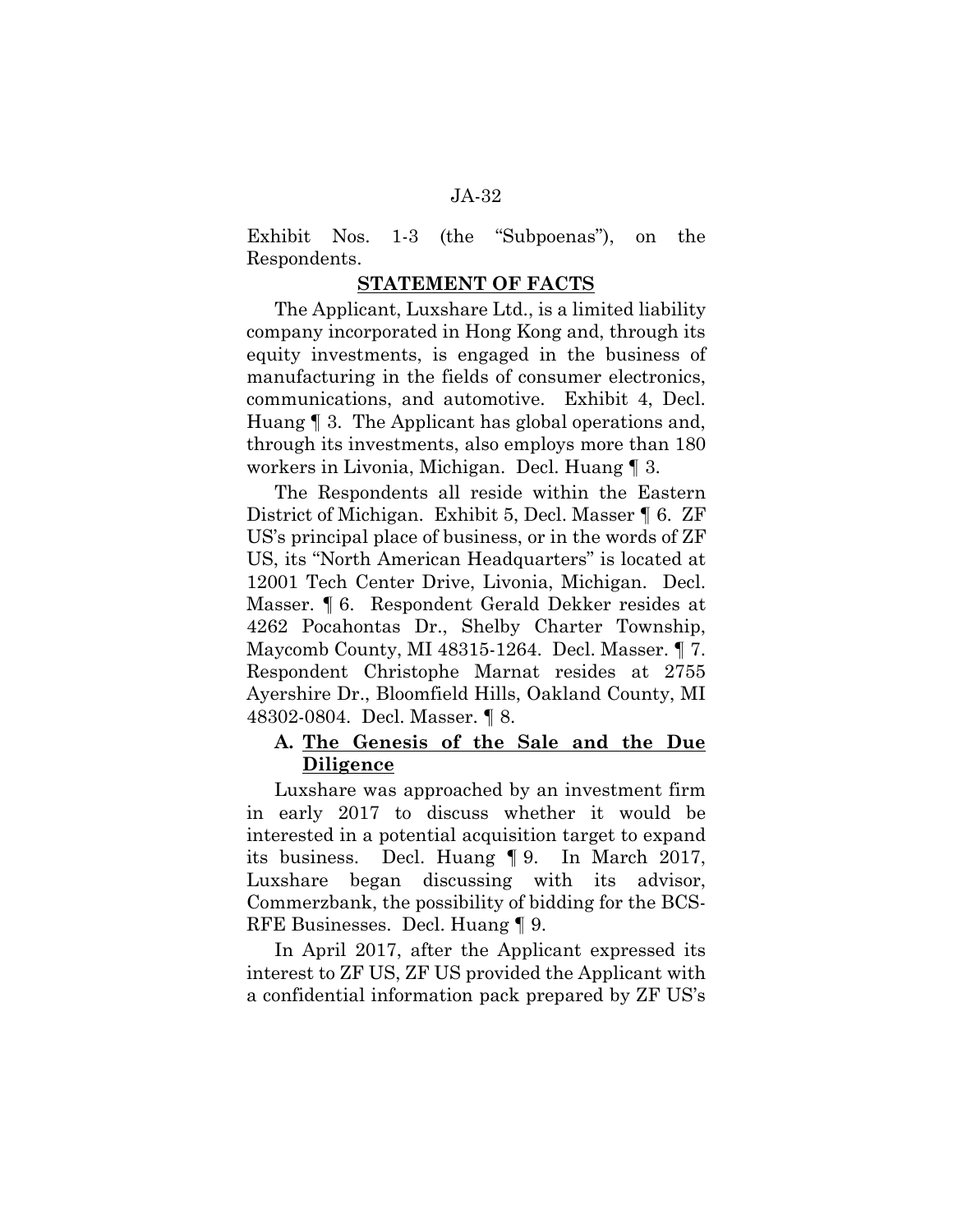investment banking advisors and accountants. Decl. Huang ¶ 10. One of the most critical items contained in these materials was a business plan (the "Sale Supporting Business Plan"), which detailed the current and projected sales for the BCS-RFE Businesses, and included the 2016 actual financials for the businesses, and an estimate for 2017-2021 sales for the Relevant Customers. Decl. Huang  $\P$  10. After reviewing these materials, Luxshare then submitted a non-binding offer on April 3, 2017. Decl. Huang ¶ 10.

After further reviewing the materials provided by ZF US during the bidding process, the Applicant submitted a revised confirmed offer on April 24, 2017, including a net purchase price of \$1.135 billion that was subject to additional due diligence. Decl. Huang ¶ 11. In the offer letter, the Applicant confirmed that the offer was based on the Applicant's review of the adjusted financials and materials provided by ZF US and its advisors. Decl. Huang ¶ 11. The adjusted financial referenced in the ZF US's due diligence materials presented the 2014, 2015, 2016 actual financials of the BCS-RFE Businesses and the 2017 through 2021 estimated adjusted financials for those two businesses, based in largely on the projected sales of the Relevant Customers and other customers (the "Adjusted Financials"). Decl. Huang ¶ 11.

After ZF US received Luxshare's first non-binding offer on April 3, 2017, Luxshare engaged in several months of further due diligence, during which time it received additional information from ZF US. Decl. Huang ¶ 12. Such additional due diligence included an expert session in Zurich on May 10, 2017, access to virtual data rooms (the "Virtual Due Diligence" or "VDD"), question and answer sessions, a second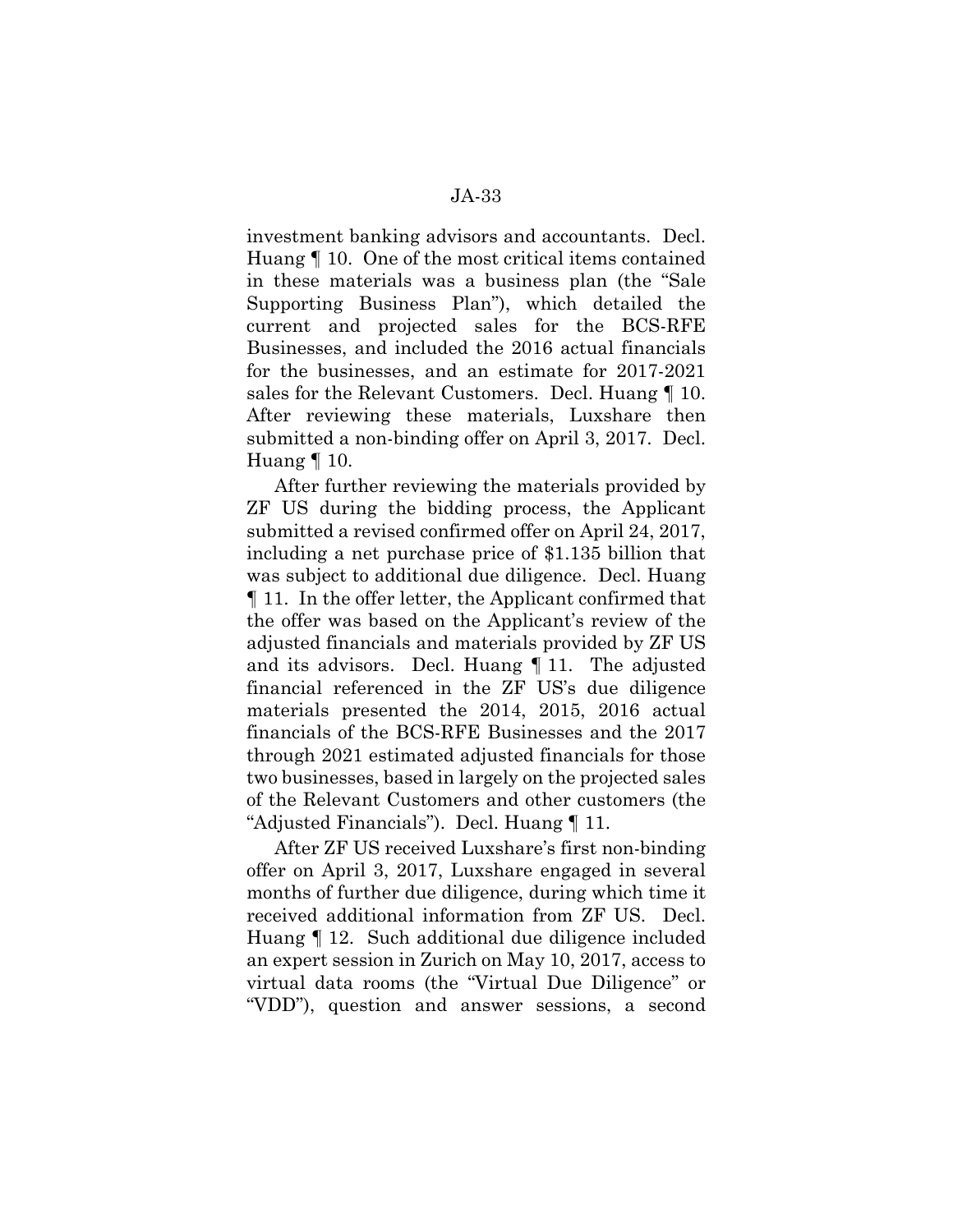version of the Adjusted Financials and vendor due diligence materials prepared by ZF US's accounting firm on May 22, 2017, and a management presentation on June 20, 2017. Decl. Huang ¶ 12.

The VDD was an important aspect of the due diligence process as it provided access to the books and records of the BCS-RFE Businesses. Decl. Huang ¶ 13. Although initially planned as three phases, the VDD opened to the Applicant in two phases with ZF US providing the Applicant with progressively greater access to information and materials. Decl. Huang ¶ 13.

The first phase of the VDD was the opening of the "Green Room" and "White Rooms" (collectively, "Green/White Rooms") on May 18, 2017 that offered access to information and documents on material costs, product price, R&D, capital expenditures, the 2017 budget, sales details by region, customer, and product. Decl. Huang ¶ 14. The Green/White Rooms also provided access to ZF US's wins and losses by customer program from 2016-2017 YTD, the profitability of wins and losses, and included information on the reason for any loss. Decl. Huang  $\P$  14.

The second stage of the VDD was the opening of the "Red Room" on June 26, 2017. Decl. Huang ¶ 15. The Red Room offered access to additional information about ZF US, including access to ZF US's HR data, employment compensation, customer contracts, purchasing contracts, and corporate agreements including exceptions to customer's terms and conditions. Decl. Huang ¶ 15.

The profitability and success of the BCS-RFE Businesses was heavily dependent on sales to the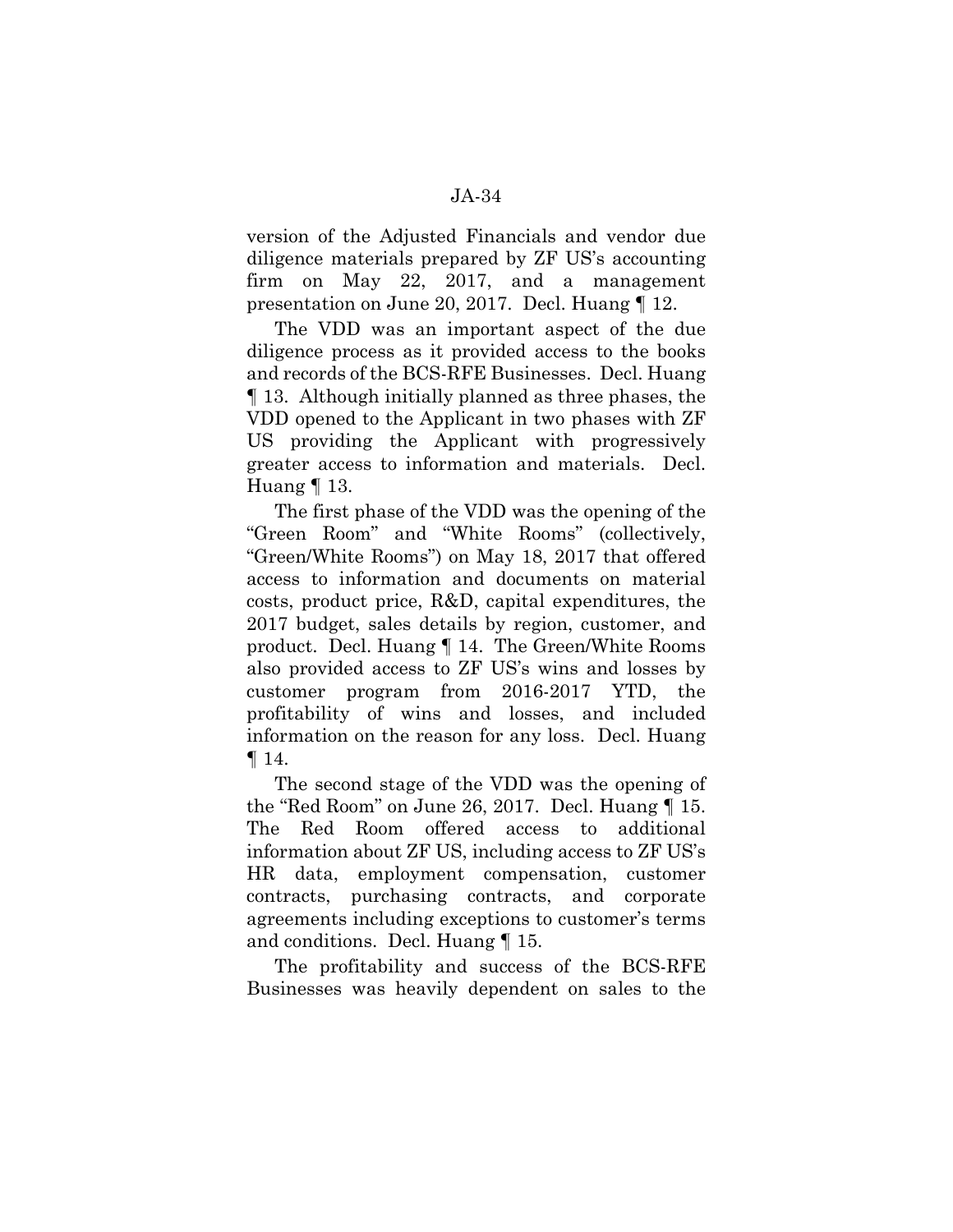Relevant Customers. For example, FCA was a key customer for the BCS Business because the business unit provided several vehicle components for the new models of FCA vehicles such as the Alfa Romeo Giulia and Stelvio models. Exhibit 6, Decl. Tschernjavski ¶ 10. The Adjusted Financials projected a total sales volume for the Alfa Romeo Giulia and Stelvio car models for 2017 to 2021 of approximately \$101 million. Decl. Tschernjavski ¶ 10.

In addition, FCA was one of the two main customers of the RFE Business's Tire Pressure Monitoring System ("TPMS") product line, primarily developed in Farmington Hills, MI, and produced in Auburn, NY. Decl. Tschernjavski ¶ 11. The Adjusted Financials reflected that FCA accounted for 55% of the RFE Businesses' total TPMS and remote keyless entry sales revenues. Decl. Tschernjavski ¶ 11. Together, these projected FCA sales accounted for \$340 million in anticipated revenue. Decl. Tschernjavski ¶ 11.

A second Relevant Customer, Ford, was similarly essential to the BCS Business, which relied on Ford's orders for various vehicle components, such as those used for heating, ventilation and air conditioning systems, including, the major P552 Platform (Ford's F-Series trucks). Decl. Tschernjavski ¶ 12. Prior to the sale, the BCS Business averaged approximately \$100 million in annual sales to Ford through the supply of vehicle components for Ford's P552 Platform. Decl. Tschernjavski ¶ 12.

Moreover, as depicted in the due diligence materials provided by ZF US, a new Ford platform held significant promise for future sales. Specifically, the Adjusted Financials provided by ZF US contained projected sales volumes for the P702 Platform— the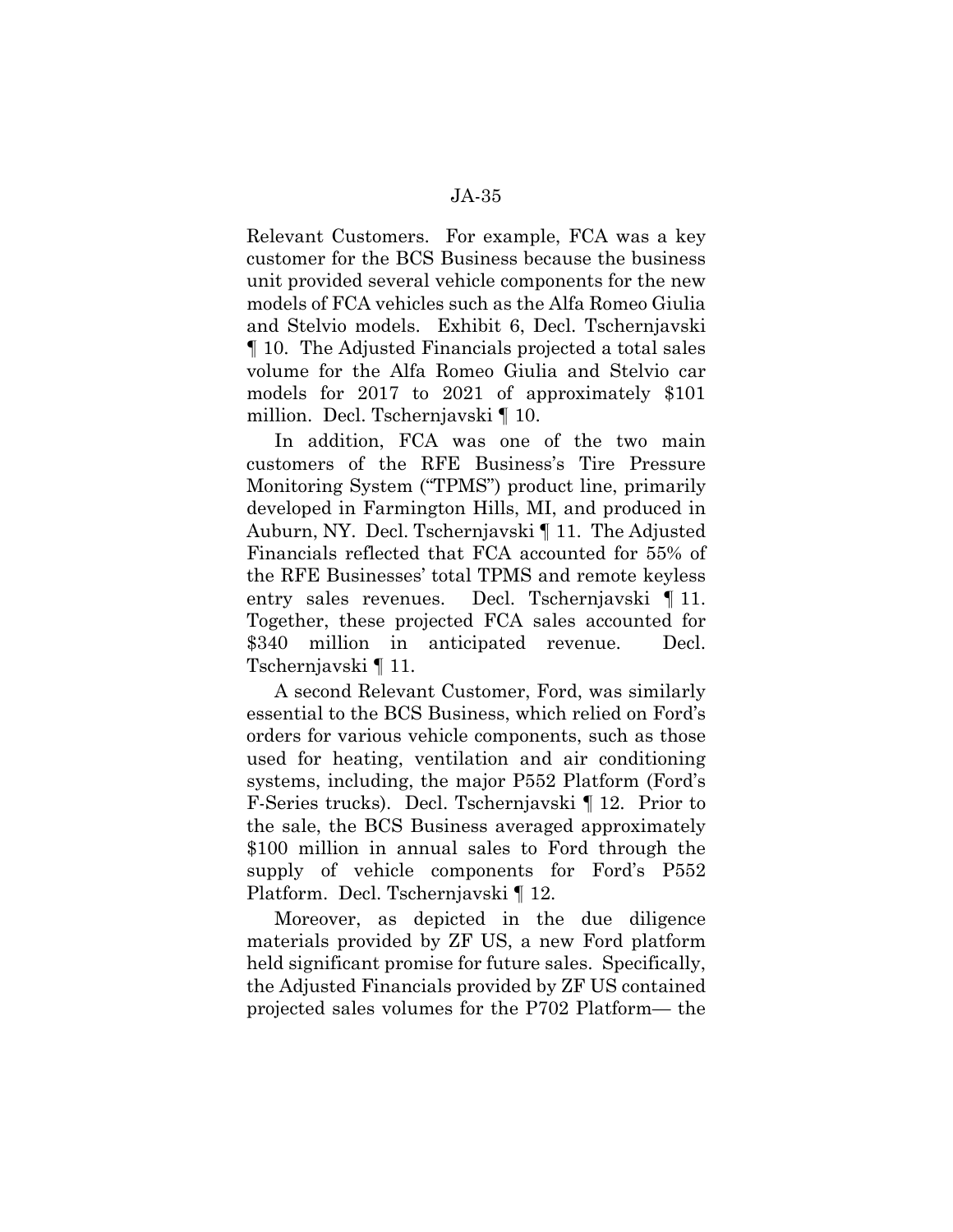successor to the P552 Platform—of approximately \$85 million up to 2021 and over \$300 million up to 2026. Decl. Tschernjavski ¶ 13. These figures underscore the importance of the P552 and P702 Platforms for the BCS Business. ndeed, the BCS Business' Winona, Minnesota plant was fully dedicated manufacturing parts for this Ford truck series. Decl. Tschernjavski ¶ 13.

A third key customer for the BCS Business was GM, which was a significant purchaser of vehicle components, such as steering column control modules. Decl. Tschernjavski ¶ 14. The Adjusted Financials projected a total sales volume of approximately \$44 million until 2021 and \$89 million over seven years for the 9BXX Platform. Decl. Tschernjavski ¶ 21

After conducting due diligence, and in reliance upon the information provided by ZF US, the Applicant signed the MPA on August 29/30, 2017. Decl. Huang ¶ 14. The MPA is governed by German law. Decl. Huang ¶¶ 5, 21. Critically, for purposes of the arbitration, German law required that ZF US disclose all material facts that the Applicant may reasonably expect to receive, including information that could jeopardize the purpose of the transaction for the Applicant. Decl. Masser ¶ 11. The MPA contains an arbitration clause, requiring that all disputes arising out of the MPA be submitted to arbitration in DIS Rules in Munich, Germany. Decl. Huang ¶ 8.

On August 25, 2017 (five days prior to the signing of the MPA), ZF US delivered a confirmation to the Applicant, which affirmed that all of ZF US's Seller's Representations, specifically including its representations regarding "Sold Contracts," were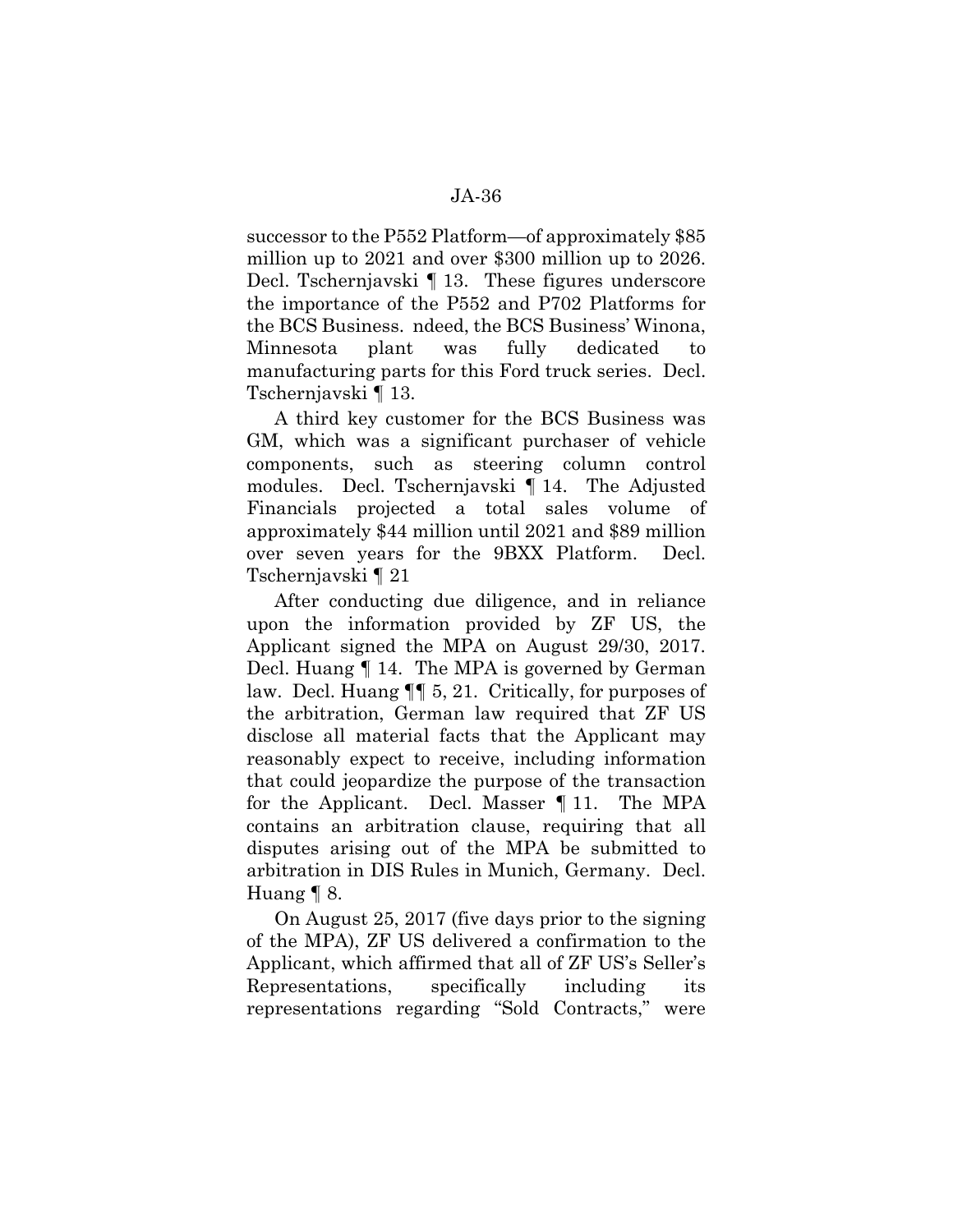"true, correct, and complete as of August 25th, 2016, to our best knowledge and [did] not omit to state anything, the omission of which could make any of the Seller's Representations misleading." Decl. Huang ¶ 16. Additionally, ZF US's "knowledge" under the MPA included what was actually known by Respondents Dekker and Marnat. Decl. Huang ¶ 16.

The MPA also included Exhibit 12.1.1 "Exceptional Actions in the Interim Period" which detailed any "exceptional" changes from the Ordinary Course of Business that were expected between September 1, 2017 and April 16, 2018. Decl. Huang ¶ 17. The transaction closed on April 27, 2018 in Frankfurt, Germany (the "Closing"). Decl. Huang ¶ 18.

### **B. ZF US's Fraudulent Omissions**

After the Closing, the Applicant learned that ZF US was fully aware of certain factual developments that would result in the imminent loss of business from FCA, Ford and GM and that rendered ZF US's depiction of the state of the BCS-RFE Businesses materially inaccurate. Decl. Huang ¶ 19. Moreover, the Applicant learned that executives of the BCS-RFE Businesses who attended three quarterly operations review meetings on February 15, 2017, April 26, 2017, and July 26, 2017 (the "Operations Review Meetings") specifically recall discussing these developments internally. Decl. Tschernjavski ¶¶ 15-21. As discussed in greater detailed below, these events include knowledge by ZF US of (i) significant reduced sales volumes for FCA relating to Stelvio and Giulia, (ii) a decision by FCA to put the RFE Business "out of strategy", (iii) a decision by Ford not to award component supply of the P702 Platform to the BCS Business, (iv) and GM's cancellation of the 9BXX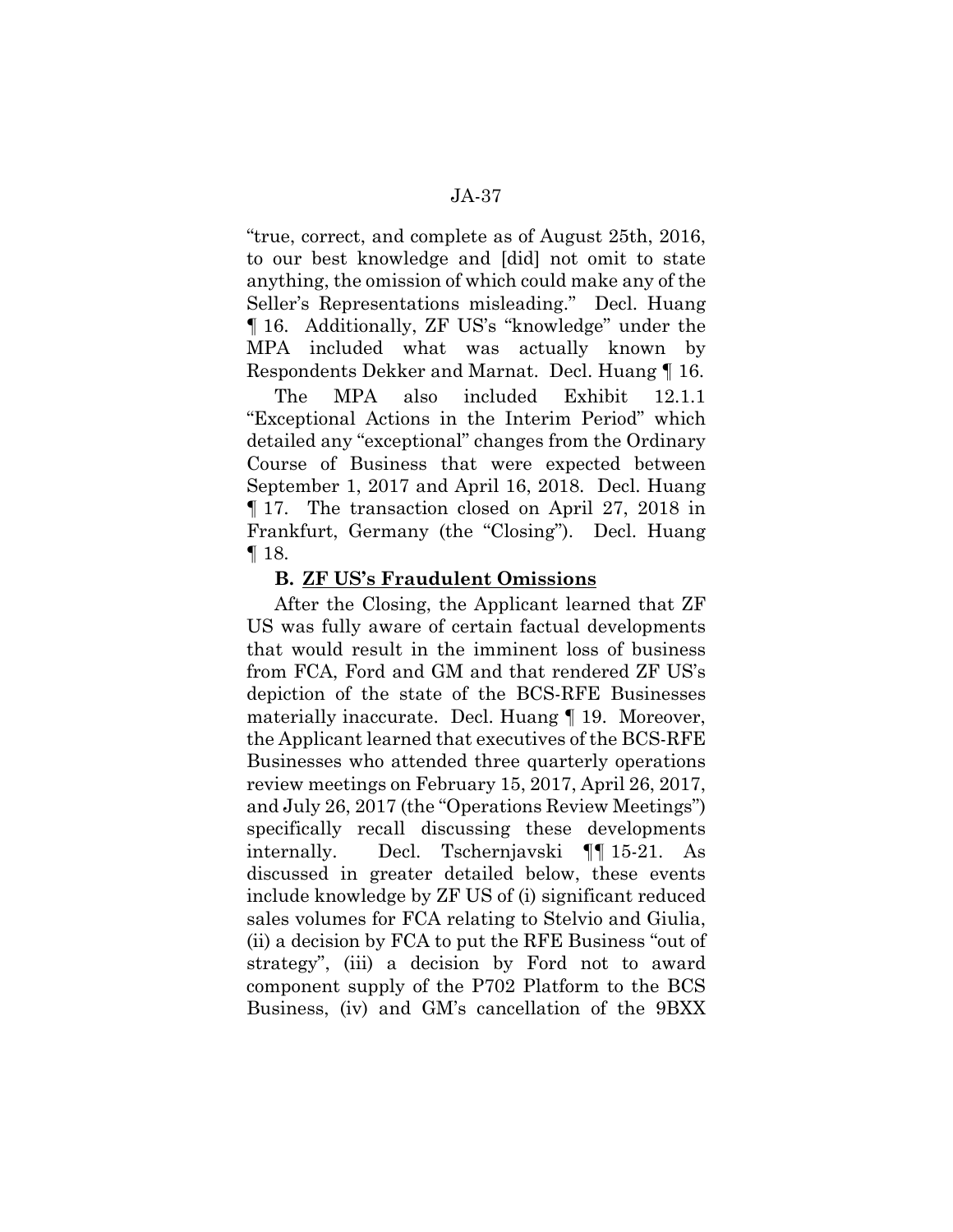platform. Decl. Huang ¶ 20. ZF US failed to disclose these Critical Issues to the Applicant. Decl. Huang ¶ 19.

First, on February 15, 2017, *six months prior to the signing of the MPA*, Respondent Marnat attended a quarterly operations review meeting with BCS Business executives to review and discuss current state of the BCS Business. Decl. Tschernjavski ¶ 16. Like other quarterly operations review meetings, this was a high-level strategic meeting that included the Senior VP and General Manager, VP Finance and VP Sales of the BCS Business, along with other BCS executives and the ZF US executive leadership team supervising the BCS Business. Decl. Tschernjavski ¶ 17. Among other topics, the meeting covered the sales volumes for FCA for several vehicle components for the new Alfa Romeo Giulia and Stelvio models. Decl. Tschernjavski ¶ 17. The executives present at this meeting specifically discussed the fact that the actual production numbers for Alfa Romeo Giulia and Stelvio fell far behind the calculations conveyed to the Applicant. Decl. Tschernjavski ¶ 17. In fact, it was disclosed that the sales volume for vehicle components for the Alfa Romeo Giulia and Stelvio models, for 2017 alone, was reduced by more than 33%. Decl. Tschernjavski ¶ 17.

This actual decline in sales volume for components of the Alfa Romeo Giulia model vehicles was never disclosed to the Applicant, nor included in the Exhibit 12.1.1 to the MPA as updated ten months later on December 22, 2017 (collectively, "Exhibit Updates"). Decl. Huang ¶ 19. Nor was this material fact disclosed fourteen months later when ZF US again updated the schedule. Decl. Huang ¶ 19. BCS Business executives told ZF US about these adverse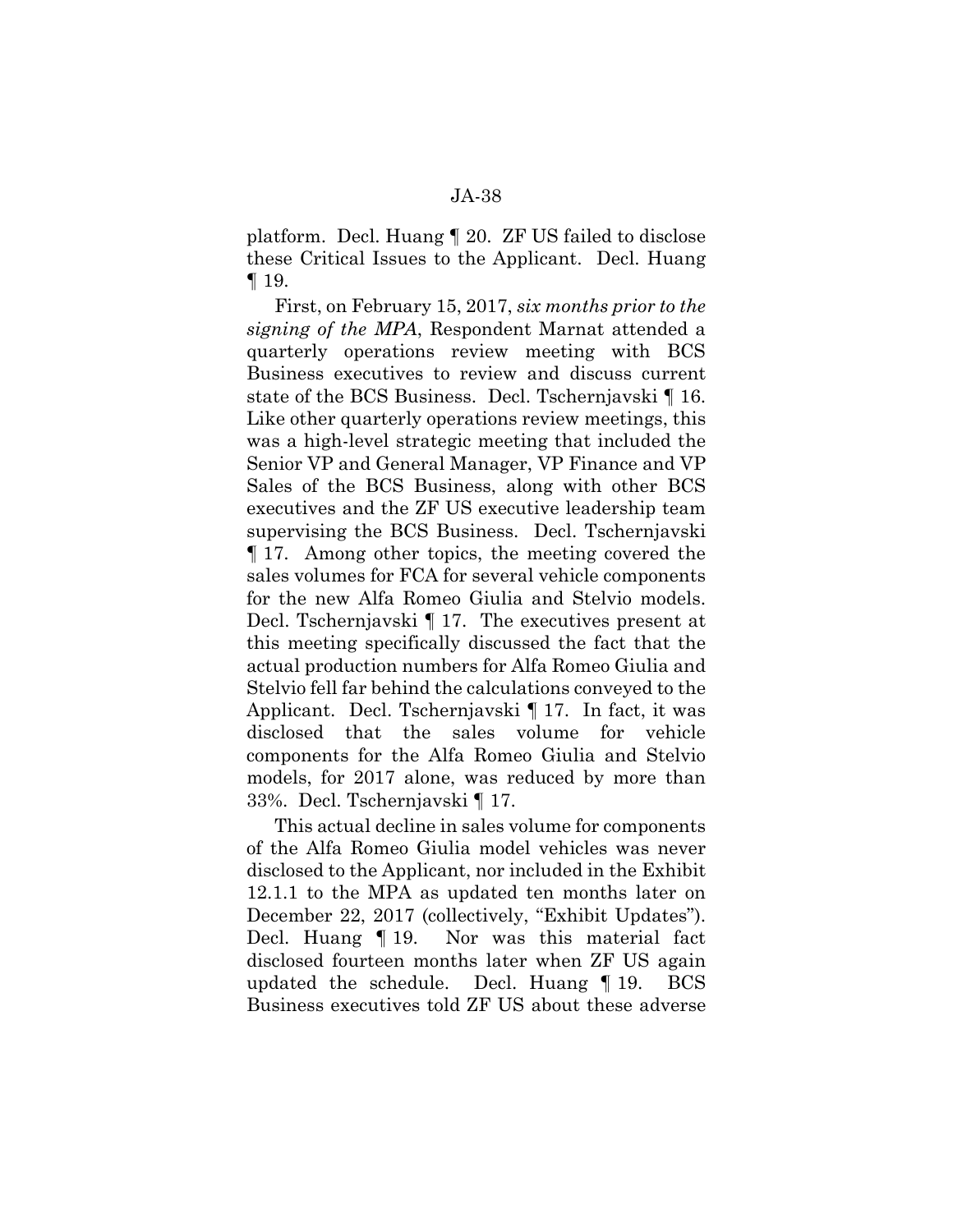developments and urged them to include them in the Exhibit Update. Decl. Tschernjavski ¶ 22. Yet despite the immense significance of this information to the Applicant, and its negative impact of the projected financials, ZF US failed to disclose it to the Applicant, either during the due diligence period (April to July 2017) or in the period thereafter leading up to the Closing. Decl. Huang ¶ 19.

This was not the only materially adverse issue relating to FCA sales volumes that ZF US became aware of prior to the execution of the MPA, but failed to disclose to the Applicant. On June 30, 2017, *two months before the signing of the MPA*, there was a meeting between ZF US and FCA in Auburn known as "One Voice." Decl. Tschernjavski ¶ 18. At the One Voice meeting, FCA disclosed that it would be sanctioning the RFE Business because of quality control issues, would put it on a "business hold" and would phase out the RFE Business' TPMS product line and the keyless access system. Decl. Tschernjavski ¶ 18. FCA labeled the RFE Business as "out of strategy," meaning that the RFE Business would no longer be invited to respond to new business bid requests and that existing business would be phased out. Decl. Tschernjavski ¶ 18.

As a direct result of being "out of strategy," the RFE Business' sales to FCA has declined significantly, including a more than 24% reduction in 2019. Decl. Tschernjavski ¶ 19. Illustrative of the drastic consequences of FCA's decision, the RFE Business' plant in Auburn, New York has been forced to schedule a permanent close of operations by the end of Q2 2021 as the direct result of FCA's sanctions. Decl. Tschernjavski ¶ 19. Yet, ZF US did not disclose this phase-out to the Applicant prior to the signing of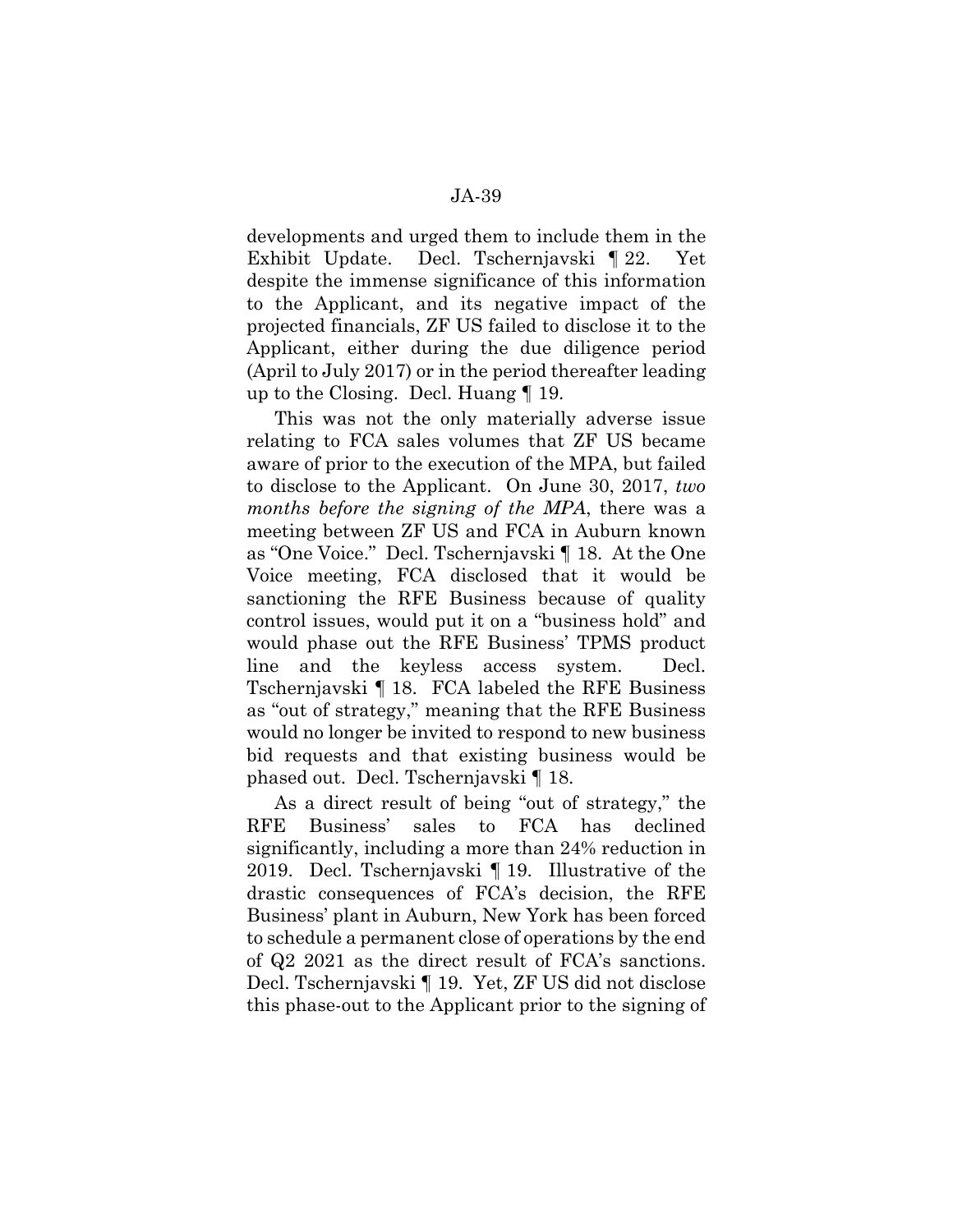the MPA, Decl. Huang ¶ 19, even in the face of urging by the BCS-RFE Businesses executives to do so. Decl. Tschernjavski ¶ 22.

The known but undisclosed problems did not stop at FCA. On July 26, 2017, *over a month before the signing of the MPA*, Respondents Dekker and Marnat attended another quarterly operations review where the participants discussed the Ford P702 Platform. Decl. Tschernjavski ¶ 20. Generating sales of vehicle components from the P702 Platform was crucial for the future success of the BCS Business because those sales were projected in the financial materials provided by ZF US to generate over \$85 million in sales during a two-year production period from 2020 to 2021 and to generate upwards of \$300 million through 2026. Decl. Tschernjavski ¶ 20. At that meeting, the BCS and ZF US executives discussed the fact that Ford had decided *not to award* component supply for the P702 Platform to the BCS Business. Decl. Tschernjavski ¶ 20. Internally, the BCS Business reported and characterized this as a "critical event" for the business. Decl. Tschernjavski *¶* 20. The BCS Business executives implored ZF US to disclose Ford's decision not to award BCS Business the P702 Platform in the Exhibit Updates to Exhibit 12.1.1. *Id.* ¶ 22. However, neither this materially adverse fact, nor its substantial negative impact, was disclosed to the Applicant. Decl. Huang ¶ 19.

Also discussed at the same July 26, 2017 quarterly operations review meeting was GM's 9BXX Platform. Decl. Tschernjavski ¶ 21. The 9BXX Platform was supposed to be implemented across nine programs for GM cars. Decl. Tschernjavski ¶ 21. The total sales of components for the 9BXX Platform was projected to the Applicant to be \$44 million until 2021 and \$89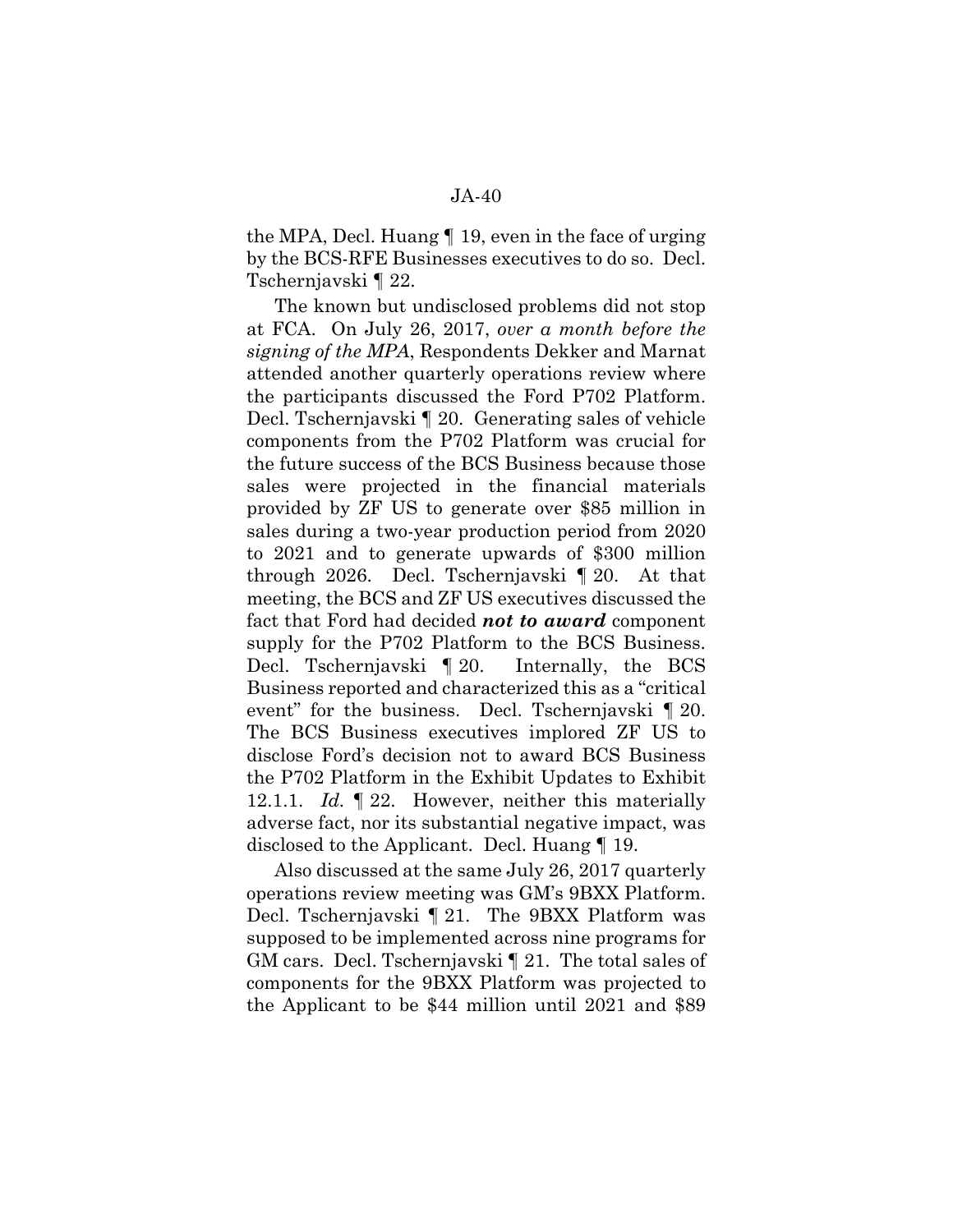million over seven years. Decl. Tschernjavski ¶ 21. However, during the meeting, it was disclosed that GM was considering canceling eight of the nine programs of the 9BXX Platform. Decl. Tschernjavski ¶ 21. ZF US did not disclose this cancelation. Decl. Huang ¶ 19.

Again, BCS Business executives proposed including GM's cancelation of eight of its nine programs for the 9BXX Platform in the Exhibit Updates because it was a critical event that adversely impacted a significant projected revenue stream. Decl. Tschernjavski ¶ 22. However, that information was never conveyed to the Applicant. Decl. Huang ¶ 19.

In December 2017 and April 2018, well after the above described meetings, executives of the BCS-RFE businesses continued to understand that the four events described above were "critical events" materially adverse to the business. Decl. Tschernjavski ¶ 22. Again, BCS-RFE Businesses executives proposed updates to Exhibit 12.1.1 and submitted those updates to ZF US so that ZF US would disclose them to the Luxshare. Decl. Tschernjavski ¶ 22. The Applicant was not provided with this information. Decl. Huang [19.]

# **C. The Foreign Legal Proceedings**

While the Applicant conducted extensive due diligence (as described above), there was no mention of these critical issues in any of the due diligence materials that were provided to the Applicant. Decl. Huang ¶ 19. In any event, under German law, ZF US has a duty to (i) convey information that is factually accurate and (ii) disclose material facts that the buyer may reasonably expect to receive, inter alia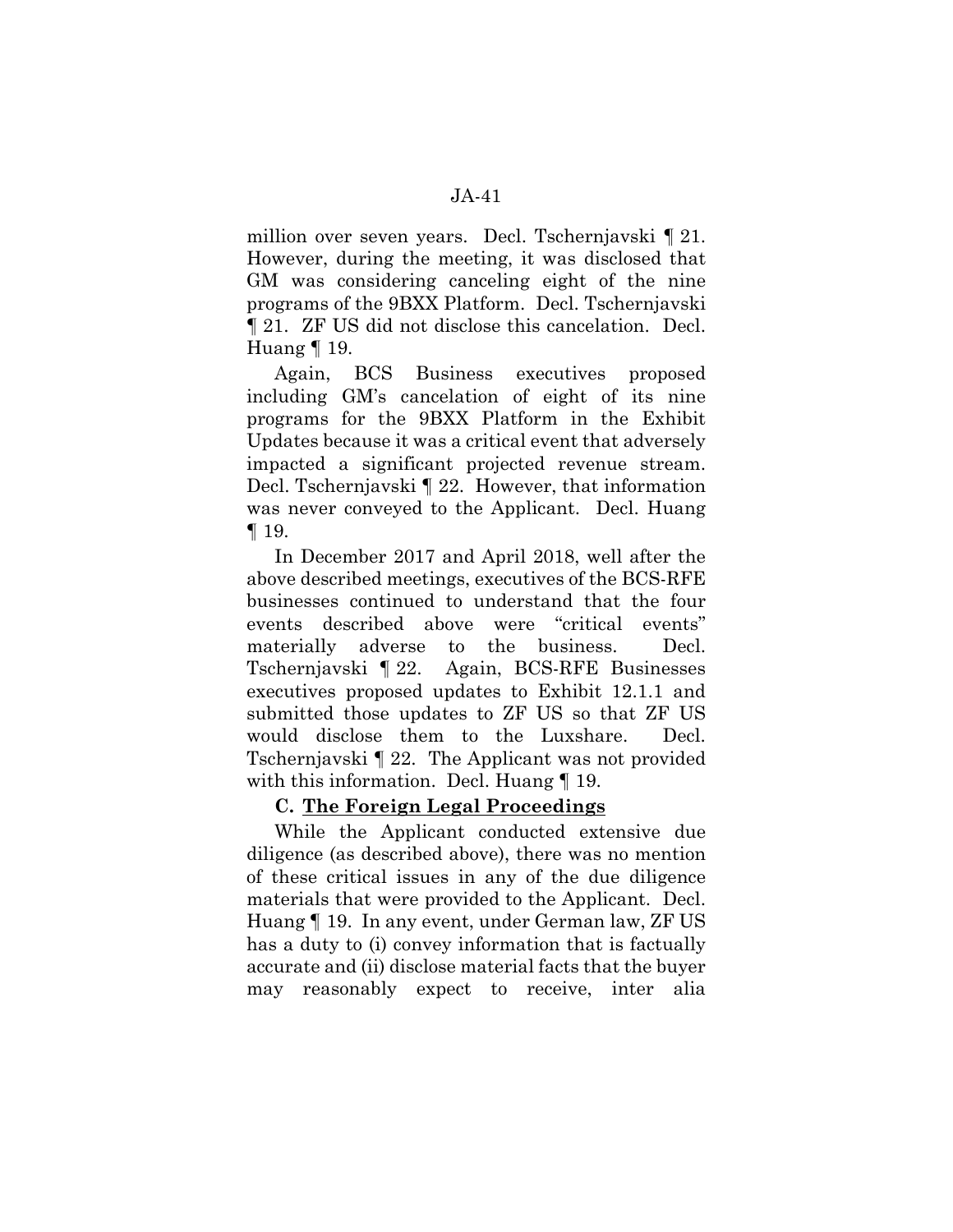information that may jeopardize the purpose of the transaction for the potential buyer. Decl. Masser ¶ 11. ZF US's concealment of this information caused extensive losses to the Applicant and violated ZF US's obligations under German law.

As such, the Applicant has retained Allen & Overy LLP ("A&O") to prepare and file a Request for Arbitration to be submitted in Germany and to advance its interests in that Arbitration. Decl. Huang ¶ 21. The Applicant has also retained an expert witness, Versant Partners, to prepare an expert report to substantiate the materially negative financial impact of each of the four issues that ZF US failed to disclose to the Applicant. Decl. Huang ¶ 22. The Applicant has authorized the filing of the Request for Arbitration, and A&O is in the process of preparing the arbitration filing. Decl. Masser ¶ 29.

This Application seeks information that is narrowly tailored and proportional to the needs of the arbitration that will be filed in the near future to resolve this billion dollar dispute. Specifically, this Application seeks documents and deposition testimony concerning: (i) the February 15, 2017 and July 26, 2017 quarterly operations review meetings attended by Respondents Dekker and Marnat; (ii) the June 30, 2016 "One Voice" meeting between FCA and RFE; (iii) internal communications concerning the sales projections of the Relevant Customers during the due diligence period; (iv) internal communications regarding the disclosures made to the Applicant about the Relevant customers; and (v) communications between ZF US and the BCS-RFE Businesses relating whether to update MPA Exhibit 12.1.1 "Exceptional Actions in the Interim Period." Ex. Nos. 1-3.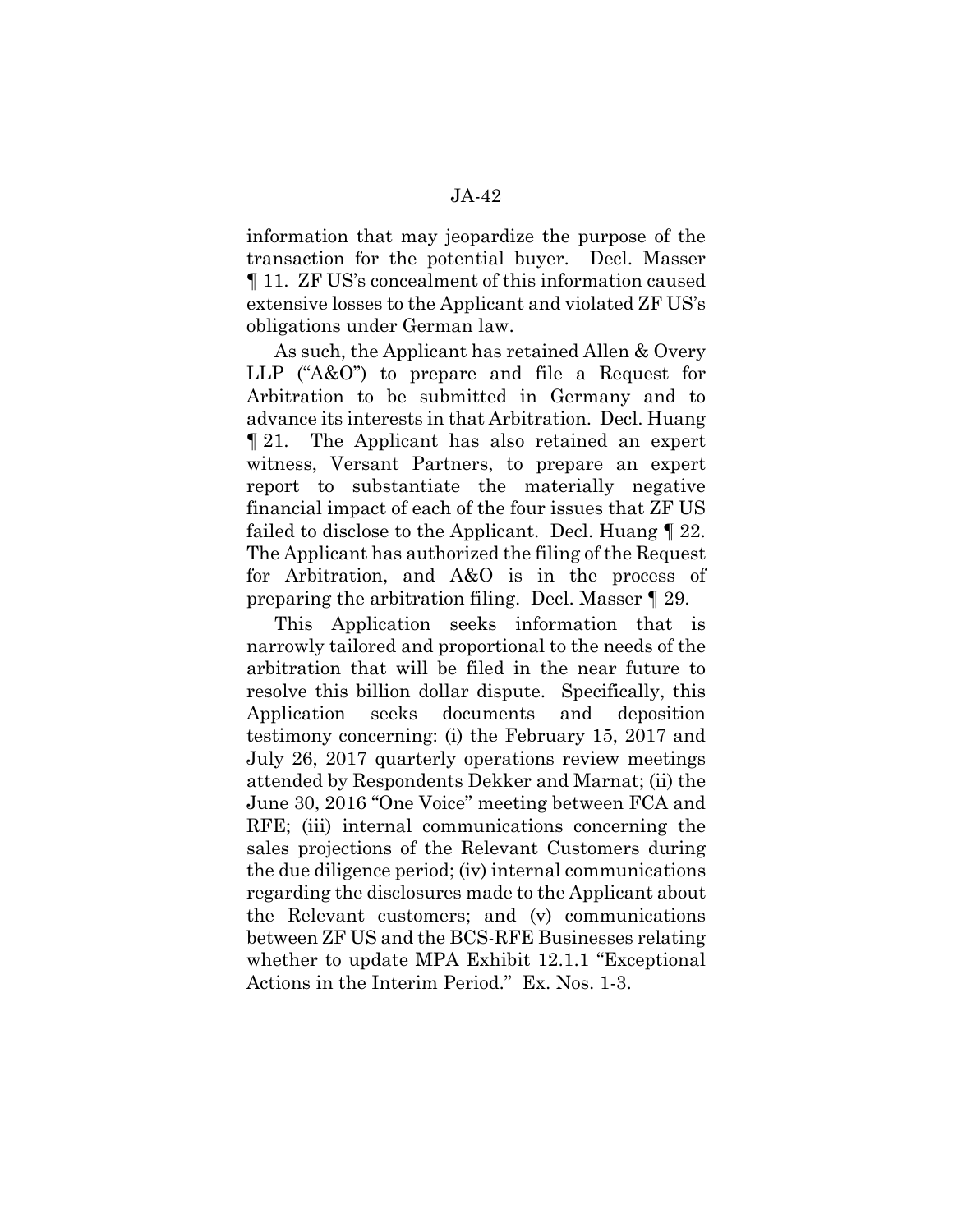As the Applicant has no choice but to file for arbitration under the expedited rules of the DIS Rules as specified in the arbitration clause within the MPA, the need for efficient discovery of materials is of particular importance in this case. Decl. Masser ¶18. The DIS Rules do not prohibit consideration of documents or deposition testimony that would be collected if this Application is granted. Decl. Masser ¶ 19. Importantly, under the DIS Rules, an arbitrator may order discovery of this nature, but lacks the power under law to compel it. Decl. Masser ¶¶ 19, 26. Moreover, an arbitrator acting under the DIS Rules would, by all accounts, be receptive to considering evidence obtained as a result of this Application. Decl. Masser ¶ 19. Accordingly, discovery resulting from this Application would be beneficial to the parties and tribunal.

### **ARGUMENT**

# **I. THE APPLICATION MEETS THE STATUTORY PREREQUISITES OF 28 U.S.C. SECTION 1782**

Section 1782 provides in pertinent part that "[t]he district court of the district in which a person resides or is found may order him to give his testimony or statement or to produce a document or other thing for use in a proceeding in a foreign or international tribunal . . . upon the application of any interested person  $\dots$  ." 28 U.S.C. § 1782(a). There are four requirements to obtain discovery pursuant to Section 1782:

(1) the request must be made "by a foreign or international tribunal," or by "any interested person"; (2) the request must seek evidence, whether it be the "testimony or statement" of a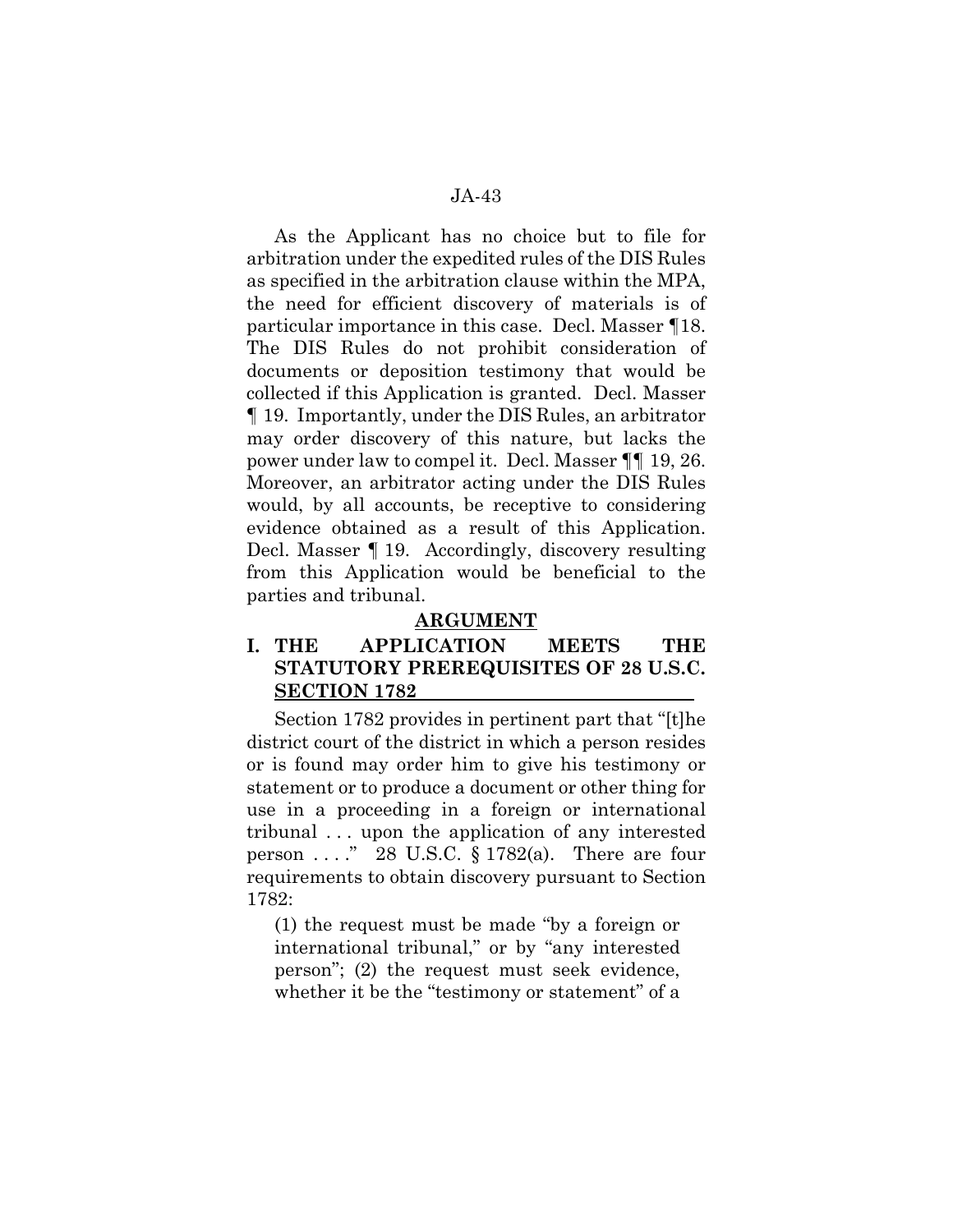person or the production of "a document or other thing"; (3) the evidence must be "for use in a proceeding in a foreign or international tribunal"; and (4) the person from whom discovery is sought must reside or be found in the district of the district court ruling on the application for assistance.

*financialright GmbH v. Robert Bosch LLC*, 294 F. Supp. 3d 721, 727–28 (E.D. Mich. 2018) (*citing In re Clerici*, 481 F.3d 1324, 1331–32 (11th Cir. 2007). Each of these four statutory prerequisites is satisfied here.

First, the statute requires that the application be "made by an interested person" is met here. The Applicant is clearly an "interested person" within the meaning of the statute because the Applicant will be the claimant in the forthcoming coming arbitration in Munich, Germany. *Intel,* 542 U.S. at 256 (observing that a litigant is the most "obvious" example of an interested person).

Second, this Application meets the second statutory prerequisite because the Application seeks documents and deposition testimony under Federal Rules of Civil Procedure 26, 30, and 34 from the Respondents. *In re Application for Discovery Pursuant to 28 U.S.C. § 1782*, 1:19-MC-0102, 2019 WL 4110442, at \*2 (N.D. Ohio Aug. 29, 2019) (finding that a Section 1782 request for "documents and deposition testimony" that is "directly relevant" satisfied the requirement). The documents and deposition testimony requested in this Application qualifies as evidence in the arbitration as it is relevant to the facts underpinning the claims of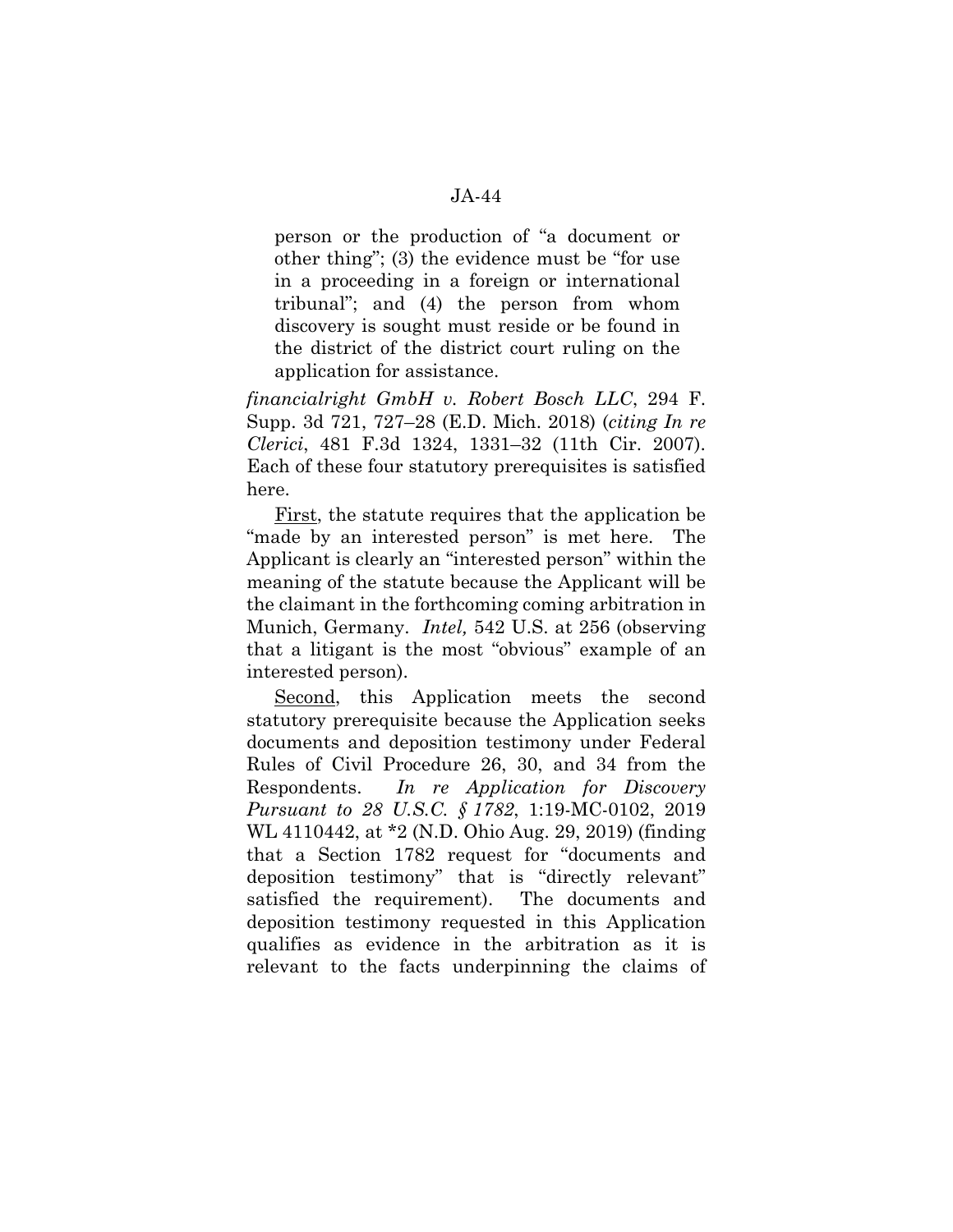fraudulent misrepresentation and omission under German law. Decl. Masser ¶ 25.

Third, the Applicant meets the third statutory prerequisite because this Application seeks materials "for use" in a contemplated foreign arbitration. District Courts throughout the United States have recognized that the burden of proving the "for use" requirement is "de minimis." *See, e.g., In re Veiga*, 746 F. Supp. 2d 8, 17 (D.D.C. 2010) ("[T]he burden imposed upon an applicant is *de minimis*."); *In re Application of Sveaas*, 249 F.R.D. 96, 106–07 (S.D.N.Y. 2008) (noting that the courts apply a "broadly permissive" standard in determining whether the information is relevant to a foreign proceeding). This "liberal standard" is satisfied so long as the discovery sought "has some reasonable bearing upon" a pending foreign proceeding or a foreign proceeding that is within the "reasonable contemplation" of the Applicant. *See In re Veiga*, 746 F. Supp. 2d at 19, 21, 23 (quoting *Intel Corp. v. Advanced Micro Devices, Inc.*, 542 U.S. 241, 259 (2004)).

As the Sixth Circuit has definitively ruled, a private foreign commercial arbitration tribunal such as a tribunal constituted under the DIS Rules is a "foreign or international tribunal" and satisfies the third statutory requirement of Section 1782. *In re Application to Obtain Discovery for Use in For. Proceedings*, 939 F.3d 710, 730 (6th Cir. 2019) ("[O]ur conclusion [is] that the word "tribunal" in  $\S 1782(a)$ encompasses private, contracted-for commercial arbitrations.").

Moreover, the proceedings that these materials and information will be used in is within "reasonable contemplation." *In re Caterpillar Inc.*, 3:19-MC-0031,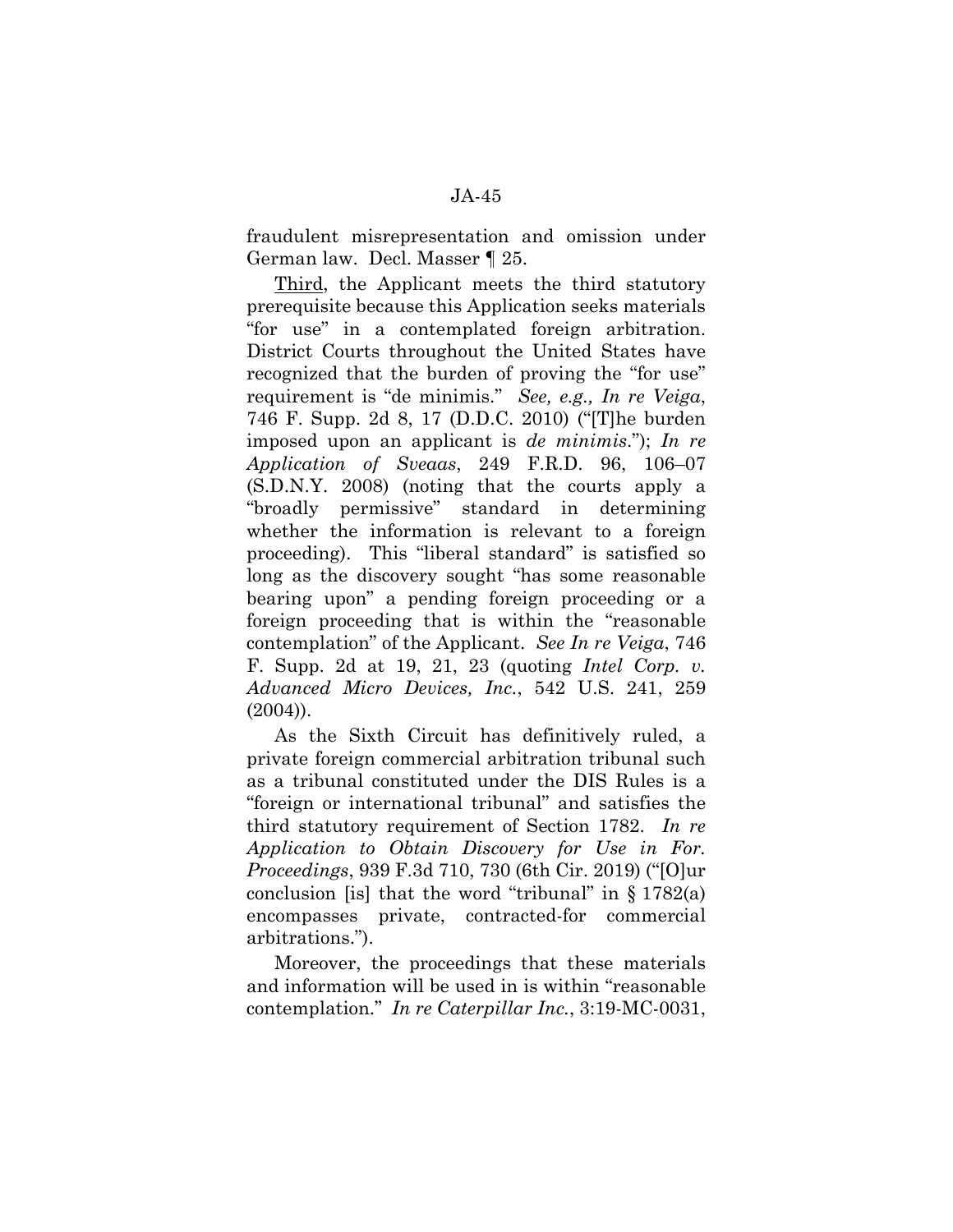2020 WL 1923227, at \*9 (M.D. Tenn. Apr. 21, 2020) (citing the Second Circuit's standard in *Certain Funds, Accounts and/or Inv. Vehicles v. KPMG, L.L.P.*, 798 F.3d 113, 124 (2d Cir. 2015) to explain how an applicant must provide some objective indicium that the proceeding is "within reasonable contemplation."). An applicant meets the "reasonable contemplation" yardstick where the applicant provides "some concrete basis" for the claims such that the foreign proceeding is not merely "a twinkle in counsel's eye." *Certain Funds,* 798 F.3d at 124.

This standard is plainly met here, as the Applicant has (i) retained counsel to undertake an investigation of the facts and to prepare the Request for Arbitration, Decl. Huang ¶ 21; (ii) retained experts to analyze the scope of the Applicant's suffered damages, Decl. Masser ¶ 22; (iii) has set forth details and the basis of its legal claim, Decl. Masser. ¶¶ 10- 14; and has attested to its intent to file the Request for Arbitration. Decl. Huang ¶ 8. As the contemplated arbitration is a significant claim with a potential remedy of unwinding a billion-dollar transaction, counsel is working diligently to prepare and file the Request for Arbitration and is awaiting the financial analysis from the experts. Decl. Masser ¶ 29. Accordingly, this Application has set forth a sufficient basis that meets and exceeds the reasonable contemplation standard. *See In re Hansainvest Hanseatische Inv.- GmbH,* 364 F. Supp. 3d 243, 249 (S.D.N.Y. 2018) (finding requirement met where applicants provided "indicia that litigation is contemplated, including hiring German litigation counsel, retaining experts, and sending a detailed demand letter[.]"); *In re ALB- GOLD Teigwaren GmbH*, 19MC1166MKBST, 2019 WL 4140852, at \*10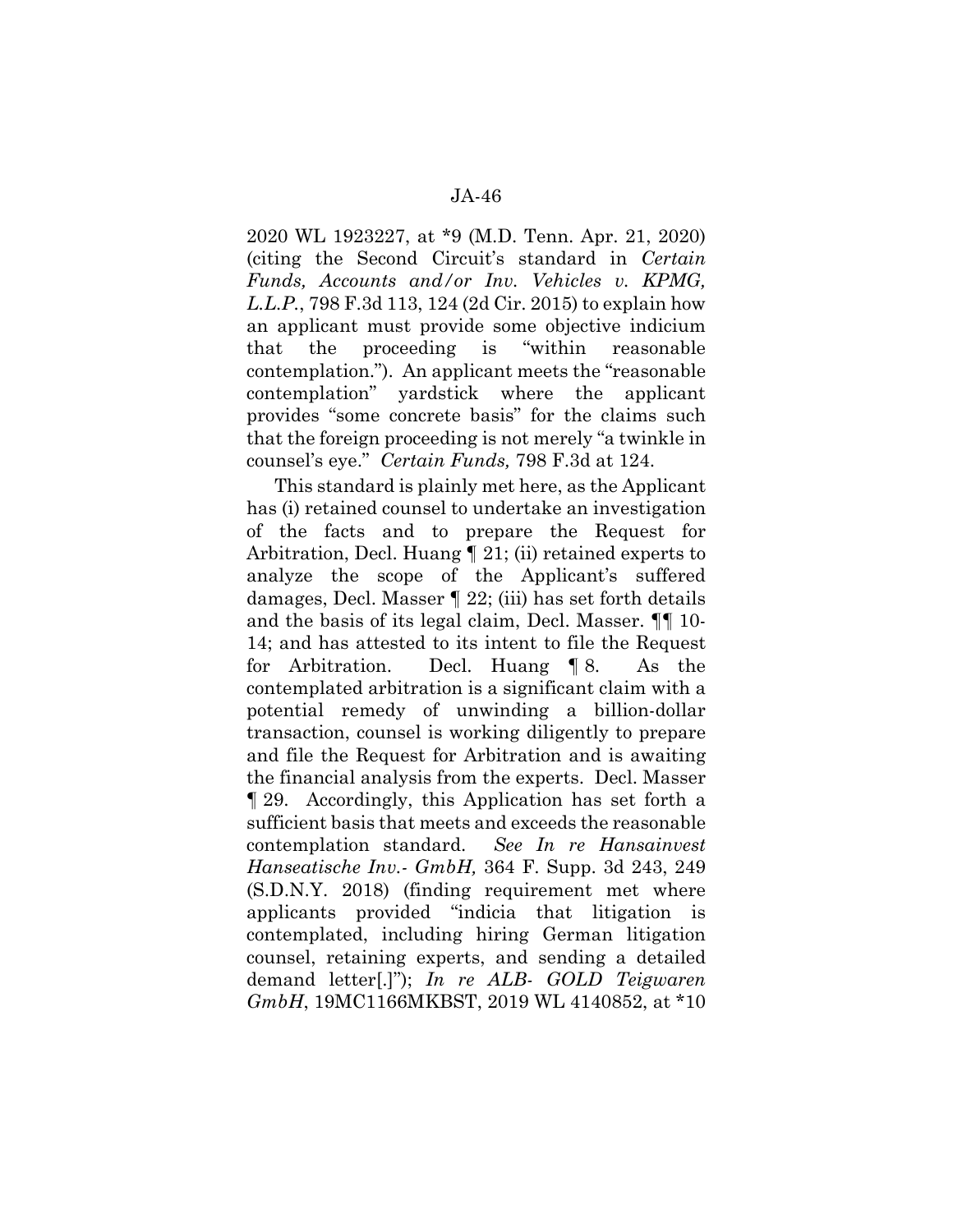(E.D.N.Y. Aug. 30, 2019) (finding requirement met where the applicant provided "indicia of possible fraud by the respondents" even though foreign counsel had yet to be hired).

Fourth, the Respondents are "found" in the District. Generally, district courts have held that if the Court can exercise "personal jurisdiction over the person whom discovery is discovery is sought," the respondent can be "found" within the district. *In re Del Valle Ruiz*, 342 F. Supp. 3d 448, 453 (S.D.N.Y. 2018), *aff'd sub nom. In re del Valle Ruiz, 939 F.3d 520* (2d Cir. 2019). A court has general, all-purpose personal jurisdiction over a legal entity when that entity is incorporated in the state or it has its principal place of businesses within the state. In *Hertz Corp. v. Friend*, the Supreme Court clarified that the principal place of business for a corporation is the "nerve center" where "a corporation's officers direct, control, and coordinate the corporation's activities." 559 U.S. 77, 92–93 (2010). For natural persons, general jurisdiction is clearly established when the individual resides within the district. *Conn v. Zakharov*, 667 F.3d 705, 711 (6th Cir. 2012) ("[Natural persons] who reside in the forum state will always be subject to the personal jurisdiction of the court.").

The Respondents can be found in the Eastern District of Michigan. ZF US has its principal place of business and its "North American Headquarters" in Livonia, Michigan, which is within this district. Decl. Masser ¶ 8. Respondents Dekker and Marnat also can be found in the district as they both reside in the Eastern District of Michigan.

Lastly, "it is neither uncommon nor improper for district courts to grant applications made pursuant to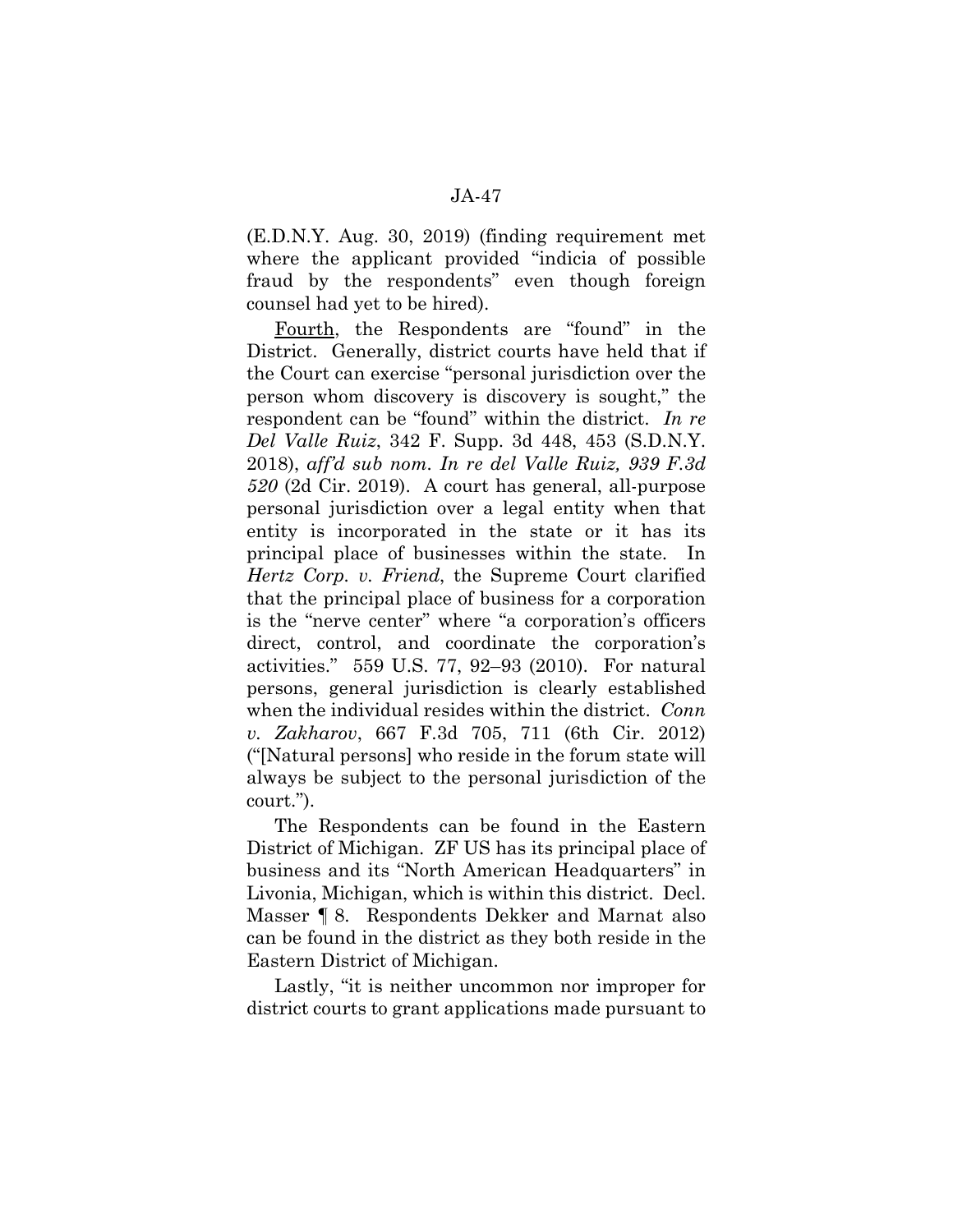§ 1782 *ex parte*. The [respondents'] due process rights are not violated because [they] can later challenge any discovery request by moving to quash pursuant to Federal Rule of Civil Procedure 45(c)(3)." *Gushlak v. Gushlak*, 486 F. App'x 215, 217 (2d Cir. 2012) (collecting cases). Indeed, district courts within the Sixth Circuit routinely permit *ex parte* 1782 petitions. *See financialright GmbH v. Robert Bosch LLC*, 294 F. Supp. 3d 721, 736 (E.D. Mich. 2018) (*ex parte*  application); *In re IPC Do Nordeste, LTDA*, *For an Or. Seeking Discovery Under 28 U.S.C. 1782, 12-50624*, 2012 WL 4448886, at \*2 (E.D. Mich. Sept. 25, 2012) (same); *In re Ltr. Rogatory from J. Ct., Dist. of Montreal, Canada*, 383 F. Supp. 857, 857 (E.D. Mich. 1974), aff'd, 523 F.2d 562 (6th Cir. 1975) (same); *In re Application of Nokia Corp.*, 107-MC-47, 2007 WL 1729664, at \*1 (W.D. Mich. June 13, 2007) (same). For the reasons above, this *ex-parte* Application meets the statutory standards.

#### **II. THE DISCRETIONARY FACTORS WEIGH IN FAVOR OF GRANTING THE APPLICATION**

If all of the statutory requirements are met, § 1782 then courts consider the discretionary factors identified by the Supreme Court in *Intel Corp. v. Advanced Micro Devices, Inc.*, 542 U.S. 241, 255 (2004) to decide whether or not to grant the application. In exercising this discretion, the Supreme Court has instructed district courts to consider the "twin aims" of the statute, which are "providing efficient assistance to participants in international litigation and encouraging foreign countries by example to provide similar assistance to our courts." *Id.* at 252 (citation omitted).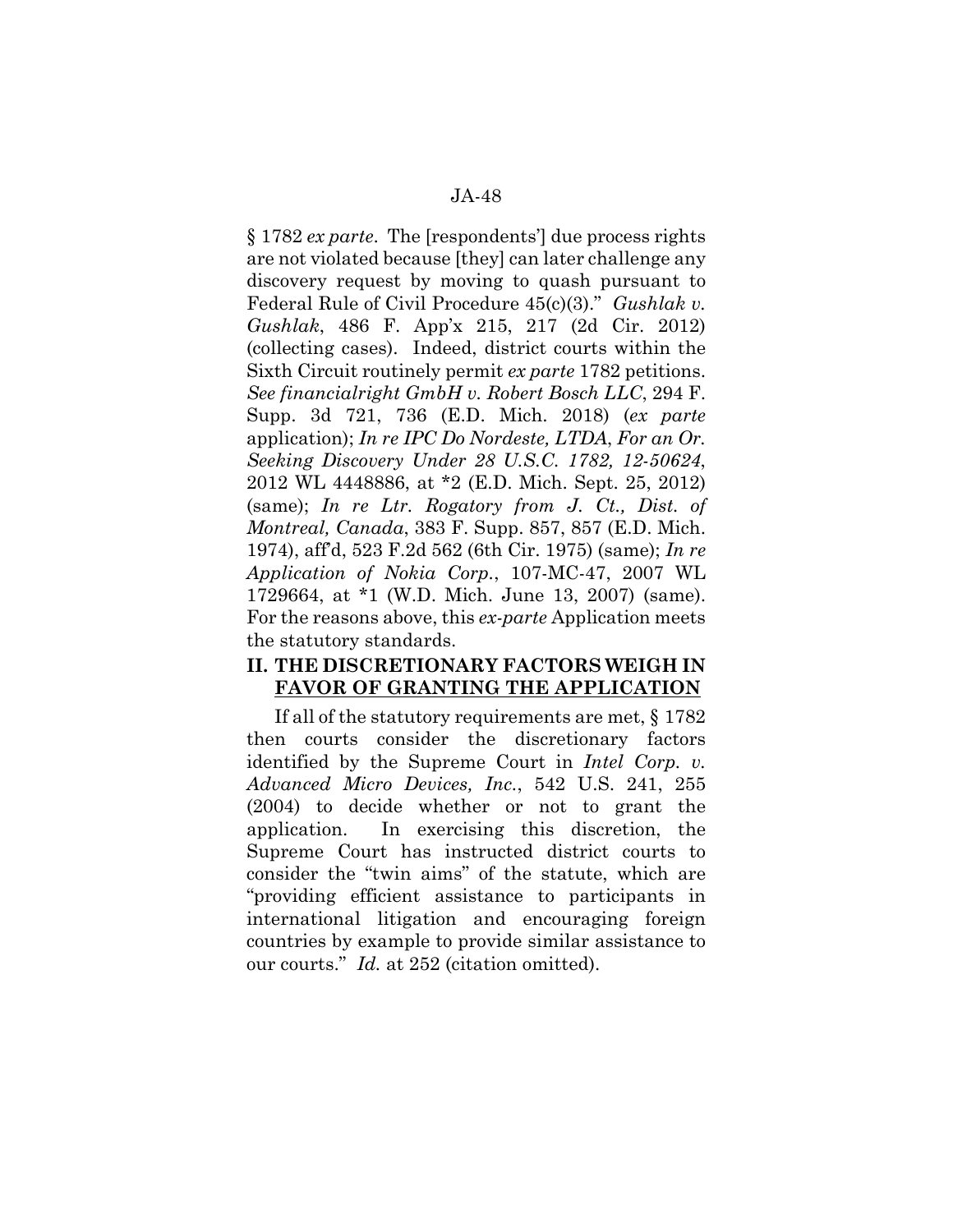Relevant factors courts consider in determining whether to order discovery include: (1) whether "the person from whom discovery is sought is a participant in the foreign proceeding,"; (2) "the nature of the foreign tribunal, the character of the proceedings underway abroad, and the receptivity of… the court or agency abroad to U.S. federal-court judicial assistance"; (3) "whether the  $§ 1782(a)$  request conceals an attempt to circumvent foreign proofgathering restrictions or other policies of a foreign country or the United States"; and (4) whether the request is "unduly intrusive or burdensome." *Id.* at 264−65 (the *Intel* factors); *JSC MCC EuroChem v. Chauhan*, 18-5890, 2018 WL 9650037, at \*1 (6th Cir. Sept. 14, 2018). These factors weigh in favor of granting the Application here.

First, Respondents Dekker and Marnat are nonparties to the contemplated foreign commercial arbitration. Although, Respondent ZF US will be a party to the proceeding, this Court should consider the aim of "efficient assistance" and weigh this factor in the Applicant's favor. *Intel*, 542 U.S. at 252. As a Northern District of Ohio Court reasoned, the first *Intel* factor may still weigh in favor of granting the application even if the respondent is a party to the proceeding where, like here, the arbitral tribunal lacks power to compel the requested discovery. *See In re Application for Discovery Pursuant to 28 U.S.C. § 1782.*, 1:19-MC-0102, 2019 WL 4110442, at \*2 (N.D. Ohio Aug. 29, 2019) (weighing the first *Intel* factor in favor of granting the application even when the respondents were parties to an Italian proceeding because, as residents of Ohio, the respondents fell outside the authority of the Italian courts to compel compliance with domestic discovery). This is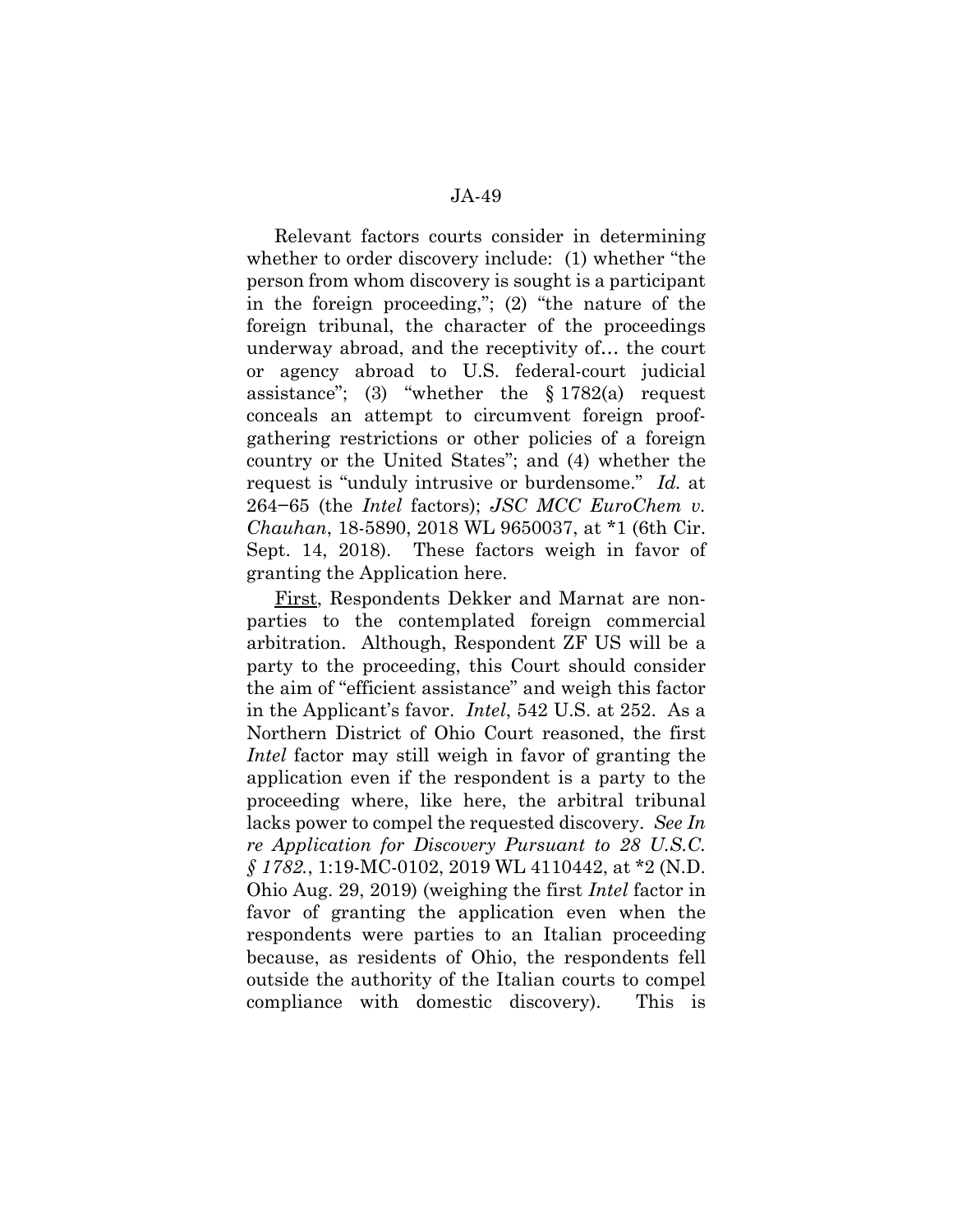precisely the case here. Decl. Masser ¶ 27. Similarly, here, the proceedings will occur in Munich, Germany, but the Respondents are found here in the Eastern District of Michigan. Accordingly, this Application seeks discovery of materials and information that is located, here, in the Eastern District of Michigan. *See*  Ex. Nos. 1-3. Moreover, the DIS Rules have no mechanism to compel discovery in the United States. Decl. Masser ¶ 26. For these reasons, it would be efficient to grant this Application because the discovery lies here in the district, and this Court has the power to compel its production to promote the twin aims of the statute.

Second, the nature of the foreign tribunal weighs in favor of granting this Application. The second *Intel*  factor weighs "the nature of the foreign tribunal, the character of the proceedings underway abroad, and the receptivity of the foreign government or the court or agency abroad to U.S. federal-court judicial assistance." *Intel*, 542 U.S. at 264. "Absent specific directions to the contrary from a foreign forum, the statute's underlying policy should generally prompt district courts to provide some form of discovery assistance." *Euromepa, S.A. v. R. Esmerian, Inc.*, 51 F.3d 1095, 1102 (2d Cir. 1995). This factor weighs in favor of permitting Section 1782 discovery unless there is "authoritative proof that [the] foreign tribunal would reject evidence obtained with the aid of section 1782." *Id.* at 1100.

The character of the contemplated proceeding supports the second *Intel* factor. For the character of the proceedings, district courts consider the issues at stake in the proceeding and whether its discovery assistance is needed. *See in re Application of Chevron Corp.*, 762 F. Supp. 2d 242, 250 (D. Mass. 2010)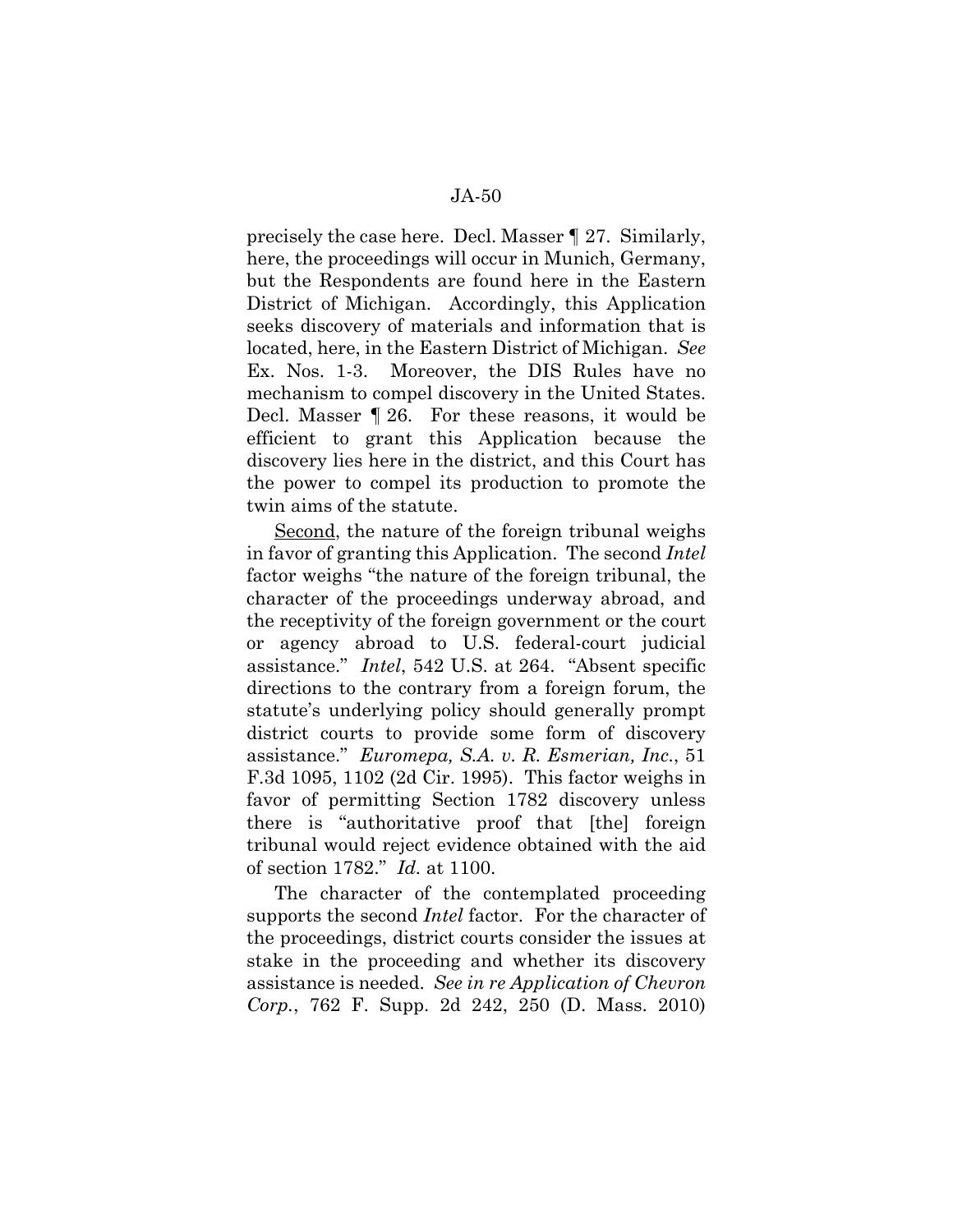(finding in favor of the second *Intel* factor when respondent has "at least some information" concerning the foreign tribunal and it was not "entirely clear" that the foreign tribunal would be receptive or not to the evidence). Here, the discovery sought in the Applicant's proposed Subpoenas bear squarely on the issues presented by the claims in the DIS arbitration, including (i) the February 15, 2017 and July 26, 2017 quarterly operations review meetings attended by Respondents Dekker and Marnat; (ii) the June 30, 2016 "One Voice" meeting between FCA and RFE; (iii) electronic communications concerning the sales projections of the Relevant Customers during the Due Diligence Period; (iv) electronic communications regarding the disclosures made to the Applicant about the Relevant customers; and (v) communications between ZF US and the BCS-RFE Businesses relating whether to update MPA Exhibit 12.1.1 "Exceptional Actions in the Interim Period." *See* Ex. Nos. 1-3. Accordingly, the nature of this proceeding supports granting this Application as the desired discovery would be beneficial to the proceeding.

Next, there is every indication that an arbitral tribunal constituted under the DIS Rules would be receptive to this discovery. *See* Decl. Masser ¶ 25; *In re Application of Gemeinschaftspraxis Dr. Med. Schottdorf*, No. Civ. M19-88 (BSJ), 2006 WL 3844464, at \*6 (S.D.N.Y. Dec. 29, 2006) (holding that this factor weighs in favor of permitting 1782 discovery absent "authoritative proof" that the foreign tribunal would reject the discovery sought). Here, the rules of the DIS empower the arbitrator to consider the discovery acquired by Luxshare in connection with this Application. Decl. Masser ¶ 19. Additionally, the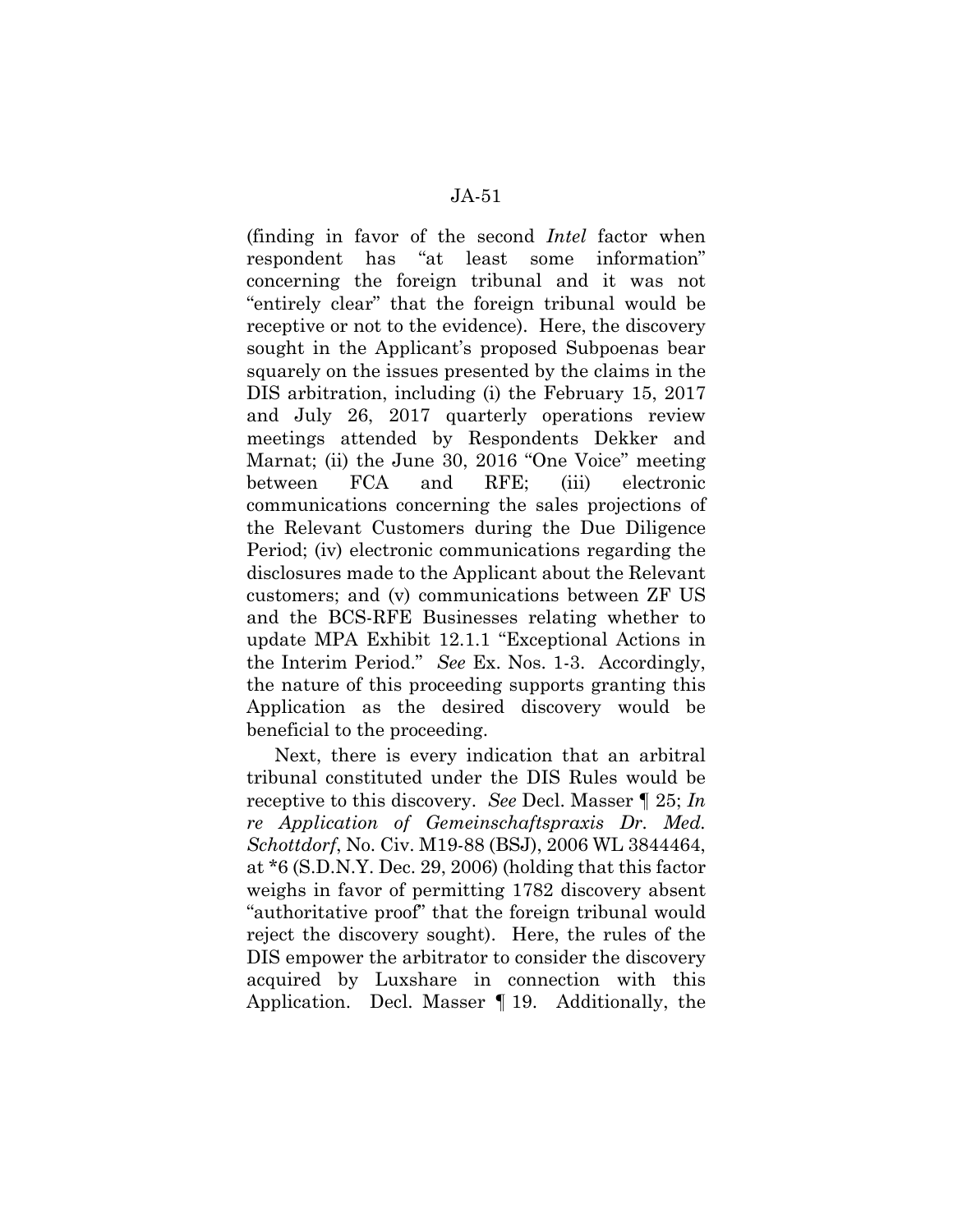courts of this Circuit have recognized that the receptivity factor is supported when the evidence resulting from the granting of an application is "evaluated by the judicial officer… to independently evaluate the probative value of that evidence." *See In re Application for Discovery Pursuant to 28 U.S.C. § 1782.*, 1:19-MC-0102, 2019 WL 4110442, at \*3 (N.D. Ohio Aug. 29, 2019) (weighing factor in favor of applicant and granting application where applicant's foreign attorneys attested that the discovery sought in the application would be discoverable under the applicable rules). Here, the arbitral tribunal has the power "to independently evaluate the probative value of each piece of evidence" collected from this Application and decide whether or not to admit it. Decl. Masser ¶ 19. Therefore, the nature of these proceedings and the receptivity of the DIS tips sharply in favor of granting this Application.

Third, the Application is not an attempt to circumvent the proof-gathering restrictions. As the Second Circuit has clarified, "proof gathering restrictions are best understood as rules akin to privileges that *prohibit* the acquisition or use of certain materials, rather than as rules that *fail to facilitate*" discovery*. Mees v. Buiter*, 793 F.3d 291,  $303$  n.20 (2d Cir. 2015) (emphasis in original).<sup>1</sup> In the

<sup>1</sup> *JSC MCC EuroChem v. Chauhan*, 3:17-MC-00005, 2018 WL 3872197, at \*13 (M.D. Tenn. Aug. 15, 2018) (citing "longstanding Second Circuit precedent "reject[ing] any requirement that evidence sought in the United States pursuant to  $\S 1782(a)$ be discoverable under the laws of the foreign country that is the locus of the underlying proceeding." *Metallgesellschaft AG v. Hodapp (In re Metallgesellschaft AG*), 121 F.3d 77, 79 (2d Cir. 1997)).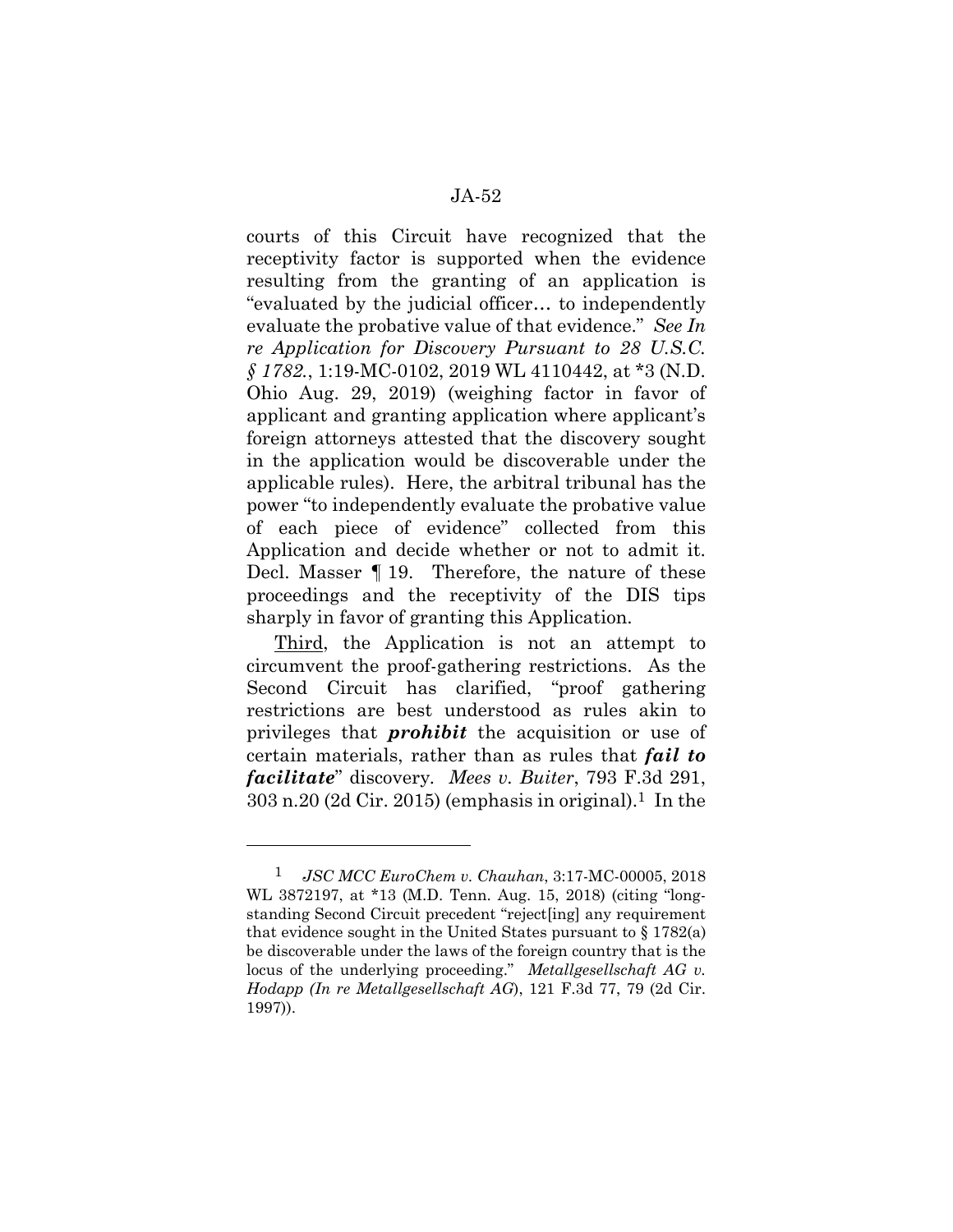former situation, the third *Intel* factor weighs against the application, while in the latter situation—*i.e.*, instances where a country or arbitral rules "do not enable broad discovery within a litigation does not mean that it haves policy that restricts parties from obtaining evidence through other lawful means"–the third *Intel* factor weighs in favor of permitting the discovery. *Id.* 

As noted above, the Arbitration Rules of the DIS do not prohibit the discovery sought in this Application and the arbitral tribunal has the authority to consider the evidence. Decl. Masser.¶ 25. This Application seeks discovery that is here in the Eastern District of Michigan, and the DIS Rules do not have any mechanism to compel its production. Decl. Masser  $\P$  26.<sup>2</sup> Accordingly, this Application does *not* "seek to circumvent foreign proof-gathering restrictions" of the DIS Rules because the DIS Rules do not "prohibit" this discovery. *Intel*, 542 U.S. at 265. This factor, like the others, weighs in favor of the Applicant.

Fourth, the discovery requests contained in the Subpoenas are not unduly intrusive or burdensome, as the discovery sought in this Application is "narrowly tailored" to obtain "easily identifiable,

<sup>2</sup> Unlike the case *In re IPC Do Nordeste, LTDA, For an Or. Seeking Discovery Under 28 U.S.C. 1782*, 12-50624, 2012 WL 4448886, at \*7 (E.D. Mich. Sept. 25, 2012), where the court found that the third *Intel* factor weighed against the application because it sought information regarding a Brazilian corporation through its U.S. parent entity rather than in Brazil, the location of the tribunal and discovery materials. Here the materials and information are here in the Eastern District of Michigan and involve a U.S. entity, thus this Application promotes the statute's aim of efficiency.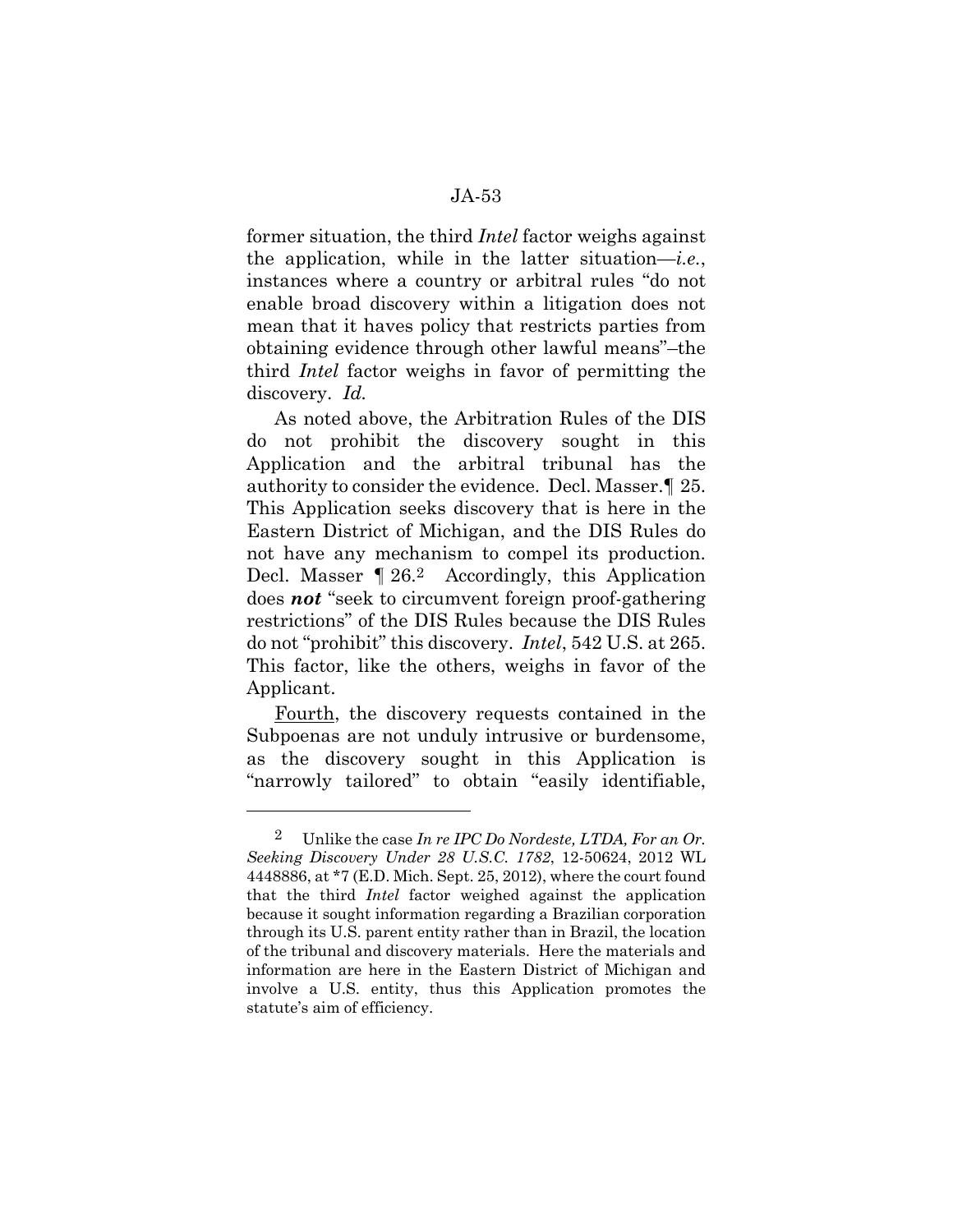readily accessible" documents and deposition testimony. *In re Application for Discovery Pursuant to 28 U.S.C. § 1782*, 1:19-MC-0102, 2019 WL 4110442, at \*3 (N.D. Ohio Aug. 29, 2019). Specifically, the proposed Subpoenas are limited to seeking documents and testimony relating to the events at issue in the contemplated arbitration, including, (i) the February 15, 2017 and July 26, 2017 quarterly operations review meetings attended by Respondents Marnat and Dekker; (ii) the June 30, 2016 "One Voice" meeting between FCA and RFE; (iii) electronic communications concerning the sales projections of the Relevant Customers during the due diligence period; (iv) electronic communications regarding the disclosures made to the Applicant about the Relevant customers; and (v) communications between ZF US and the BCS-RFE Businesses relating whether to update MPA Exhibit 12.1.1 "Exceptional Actions in the Interim Period". *See* Ex. Nos. 1-3. Thus this Application is not unduly intrusive or burdensome.3

Because each of the discretionary factors weighs in favor of granting the Application, this Court should

<sup>3</sup> To note, this Application is distinguishable from the application in *financialright GmbH v. Robert Bosch LLC*, 294 F. Supp. 3d 721, 727–28 (E.D. Mich. 2018). In *financialright GmbH*, the applicant sought to advance claims worth only  $\epsilon$ 15,000 in an Irish proceeding, and yet propounded 24 requests on a non-party that would have yielded "hundreds of thousands documents." *Id.* Additionally, the court in *financialright GmbH*  discredited the recently filed German litigation because prior, unsuccessful foreign litigation by the applicant in Germany had likely already doomed the recently filed claims in Germany. *Id.*  In stark contrast, this Application involves a dispute in the realm of a billion dollars and has narrowly tailored its requests for documents and deposition testimony.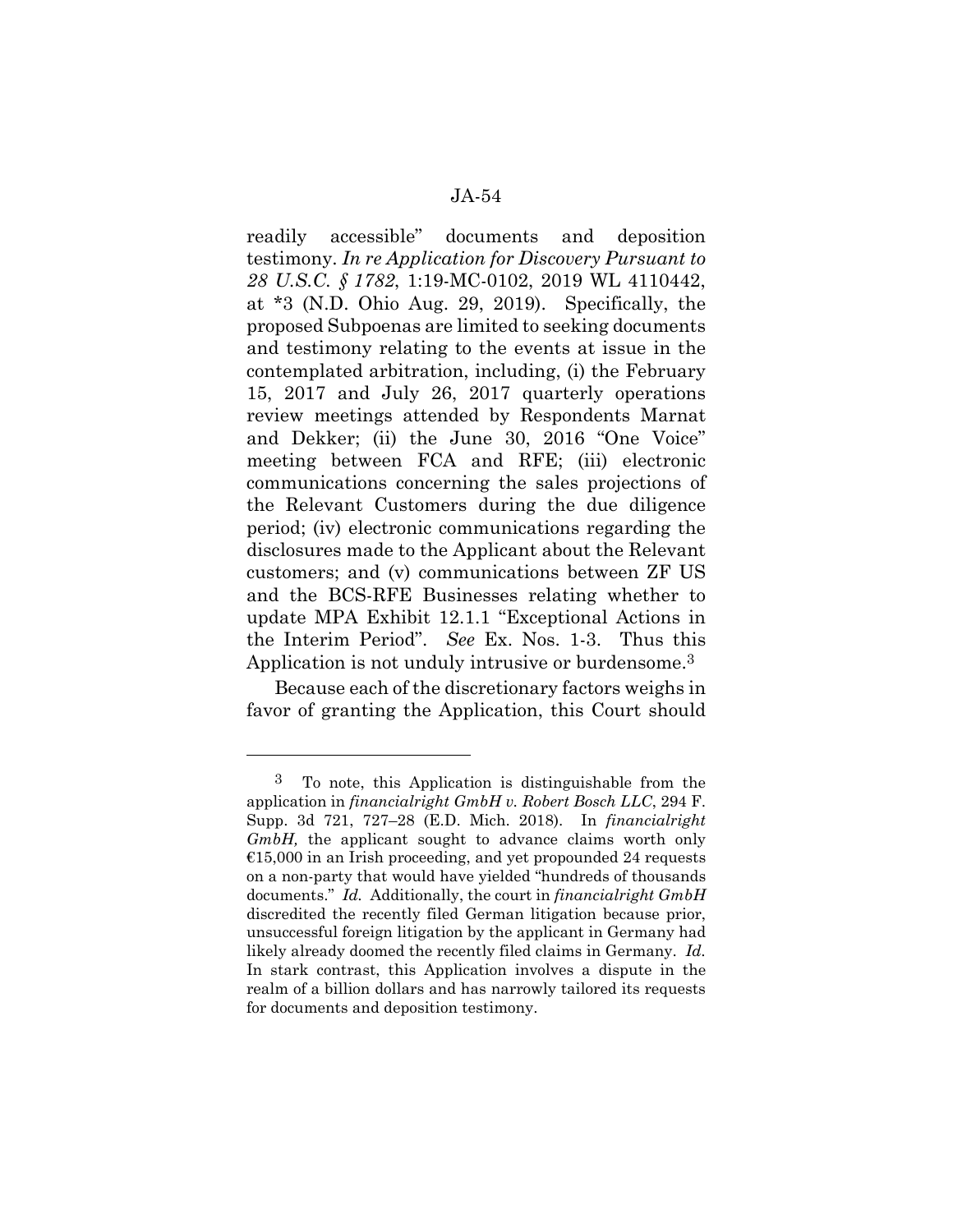exercise its discretion and grant the Application with leave to serve the Subpoenas.

#### **CONCLUSION**

For all of the foregoing reasons, the Court should grant the Application and enter the Proposed Order, attached as Exhibit 7, granting leave to serve the Subpoenas submitted in connection with the Application.

Dated: October 16, 2020

Respectfully submitted,

*/s/ Michael G.* Brady Michael G. Brady (P57331) William R. Jansen (P36688) Warner Norcross + Judd LLP 2000 Town Center, Suite 2700 Southfield, Michigan 48075-1318 Tel: (248)-784-5000 Fax: (248)-603-9622 mbrady@wnj.com wjansen@wnj.com

Bradley S. Pensyl (*pro hac vice* pending) Kendall R. Pauley (*pro hac vice* pending) ALLEN & OVERY LLP 1221 Avenue of the Americas New York, NY 10020 Tel: (212)-610-6300 Fax: (212)-610-6399 bradley.pensyl@alleonvery.com kendall.pauley@allenovery.com *Attorneys for Applicant Luxshare Ltd.*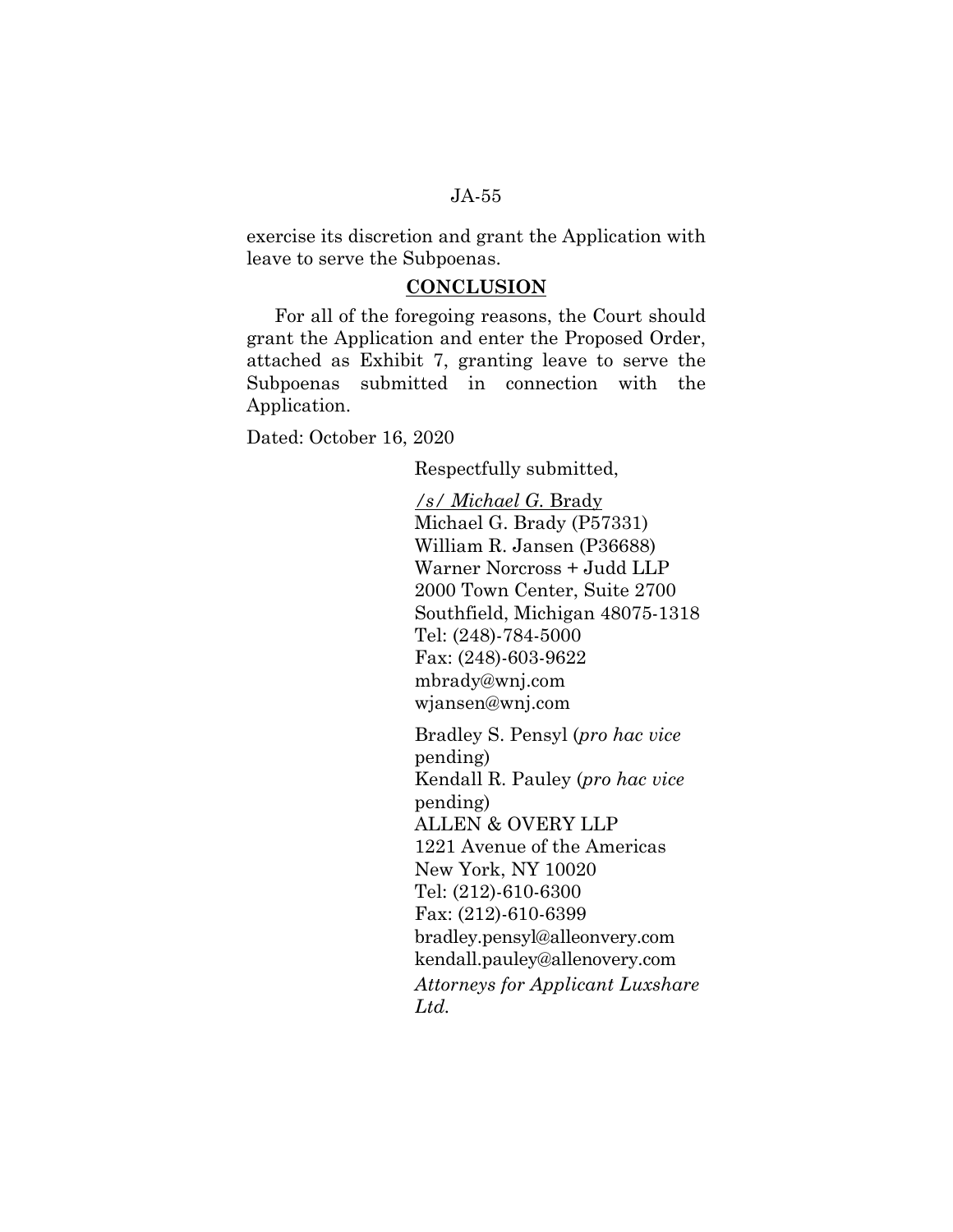# UNITED STATES DISTRICT COURT EASTERN DISTRICT OF MICHIGAN

-------------------------------------------------x

-------------------------------------------------x In re Application for an Order Pursuant to 28 U.S.C. § 1782 to Conduct Discovery For Use In Foreign Proceedings :  $\therefore$   $\Box$  Civ.  $\Box$  $\left( \begin{array}{c} \begin{array}{c} \end{array} \end{array} \right)$ : : :

#### **DECLARATION OF DAVID HUANG**

I, David Huang, pursuant to 28 U.S.C. § 1746 hereby declares as follows:

1. I am the Vice President of Luxshare Precision Industry Company Limited, an equity investment of Luxshare Ltd. (the "Applicant"), and I submit this declaration in support of Luxshare Ltd.'s Application for an Order Pursuant to 28 U.S.C. § 1782 to Conduct Discovery for Use in Foreign Proceedings (the "Application").

2. I make this declaration based on personal knowledge and my review of contemporaneous documents. Where the facts and matters are stated as within my own knowledge, I know and believe them to be true. Where they are not within my own personal knowledge, they are true to the best of my information and belief and derived from the sources identified or attached as exhibits to my declaration.

## I. **Overview of the Background Giving Rise to the Foreign Proceedings**

3. The Applicant, Luxshare Ltd. ("Luxshare" or "Applicant"), is a limited liability company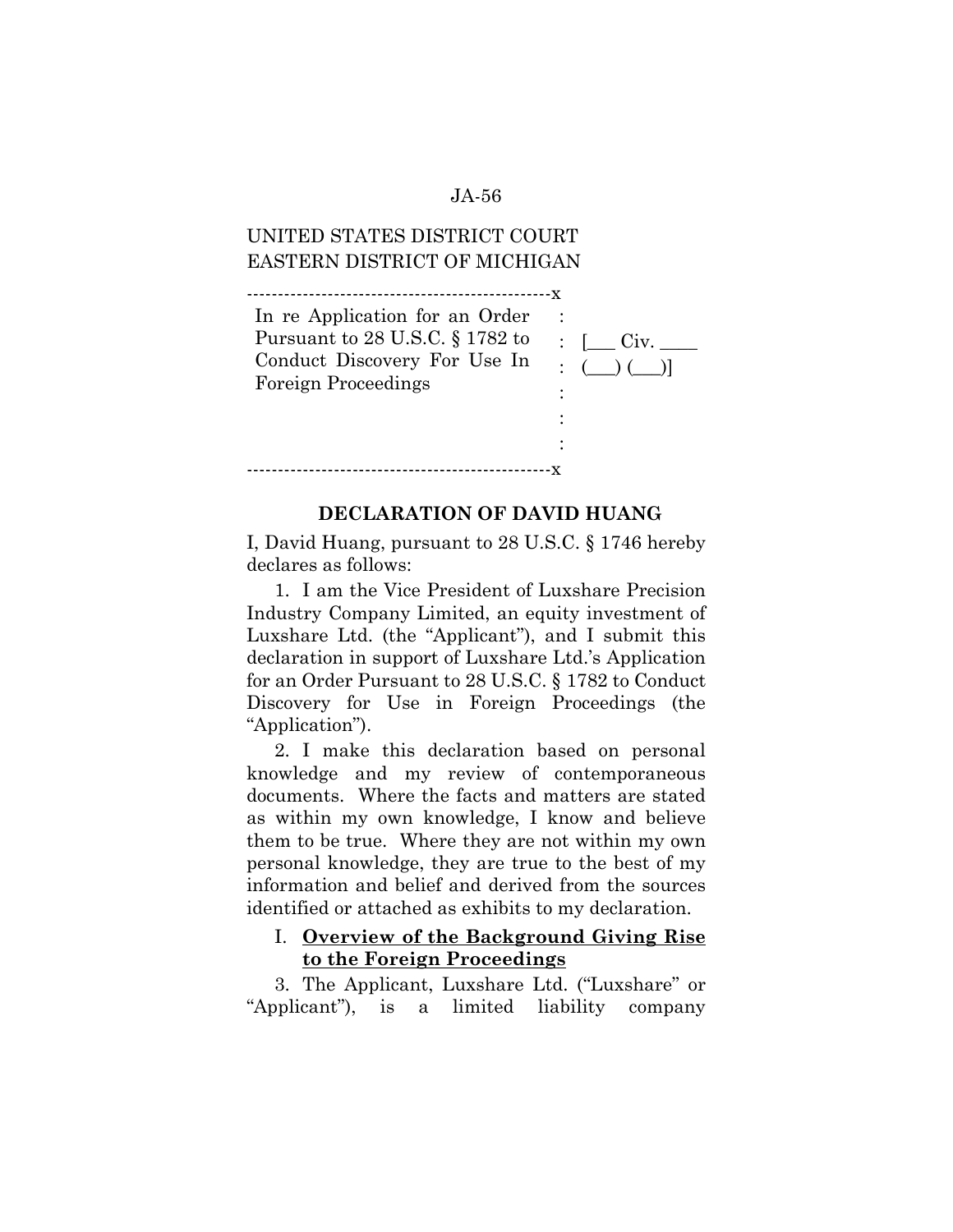incorporated in Hong Kong and is engaged through its investments in the business of manufacturing in the fields of consumer electronics, communications, and automotives. The Applicant has global operations and, through its investments, also employs more than 180 workers in Livonia, Michigan.

4. Respondent ZF Automotive US Inc., f.k.a. TRW Automotive Inc. ("ZF US") is a company with its principal place of business in Livonia, Michigan that is engaged in the business of manufacturing and supplying automotive systems, modules, and components to automotive original equipment manufacturers and related aftermarkets.

5. This Application relates to the Applicant's purchase of two business units from ZF US for nearly a billion dollars on August 29/30, 2017 (the "Transaction"): (i) ZF US's Global Body Control Systems' business unit (the "BCS Business") and (ii) Radio Frequency Electronics business unit ("RFE Business") (collectively, the "BCS-RFE Businesses"). The sale was governed by a master purchase agreement entered by and between the Applicant and ZF US in Munich, Germany on August 29/30, 2017 (as amended, the "MPA"). Specifically, this Application relates to ZF US's omissions of critical factual information that induced the Applicant to enter into the deal and to overpay for these business units by at least \$120 million.1

6. I was personally involved in the Transaction and my role was mainly managing the Transaction

l

<sup>1</sup> The Applicant has retained an expert to analyze the financials to determine the quantum of damages, and that the Applicant reserves all rights to amend its claimed damages.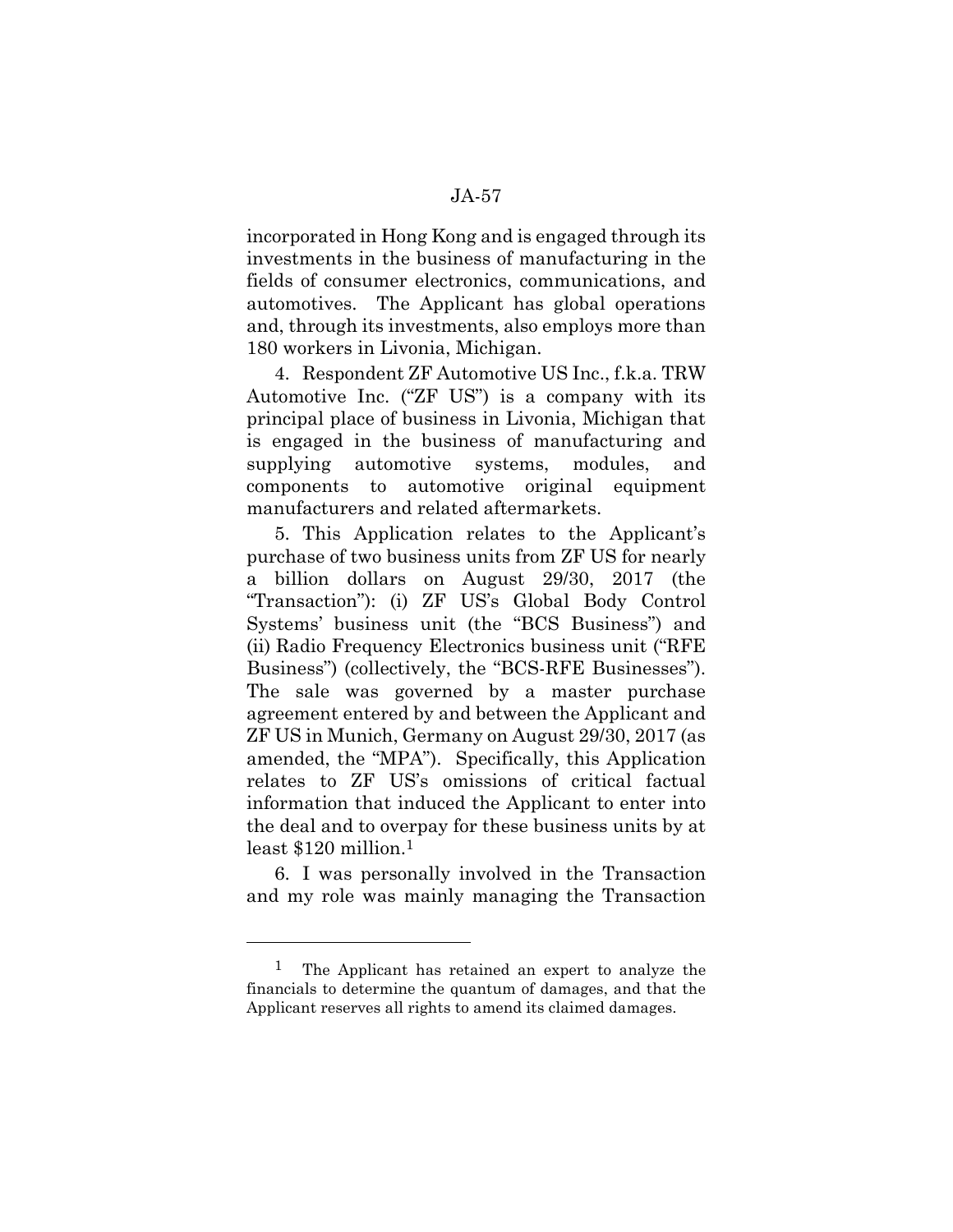process. I coordinated with internal as well as external stakeholders to evaluate the BCS-RFE Businesses.

7. As described in greater detail below, ZF US failed to disclose vital facts that arose between April 2017 and July 2017 (the "Due Diligence Period") concerning three of its largest customers, Fiat Chrysler Automobiles ("FCA"), Ford Motor Company ("Ford"), and General Motors ("GM") (collectively, the "Relevant Customers"). After the Transaction, I learned that there were "critical" developments that adversely impacted the BCS Business' sales to the Relevant Customers. ZF US omitted these critical developments and failed to disclose any of this information to the Applicant during the Due Diligence Period or in the MPA's Exhibit 12.1.1 as updated on December 22, 2017 and April 16, 2018 (collectively, "Exhibit Updates").

8. As a result, the Applicant intends to file arbitration proceedings against ZF US in Munich, Germany in under the Arbitration Rules of the German Institution of Arbitration eV. (DIS) ("DIS Rules") and pursuant MPA Section 20.10.2.

# **II. The Genesis of the Sale and the Due Diligence**

9. Luxshare was approached by an investment firm in early 2017 to discuss whether it would be interested in a potential acquisition target to expand its business. After initially being hesitant, Luxshare approached Commerzbank in March 2017 and seriously started to consider to bid for the BCS-RFE Businesses.

10. Interested in the potential acquisition of the BCS-RFE Businesses, the Applicant expressed its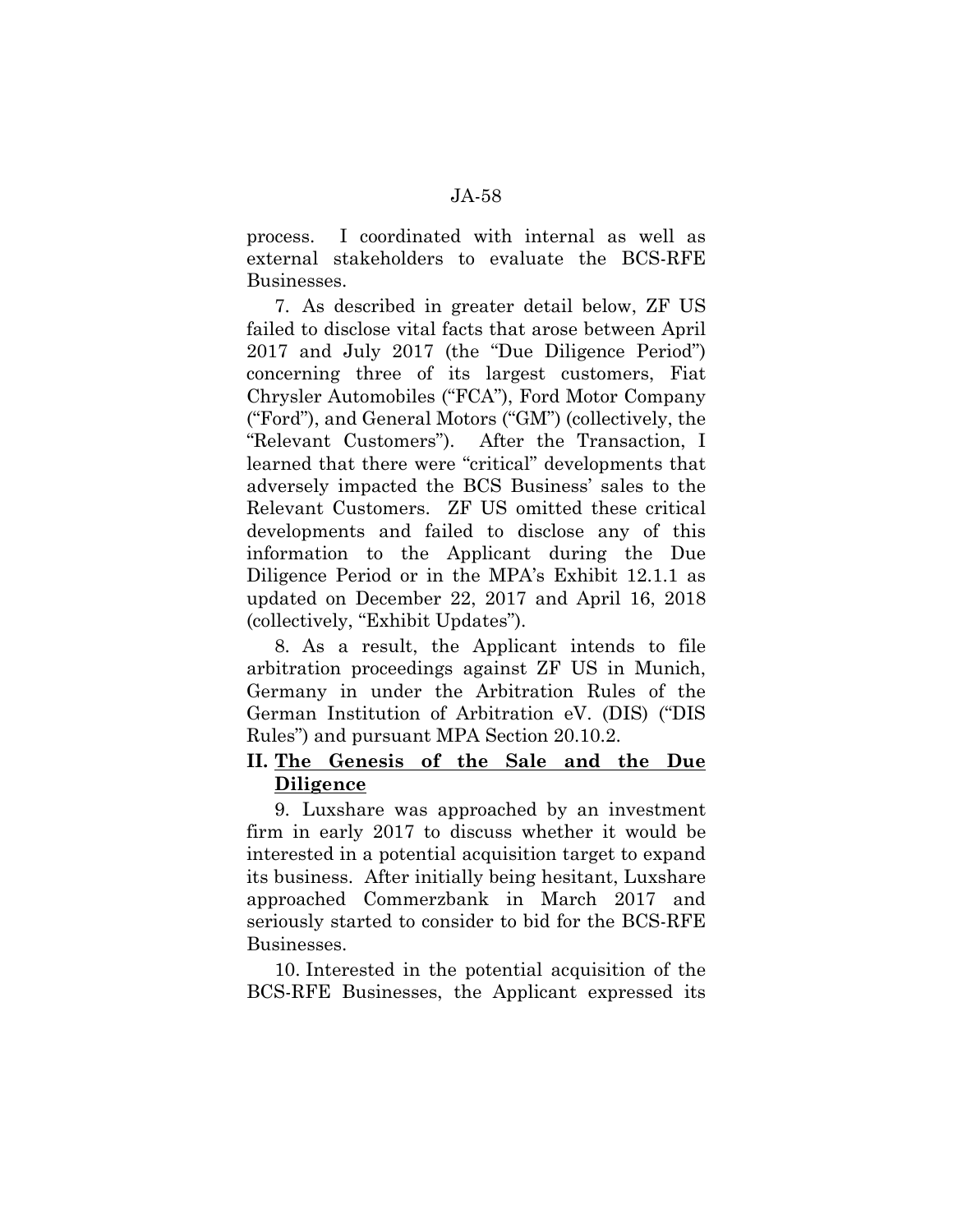interest to ZF US. ZF US then provided the Applicant with a confidential information pack prepared by the global investment bank on ZF US's behalf. The confidential information pack included materials prepared by a global accounting firm on ZF US's behalf and included the "Sale Supporting Business Plan." The Sale Supporting Business Plan detailed the current and projected sales for the BCS-RFE Businesses, and included the 2016 actual financials, and an estimate for 2017-2021 for the Relevant Customers. Luxshare then submitted a non-binding offer on April 3, 2017.

11. After further reviewing the materials provided by ZF US during the bidding process, the Applicant submit ted a revised confirmed offer on April 24, 2017 of a net purchase price of \$1.135 billion that was subject to additional due diligence. In the offer letter, the Applicant confirmed that the offer was based on the Applicant' s review of the adjusted financials and materials provided by ZF US and its advisors. The adjusted financial referenced in the ZF US's due diligence materials presented the 2014, 2015, 2016 actual financials and the 2017 through 2021 estimated adjusted financials of the Relevant Customers and other customers of the BCS-RFE Businesses.

12 After ZF US received Luxshare's first nonbinding offer on April 3, 2017, Luxshare engaged in several months of further due diligence, during which time it received additional information from ZF US. Such additional due diligence included an expert session in Zurich on May 10, 2017, access to the virtual data room, the ability to ask questions and receive answers, a second version of the materials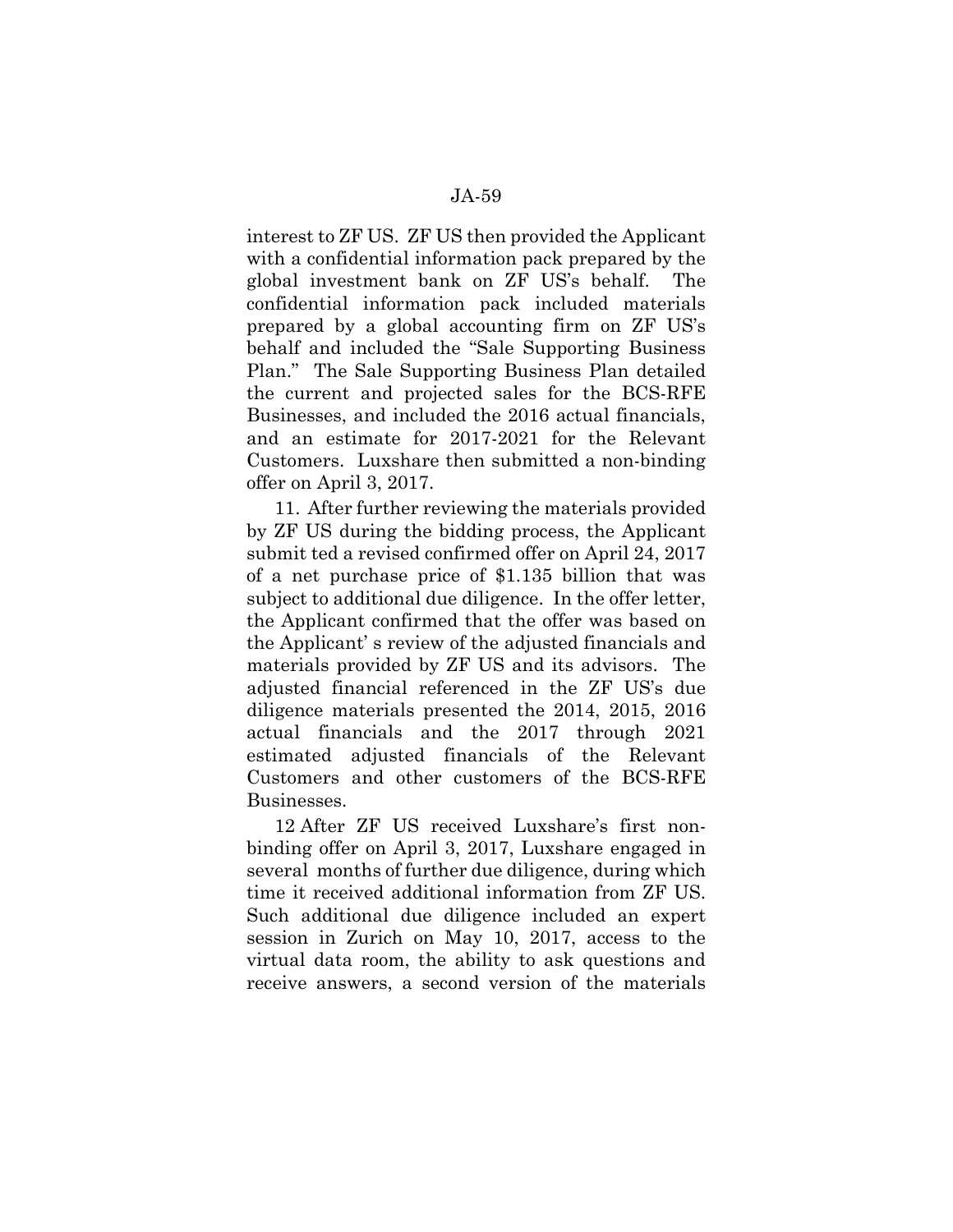## prepared by ZF US's accounting firm on May 22, 2017, and a management presentation on June 20, 2017.

13. Access to the VDD was an important aspect of the due diligence process as it provided access to the books and records of the BCS-RFE Businesses. Although initially planned as three phases, the VDD opened to the Applicant in two phases with ZF US providing the Applicant with progressively greater access to information and materials.

14. The first phase of the VDD was the opening of the "Green Room" and "White Rooms" (collectively, "Green/White Rooms") on May 18, 2017 that offered access to information and documents on material costs, product pricing, R &D, capital expenditures, the 2017 budget, sales details by region, customer, and product. The Green/White Rooms also provided access to ZF US's wins and losses by customer program from 2016-2017 YTD, the profitability of win s and losses, and included information on the reason for any loss.

15. The second and final stage of the VDD was the opening of the "Red Room" on June 26, 2017. The Red Room offered access to additional information about ZF US including access to ZF US's HR data, employment compensation, customer contracts, purchasing contracts, and corporate agreements including exceptions to customer's terms and conditions

16. The Applicant signed the MPA on August 29/30, 2017. On August 25, 2017 (five days prior to the signing of the MPA on August 30, 2017), ZF US delivered confirmation to the Applicant, which affirmed ZF US's Seller's Representations, including its representation regarding "Sold Contracts" was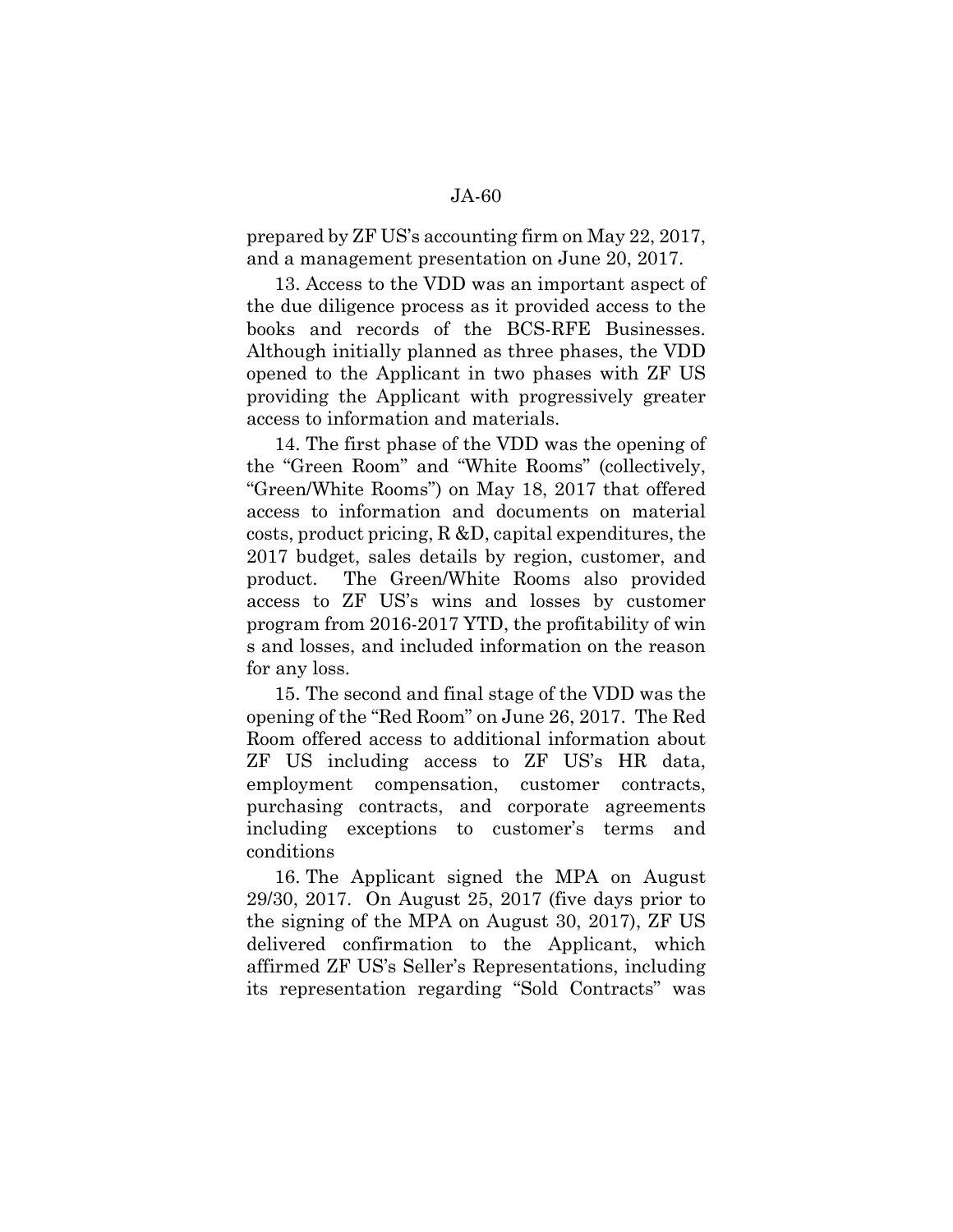"true, correct, and complete as of August 25th, 2016, to our best knowledge and [did] not omit to state anything, the omission of which could make any of the Seller's Representations misleading." Additionally, ZF US's "knowledge" under the MPA included what was actually known by Messrs. Dekker and Marnat.

17. The MPA also included a scheduled, Exhibit 12.1.1, titled "Exceptional Actions in the Interim Period" that was required to detail any "exceptional" changes from the Ordinary Course of Business between September 1, 2017 and April 16, 2018.

18. The transaction closed on April 27, 2018 in Frankfurt, Germany.

# **II. ZF US Did Not Disclose the Critical Issues During the Sales Process**

19. I have reviewed the declaration of Gregor Tschernjavski that is being filed in support of this Application. The "critical issues" described in Mr. Tschernjavski's declaration (the "Critical Issues") were not disclosed to Luxshare prior to Signing the MPA. Decl. Tschernjavski 15-21. None of these developments were disclosed prior to the Closing of the Transaction.

20. Because of my involvement as project lead for the Transaction, I personally attended the main meetings with ZF US and ZF Friedrichshafen management prior to Signing. While we discussed sales and projections at almost any meeting, as is usual for this size of a deal, ZF US never disclosed the issues described in Mr. Tschernjavski' s declaration to the Applicant at any time. Specifically, ZF US failed to disclose any of the four "Critical Issues" described in Paragraphs 15-22 of Mr. Tschernjavski's declaration that have come to our attention after the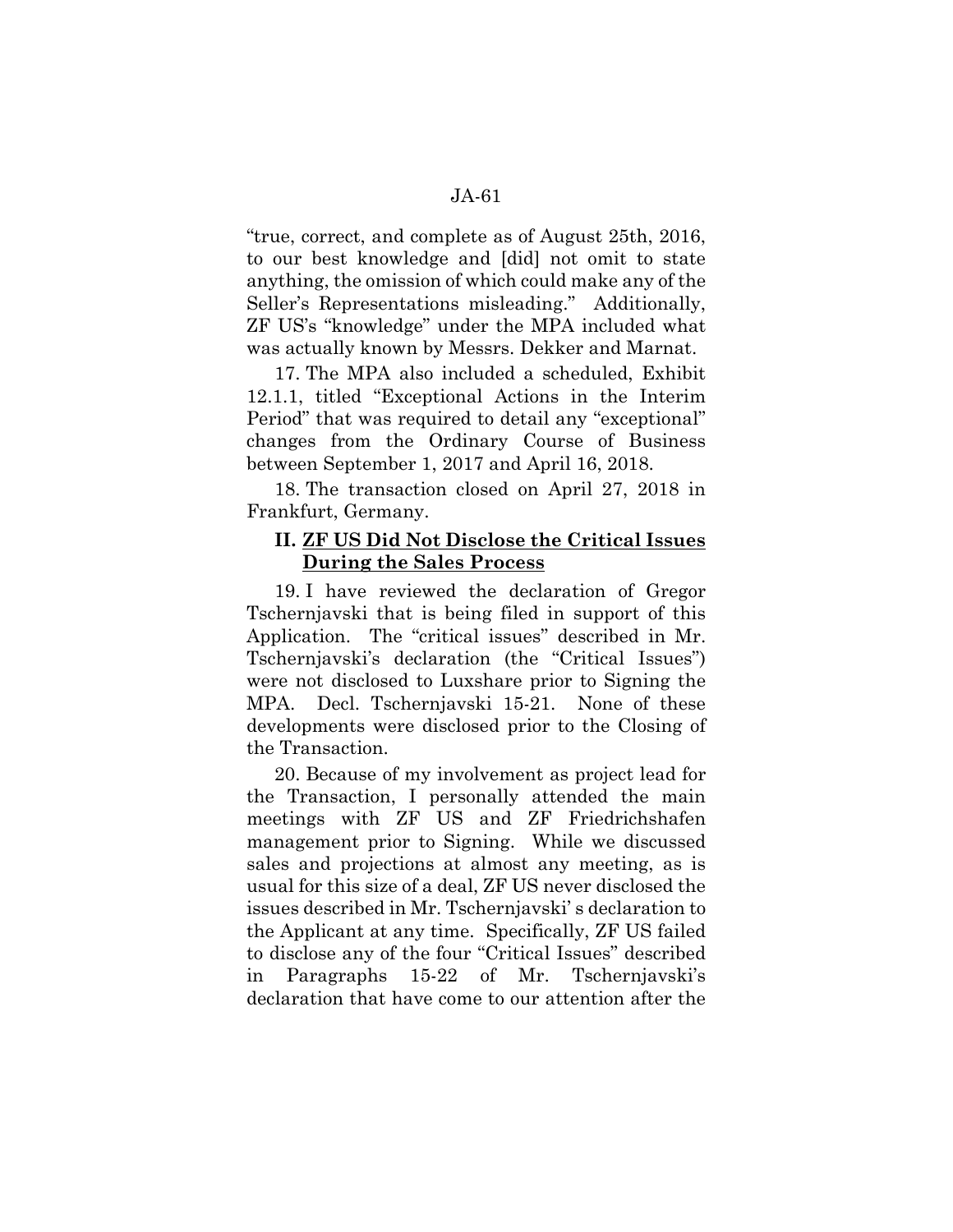Transaction closed, in particular: (i) the reduced sales volumes for FCA relating to Stelvio and Giulia, (ii) FCA putting the RFE Business "out of strategy", (iii) Ford's decision not to award the P702 platform to the BCS Business, (iv) and GM' s cancellation of the 9BXX platform.

## **III. Preparation for Arbitration**

21. In preparation for arbitration, the Applicant has retained Allen & Overy LLP in July of 2020 to represent the Applicant in this matter and prepare the Request for Arbitration, which the Applicant plans to file with the German Institution of Arbitration eV. (DIS) in Munich, Germany.

22. Further, in preparation of the contemplated arbitration, the Applicant has also retained Versant Partners in August 2020 to analyze the financial impacts of the issues that ZF US chose not to disclose and to determine the extent of the damages suffered by the Applicant.

# **IV. Summary of Respondent's Central Roles in the Events and the Need for Discovery from Them**

23. As the Applicant intends to bring claims sounding in fraud, the details of the extent of ZF US's knowledge of the Critical Issues, and importantly, what ZF US decided to do with that information, is necessary to resolve this dispute.

24. As described in Mr. Tschernjavski's declaration, ZF US's executives, including Messrs. Dekker and Marnat, were directly involved in the events and activities that give rise to the foreign proceeding at issue, including: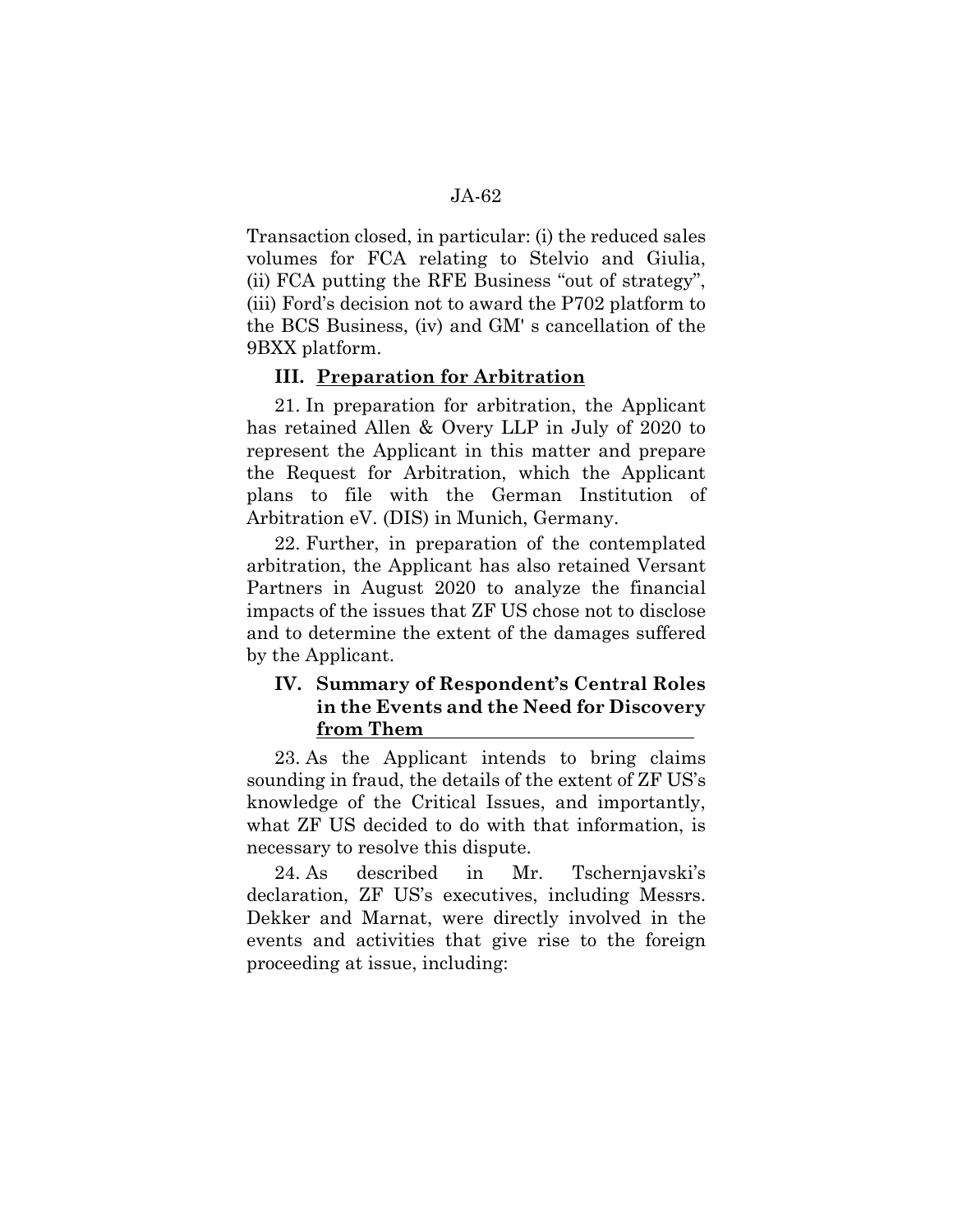- The February 15, 2017, quarterly operations review of the BCS Business.
- The July 26, 2017, quarterly operations review of the BCS Business.

25. Discovery is necessary to determine who else within ZF US management knew of the Critical Issues that were discussed in these quarterly operations review meetings. Specifically, documents and deposition testimony from Messrs. Dekker and Marnat is necessary to understand the extent of their knowledge of these "Critical Issues" and who they conveyed these underlying factual developments to at ZF US.

26. Further, discovery of written materials is necessary from ZF US to reveal the extent of ZF US's knowledge of the Critical Issues and their assessment of its importance to the Transaction. Additionally, discovery is necessary from ZF US to determine who within ZF US management knew about the developments discussed during the One Voice meeting on June 30, 2017 described in Paragraph 15- 22 of Mr. Tschernjavski's declaration.

I declare under penalty of perjury under the laws of the United States of America that the foregoing is true and correct. Executed on 5– Oct. , 2020

> */s/ David Huang*  David Huang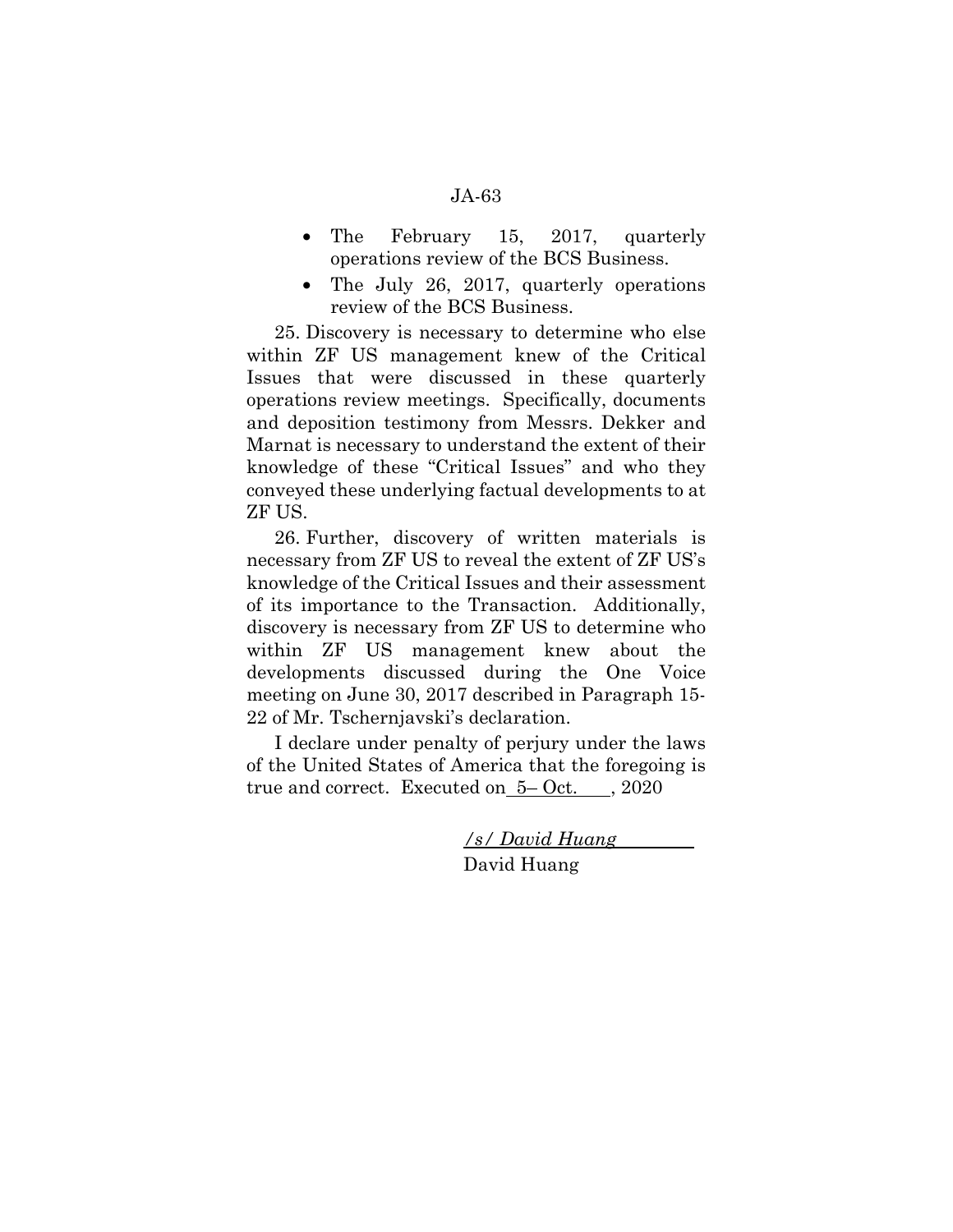# UNITED STATES DISTRICT COURT EASTERN DISTRICT OF MICHIGAN

-------------------------------------------------x

-------------------------------------------------x

| In re Application for an Order       |                                                       |
|--------------------------------------|-------------------------------------------------------|
| Pursuant to $28$ U.S.C. $\S 1782$ to | $\therefore$ $\qquad$ Civ.                            |
| Conduct Discovery For Use In         | $\left( \bigcup_{i=1}^{n}$ $\left( \bigcup_{i=1}^{n}$ |
| <b>Foreign Proceedings</b>           |                                                       |
|                                      |                                                       |
|                                      |                                                       |

#### **DECLARATION OF ANNA MASSER**

:

Anna Masser, pursuant to 28 U.S.C. § 1746 hereby declares as follows:

1. I am an attorney [*Rechtsanwältin*] qualified to practice in Germany, and a member of Allen & Overy LLP ("A&O"). I represent the Applicant, Luxshare Ltd. ("Applicant" or "Luxshare") in connection with contemplated arbitration proceedings in Munich, Germany against ZF Automotive US, Inc. ("ZF US").

2. I submit this Declaration in support of Luxshare's application for an Order Pursuant to 28 U.S.C. § 1782 to Conduct Discovery for Use in Foreign Proceedings (the "Application").

3. I make this declaration based on personal knowledge and on my review of the documents noted herein. Where the facts and matters are stated as within my own knowledge, I know and believe them to be true. Where they are not within my own personal knowledge, they are true to the best of my information and belief and such facts and matters are supported by contemporaneous documents and information that I have reviewed.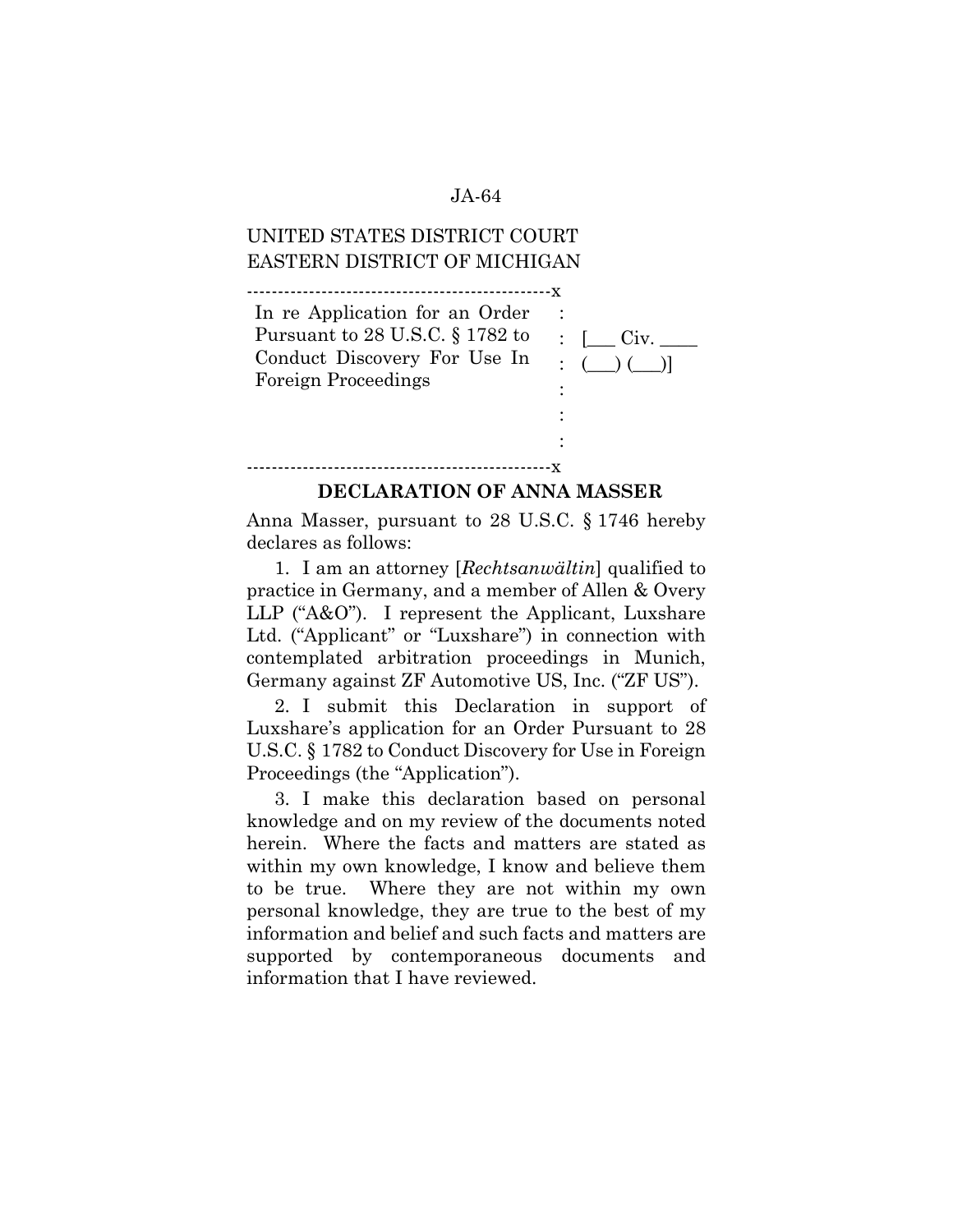4. I incorporate by reference declarations of David Huang and Gregor Tschernjavski, where I believe the facts and matters to be true to the best of my information and belief and such facts and matters are supported by contemporaneous documents and information that I have reviewed.

### **I. Background Regarding the Respondents**

5. This Application seeks discovery bearing on imminent foreign arbitration proceedings from ZF US, Gerald Dekker, and Christophe Marnat (collectively, the "Respondents"). ZF US – then still acting under the name of TRW Automotive Inc. – was the Seller and former owner of the Global Body Control Systems ("BCS Business") and Radio Frequency Electronic ("RFE Business") business units (collectively, the "BCS-RFE Businesses"). In addition to discovery from ZF US, the Applicant also seeks discovery from two of ZF US's executive officers, Respondents Dekker and Marnat, who directly and personally participated in the relevant transactions and events described herein that gave rise to the contemplated foreign proceeding.

6. Respondent ZF US is a Delaware corporation with its "North American headquarters" and principal place of business located at 12001 Tech Center Drive, Livonia, Michigan.1 ZF US is engaged in the business of supplying automotive systems, modules, and components to automotive original equipment manufacturers and related aftermarkets.

l

<sup>1</sup> *See* https://cofs.lara.state.mi.us/CorpWeb/CorpSearch/ CorpSearchViewPDF.aspx; https://www.zf.com/usa\_canada/en/ company/company.html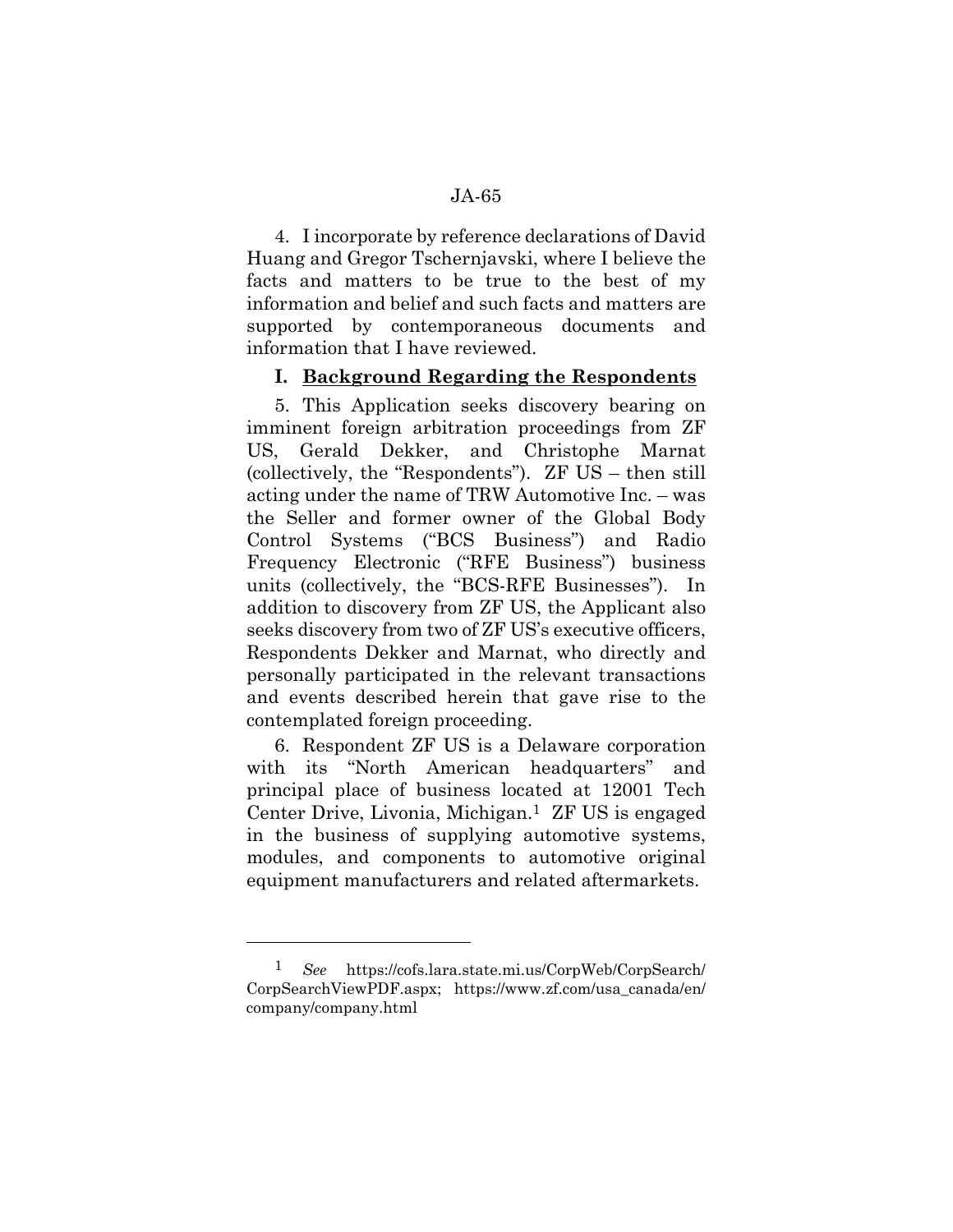7. Gerald Dekker served as the Senior Vice President Profitability from 2016 to 2017. Based on the review of public records, Mr. Dekker resides at 4262 Pocahontas Dr., Shelby Charter Township, Macomb County, MI 48315-1264.

8. Christophe Marnat served as a member of the Board of Directors of ZF US in 2016 and 2017, and as the Executive Vice President & CFO from at least 2016 to 2017. Based on the review of public records, Mr. Marnat resides at 2755 Ayershire Dr., Oakland County, MI 48302-0804.

9. Both Respondents Dekker and Marnat were directly involved in the sales process of the BCS and RFE Business Units. Both were – to Luxshare's current knowledge – aware of at least three of the four issues potentially now leading to the contemplated arbitration.

# **II. Luxshare's Legal Claim Under German Law**

10. The arbitration arises out of the purchase by Luxshare of certain sales and shares pertaining to parts of ZF US's business, specifically the business units of Global Body Control Systems ("BCS") and Radio Frequency Electronics ("RFE"). These two businesses are together referred to in the transaction documentation as "Montreux." Luxshare purchased these business units for a price of roughly USD 1 billion under a Master Purchase Agreement ("MPA") signed on 29/30 August 2017.

11. After closing on Montreux, Luxshare became aware of certain material facts, as stated in the Declarations of Gregor Tschernjavski and David Huang, which ZF US deliberately chose not to disclose. Moreover, Luxshare discovered that ZF US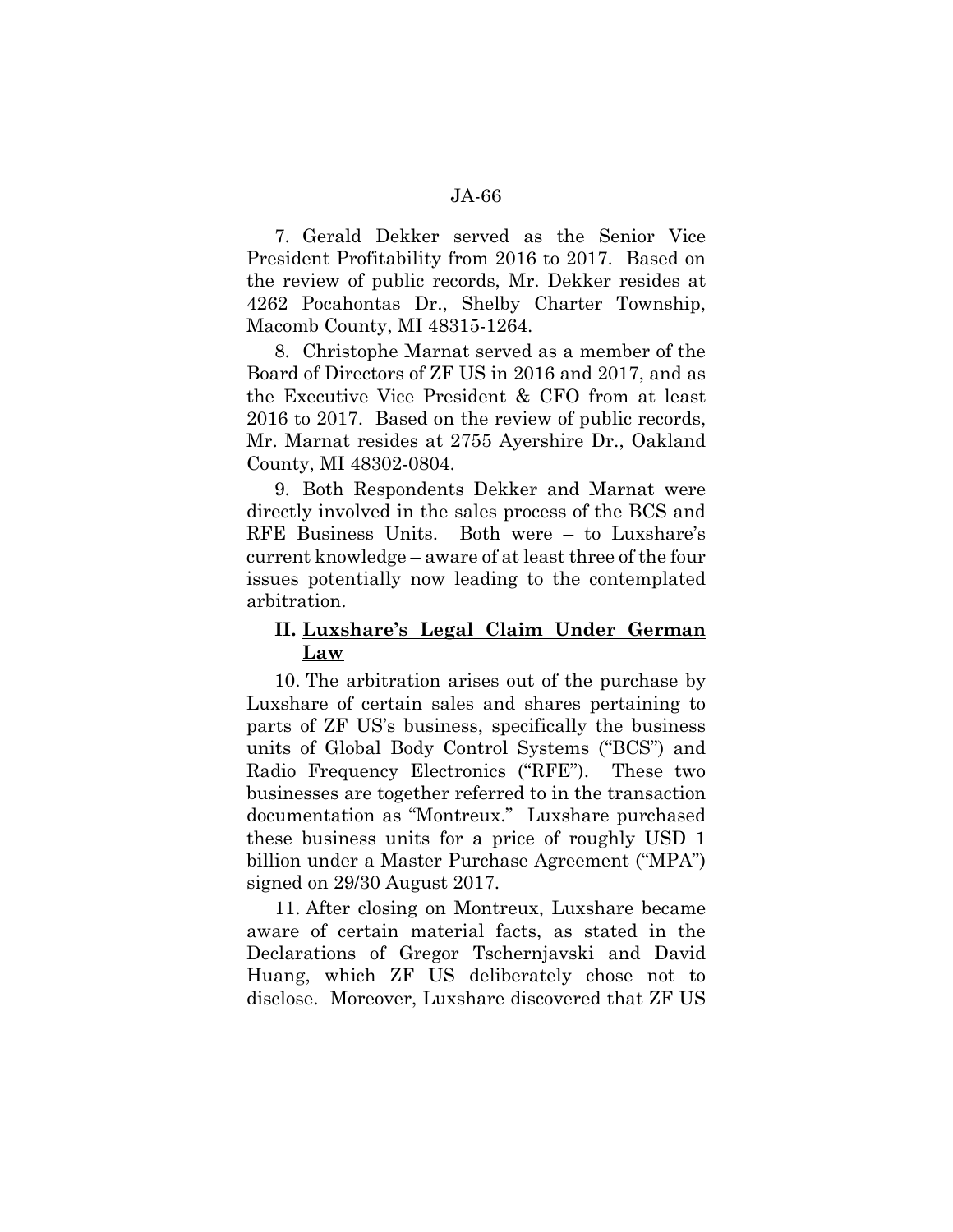and its directors and officers knew of those facts prior to the signing of the MPA. *See* Deel. Huang 19. The underlying issues, of which ZF US was aware prior to signing were: (i) the decision of FCA, the most important customer of the RFE business, to phase out of RFE Business' Tire Pressure Monitoring System due to persistent quality problems; (ii) Ford's decision not to award the BSC Business for any vehicle components for the P702 Platform; (iii) GM's decision to discontinue eight of the nine programs of the 9BXX Platform, sharply reducing the BSC's projected sales revenue to GM; and (iv) the BSC Business' unexpected steep decline in sales to FCA for components for the Alfa Romeo Giulia and Stelvio cars.

12. ZF US's failure to disclose this material information was fraudulent and constitutes a willfully deceptive breach of its contractual obligations to the Applicant pursuant to §§ 280 para 1, 241 para 2, 311 para 2 of the German Civil Code (Bürgerliches Gesetzbuch), also known as culpa in contrahendo, fault during contractual negotiations. Under well-settled German law, a seller during the negotiations has a duty to (i) convey information that is factually accurate and (ii) disclose material facts that the buyer may reasonably expect to receive, inter alia information that may jeopardize the purpose of the transaction for the potential buyer. *See, e.g.* German Federal Supreme Court ("BGH") judgment dated 6 February 2002, VIII ZR 185/00, NZI 2002, 341, 343; BGH judgment dated 4 April 2001, VIII ZR 32/00, BGH NJW 2001, 2163; BGH judgment dated 28 November 2001, VIII ZR 37/01, NJW 2002, 1042, 1043; BGH judgment dated 4 March 1998, VIII ZR 378-96, BGH NJW-RR 1998, 1406, 1406 et. seq.; BGH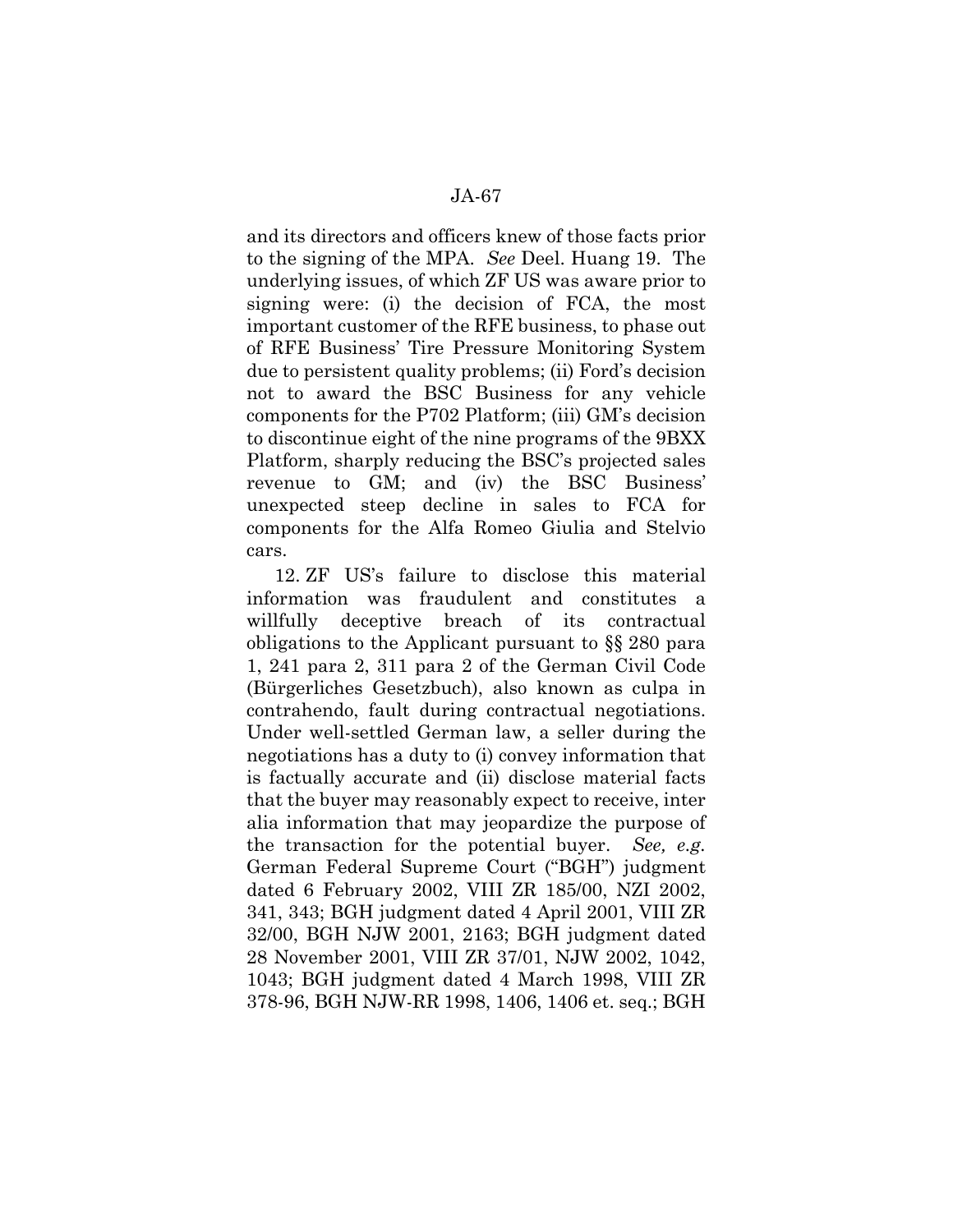judgement dated 6 December 1995, VIII ZR 192/94, BGHNJW-RR 1996, 429).

13. The legal consequence of this breach is that Luxshare is entitled to either unwind the Transaction in its entirety or claim damages.

14. As a result of ZF US's fraudulent conduct, which has caused hundreds of millions of dollars of damages to the Applicant, the Applicant intends to bring claims in an arbitration for fraud and accordingly a breach of pre-contractual obligations against ZF US in Munich, Germany in accordance with the Arbitration Rules of the German Institution of Arbitration eV. (DIS), as per the arbitration agreement in the MPA.

This Application seeks this Court's assistance in obtaining crucial information concerning the precise circumstances of ZF US's knowledge and its internal decision process to conceal this information from the Applicant. This information is vital to the German arbitration that the Applicant will file, and will provide critical detail needed to assist the arbitral tribunal in resolving the Applicant's claims.

# **III. Evidence Obtained in Pre-Trial Discovery is Admissible m German Court**

16. The German Federal Supreme Court has decided back in 1992 that a US judgement that has taken into account evidence obtained in pre-trial discovery is recognizable in Germany. *See* BGH judgement dated 4 June 1992, IX ZR 149/91, NJW 1992, 3096). The Court expressly held that such pretrial discovery is no violation of the German public policy as per section 328 para. 1 no. 4 of the German Code of Civil Procedure ("CCP"). Based on that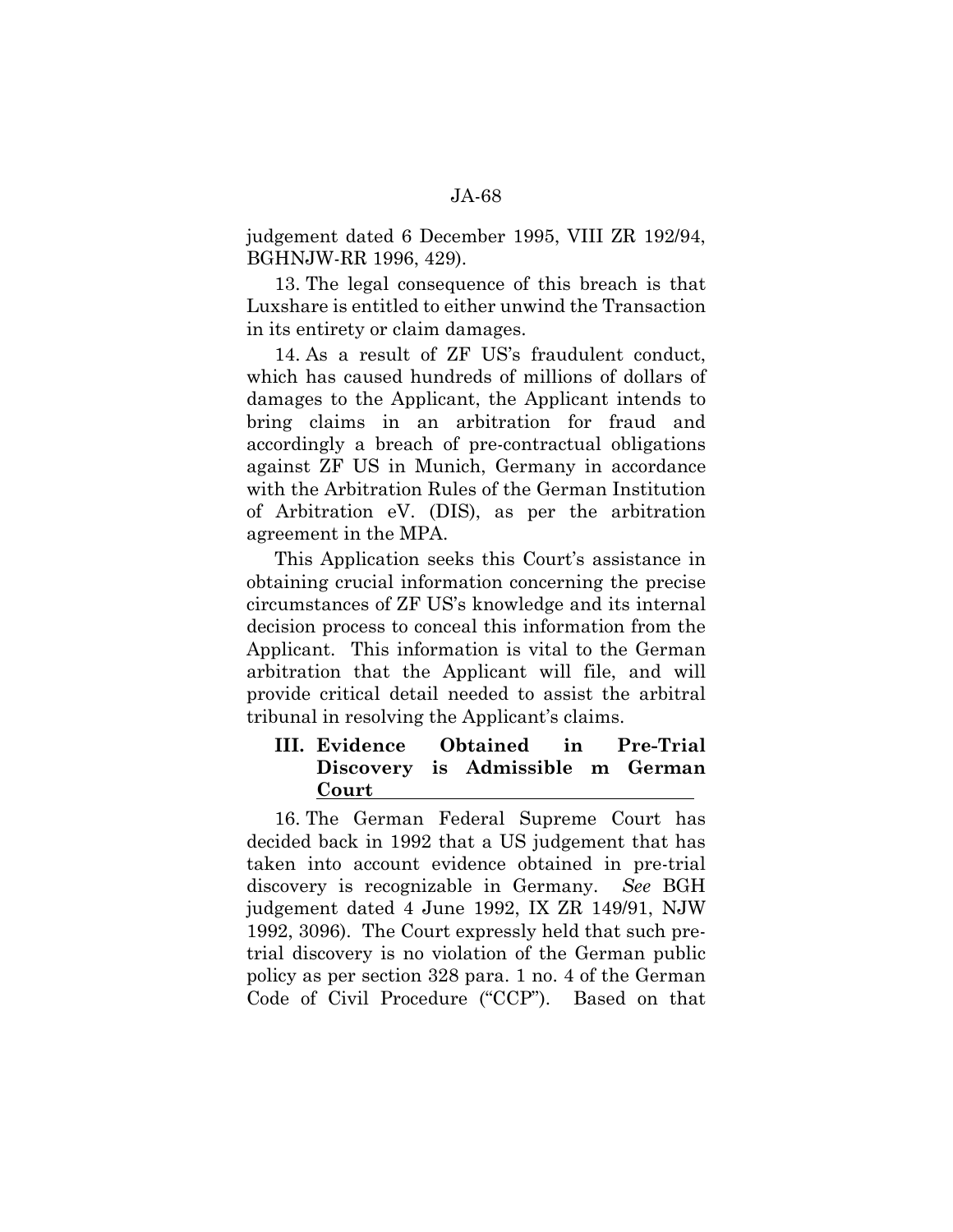decision, the Higher Regional Court of Düsseldorf in 2011 held that a pre-trial discovery ordered by a US court that was to be performed in Germany by way of letters rogatory cannot be objected to based on a violation of public policy. See OLG Düsseldorf decision dated 28 December 2011, I-3 VA 2/11, BeckRS 2013, 13966. Legal scholars agree that evidence obtained by way of pre-trial discovery in the US can be used in a German court proceeding. *See* Dombrowski, Verwertbarkeit der Erkenntnisse aus einer US-Discovery auch in deutschen Gerichtsverfahren, GRUR-Prax 2017, 272 et seq. with reference to further court decisions on this issue.

# **IV. Evidence obtained in pre-trial discovery is admissible in German arbitration proceedings under the Rules of the German Institution of Arbitration eV. (DIS)**

17. Similarly, in an arbitration in Germany, an arbitral tribunal will take into account evidence obtained by way of a 28 U.S.C. § 1782 application.

18. In Section 20.10 of the MPA ("Arbitration Agreement") the parties agreed that potential disputes should be arbitrated under the Arbitration Rules of the German Institution of Arbitration e.V. ("DIS Rules"). The Applicant intends to file a Request for Arbitration to initiate these arbitration proceedings as per the Arbitration Agreement in Munich, Germany.

19. The Arbitration Agreement – unusually for this size of deal – refers to the Supplementary Rules for Expedited Proceedings of the DIS Rules. As per Annex 4 of the DIS Rules, this entails that the arbitration proceedings will be fast track – the award shall be made at the latest six months after conclusion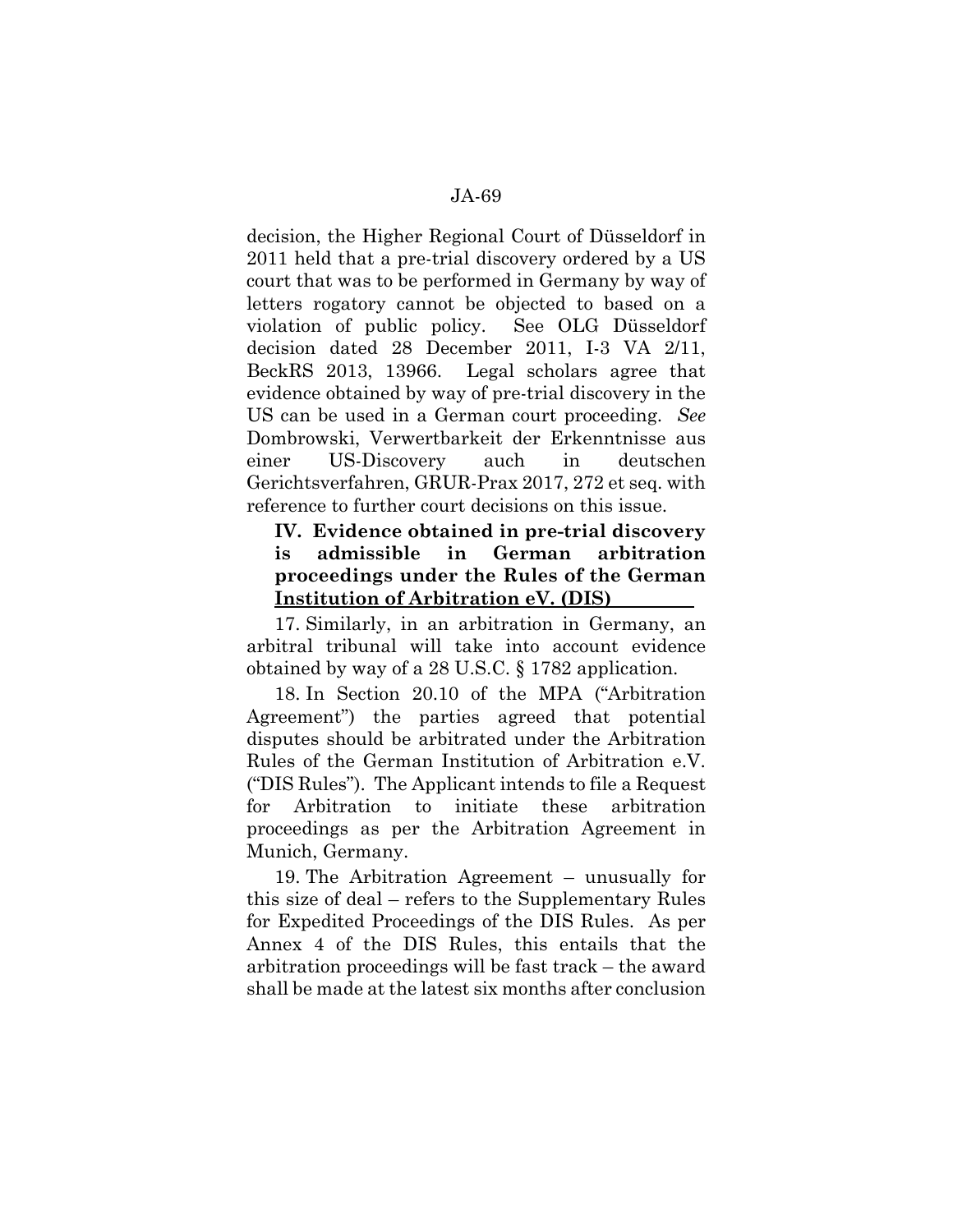of the case management conference (Article 1, Annex 4 DIS Rules). There will only be one round of written submissions following the Request for Arbitration and the Answer thereto (Article 3, Annex 4 DIS Rules) and only one oral hearing (Article 4, Annex 4 DIS Rules). Generally, the tribunal shall at all times take into account the parties' specific interest in accelerating the proceedings (Article 2, Annex 4 DIS Rules). There is  $-$  under this sort of proceedings  $-$  a very high likelihood that there will be very limited document production. The burden of proof, however, to show the willful intent of ZF US might fall on the Applicant, at least ZF US can be expected to argue this. Without assistance of this Court it will, therefore, be very difficult  $-$  if at all possible  $-$  to see justice done.

20. Tribunals constituted under the DIS Rules are free to admit and weigh the evidence in the arbitration at their discretion. As per Article 28.1 of the DIS Rules, the arbitral tribunal shall establish the facts of the case that are relevant and material for deciding the dispute. For this purpose, the arbitral tribunal may order any party to produce documents or electronically stored data (Article 28.2 DIS Rules). Thus, if and to the extent this Court grants the Application and Luxshare indeed gets access to documents that are relevant and material to the outcome of the contemplated arbitration and submits them as evidence in the German arbitration proceedings, the arbitral tribunal will – based on Article 28.2 of the DIS Rules – admit them as evidence and determine the relevance and materiality of the content. Thus, the arbitral tribunal will independently evaluate the probative value of each piece of evidence.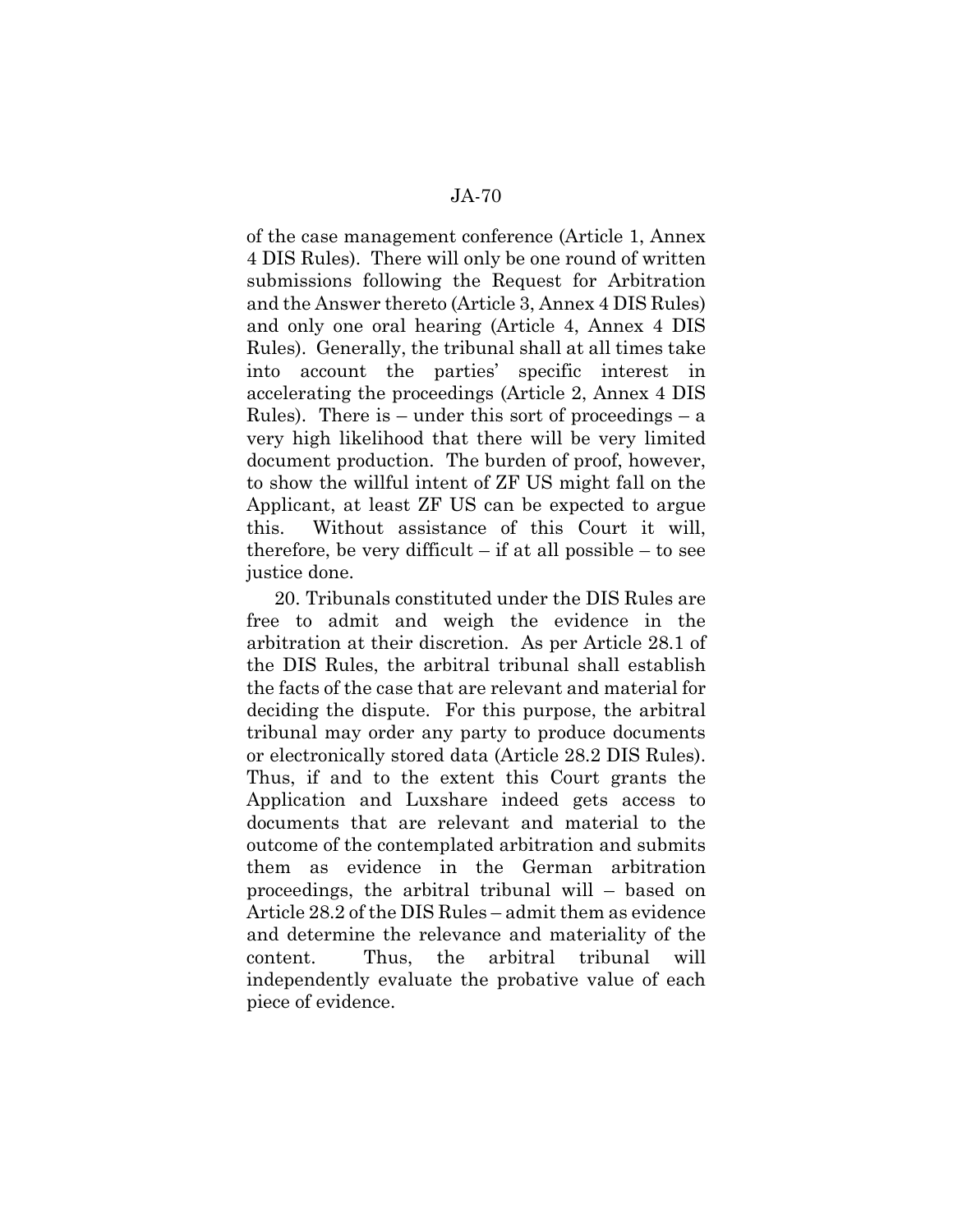21. Under the DIS Rules, there are – hence – no blanket proof-gathering restrictions.

22. The same is true under the German CCP – Section 1042 para. 4 second sentence CCP provides: "*The arbitral tribunal is authorized to decide on the admissibility of the taking of evidence, to so take evidence, and to assess the results at its sole discretion*." Thus, the arbitral tribunal, once constituted, will be able to decide on the admissibility of evidence at its discretion.

23. Legal scholars agree with this conclusion. One leading commentary states that any evidence legally obtained in a foreign jurisdiction may be relied upon before an arbitral tribunal. *See* Schlosser, in: Stein/Jonas, CCP, 23rd ed. 2014, § 1050 Rn. 26. Schlosser emphasizes that in case a foreign court is willing and able to support evidence gathering for an arbitration in Germany there is no reason from a German law perspective to prohibit the parties or the arbitral tribunal to make use of this possibility. This is also true if the possibilities of the foreign court are broader than the ones a German court would have. See Schlosser, in: Stein/Jonas, CCP, 23rd ed. 2014, § 1050 Rn. 24).

24. While some authors argue that – once constituted – a party should ask the arbitral tribunal for permission before approaching the US courts, this issue is non-existent in cases where – like presently – there is not yet an arbitral tribunal that the Applicant could approach. An arbitral tribunal taking into account evidence obtained prior to the constitution of the arbitral tribunal is unproblematic. *See* Oehm, Das Rechtshilfeverfahren in Beweissachen nach 28 U.S.C. § 1782 in der internationalen Handels- und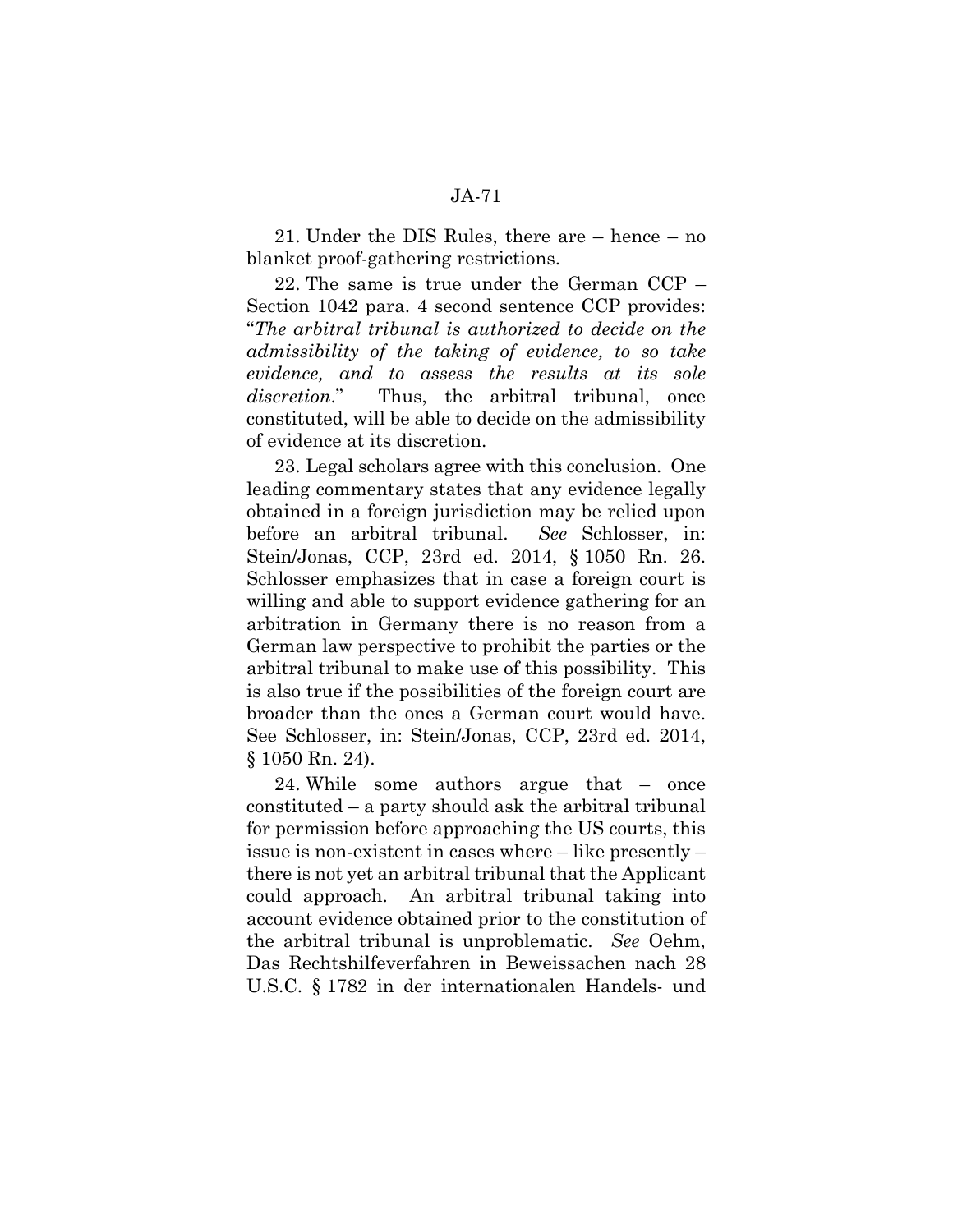Investitionsschutzschiedsgerichtsbarkeit, 2016, p. 170 *et seq*.).

25. Finally, if the Federal Supreme Court allows evidence obtained in pre-trial discovery, cf. supra ¶ 16, the conclusion is valid that this is even more true before an arbitral tribunal seated in Germany. This is because arbitral tribunals have greater discretion than state courts when deciding whether to admit or disallow evidence – tribunals are not bound by means that state courts can deploy. *See Wilske/Markert*, in: BeckOK, ZPO, 37th ed. 1.7.2020, § 1042 no. 28.

26. Accordingly, I have no reason to believe that the arbitral tribunal that will be selected for the intended arbitration in this matter would not be receptive to any documents or testimony produced because of this Application.

27. Finally, the Applicant is dependent on this Court because the Arbitral Tribunal does *not* have the power to compel discovery from non-parties. Even with regard to parties to the arbitration, an arbitral tribunal does not have coercive means to impose production of documents or witness testimony. For such evidentiary measures, the Arbitral Tribunal would have to request a State Court for their execution as per Section 1050 of the German Code of Civil Procedure. *See* Voit in Musielak/Voit, ZPO, 17th ed. 2020, § 1050 no. 1 and § 1042 no. 27; Wilske/Markert in: BeckOK ZPO, 37th Ed. 1.7.2020, § 1050 no. 1, 4 and § 1042 no. 27; Münch in: Münchener Kommentar ZPO, 5th ed. 2017, § 1050 no. 1, 4, 8 and § 1042 no. 118.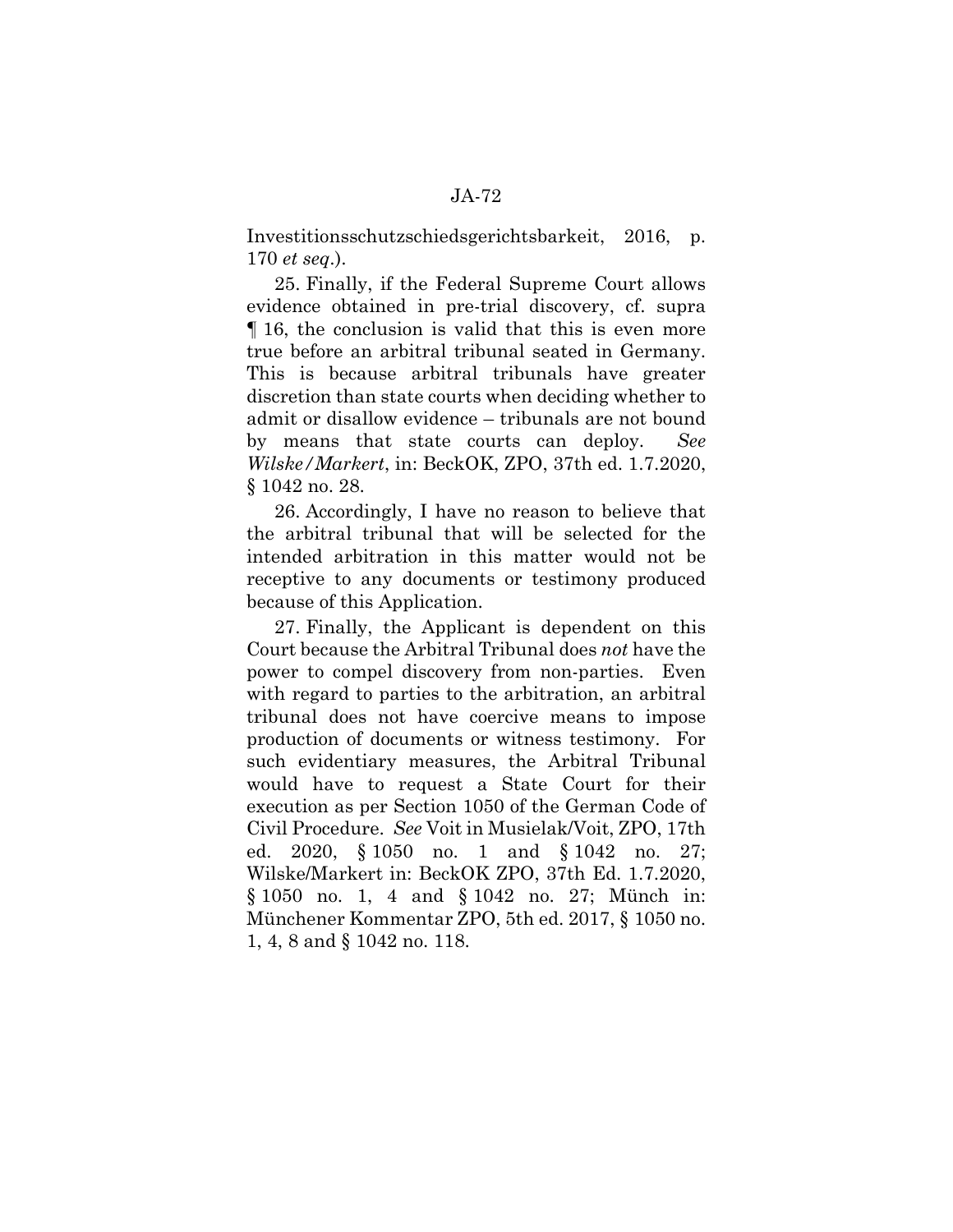### **V. Preparation to Initiate a Foreign Arbitration**

28. In preparation for arbitration, the Applicant has retained A&O on July 1, 2020 to represent the Applicant in this matter and prepare the Request for Arbitration that the Applicant intends to file in Munich, Germany.

29. Further, to prepare for the intended arbitration, the Applicant has retained Versant Partners to analyze the financial materiality of the issues that ZF US chose not to disclose to determine the extent of the damages suffered by the Applicant.

30. A&O is currently preparing the Request for Arbitration and Versant Partners is working on the expert report to be filed to substantiate and prove the financial impact of each of the four issues that ZF US deliberately chose not to disclose to the Applicant. The Applicant has authorized the filing of the Request for Arbitration, and A&O will file the request once it is ready.

31. The Applicant seeks this Application because it is an efficient means to collect additional facts that are highly relevant to the dispute. The documents, information, and relevant persons are located in the Eastern District of Michigan as well as the key events that are central to this dispute. As the Applicant intends to file for arbitration under the expedited rules of the DIS Rules, the need for efficient discovery of materials is even more important and indispensable.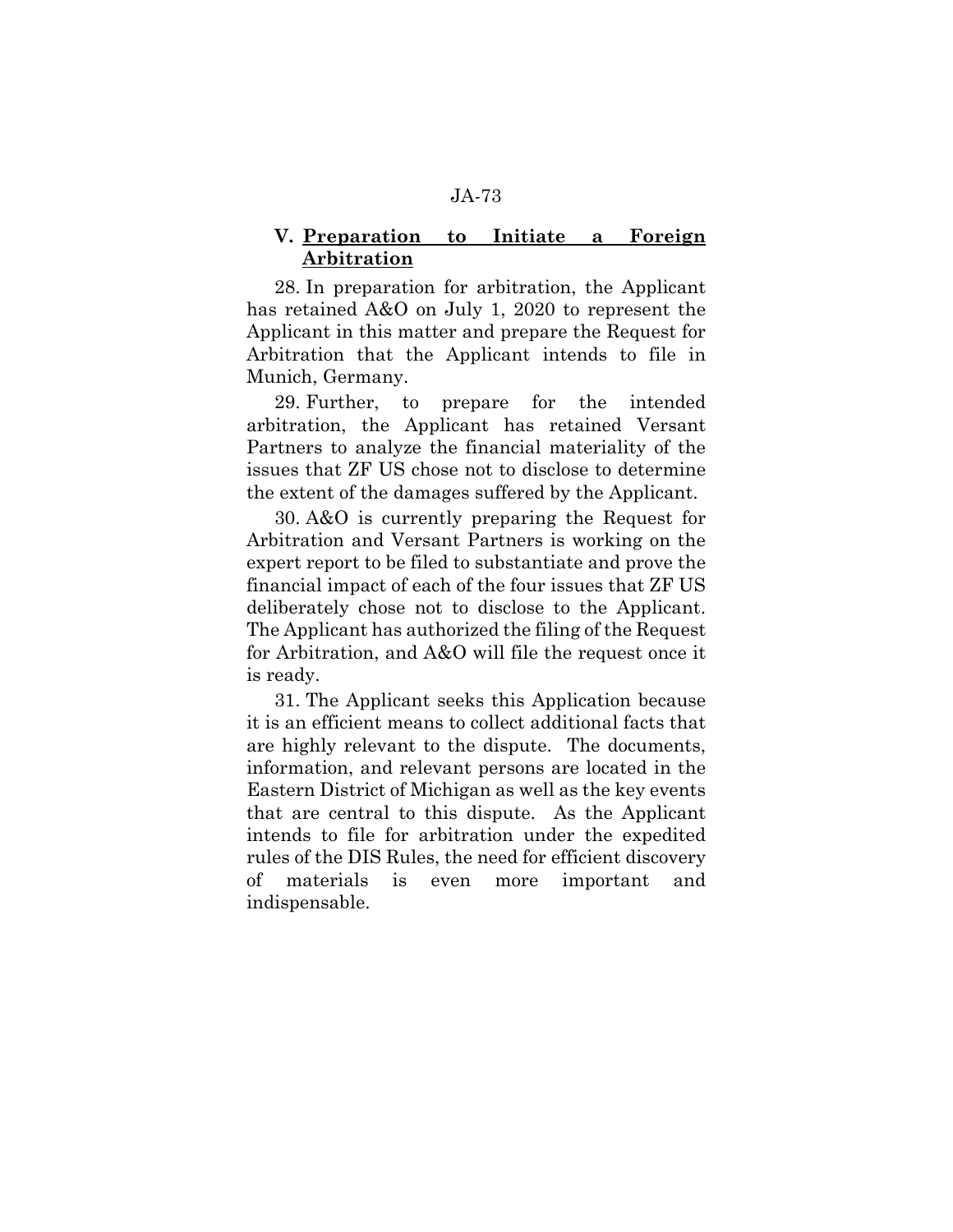I declare under penalty of perjury under the laws of the United States of America that the foregoing is true and correct. Executed on 29.9. 2020 , 2020.

> */s/ Anna Masser*  Anna Masser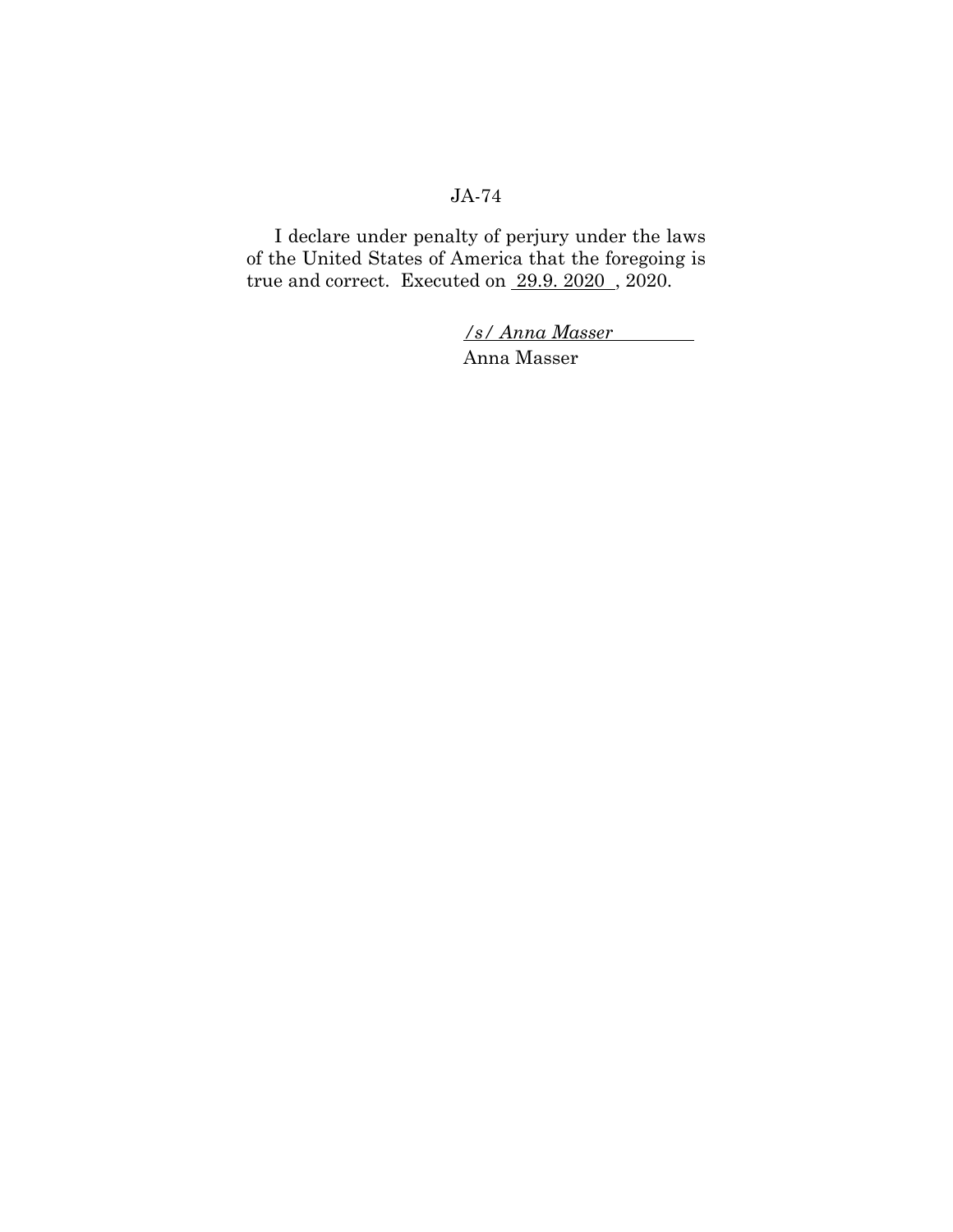# UNITED STATES DISTRICT COURT EASTERN DISTRICT OF MICHIGAN

-------------------------------------------------x

-------------------------------------------------x

| In re Application for an Order  |                      |
|---------------------------------|----------------------|
| Pursuant to 28 U.S.C. § 1782 to |                      |
| Conduct Discovery For Use In    | $\colon ( \ ) ( \ )$ |
| Foreign Proceedings             |                      |
|                                 |                      |
|                                 |                      |

# **DECLARATION OF GREGOR TSCHERNJAVSKI**

:

I, Gregor Tschernjavski, pursuant to 28 U.S.C. § 1746 hereby declares as follows:

1. I am the CFO of BCS Automotive Interface Solutions, and I submit this declaration in support of Luxshare Ltd.'s (the "Applicant") Application for an Order Pursuant to 28 U.S.C. § 1782 to Conduct Discovery for Use in Foreign Proceedings (the "Application").

2. I make this declaration based on personal knowledge and my review of contemporaneous documents. Where the facts and matters are stated as within my own knowledge, I know and believe them to be true. Where they are not within my own personal knowledge, they are true to the best of my information and derived from the sources identified or attached as exhibits to my declaration.

## **I. Background on ZF Automotive US Inc. and the BCS-RFE Businesses**

3. ZF Automotive US Inc., f.k.a. TRW Automotive Inc. ("ZF US") is a company that is engaged in the business of manufacturing and supplying automotive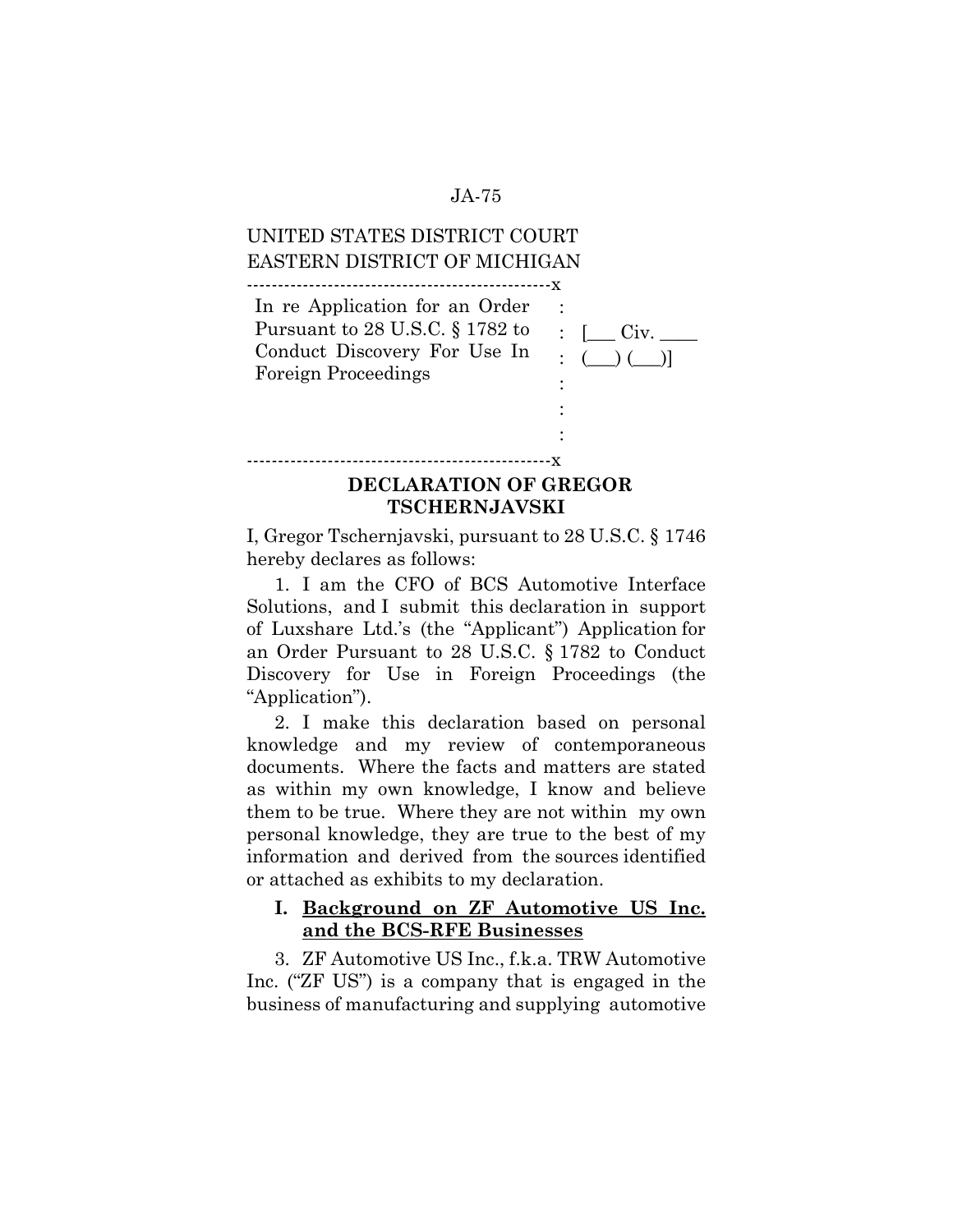systems, modules, and components to automotive original equipment manufacturers and related aftermarkets. ZF US operated and sold two of its business units to the Applicant: (i) ZF US's Global Body Control Systems' business unit (the "BCS Business") and (ii) Radio Frequency Electronics business unit ("RFE Business") (collectively, the "BCS-RFE Businesses") during the course of my employment with the BCS Business Unit, starting from January 2017 through April of 2018.

4. The BCS Business Unit develops and manufactures products used in vehicle interiors dedicated to vehicle command and control. The major products of the BCS Business include switches, steering column control modules, HVAC controls, rain light sensors including humidity and solar load sensing, and mechanical/electrical steering locks.

5. The RFE Business was a separate business unit from the BCS Business and it supplies various components for automobiles to original equipment manufacturers ("OEMs"). Two of the RFE's prominent products were its entry systems and sensors, both of which employ radio frequency technology. The RFE Business's entry system products consisted of both remote keyless entry and passive entry systems. Concerning the sensor product line, the RFE Business manufactured and developed Tire Pressure Monitoring Systems ("TPMS").

6. I joined the BCS Business as the Head of Finance in January 2017, having worked for another Business Unit within TRW previously, and remained in this role through the closing of the sale. I was personally involved in the sales process, and specifically involved in the roadshows and financial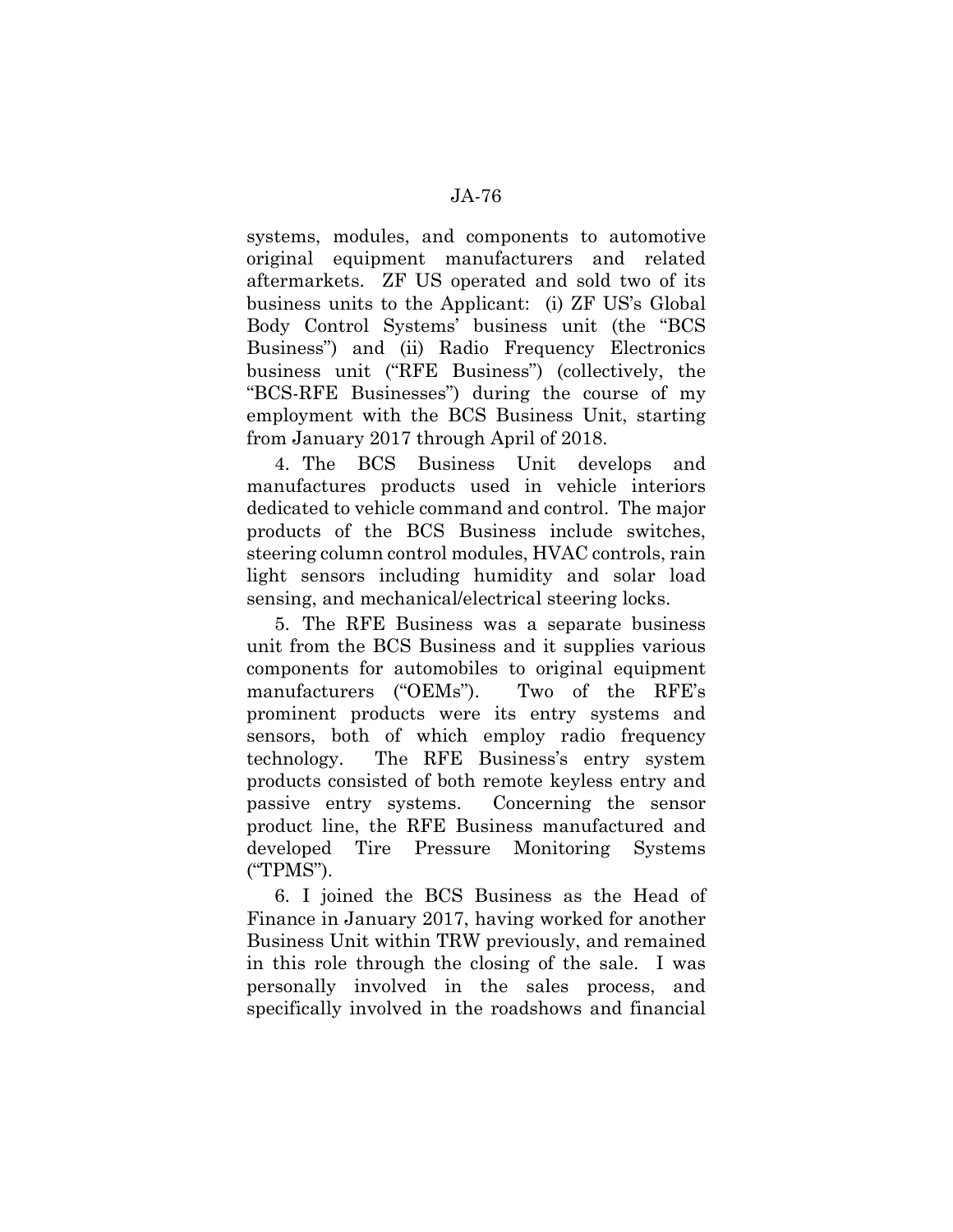due diligence. This entailed drafting answers to financial due diligence queries from bidders, such as the Applicant, and sending those draft answers to the mergers and acquisitions group of ZF Friedrichshafen AG ("ZF M&A"). ZF Friedrichshafen AG ("ZF AG") is the parent entity of ZF US. Thus, bidders, such as the Applicant, would communicate with ZF M&A and would not directly communicate with employees of ZF US such as myself.

7. Respondent Mr. Marnat served as a member of the Board of Directors for ZF US in 2016 and 2017, and as the Executive Vice President and CFO from 2016 to April 2018. *See* Ex. A. Respondent Mr. Dekker was the Senior Vice President Strategic Initiatives of ZF US from 2016 to 2017 and became a director of ZF US in 2018.

# **II. The Genesis of the Sale and the Relevant Customers**

8. In April 2017, ZF AG marketed its BCS-RFE Businesses in a "roadshow" in China to the Applicant. ZF AG provided materials to the Applicant that showed that the BCS-RFE Businesses were profitable businesses with long-standing relationships with several prominent customers. Following this, ZF AG provided the Applicant materials prepared by KPMG on ZF US's behalf and included the "Adjusted Financials." The Adjusted Financials presented the 2014, 2015, 2016 actual financials and the 2017 through 2021 estimated adjusted financials of the BCS-RFE Business, including current and projected sales for each customer.

9. Relevant to the Application, sales involving three of the BCS-RFE Businesses' largest customers were detailed in the Adjusted Financials: Fiat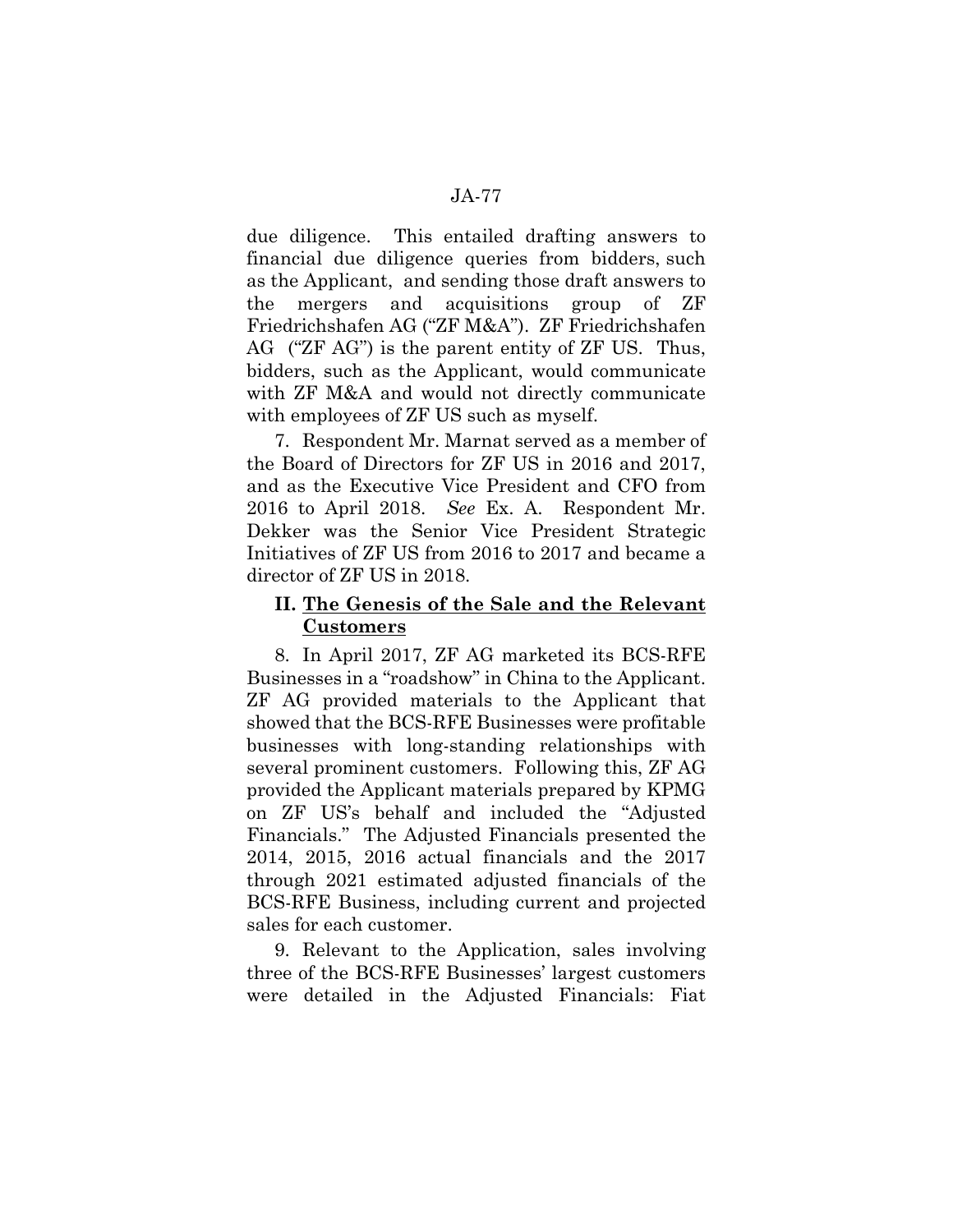Chrysler Automobiles ("FCA"), Ford, Motor Company ("Ford"), and General Motors ("GM") (collectively, the "Relevant Customers").

10. FCA was a key customer for the BCS Business because the business unit provided several vehicle components for the new models of FCA vehicles such as the Alfa Romeo Giulia and Stelvio models. The Adjusted Financials projected an aggregate sales volume for the Alfa Romeo Giulia and Stelvio from 2017 to 2021 of approximately \$101 million.

11. FCA furthermore was one of the two main customers of the RFE Business's TPMS product line and keyless access entry systems, primarily developed in Farmington Hills, MI, and produced in Auburn, NY. FCA provided the RFE Business with approximately 55% of its revenue for TPMS and passive entry / remote keyless entry according to the Adjusted Financials. Together, this accounted for approximately \$340 million in sales in the Adjusted Financials from 2017 to 2021, including expected growth in China.

12. Ford was another key customer for the BCS Business because of Ford's orders for various vehicle components, such as heating, ventilation and air conditioning units, for platforms such as the P552 Platform, which represents Ford F-series trucks. The P702 is the successor platform for the P552 Platform, and was due to be launched in 2020. In the automotive supplier industry, a "platform" such as the P702, is a term that refers to a specific model of automobile. The BCS Business had substantial sales of roughly \$100 million a year with Ford through the supply of vehicle components for Ford's P552 Platform.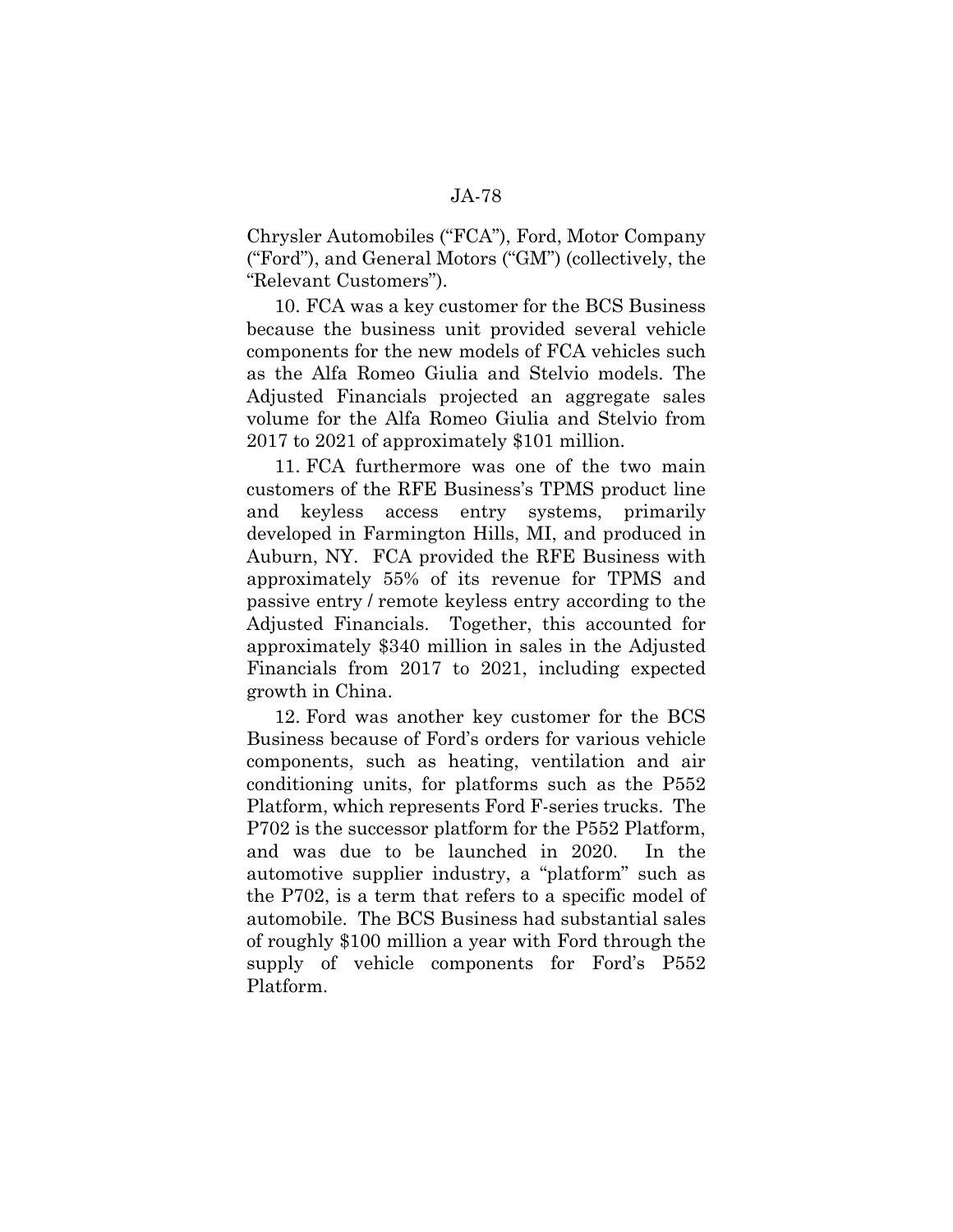13. Although the sales of the P702 Platform were supposed to start only in 2020, the projected sales volume related to the P702 Platform in the Adjusted Financials amounted to approximately \$85 million up to 2021 and over \$300 million up to 2026. The high volume in a short-time frame underscores how important the P702 Platform was for the BCS Business, with its Winona plant being fully dependent on Ford and specifically on this one program.

14. A third key customer for the BCS Business was GM and the supply of vehicle components for its 9BXX Platform. GM had orders from the BCS Business for nine car program variants. Steering column control modules and other components were to be produced with an estimated product life cycle of seven years. The Adjusted Financials projected a total sales volume of approximately \$44 million and the lifetime sales volume over seven years relating to the 9BXX Platform amounted to a total of approximately \$89 million.

### **III. Events During the Sale and Due Diligence**

15. From February 2017 to July 2017 (the "Due Diligence Period"), I, and other executives of the BCS Business, attended three quarterly operations review meetings on February 15, 2017, April 26, 2017, and July 26, 2017 ("Operations Review Meetings").

16. Generally, Ralf Jeskulke, Senior Vice President and General Manager of the BCS Business, led the Operations Review Meetings, while I was in a participant role. At two of these three Operations Review Meetings, we discussed several important events involving the Relevant Customers and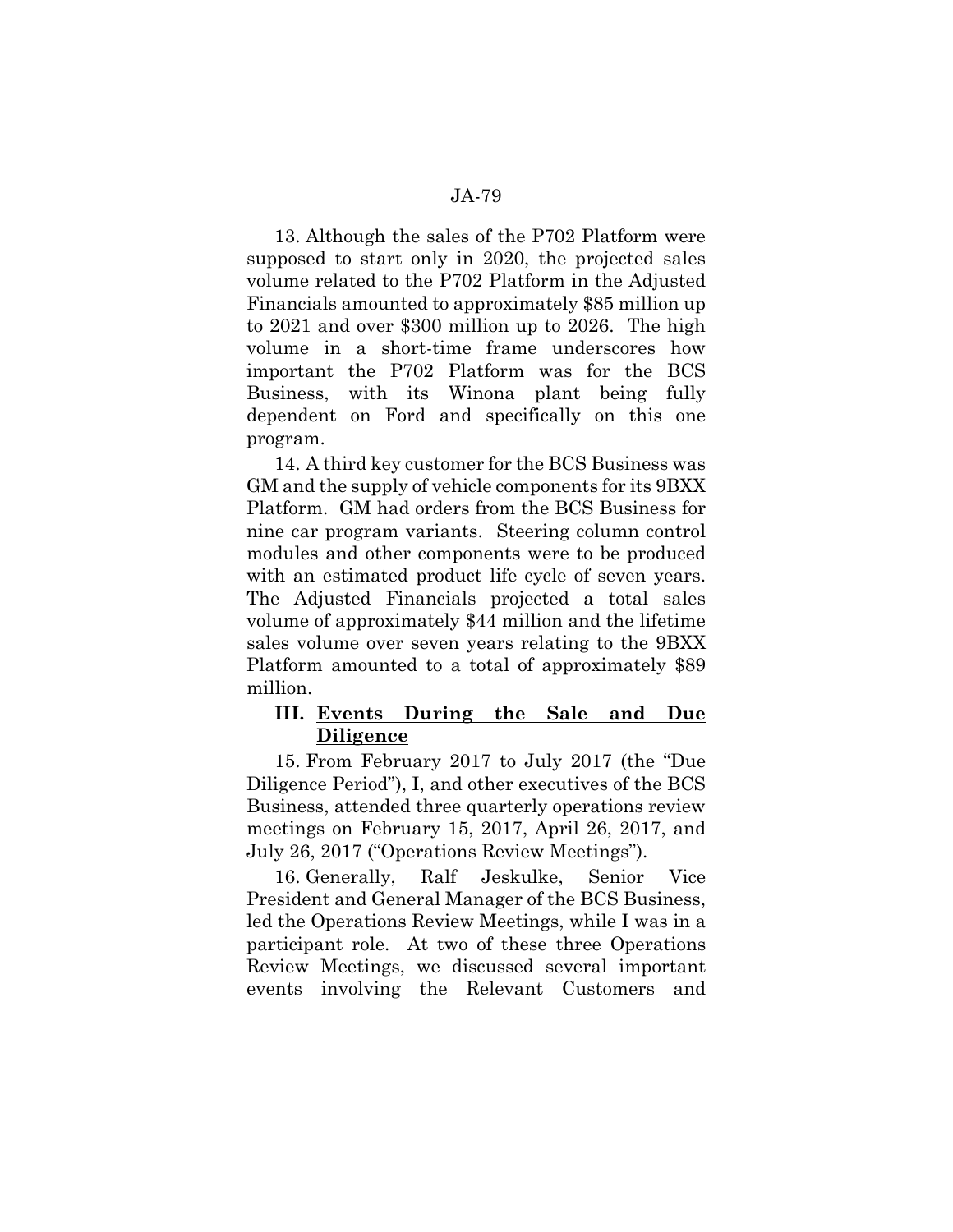impacting the BCS Business. In particular, the "VP Commentary" on the first pages of the Operations Review Meeting presentation listed such important events and Mr. Jeskulke discussed the issues that were mentioned in these summaries. Exs. B - C. I also became aware, through the review of contemporaneous documents dating from June 2017, that the RFE Business had critical factual developments involving its sales to FCA. Ex. D.

17. On February 15, 2017, I attended the quarterly operations review meeting with Mr. Marnat to review and discuss current state of the BCS Business. The quarterly operations review meeting is an operational meeting that included at that time the Senior VP and General Manager, VP Finance and VP Sales of the BCS Business, along with other BCS executives and the ZF US executive leadership team supervising the BCS Business, amongst other ZF US businesses. At this quarterly operations review, the meeting covered the sales volumes for FCA for several vehicle components for the new models Alfa Romeo Giulia and Stelvio. It was discussed at this February 15, 2017 quarterly operations review meeting that the actual production numbers for Alfa Romeo Giulia were falling. It was conveyed at the meeting that the sales volume for vehicle components for the Alfa Romeo Giulia and Stelvio, for 2017 alone, was reduced by more than 33%.

18. From reviewing contemporaneous documents, I take it that on June 30, 2017, there was a meeting between ZF US and FCA known as "One Voice." Ex. D. At the One Voice meeting, according to the presentation on p. 113, FCA indicated that "TRW will be phased out of TPMS at the end of the 2019MY HD program." The passive entry / remote keyless entry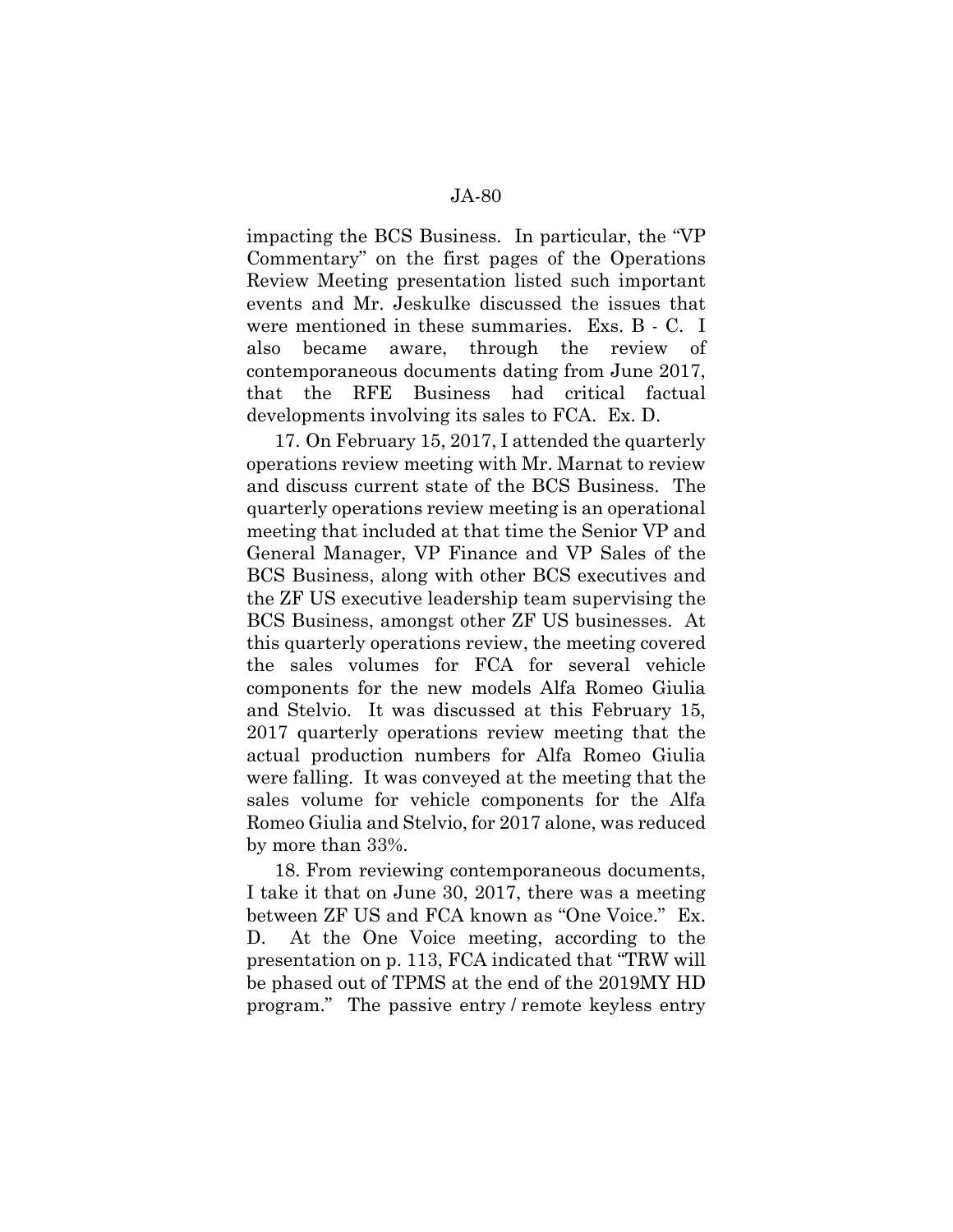product is stated to be "out of strategy," Ex. D, due to "responses are very late and quotes are not competitive" in addition to "poor quality". Being "phased out" and "out of strategy" meant that the RFE Business would no longer be even invited to submit proposals for new requests and that existing business would be phased out. Ex. D.

19. As a direct result of being "out of strategy," the RFE Business' sales to FCA has declined significantly, including reduced sales of more than 24% in 2019. The RFE Business' plant in Auburn, NY was dependent upon this business and the impact of FCA's sanctions is that the Auburn plant is now scheduled to close permanently by the end of Q2 2021.

20. On July 26, 2017, I attended a quarterly operations review meeting with both Messrs. Dekker and Marnat and other BCS Business executives discussing the BCS Business. During this meeting, the participants discussed the P702 Platform for its customer, Ford. Generating sales of vehicle components from the P702 Platform was important for the BCS Business because it was projected to generate over \$85 million in sales during a two-year production period from 2020 to 2021 and over \$300 million up to 2026. At the meeting, the BCS and ZF US executives discussed that Ford had decided not to award the P702 Platform to the BCS Business, and therefore all of the projected sales were now obsolete. The BCS Business reported and characterized this as a "critical event" for the business included in the "VP Commentary".

21. Also discussed at this July 26, 2017 quarterly operations review meeting was GM's 9BXX Platform. The 9BXX Platform was supposed to be implemented across nine programs for GM cars. The total sales for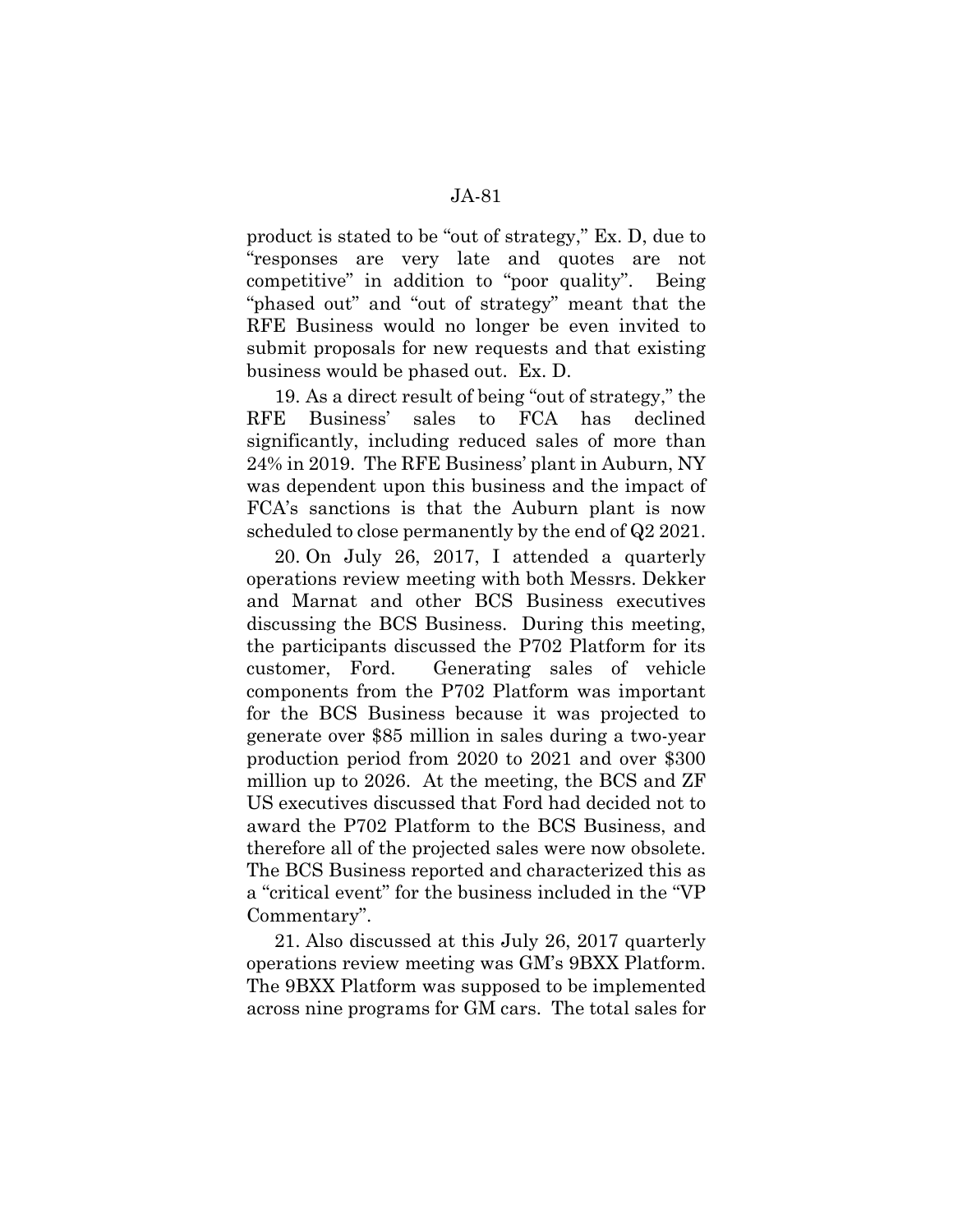the 9BXX Platform was projected to the Applicant to be \$44 million until 2021 and \$89 million over seven years. However, during the meeting, it was disclosed that GM was discussing whether to cancel eight of the nine programs of the 9BXX Platform as a result GM's

sale of its European entity, Opel Automotive Automobile GmbH, to a French car company called Groupe PSA.

22. In December 2017 when Closing of the Transaction was initially envisaged and in April 2018 when Closing actually took place, myself and other executives of the BCS-RFE Businesses understood that the events described in this Section III were material to the business. I, along with the other BCS executives, therefore included all four critical events in an update to an exhibit relating to Representation and Warranties in April of 2018 that was agreed to be updated prior to Closing, Exhibit 12.1.1. The updates were sent to ZF AG' legal department via email.

I declare under penalty of perjury under the laws of the United States of America that the foregoing is true and correct. Executed on October 14th, 2020

> */s/ Gregor Tschernjavski*  Gregor Tschernjavski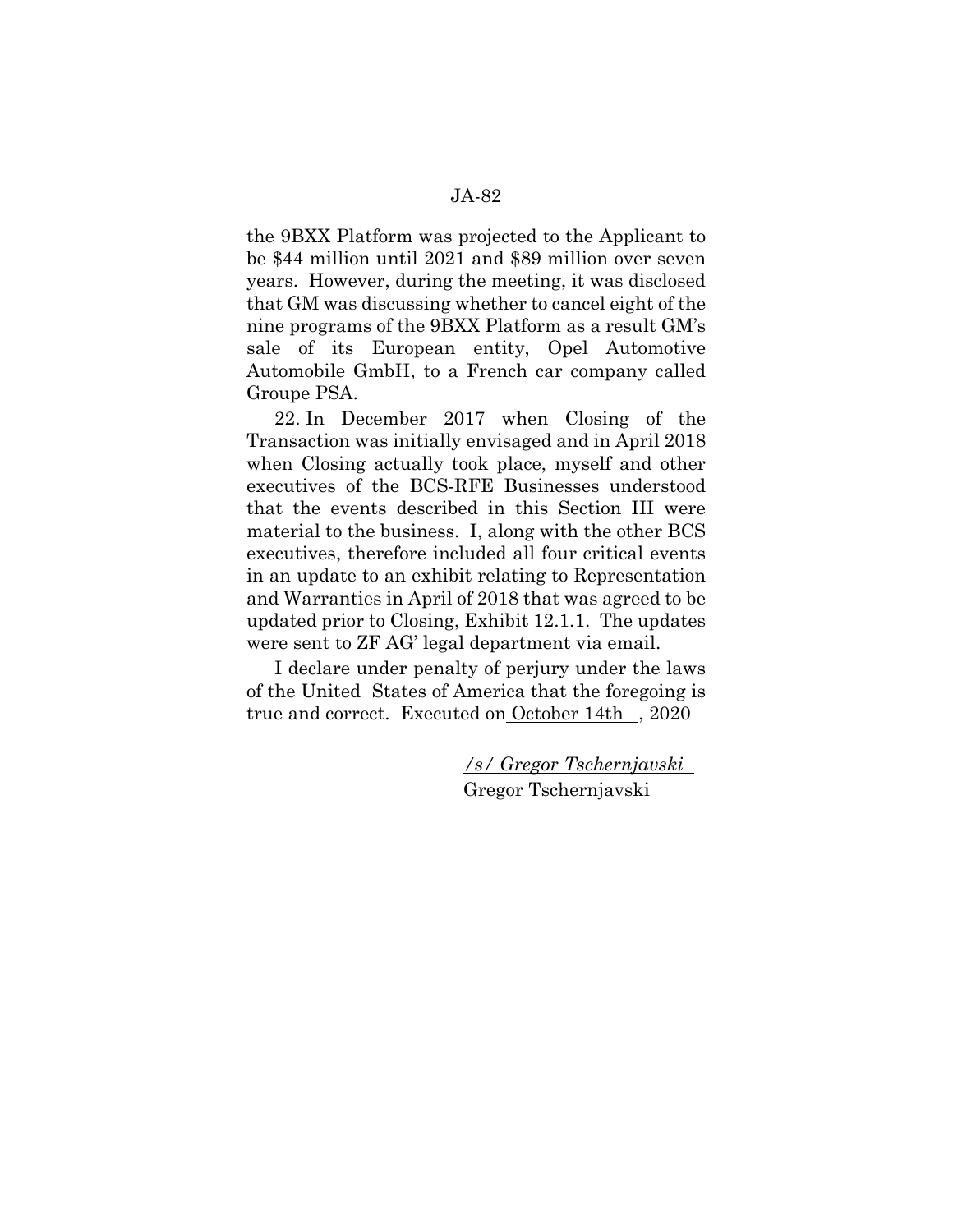# **UNITED STATES DISTRICT COURT EASTERN DISTRICT OF MICHIGAN**

In re Application for an Order Pursuant to 28 U.S.C. § 1782 to Conduct Discovery For Use In Foreign Proceedings

Case No. 2:20 mc-51245- LJM-APP

# **DECLARATION OF CHRISTOPH A. BAUS IN SUPPORT OF RESPONDENTS' MOTION TO VACATE THE COURT'S** *EX PARTE* **ORDER PURSUANT TO 28 U.S.C. § 1782 AND TO QUASH THE PENDING SUBPOENAS**

I, Christoph A. Baus, pursuant to 28 U.S.C. § 1746, hereby declare as follows:

1. I am an attorney *[Rechtsanwalt]* with the law firm Latham & Watkins LLP, and am licensed to practice law in Germany. I am counsel for Respondent ZF Automotive US Inc. ("ZF US"), and I make this Declaration in support of Respondents' Motion to Vacate the Court's *Ex Parte* Order Pursuant to 28 U.S.C. § 1782 and to Quash the Pending Subpoenas. I have personal knowledge of the facts set forth herein and, if called as a witness, could and would testify competently thereto.

**I. THE AGREEMENT OF THE PARTIES TO HAVE EXPEDITED ARBITRATION PROCEEDINGS: DISCOVERY AND DEPOSITIONS WERE NOT PART OF THE AGREEMENT** 

2. Luxhare Ltd. ("Luxshare") and ZF US signed a Master Purchase Agreement ("MPA") in August 2017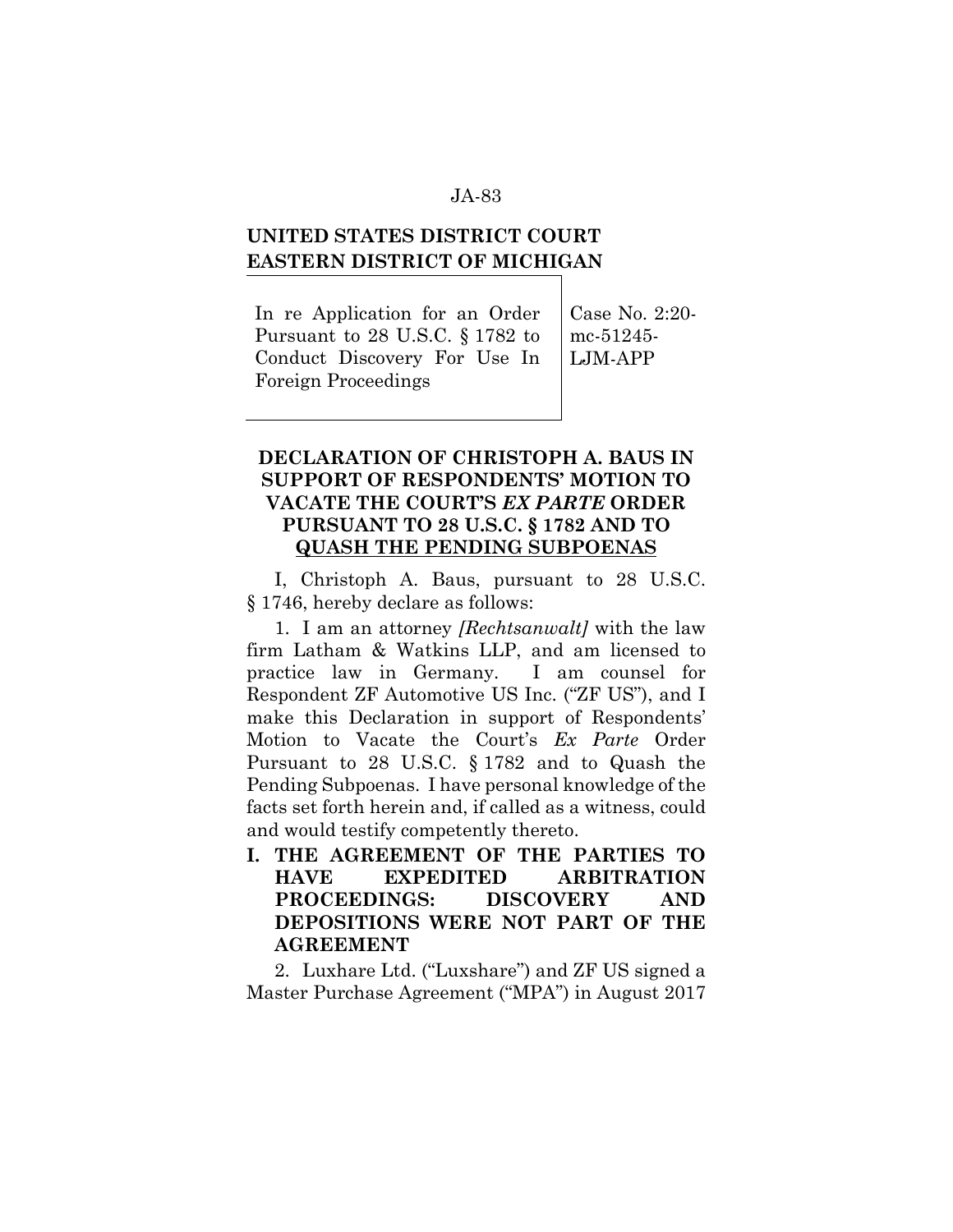whereby Luxshare purchased one of ZF US' business units. A true and correct copy of a relevant excerpt of the MPA is attached to this Declaration as **Exhibit A**.1

3. The parties concluded this transaction before a public notary in Frankfurt, Germany on April 27, 2018. Notaries in Germany act as public officers and are generally required to provide legal assistance when concluding contracts. Under the German Notarization Act, the notary shall investigate the will of the parties involved, clarify the facts of the case, instruct the parties about the legal implications of the transaction, and reproduce their statements clearly and unambiguously in the minutes. In doing so, the notary shall ensure that errors and doubts are avoided and that inexperienced and inexpert participants are not disadvantaged.

4. In the MPA, Luxshare and ZF US agreed to submit all disputes related to the MPA to a specific regime under German law. Specifically, Section 20.10 of the MPA provides that the MPA "shall be governed by German law." It further provides:

All disputes arising under or in connection with this Agreement (including any disputes in connection with its validity) shall be exclusively and finally settled by three (3) arbitrators in accordance **with the Arbitration Rules of the German Institution of Arbitration e.V. (DIS), including the Supplementary Rules** 

l

<sup>&</sup>lt;sup>1</sup> Due to the length and proprietary nature of the MPA, Exhibit A is an excerpt that includes the title pages, table of contents, index of exhibits, and the section relevant to this motion regarding "Governing Law; Jurisdiction; Agent for Service of Process."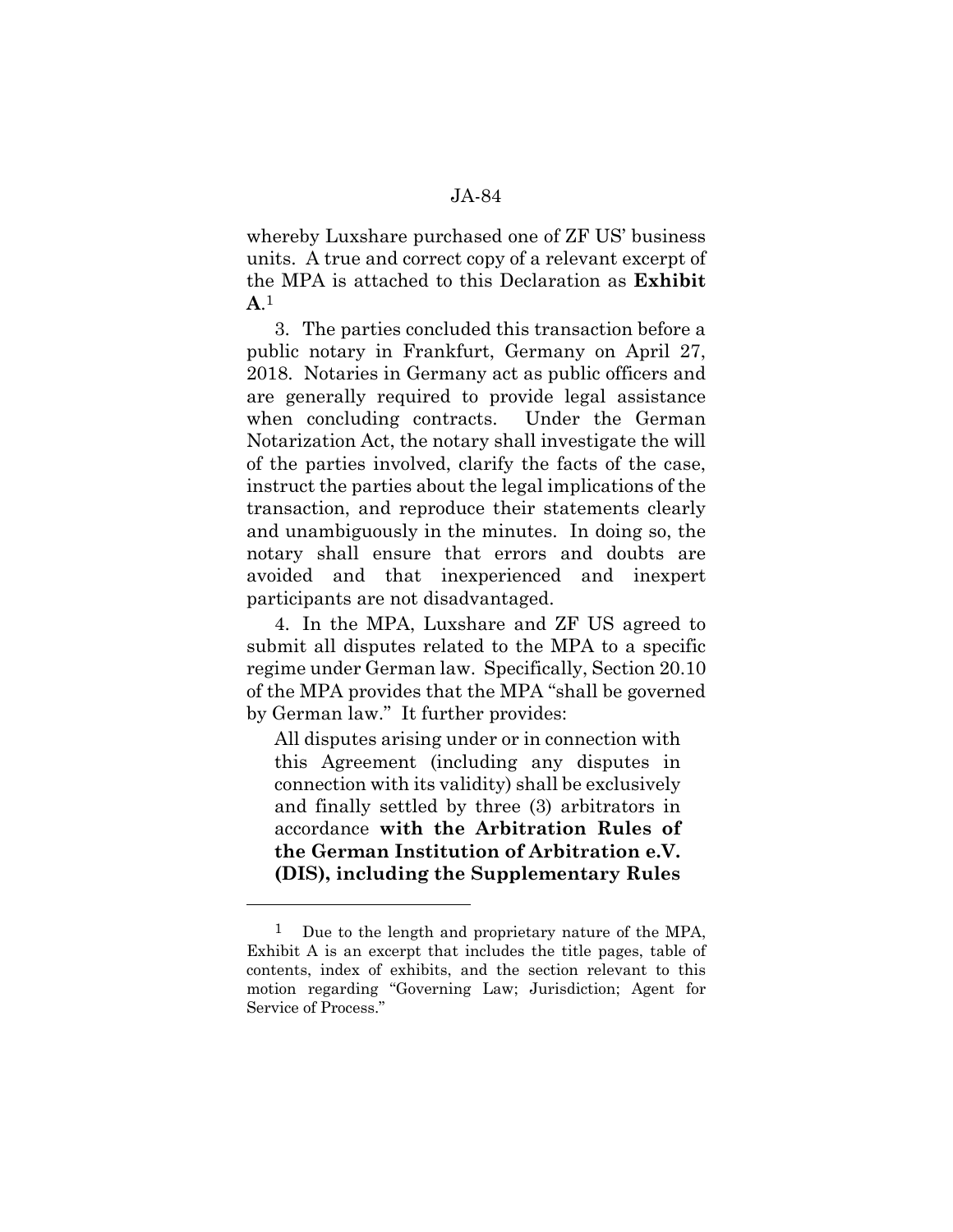# **for Expedited Proceedings**, as applicable from time to time without recourse to the ordinary courts of law. The **place of the arbitration shall be Munich, Germany** . . ."2

(emphasis added)

l

5. This means that the Parties chose to have all disputes related to the MPA (i) governed by German law, (ii) resolved with Germany as the place of arbitration and only relevant jurisdiction, and (iii) submitted to the most expedited framework that exists under the rules of the German Arbitration Institute ("DIS"), Germany's most prominent arbitration body.

6. Commencing an arbitration under the DIS can easily be done by submitting a relatively generic request for arbitration that need only contain: (i) the names and addresses of the 5. This means that the Parties chose to have all disputes related to the MPA (i) governed by German law, (ii) resolved with Germany as the place of arbitration and only relevant jurisdiction, and (iii) submitted to the most expedited framework that exists under the rules of the German Arbitration Institute ("DIS"), Germany's most prominent arbitration body.

6. Commencing an arbitration under the DIS can easily be done by submitting a relatively generic request for arbitration that need only contain: (i) the names and addresses of the parties; (ii) a statement of the specific relief sought; (iii) a description of the facts and circumstances on which the claims are based; and (iv) the arbitration agreement(s) on which

<sup>2</sup> Unless otherwise defined, all capitalized terms shall have the same meaning as defined in theMPA.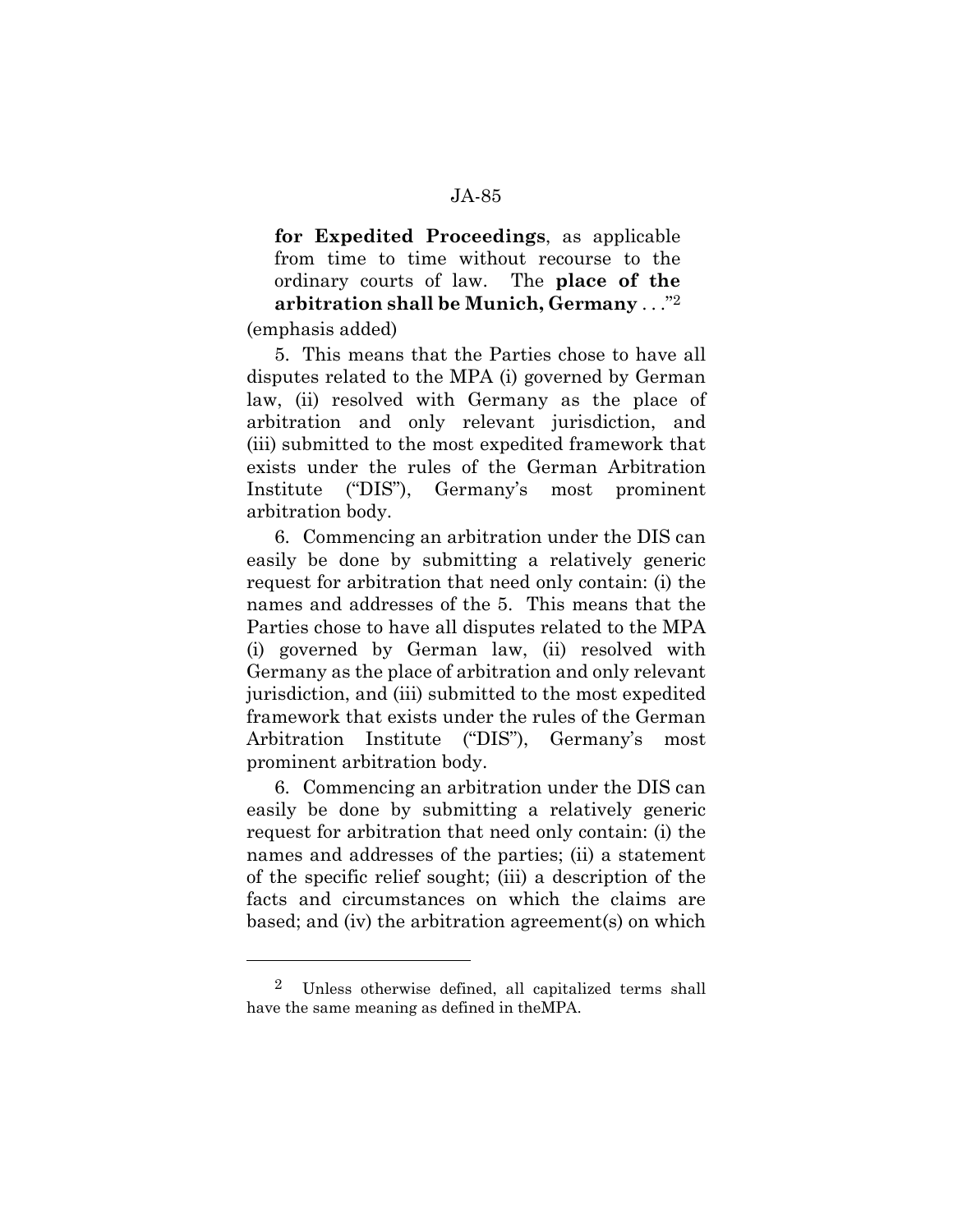the claimant relies (see Art. 5.2 and 6.1 of the DIS Rules). The required "description of the facts and circumstances on which the claims are based" may be as generic or detailed as the claimant chooses; short and relatively high-level summaries are sufficient to initiate the proceeding. (See Salger/Trittmann/*Sessler*, Internationale Schiedsverfahren, 2019, § 7 at 38). The DIS Rules are attached to this Declaration as **Exhibit B**.

7. To date, the DIS has not transmitted a Request for Arbitration to ZF US.

# II. **THE APPLICABLE DIS RULES: THE DIS ARBITRATION PANEL MUST BE CONSTITUTED BEFORE IT CAN CONSIDER THE USE AND APPROPRIATE SCOPE OF DISCOVERY**

8. In a DIS arbitration, the arbitral panel will resolve procedural questions, such as witness testimony and document production, according to the following hierarchy:

- a. **Existing agreement between the parties**: The DIS panel will afford the most deference to the agreement between the parties. Here, the Parties expressly submitted to the "Arbitration Rules of the German Institution of Arbitration e.V. (DIS), including the Supplementary Rules for Expedited Proceedings," and *not* a framework that governs U.S.-style discovery.
- b. **DIS Rules**: Where there is no agreement between the parties, the DIS Rules shall apply (DIS Rules, Art. 21.2). The DIS Rules (i) are silent on depositions and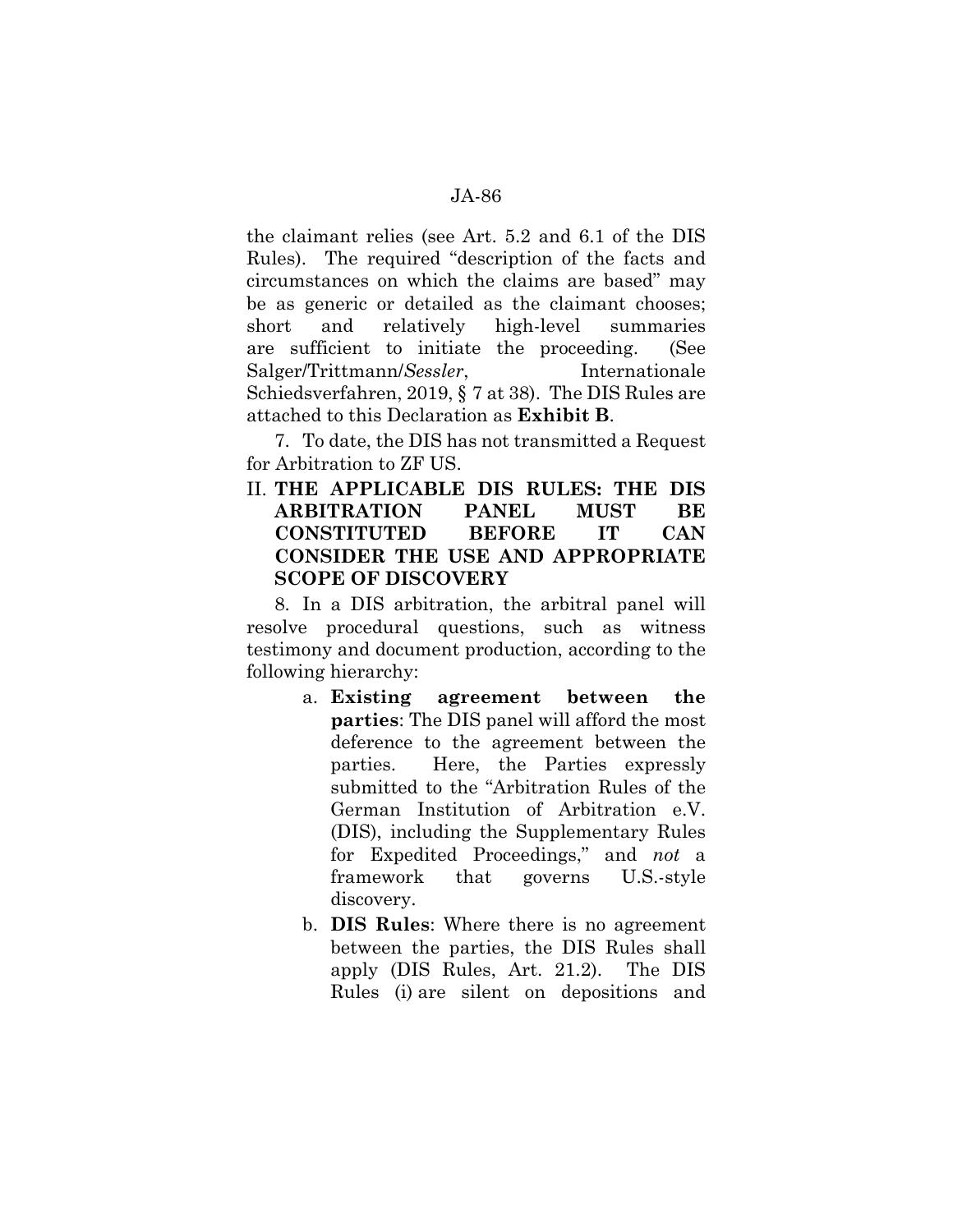(ii) generally state that the arbitration panel—once it is constituted—"may order any party to produce or make available any documents or electronically stored data" (DIS Rules, Art. 28.2).

- c. **Ad hoc agreement between the Parties**: When the Rules are silent as to the procedure to be applied, the relevant procedure shall be determined by agreement of the parties (DIS Rules, Art. 21.3). Such agreement can be reached during the case management conference, where the arbitral tribunal shall discuss with the parties the procedural rules to be applied as well as the procedural timetable (DIS Rules, Art. 27.4). Here, ZF US will not agree to depositions or broad U.S.-style discovery.
- d. **Discretion of the arbitration panel after consultation with the parties**: When the Rules are silent as to the procedure and there is no agreement of the parties, the arbitration panel shall determine the procedure in its discretion after consultation with the parties. (DIS Rules, Art. 21.3). Here, a panel has not even been constituted, so there is no way it could exercise its discretion. However, it is extremely unlikely that a German arbitration panel would order depositions or broad U.S.-style discovery against the express will of one of the parties.

9. If a DIS arbitration panel decides that some form of discovery is necessary, it will provide the parties with the time they need to take it, even, like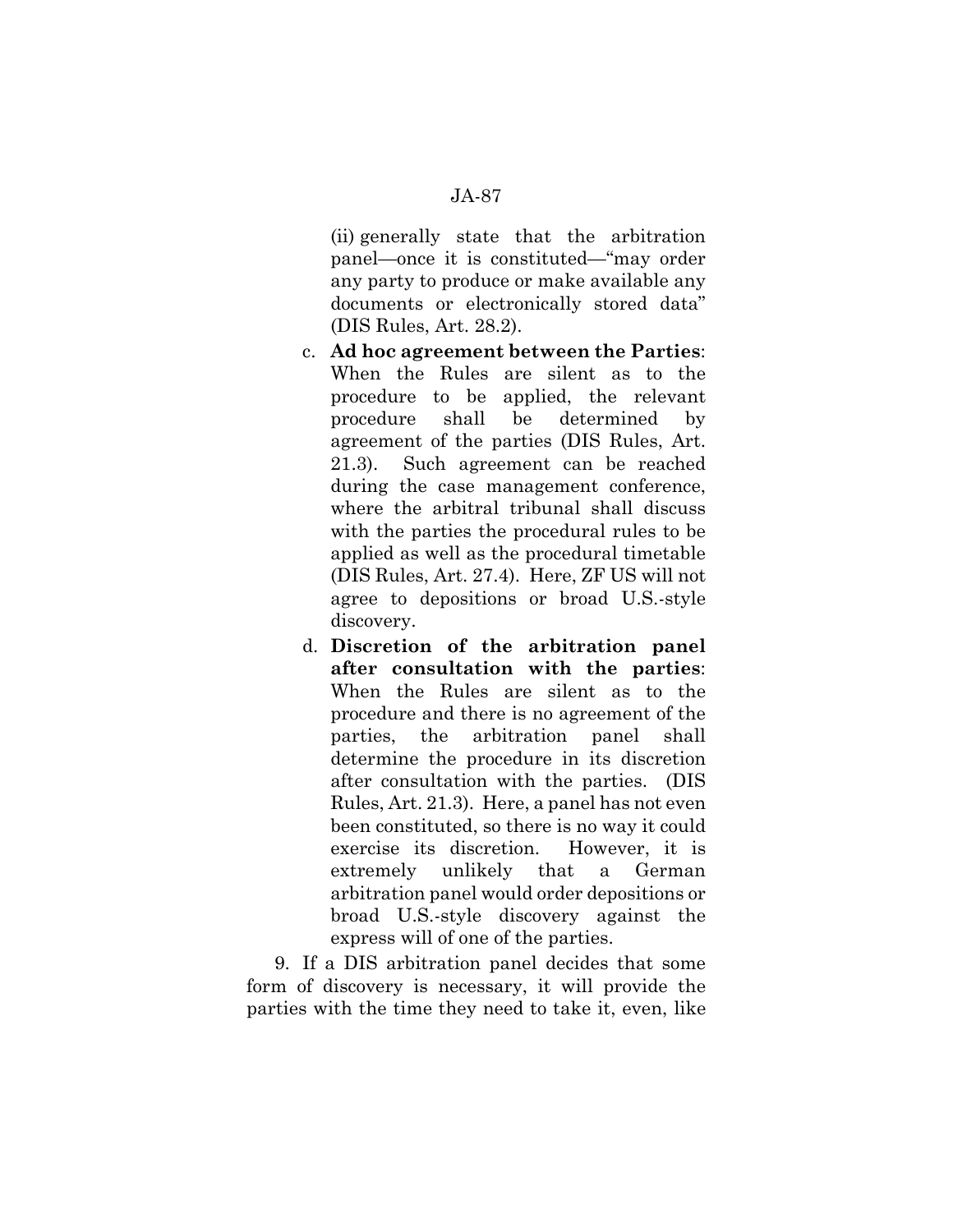here, where the parties agreed to the expedited DIS rules.

## III. **THE PROCEDURAL FRAMEWORK: GERMAN PROCEDURAL LAW DOES NOT KNOW DEPOSITIONS AND U.S.-STYLE DISCOVERY**

10. Arbitral panels in Germany generally look to the German Code of Civil Procedure ("CCP") for guidance when determining the use and scope of discovery, and can request the help of German courts in enforcing such requests under Section 1050 CCP. It is highly unlikely that the not-yet established arbitration panel in Germany would be receptive to depositions or U.S.style document discovery, as neither are contemplated in German procedural law. (*See* Christian Duve & Jill I. Gross, Commercial Arbitration: Germany and the United States; 24 No. 1 Disp. Resol. Mag., Fall 2017, at 15: Extensive discovery is "unheard of in Germany").

A. Depositions

11. With respect to depositions, neither the CCP nor the DIS Rules provide for a comparable concept. It is one of the core principles of German civil procedure that any taking of evidence, including the examination of witnesses, takes place in front of the deciding court (Section 355(1) CCP). It is one of the most fundamental and noble tasks of the court to examine the witnesses. (Kern/Diehm/*Förster*, ZPO, 2nd. ed. 2020, Section 355 at 1; MüKoZPO/*Heinrich*, 6th ed. 2020, Section 355 at 1). To that end, Article 28.2 of the DIS Rules expressly makes it the task of the arbitration panel to examine fact witnesses.

12. Pursuant to Section 397 CCP, the parties' role in the court's process of examining witnesses is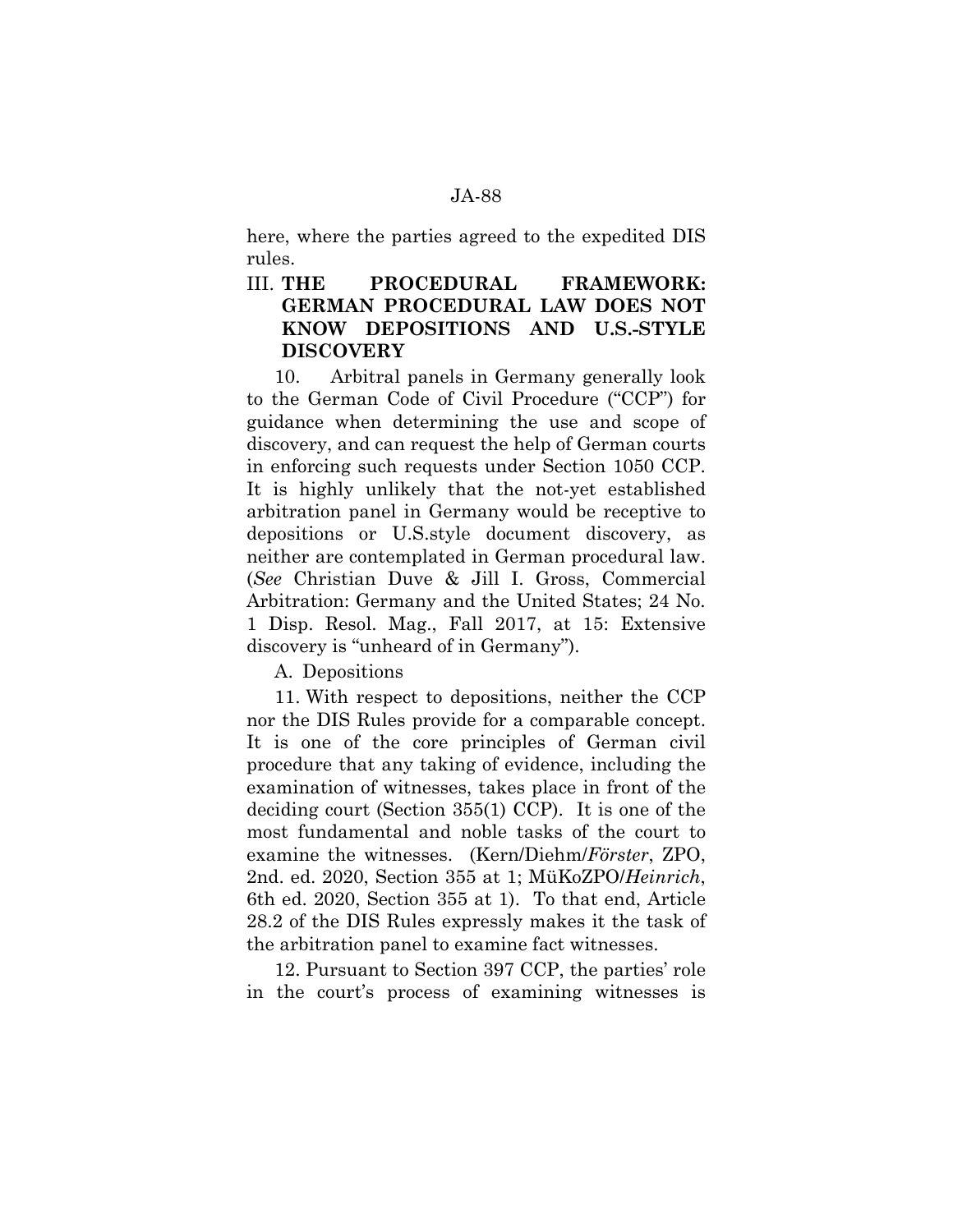limited to submitting questions that the court shall ask. In certain instances, and only by request, the court will allow the representatives of the parties to ask questions to witnesses directly. U.S.-style crossexaminations are generally not allowed under German procedure (Zöller/*Greger*, Zivilprozessordnung, 33th ed. 2020, Section 397 at 1; Musielak/Voit/*Huber*, ZPO, 17th ed. 2020, Section 397 at 1).

### **B. Document Discovery**

13. U.S.-style document discovery, with expansive categorical document requests, is similarly foreign to German civil procedure. Accordingly, Germany has made a reservation under Art. 23 of the Hague Convention on the Taking of Evidence that it will not execute Letters of Request issued for the purpose of obtaining pre-trial discovery of documents.

14. German procedural law presupposes that to prove the facts for which a party bears the burden of proof, that party may primarily use evidence in its possession. (*See* Christian Duve & Jill I. Gross, Commercial Arbitration: Germany and the United States; 24 No. I Disp. Resol. Mag., Fall 2017, at 17). Under the established case law of the German Federal Court of Justice ("FCJ"), parties generally do not have a duty to participate in establishing the other party's case (*See* FCJ, NJW 1990, 3151; FCJ, NJW 1997, 128, 129; FCJ, NJW 2000, 1108, 1109), and even less do persons who are not a party to the dispute have such a duty (FCJ, NJW 2007, 155, 156). The very sophisticated rules about the burden of proof are based on there being no opportunity to take expansive document discovery beforehand (*See* Rolf Trittmann, Die ,,Wahrheit" im internationalen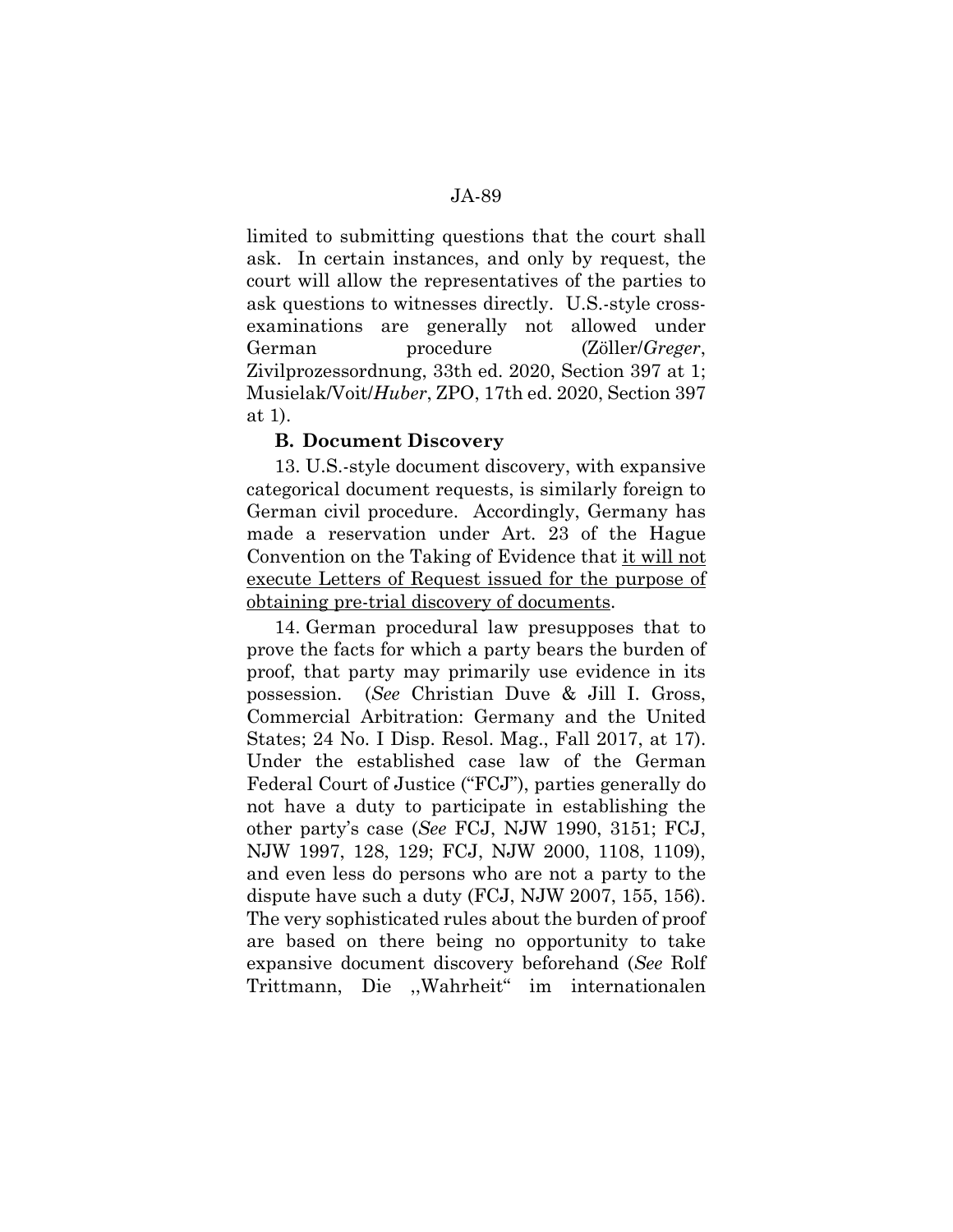Schiedsverfahren/The "truth" in international arbitration, IWRZ 2016, 255, 259).

15. Pursuant to Section 142(1) CCP, only under the very specific circumstance where a party knows of and is able to precisely specify the individual document in another party's possession may a German court "direct one of the parties or a third party to produce records or documents, as well as any other material, that are in its possession and to which one of the parties has made reference." Luxshare's request, for example, for "All documents and communications relating to the Relevant Sales" in order to "acquire necessary detail" would not be permitted in Germany. (Document Request No. 1 and Application, p. 3; *See* Christian Duve & Jill I. Gross, Commercial Arbitration: Germany and the United States; 24 No. 1 Disp. Resol. Mag., Fall 2017, at 17). The explanatory memorandum of the German legislature specifically mentions that these rules are not to invite expansive discovery, and that courts must exercise their discretion so as to avoid fishing expeditions (*See* report of the legal committee of the German Federal Parliament, BT-Drs 14/6036, page 120). Further, Section 142 CCP does not allow the court to order the production of documents for the purpose of gaining information the requesting party did not specifically allege before. (*See* report of the legal committee of the German Federal Parliament, BT-Drs 14/6036, page 121).

16. While these explanations of the German legislature make clear that Section 142 CCP shall not enable expansive "pre-trial" discovery, a "pre-suit" discovery is even more extraordinary under Section 142 CCP, as it is the indispensable rule of German civil procedure that the claimant must raise and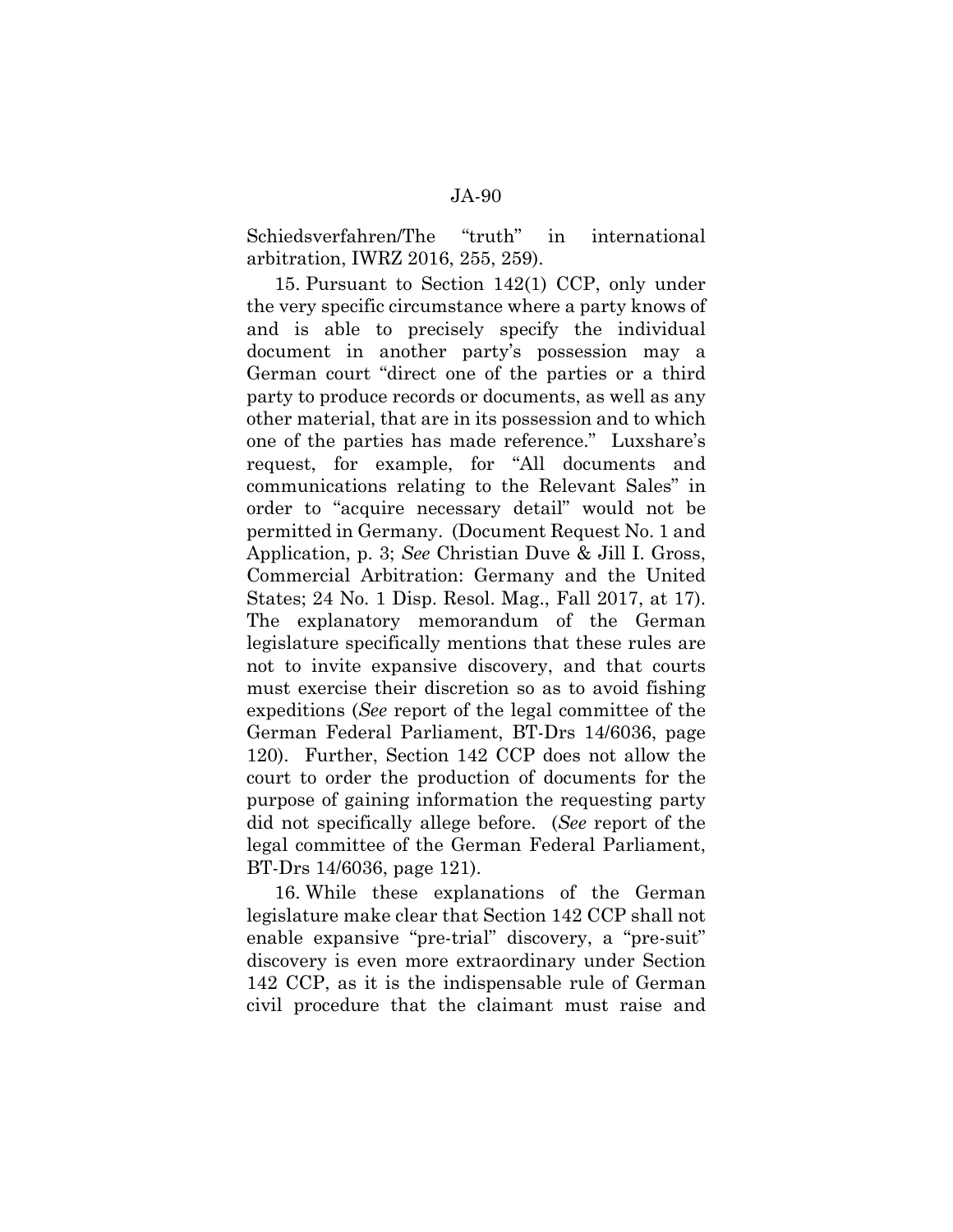substantiate its claims first and request specific individual missing pieces of evidence afterwards (if at all).

17. Also the legislative materials on Section 1050 CCP emphasize that courts can reject requests for expansive discovery (*See* accompanying memorandum to the legislative proposal of the German government, BT-Drs 13/5274, page 51). In practice, state courts and arbitral panels are reluctant to grant such requests (*See* Christian Duve & Jill I. Gross, Commercial Arbitration: Germany and the United States; 24 No. I Disp. Resol. Mag., Fall 2017, at 17 ).

18. Luxshare's German counsel concedes that under the applicable German procedural rules, the burden of proof to show the alleged willful intent of ZF US "might"—and actually will—fall on the Applicant (see Masser Declaration, 1 19). By adding that it will be "very difficult—if at all possible" to fulfil this burden of proof without assistance of this court, Luxshare admits that it currently does not have enough evidence to prove its unsubstantiated claims. Under the applicable German procedural rules, this lack of evidence in its possession is fatal to any claims Luxshare believes it may bring.

I declare under penalty of perjury under the laws of the United States of America that the foregoing is true and correct.

Executed on December 4, 2020.

*/s/ Christoph A. Baus*  CHRISTOPH A. BAUS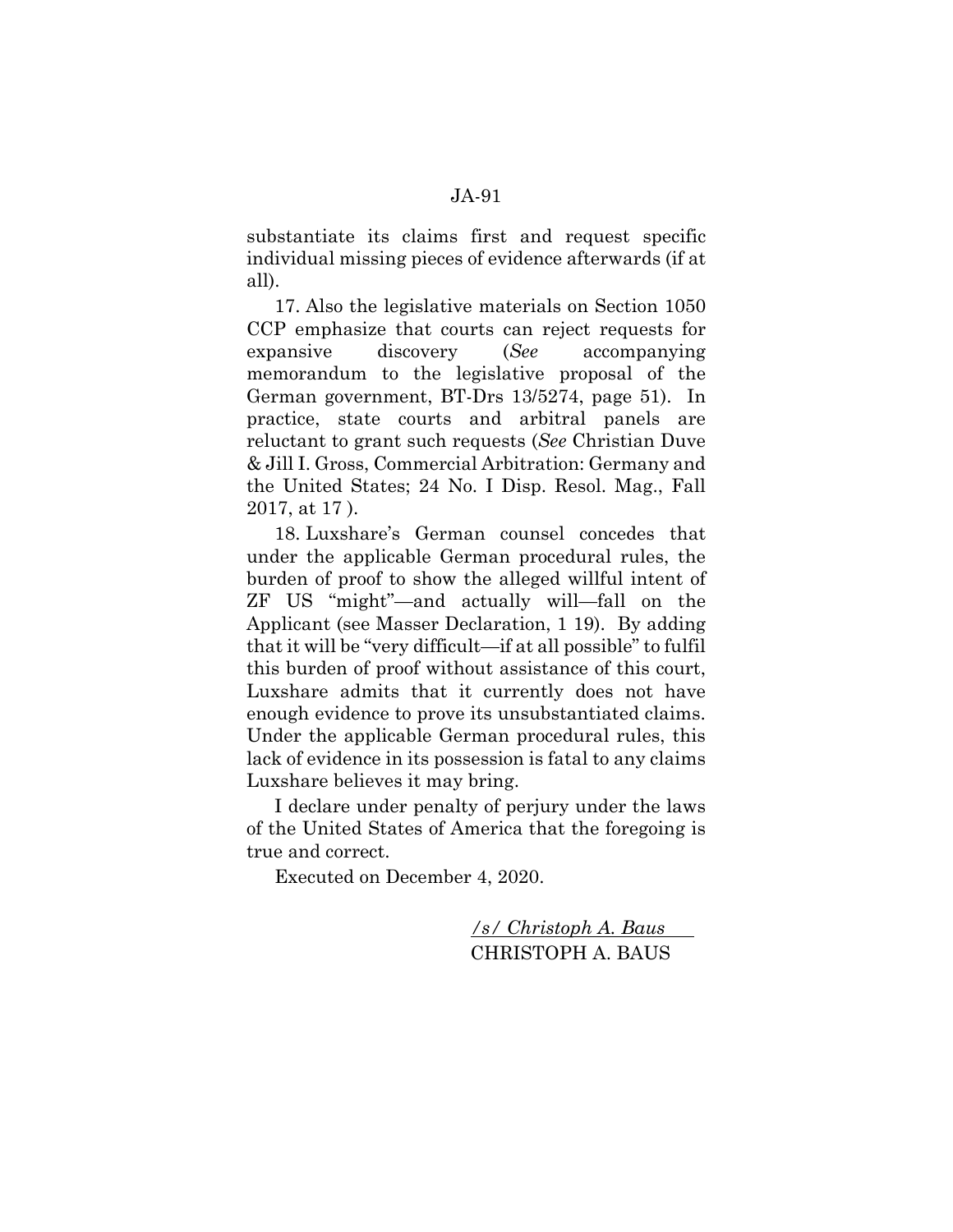# **MASTER PURCHASE AGREEMENT**  related to **PROJECT MONTREUX**

#### \* \* \*

# **THIS MASTER PURCHASE AGREEMENT** is made

# **BETWEEN**

(1) **TRW Automotive Inc.**, a corporation incorporated under the laws of Delaware, registered with the Secretary of State in the State of Delaware under file number 3589359 and with its principal office in Livonia, Michigan, USA,

- the "**Seller**" -

### and

 $\overline{a}$ 

 $\overline{a}$ 

(2) **Luxshare Limited** [non-Roman text omitted] (company number: 686629), a limited liability company incorporated in Hong Kong and under the laws of Hong Kong, registered under the Business Registration Ordinance of Hong Kong and holding the Business Registration Certificate No. 30393885-000-08-17-5 with registered office at Room 1904, 19/F., Tung Wai Commercial Building, 109-111 Gloucester Road, Wan Chai, Hong Kong,

### - the "**Purchaser**"-,

(the Seller and the Purchaser collectively referred to as the "**Parties**", and each of them as a "**Party**").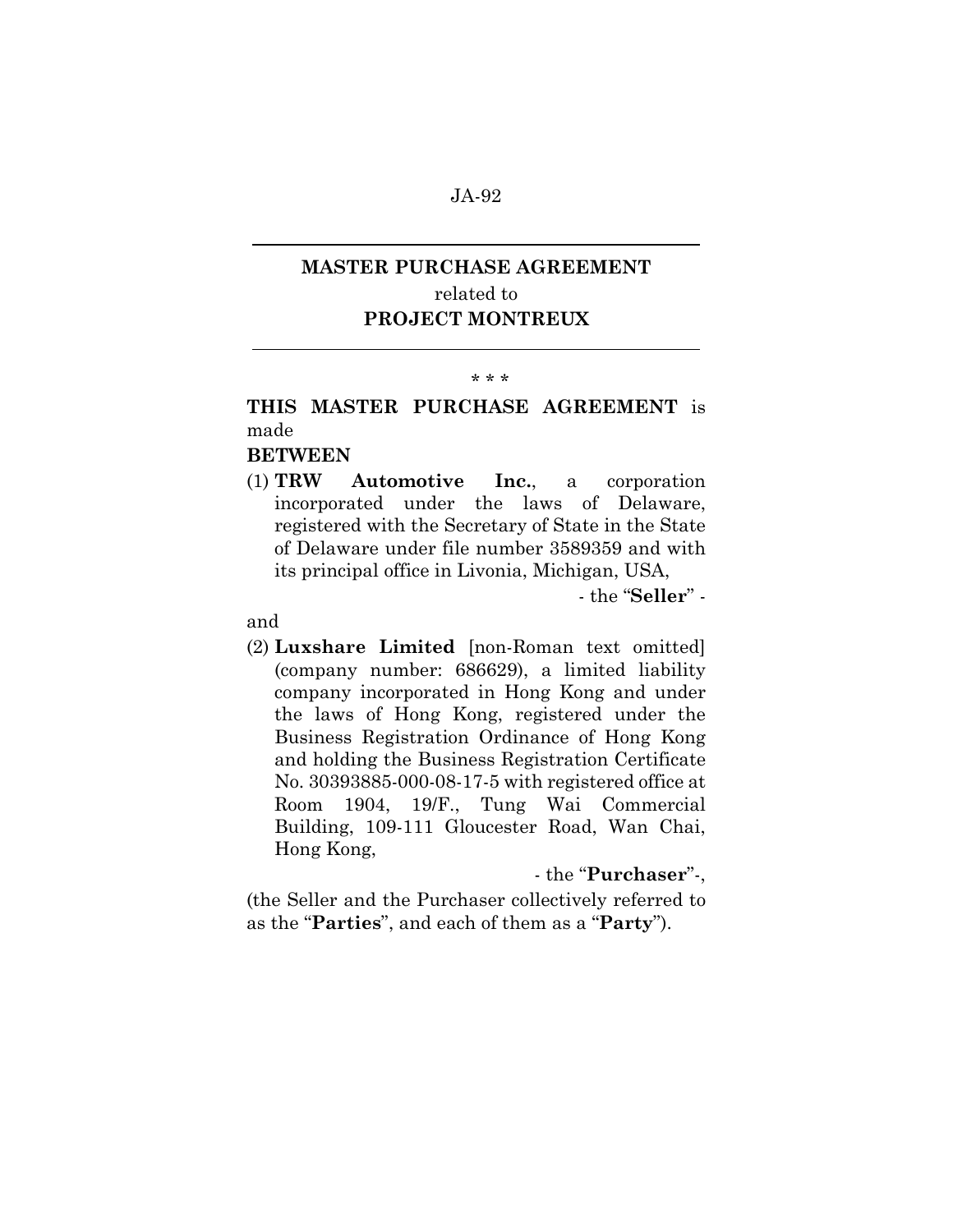### **20.10 Governing Law; Jurisdiction; Agent for Service of Process**

20.10.1 Governing Law. This Agreement shall be governed by German law, excluding the German conflict of law rules and excluding the United Nations Convention on Contracts for the International Sale of Goods (CISG).

20.10.2 Arbitration. All disputes arising under or in connection with this Agreement (including any disputes in connection with its validity) shall be exclusively and finally settled by three (3) arbitrators in accordance with the Arbitration Rules of the German Institution of Arbitration e.V. (DIS), including the Supplementary Rules for Expedited Proceedings, as applicable from time to time without recourse to the ordinary courts of law. The place of the arbitration shall be Munich, Germany. The language of the arbitral proceedings shall be English. Documents in the German language shall be translated into the English language.

\* \* \*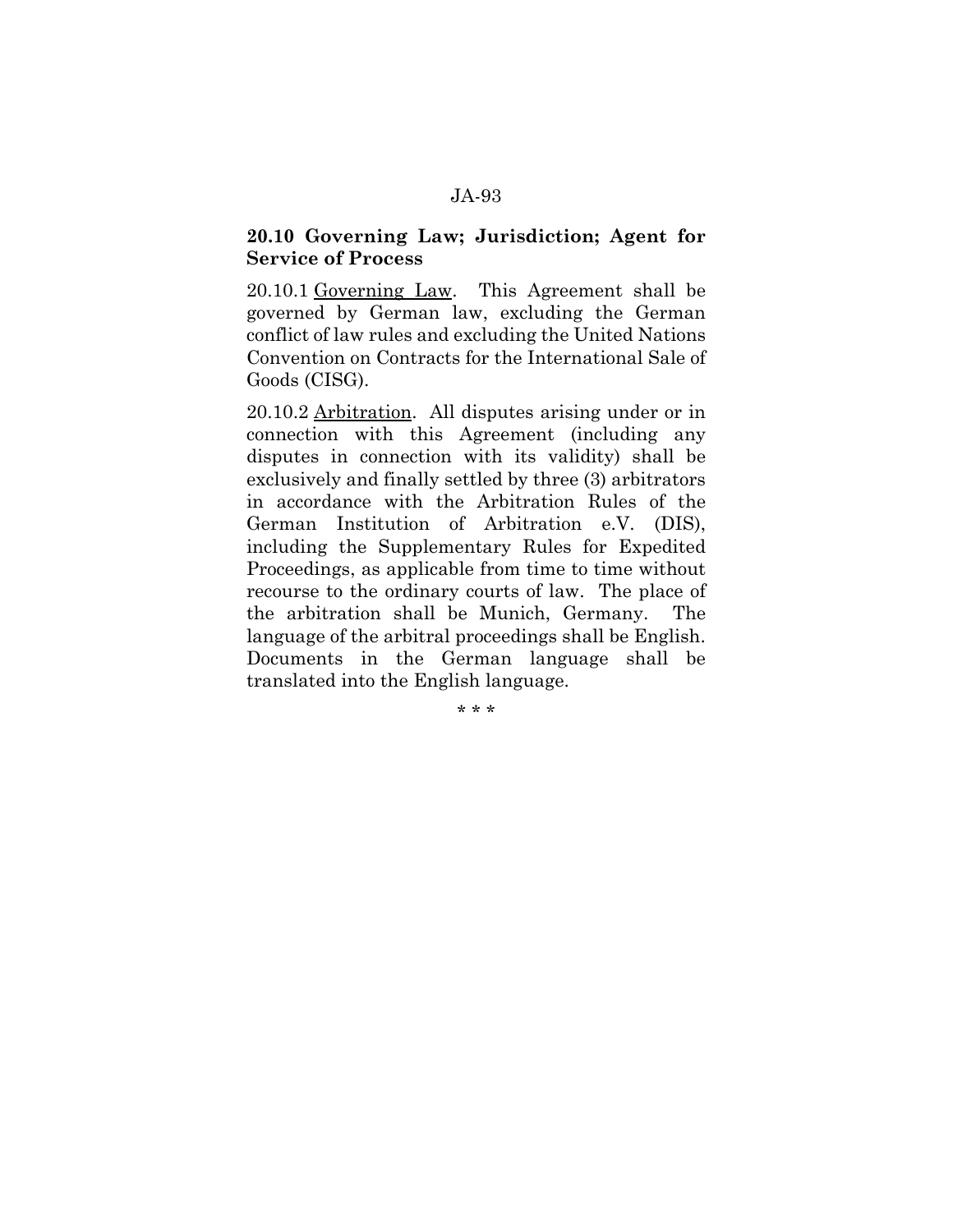# **UNITED STATES DISTRICT COURT EASTERN DISTRICT OF MICHIGAN**

In re Application for an Order Pursuant to 28 U.S.C. § 1782 to Conduct Discovery For Use In Foreign Proceedings

Case No. 2:20 mc-51245- LJM-APP

### **DECLARATION OF DIETER ECKHARDT IN SUPPORT OF RESPONDENTS' MOTION**

I, Dieter Eckhardt, declare under the penalty of the laws of the United States, pursuant to 28 U.S.C. § 1746, as follows:

1. My name is Dieter Eckhardt. I am a resident of Friedrichshafen, Germany.

2. I am Senior Vice President and Head of M&A at ZF Friedrichshafen AG ("ZF AG"). I have held this job since 2005 and this title since 2016; before that, it was Vice President M&A. I joined ZF in 1990, became Head of Commercial Auditing in 1995 and moved to M&A in 1998. I work at ZF AG's head office in Friedrichshafen, Germany.

3. I submit this Declaration in support of ZF Automotive US Inc. ("ZF US")'s motion. I make this Declaration based upon my personal knowledge.

4. ZF US is a 100% (indirect) subsidiary of ZF AG. ZF AG is a German stock corporation. It traces its roots back to gear making activities of Count Zeppelin for his airships in Germany in the early 20th Century. Today, ZF AG and its subsidiaries, including ZF US, are among the leading global suppliers of technology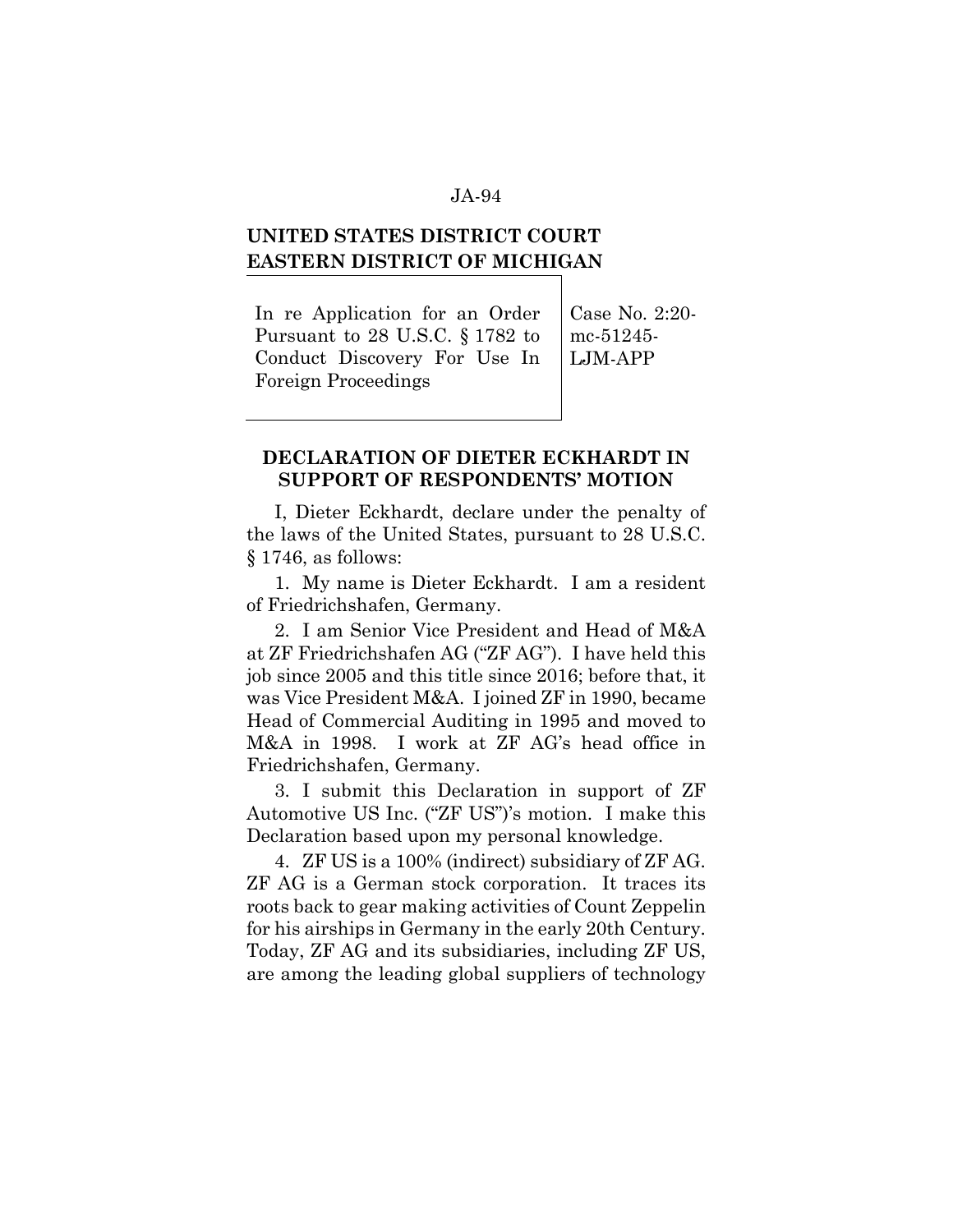systems for passenger vehicles, commercial vehicles, and industrial technology.

5. ZF US has its headquarters in Livonia, Michigan. ZF US (f/k/a TRW Automotive Inc.) was a subsidiary of TRW Automotive Holdings Corp. In 2015, TRW Automotive Holdings Corp. merged with a subsidiary of ZF AG. ZF US has eleven facilities across Michigan and thirty-one other facilities or research & development locations elsewhere in the United States.

6. Christophe Marnat is a former and current Executive Vice President and Chief Operations Officer of ZF US. Gerald Dekker was Vice President of Profitability & Strategic Initiatives at ZF US and retired in December 2019.

7. In 2016, ZF AG conducted a strategic review of its business portfolio. In this process, my team and I provided strategic and M&A-related input regarding, e.g., marketability and the scope of a potential transaction. After this review, ZF AG decided to sell its Global Body Control Systems ("BCS") business unit and its Radio Frequency Electronics ("RFE") business unit. BCS and RFE focused on producing switches, interior electronic control panels, steering column control modules, access systems, and sensors, as well as heating, ventilation, and air conditioning ("HVAC") controls. The entity practically heading the BCS business unit was TRW Automotive Electronics and Components GmbH, a German subsidiary with its principal offices and a plant in Radolfszell, Germany.

8. ZF AG and ZF US engaged with several bidders, including Luxshare Limited ("Luxshare"), a Hong Kong company. Luxshare's sole shareholders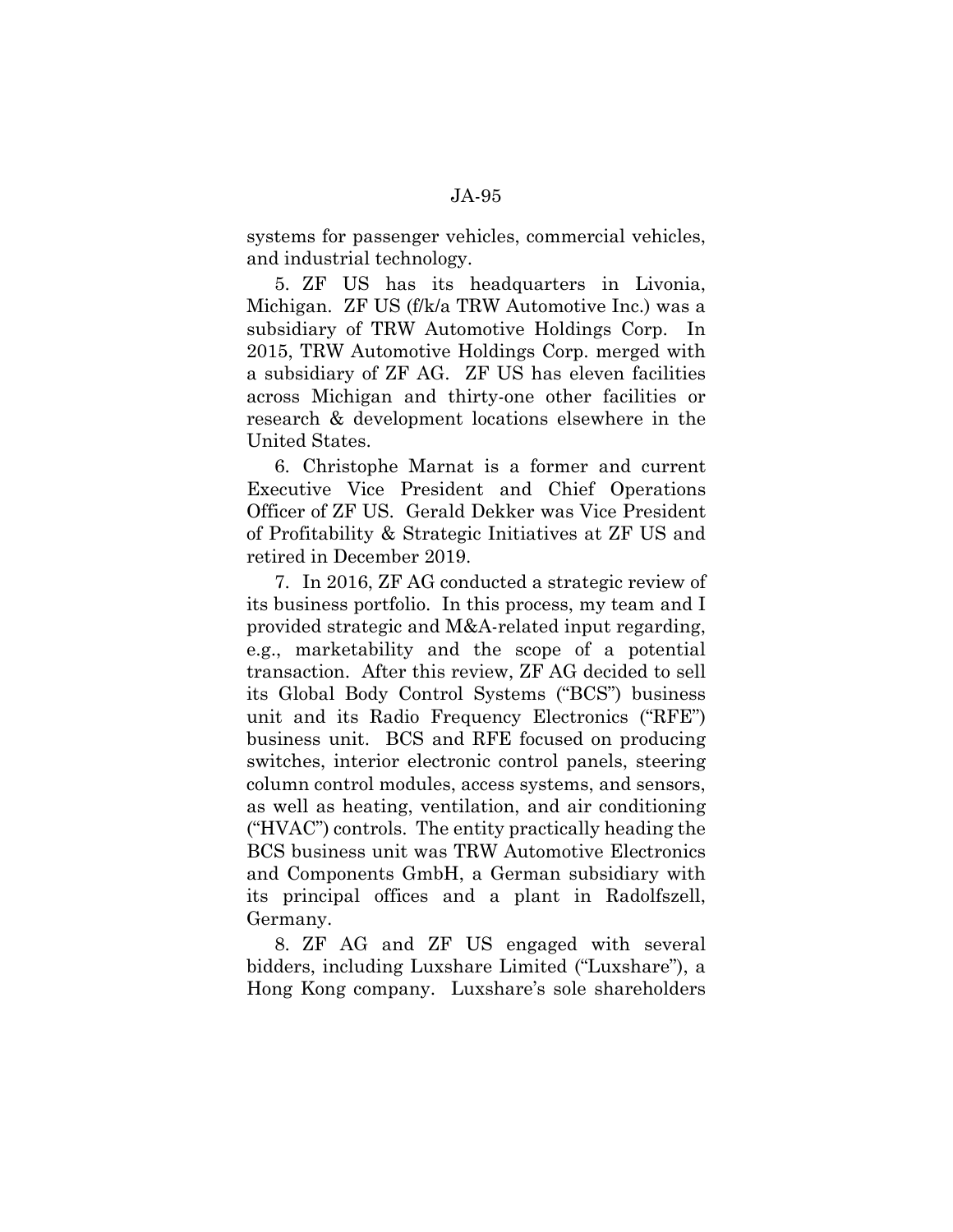Laichun and Laisheng Wang, individuals and nationals of the People's Republic of China, first expressed interest to enter into the auction process via their investment advisor Commerzbank AG, one of Germany's major and internationally renowned banking institutions, in March 2017. Initially, they presented the Chinese company Luxshare Precision Industry Co., Ltd. as the potential purchaser, in which Luxshare at that time held 50.6%. Later in the process, they replaced the Chinese company by the Hong Kong company. After their first expression of interest, ZF AG, ZF US, and Luxshare began a period of negotiations and due diligence that lasted for several months. In this due diligence and negotiations, the Luxshare team was at all times supported by professional, experienced and renowned commercial, financial, and legal advisers.

9. During the negotiation and diligence period, ZF AG and ZF US provided Luxshare access to a virtual data room, which included detailed information regarding, e.g., the target and its organization, its customers, markets, and products, and comprised legal, commercial, operational, financial, IP, HR, and other information customarily provided in such a transaction process. The parties also engaged in an intensive question-and-answer process involving, among others, individuals from ZF AG, ZF US, and Luxshare. In this process, Luxshare had direct access to individuals at BCS, including Gregor Tschernjawski, then and still today CFO of the BCS business, and Ralf Jeskulke, then and initially after closing CEO of the BCS business. The due diligence process also included miscellaneous site visits (e.g. Radolfzell, Suzhou, Auburn, Winona) before the signing. After the signing and before the closing, BCS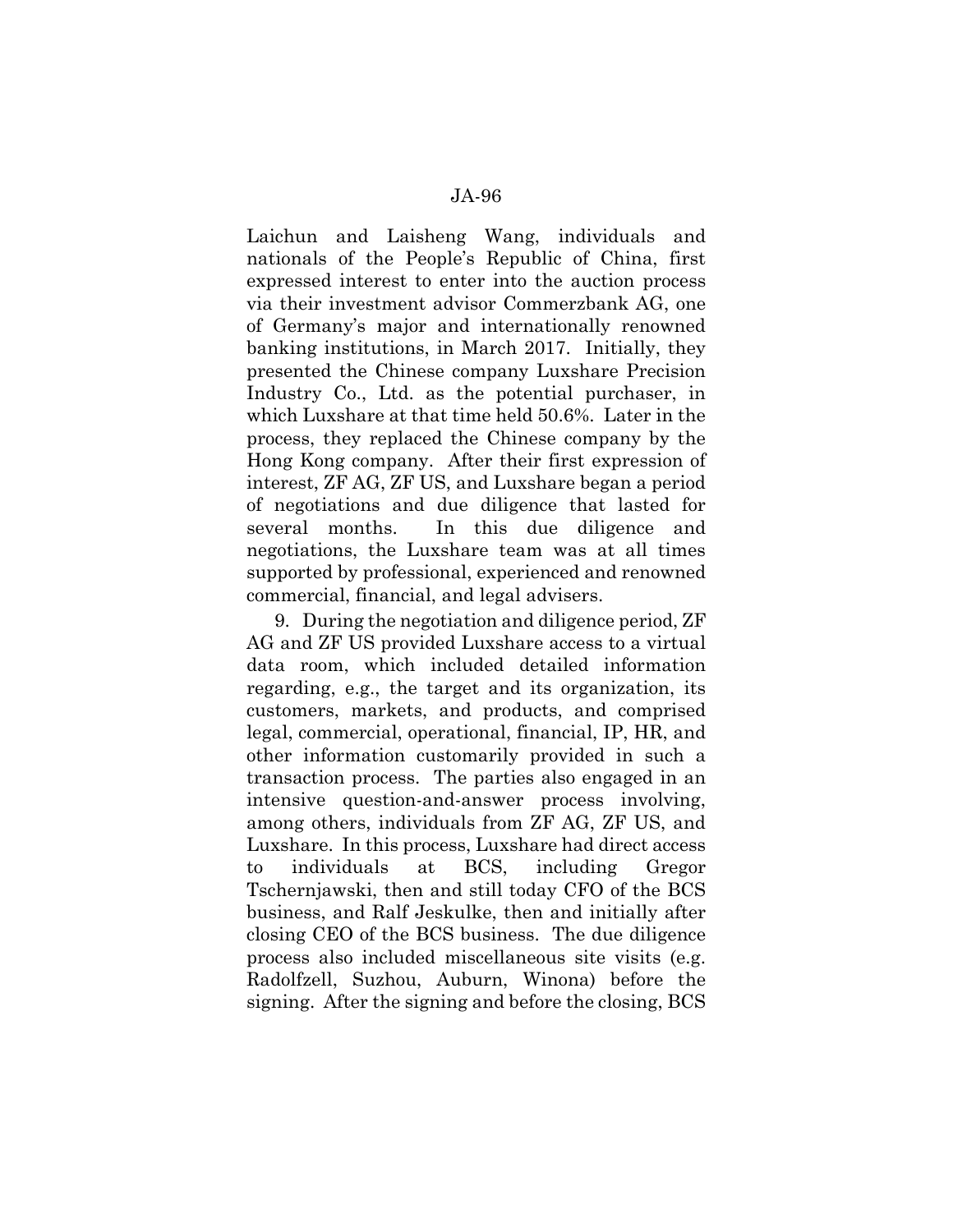and Luxshare jointly visited key customers like Daimler, VW, Audi, FCA, Ford, and GM in Germany and in the United States.

10. With the exception of one meeting in Shanghai, China, all legal and contractual in-person negotiations preceding the sale of BCS took place in Germany.

11. At the conclusion of the negotiation and diligence period, the parties came to an agreement for ZF US to sell BCS including RFE to Luxshare. Representatives from ZF US and Luxshare signed a Master Purchase Agreement containing the terms of the BCS sale on August 29 and 30, 2017 in Frankfurt, Germany. The parties closed the BCS sale in Germany on April 27, 2018.

12. I am not aware of any allegations of fraud until Luxshare submitted its application in this case. Even in a so-called business dialogue between ZF AG and BCS in November 2019 and related emails, Luxshare/BCS only described a deteriorating business situation and asked ZF AG for voluntary concessions due to this situation, but never made such allegations.

Date: 04 Dec., 2020 */s/ Dieter Eckhardt*  DIETER ECKHARDT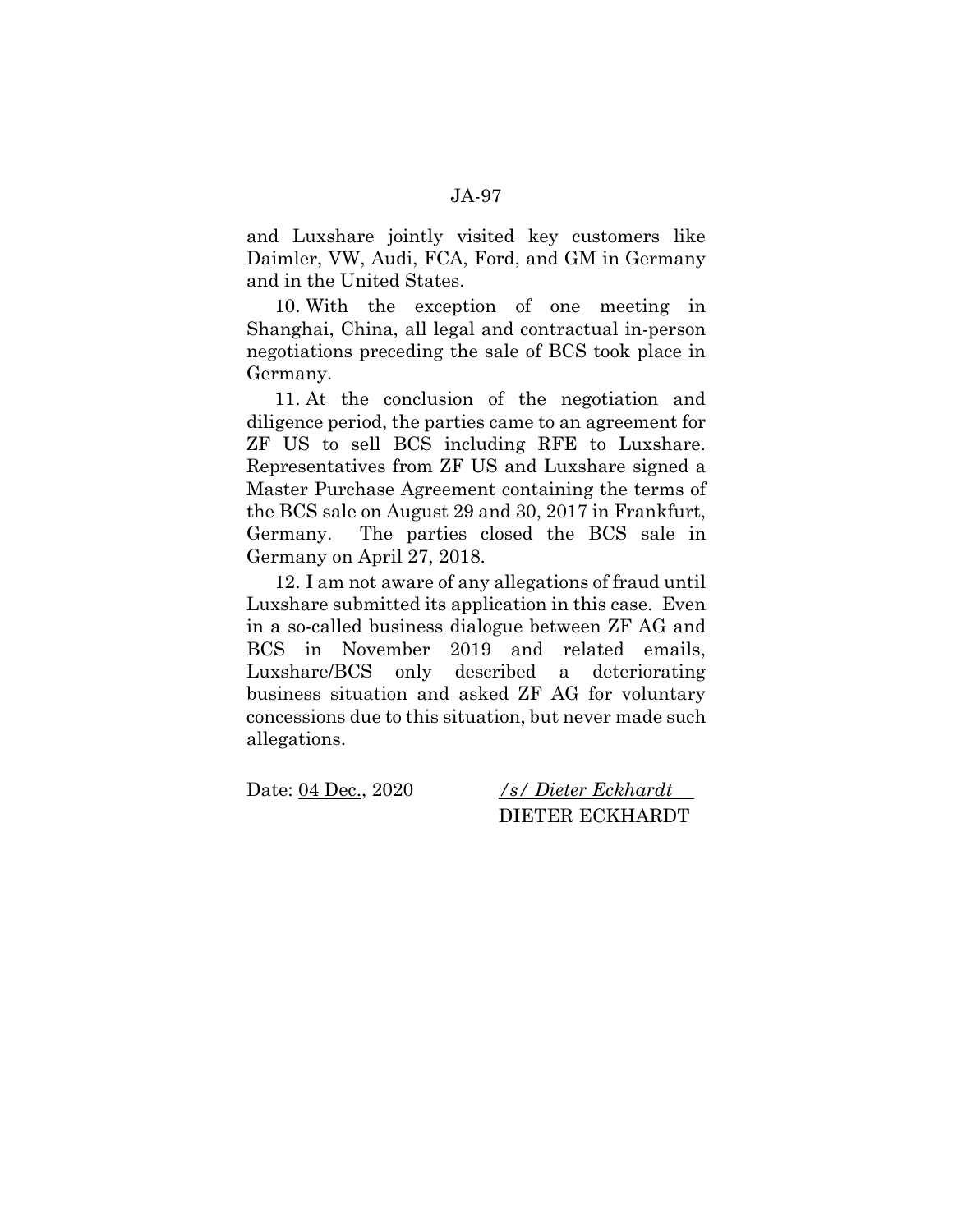# UNITED STATES DISTRICT COURT EASTERN DISTRICT OF MICHIGAN

-------------------------------------------------x

| In re Application for an    | : $Case No. 2:20$                |
|-----------------------------|----------------------------------|
| Order Pursuant to 28 U.S.C. | $\therefore$ mc-51245-LJM-       |
| § 1782 to Conduct Discovery | APP                              |
| For Use In Foreign          | Hon. Laurie J.                   |
| Proceedings                 | Michelson                        |
|                             | Hon. Mag. J.<br>Anthony P. Patti |
|                             |                                  |
|                             |                                  |

#### -------------------------------------------------x

## **SECOND DECLARATION OF ANNA MASSER**

Anna Masser, pursuant to 28 U.S.C. § 1746 hereby declares as follows:

1. I am the same attorney *[Rechtsanwültin]*  qualified to practice in Germany, and partner of Allen & Overy LLP ("A&O") who has already submitted a first declaration in support of the application for an Order Pursuant to 28 U.S.C. 1782 (the "Application") by the Applicant, Luxshare Ltd. ("Applicant" or "Luxshare") in connection with contemplated arbitration proceedings in ·Munich, Germany against ZF Automotive US, Inc. ("ZF US"). I head A&O's German arbitration practice and advise on all stages of dispute resolution with a particular focus on international commercial arbitration.

2. I submit this Second Declaration in support of Luxshare's Memorandum of Law in Opposition to Motion to Quash and to respond to certain assertions contained in the Declaration of Christoph A. Baus ("Baus").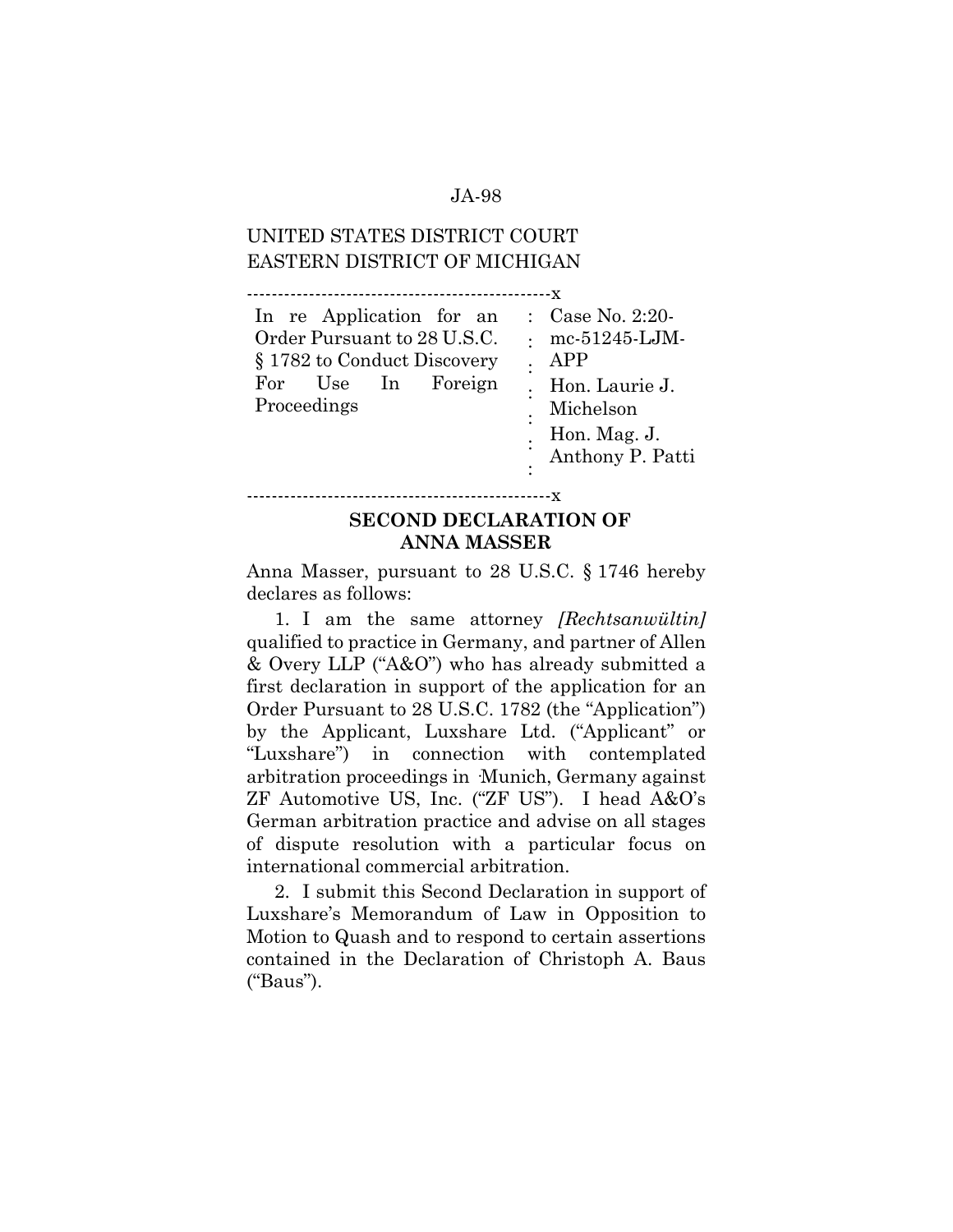3. I make this declaration based on personal knowledge and on my review of the documents noted herein. Where the facts and matters are stated as within my own knowledge, I know and believe them to be true. Where they are not within my own personal knowledge, they are true to the best of my information and belief, and such facts and matters are supported by contemporaneous documents and information that I have reviewed.

## **I. The Tribunal Has Broad Discretion to Admit and Weigh Evidence in the Arbitration**

4. As indicated in my First Declaration ("Masser"), tribunals constituted under the DIS Rules are free to admit and weigh the evidence in the arbitration at their discretion. *See* Masser, para. 20. Consequently, DIS panels make evidentiary determinations on a regular basis.

5. Mr. Baus agrees with the basic conclusion that tribunals constituted under the DIS Rules are free to admit and weigh the evidence in the arbitration at their discretion. *See* Baus, para. 8. However, he goes on to state that "[a]rbitral panels in Germany generally look at the German Code of Civil Procedure ("CCP") when determining the use and scope of discovery". *See* Baus, para. 10. Relying on this assumption, he concludes that a tribunal in Germany would not be receptive to depositions or U.S.-style document discovery from the fact that German procedural law does not contemplate for either of them. *See* Baus, para. 10. This conclusion is inaccurate since tribunals in an international commercial arbitration seated in Germany do not generally look at the CCP when determining the use and scope of discovery.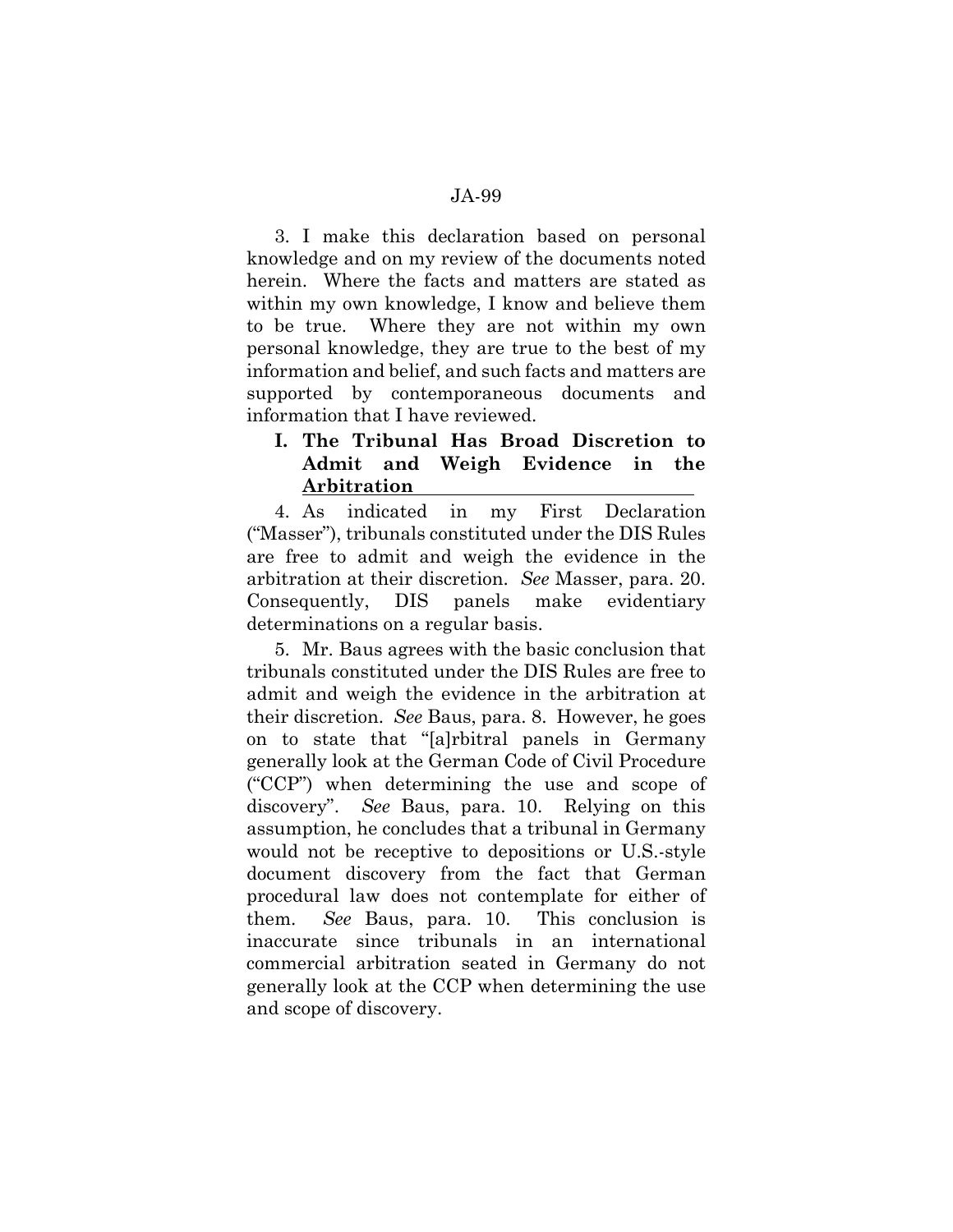6. Rather than looking for guidance in the CCP, tribunals in Germany would look – as correctly listed by Baus – to (i) an existing party agreement, (ii) the DIS Rules, an ad-hoc agreement by the Parties, and would, failing all that, (iv) use its procedural discretion when determining the question whether to allow for any sort of discovery. The only provisions of the CCP binding an arbitral tribunal in Germany are the mandatory provisions included in the 10th book of the CCP (Sections 1025-1066 CCP), which is applicable to international commercial arbitrations as the one contemplated by Luxshare.

7. Section 1042 of the CCP (titled "General procedural rules") provides to that effect: "(1) The parties are to be accorded equal treatment. Each of the parties is to be given an effective and fair legal hearing. (2) Attorneys may not be prohibited from acting as attorneys-in fact. (3) In all other cases, the parties to the dispute may themselves provide for the procedure, subject to the mandatory stipulations in the present Book, or by making reference to existing rules of arbitration. (4) Absent an agreement by the parties, and in those cases regarding which the present Book does not make any provisions, the procedural rules shall be determined by the arbitral tribunal at its sole discretion. The arbitral tribunal is authorized to decide on the admissibility of the taking of evidence, to so take evidence, and to assess the results at its sole discretion."

8. In line with the explicit language of Section 1042 (4) of the CCP, the predecessor of the German Federal Supreme Court *(*"*Reichsgericht*"*)* decided already back in 1928 that "arbitrators are in no way bound to provisions of the Code of Civil Procedure which are not included in the 10th book." *See* RGZ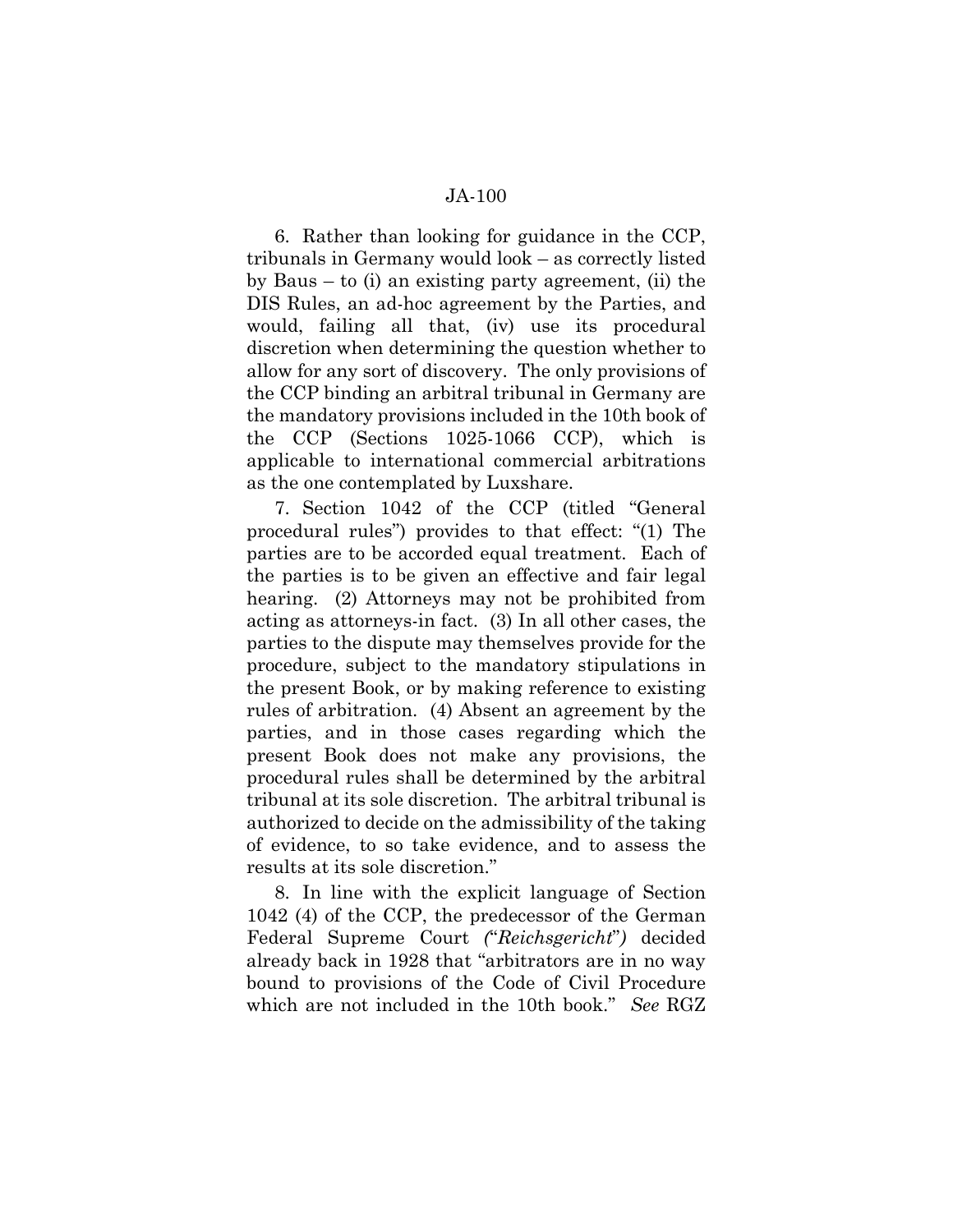121, 279, 281. The provisions of the CCP not found in the 10th Book of the CCP (Sections 1025-1066), to which Mr. Baus refers in his declaration, will therefore not apply in the contemplated arbitration. *See* also Klaus Sachs and Torsten Lörcher, in Karl-Heinz Böckstiegel, Stefan Kröll and Patricia Nacimiento (eds.), Arbitration in Germany: The Model Law in Practice (2nd ed. 2015), Introduction to §§ 1042-1050 ZPO, para. 2; Wilske/Markert in BeckOK, ZPO, 38th ed. 1 September 2020, § 1042 para. 17; Geimer m Zöller, Zivilprozessordnung, 33rd ed. 2020, § 1042 para. 28.

9. Given that neither an agreement by the Parties nor the DIS Rules nor the mandatory provisions of the CCP limit the tribunal's discretion to admit and weigh evidence, the tribunal will have broad discretion to make such evidentiary determinations in the arbitration.

# **II. The Tribunal's Discretion Encompasses the Discretion to Admit Evidence Obtained by Way of This 1782 Application**

10. As a consequence of its broad discretion to admit and weigh the evidence in the arbitration, any future tribunal constituted under the DIS Rules will also be free to admit and weigh evidence obtained by way of this Application. This stems from the fact that neither an existing party agreement nor the DIS Rules nor the applicable mandatory provisions of the CCP limit the tribunal's discretion to admit evidence obtained in 1782 applications. While there are no immediate precedents to be found by arbitral tribunals seated in Germany, likely because of the confidential nature of arbitral proceedings, support for this conclusion can be drawn from scholarly articles. Scholars generally agree that tribunals are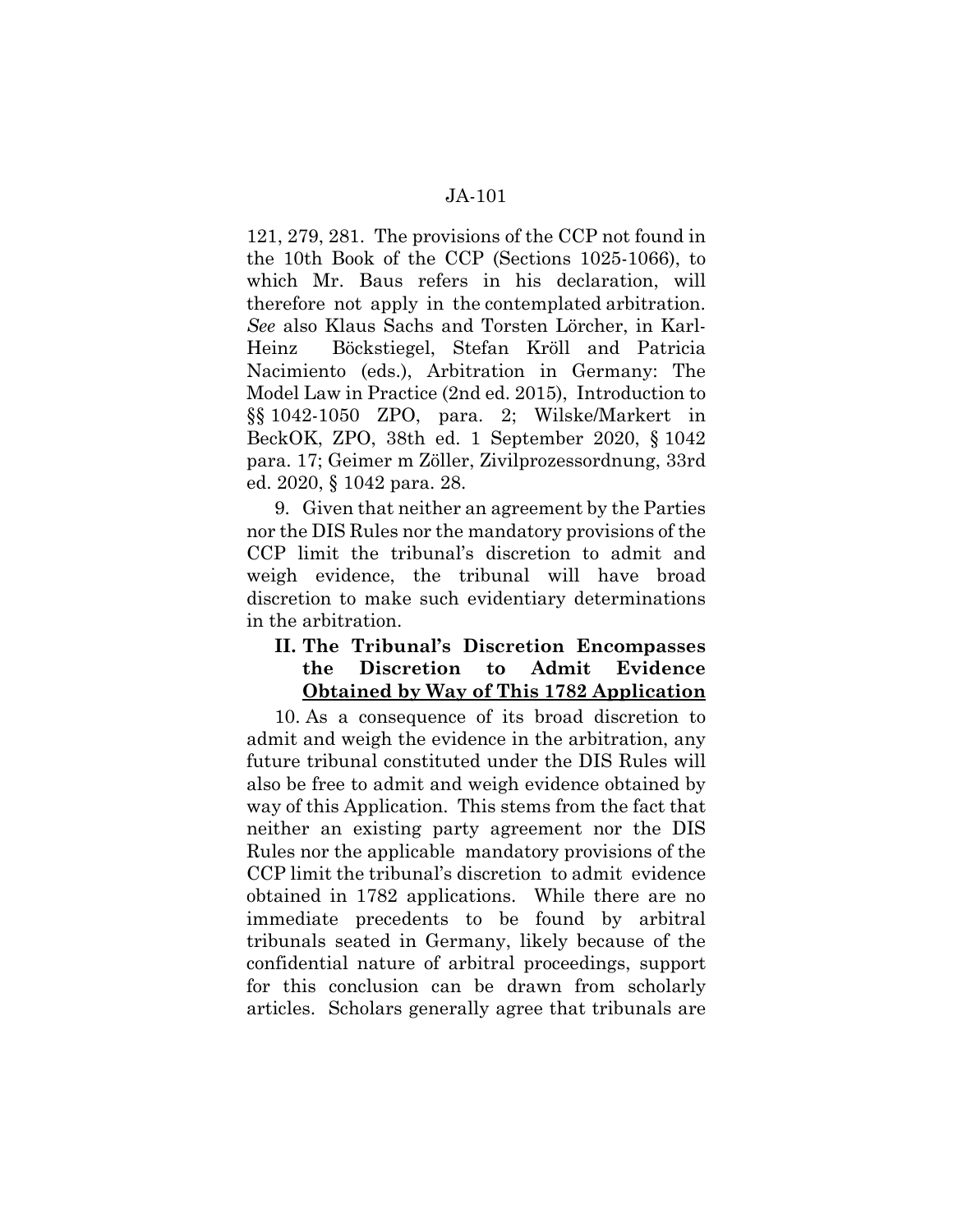free to admit into evidence documents obtained by way of discovery and transcripts of witness examinations obtained in a different proceeding, irrespective of the nature of the proceedings. *See*  Münch in Münchener Kommentar, ZPO, 5th ed. 2017, § 1049 para. 79; Voit in Musielak/Voit, 17th ed. 2020, § 1042 para. 23; Schlosser in Stein/Jonas, ZPO, 23rd ed. 2014, § 1050 para. 26.

11. Referring to the tribunal's discretion, Mr. Baus states that "it is extremely unlikely that a German arbitration panel would order depositions or broad U.S.-style discovery against the express will of one of the parties". *See* Baus, para. 8. However, this does not in any way suggest that Luxshare is precluded from collecting evidence in a Section 1782 proceeding, or that the tribunal is precluded from considering it. Once constituted, the tribunal will have broad discretion whether to allow or not allow the evidence.

12. Mr. Baus also suggests that evidence discovery obtained through this Application would be admissible only if the parties had expressly agreed to admit a 1782 application in support of the contemplated arbitration. *See* Baus, para. 8. That, however, is not the case.

13. Practitioners in the cross-border transactional and arbitration spaces are generally aware of the possibility of Section 1782 discovery. As German, U.S. and international arbitration authorities and scholarly articles recognize, parties are free to include language in their arbitration agreement excluding or restricting the parties' right to obtain evidence through a 1782 application. *See, e.g.*, Born, International Commercial Arbitration, 2nd ed. 2014, Chapter 16, p. 2421 *et seq*.: [CJ Agreements Excluding Judicial Assistance in Evidence-Taking);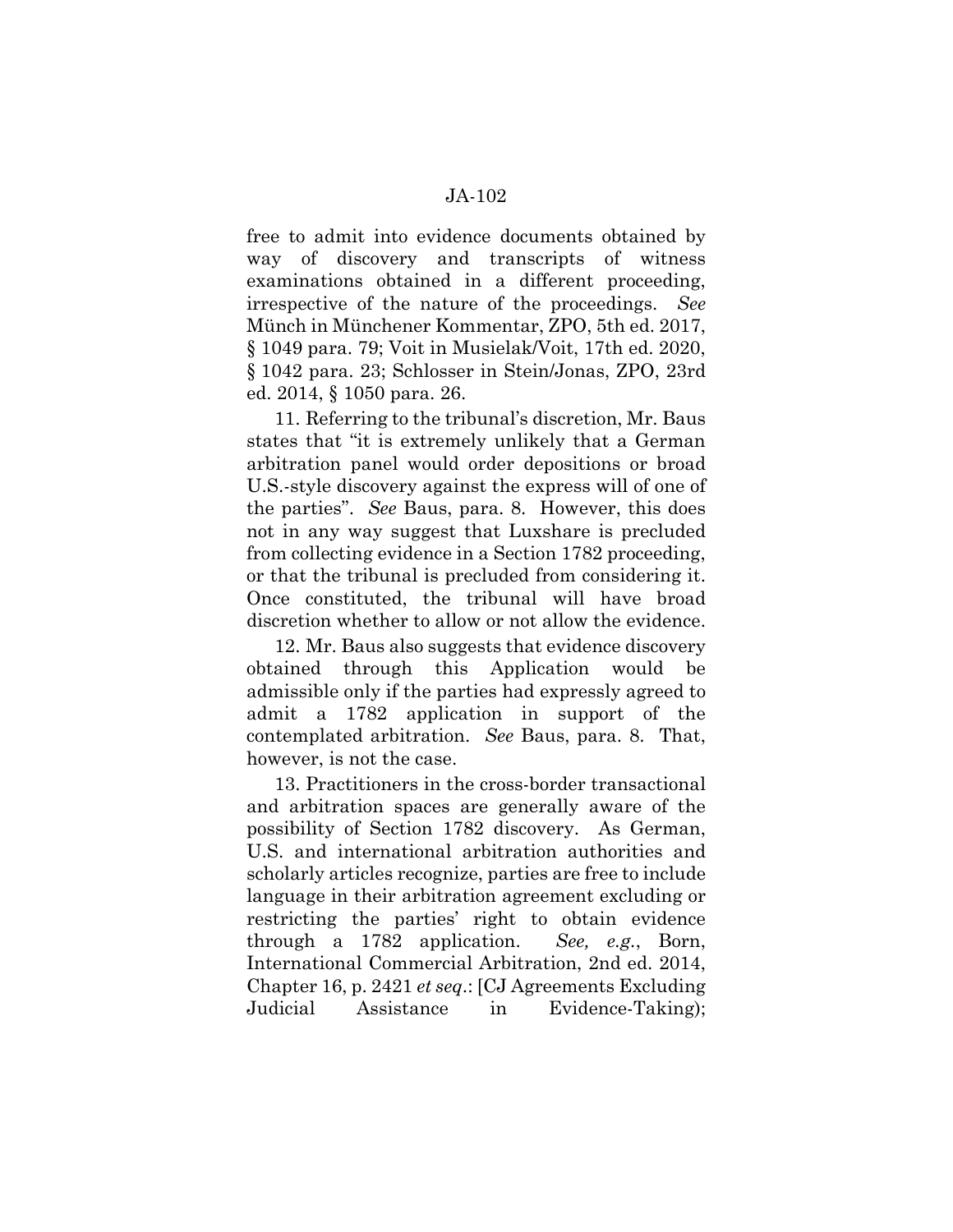Illmer/Steinbrück, 25 J. Int'l Arb. 329 (2008), 342; Pieper, Case Note on United States Court of Appeals for the Second Circuit: In Re: Application of Antonio del Valle Ruiz and Others for an Order to Take Discovery for Use in Foreign Proceedings pursuant to 28 U.S.C. § 1782, in SchiedsVZ 2020, 189, 195; Rothstein, 19 ARIA 61 (2008), 88; Schönknecht, GRUR Int. 2011, 1000, 1007.

14. There is no such exclusionary language in the arbitration clause here, which is contained in Section 20.10.2 of the Master Purchase Agreement. This is – but for the inclusion of the expedited procedure – a standard international arbitration clause. While this clause requires parties to submit substantive disputes to arbitration rather than the courts, it does not preclude them from seeking interim relief or pursuing discovery applications in the courts.

15. I am not aware of any decision adopting Mr. Baus' suggestion that discovery is inadmissible on the basis that an arbitration agreement alone – without express language specifically excluding it – reflects an intention by the parties to exclude discovery under 28 U.S.C. § 1782.

16. Thus, the tribunal of the contemplated arbitration will be free to admit into evidence the documents obtained and the transcripts of the depositions taken under 28 U.S.C. § 1782 in the U.S.

# **III. German Courts Admit Evidence Obtained By Way Of U.S. Discovery Applications**

17. While Mr. Baus' assumption that a tribunal seated in Germany necessarily looks to the CCP for guidance in determining whether to admit a specific piece of evidence is admissible is not correct (see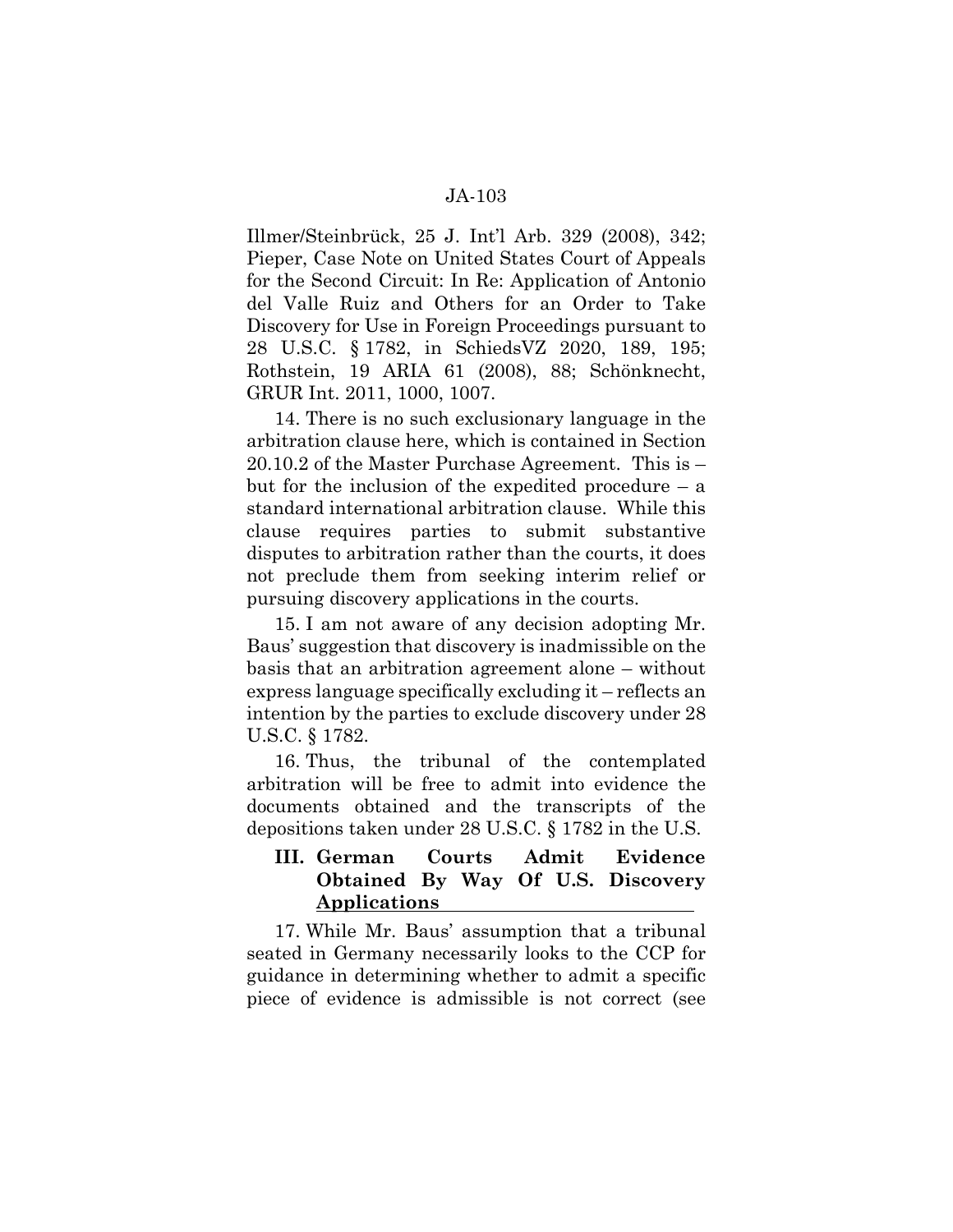above section 11.), a tribunal looking at the CCP for guidance would in fact find support for admitting evidence obtained in a 1782 application. Mr. Baus puts a lot of emphasis on the fact that depositions and U.S.-style discovery are not contemplated in German procedural law. *See* Baus, para. 10 *et seq*. He fails to mention, however, that German courts are nevertheless receptive to admitting evidence obtained by pre-trial discovery in other jurisdictions, including the U.S.

18. As a general principle of German law, German courts should exclude evidence only in exceptional circumstances. *See, e.g.*, German Federal Supreme Court ("BGH") NJW 2006, 1657, 1659; Eschenfelder, Beweiserhebung im Ausland und ihre Verwertung im inländischen Zivilprozess, 2002, p. 197 *et seq*. For instance, German courts must not *per se* dismiss evidence that was obtained in violation of provisions of the CCP but must assess its admissibility on a case by case basis, balancing the interests at stake. *See* BGH NJW 2006, 1657, 1659; see also Rollin, Ausländische Beweisverfahren im deutschen Zivilprozess, 2007, p. 130 *et seq*. With regard to evidence obtained in the course of a foreign procedure, a court should refrain from admitting the evidence only if admitting the evidence were to violate German public policy. *See* Dombrowski, GRUR-Prax 2017, 272, 272 *et seq.;* Eschenfelder, RiW 2006, 443, 447; Eschenfelder, IPrax 2006, 89, 97; Eschenfelder, Beweiserhebung im Ausland und ihre Verwertung im inländischen Zivilprozess, 2002, p. 162 *et seq.;*  Schönknecht, GRUR Int. 2011, 1000, 1007.

19. The fact that evidence obtained in the course of a foreign proceeding could not have been obtained through the means of German civil procedure does not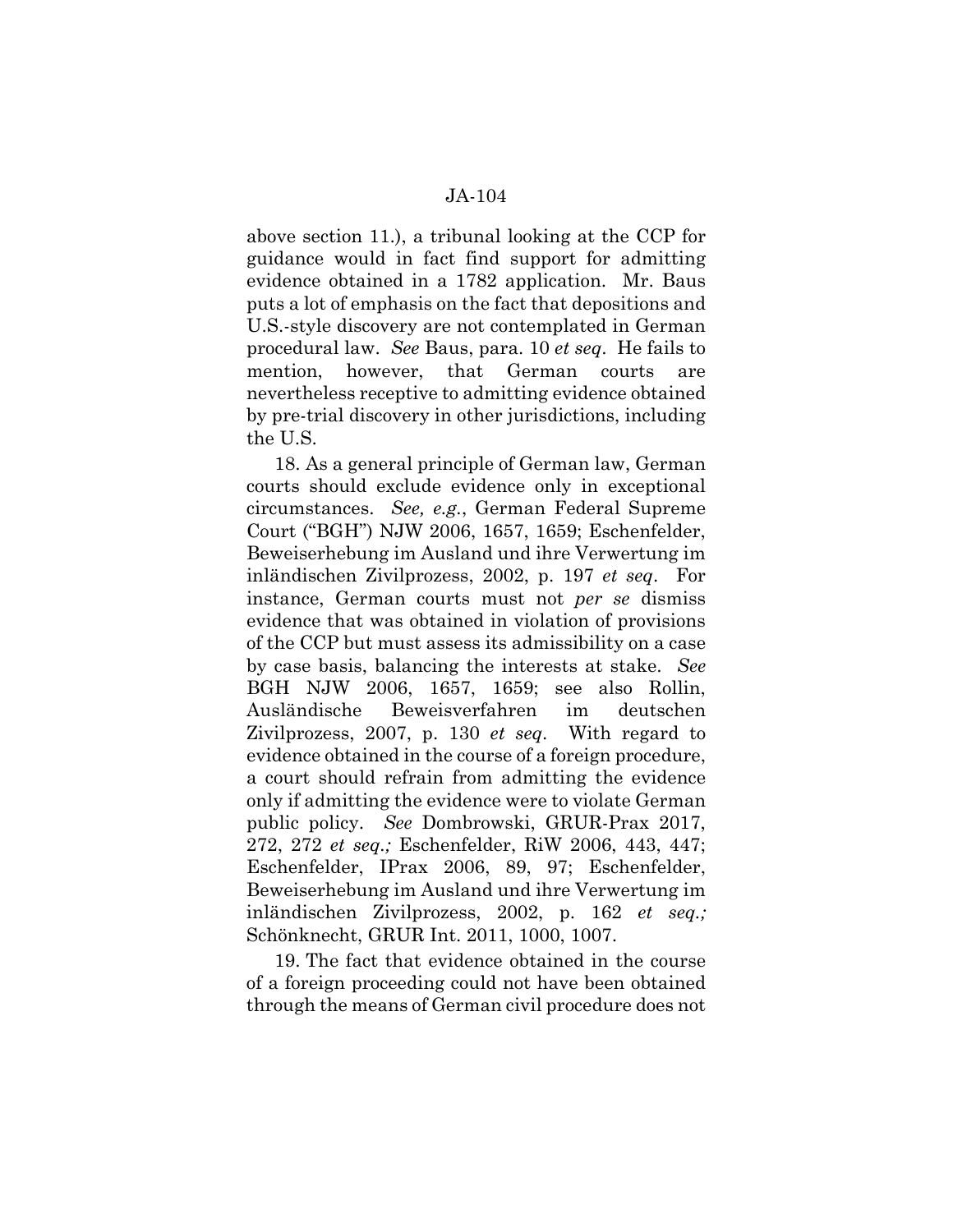render the evidence inadmissible. *See* Rollin, Ausländische Beweisverfahren im deutschen Zivilprozess, 2007, p. 142 *et seq.;* Eschenfelder, Beweiserhebung im Ausland und ihre Verwertung im inländischen Zivilprozess, 2002, 189. Rather, a violation of German public policy requires extreme circumstances, *e.g.,* that the evidence was obtained by torture or that admitting the evidence amounted to a violation of a fundamental right. *See* Rollin, Ausländische Beweisverfahren im deutschen Zivilprozess, 2007, p. 145; Dombrowski, GRUR-Prax 2017, 272, 272 *et seq.;* Eschenfelder, RIW 2006, 443, 446 *et seq.;* Eschenfelder, Beweiserhebung im Ausland und ihre Verwertung im inländischen Zivilprozess, 2002, p. 211 *et seq.* 

20. In contrast to those examples, German scholars agree that admitting evidence obtained by way of a 1782 application does not generally violate German public policy. *See* Dombrowski, GRUR-Prax 2017, 272, 272 *et seq.;* Eschenfelder, RiW 2006, 443, 445 *et seq.;* Eschenfelder, IPrax 2006, 89, 97; Eschenfelder, Beweiserhebung im Ausland und ihre Verwertung im inländischen Zivilprozess, 2002, p. 255 *et seq* as well as p. 256 in conjunction with p. 183 et *seq.* and p. 208 et *seq.;* Schönknecht, GRUR Int. 2011, 1000, 1007 *et seq.* The prevailing view is that Courts should admit evidence obtained by way of U.S. discovery generously since excluding any evidence obtained by way of U.S. discovery *per se* would violate the right to effective legal protection and the right to be heard, which are both granted by the German constitution and incorporated in the CCP. *See*  Dombrowski, GRUR-Prax 2017, 272, 272 *et seq.;*  Eschenfelder, RiW 2006, 443, 446 *et seq.;* Rollin, Ausländische Beweisverfahren im deutschen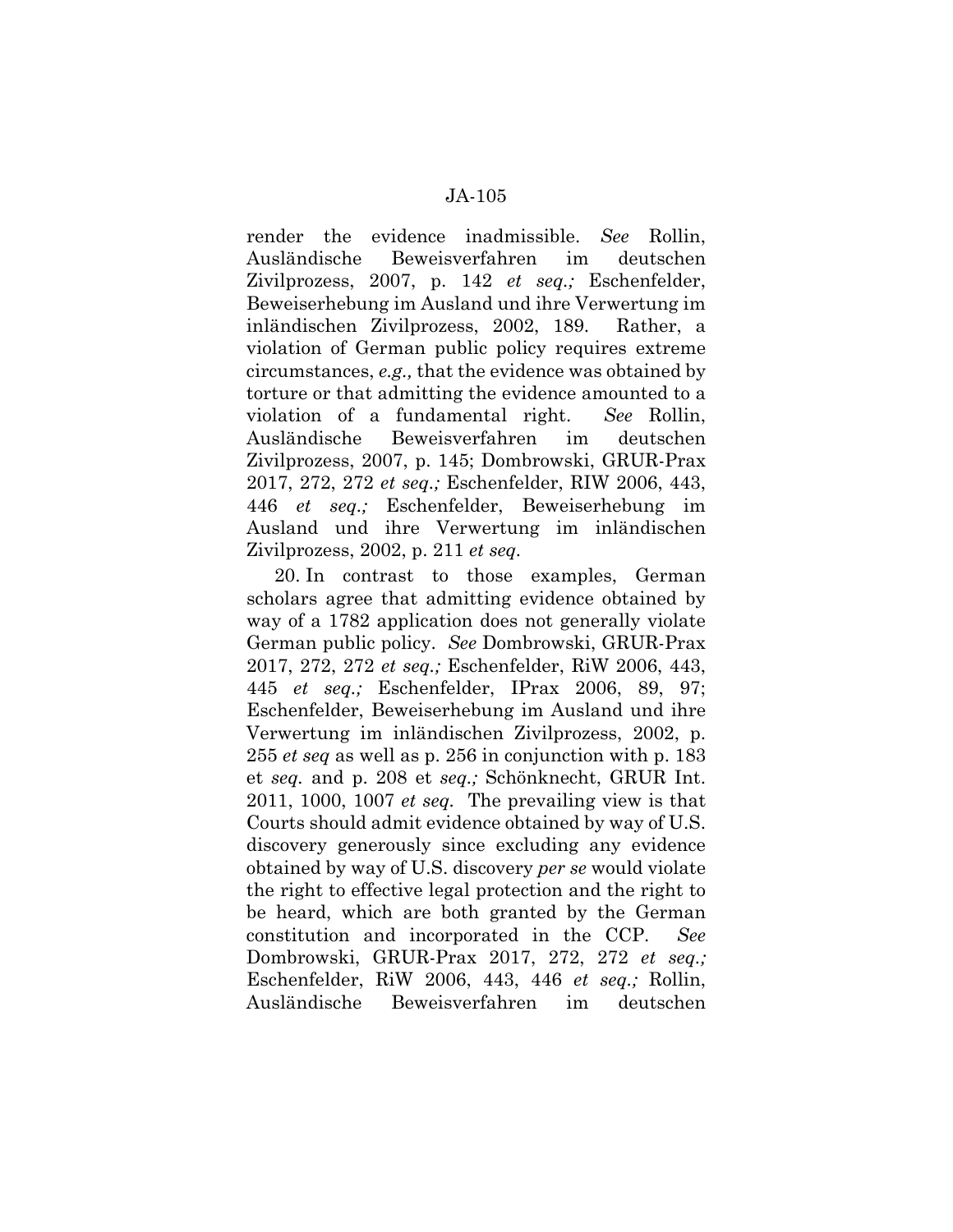Zivilprozess, 2007, p. 128 *et seq.* Therefore, Eschenfelder concludes that the exclusion of evidence obtained in a 1782 application is "hard to imagine" and will be "only rare". *See* Eschenfelder, RiW 2006, 443, 447; see also Eschenfelder, Beweiserhebung im Ausland und ihre Verwertung im inländischen Zivilprozess, 2002, p. 256 in conjunction with 211; Rollin, Ausländische Beweisverfahren im deutschen Zivilprozess, 2007, p. 142 with further references.

21. German state courts indeed admit evidence obtained by way of discovery applications in the U.S. For example, in a judgment, the Higher Regional Court of Frankfurt am Main admitted evidence obtained by way of Section 1782 discovery proceedings under U.S. law. The court in that case held that it had "no concerns" about the introduction of such evidence and that use of such evidence in no way contravenes "fundamental principles of German law". *See* OLG Frankfurt am Main, judgment dated 5 June 2014, Reference No. 6 U 15/13. A true and correct copy of the relevant excerpt of this decision is attached hereto as Exhibit 1. We obtained this excerpt from claimant's counsel in the proceedings, who indicated that the remainder of the decision contains numerous trade and business secrets of claimant and any further excerpts can therefore only be obtained with their agreement. I have no reason to believe that the court in any other passage of the decision referred to the U.S. discovery proceedings.

22. In two further decisions by Higher Regional Courts in Germany the issue was whether the costs of the discovery applications were to be reimbursed in the German proceedings. *See* OLG Düsseldorf, BeckRS 2015, 15124; OLG Frankfurt am Main, BeckRS 2013, 11400. While both of the courts held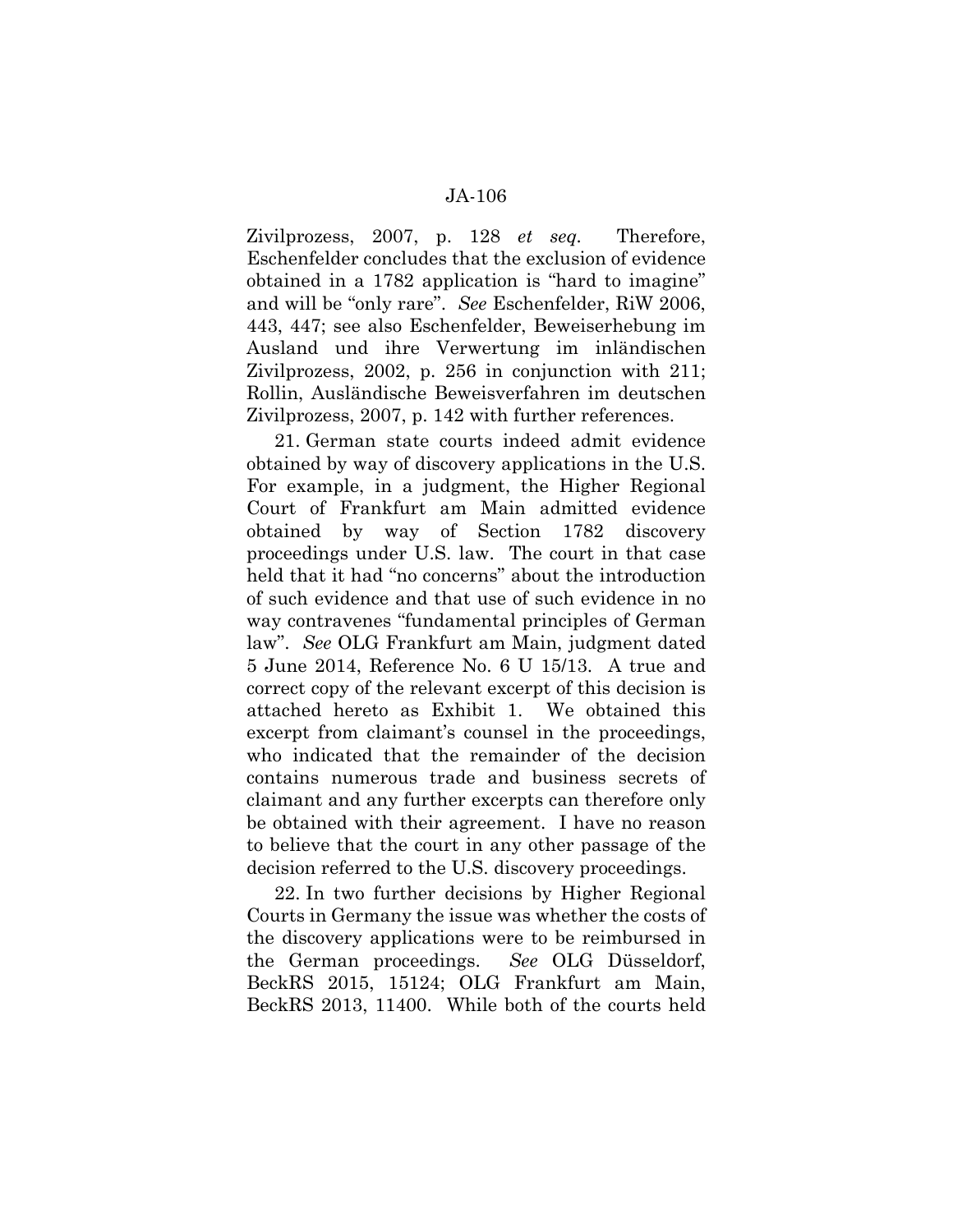that the costs were nonrefundable in the specific circumstances, neither of the two took an issue with the fact that the evidence obtained by way of the discovery apparently had been admitted into the proceedings in the first place.

23. If German state courts *may* admit evidence obtained by way of 1782 applications in state court proceedings, and they actually *do admit it,* there is even less reason for an arbitral tribunal seated in Germany to refrain from admitting evidence obtained by way of 1782 applications given that arbitral tribunals have broader discretion to establish the facts of a case than state courts.

## **IV. Tribunals Seated in Other Civil Law Jurisdictions Have Used Their Discretion to Admit Evidence Obtained by Way Of 1782 Applications**

24. While arbitration submissions in Germany are confidential and unpublished, there are public awards rendered under the auspices of the PCA, seated in The Hague, in UNCITRAL arbitrations which confirm that the proper course is to allow the tribunal to decides on the admissibility of evidence once it has been introduced in the arbitration rather than to deprive parties of the ability to obtain discovery from the outset. These awards are particularly instructive because the Netherlands has similar discovery and procedural rules to Germany.

25. For example, in Procedural Order No. 3 of the PCA Case No. 2012-17 between Mesa Power Group, LLC and the Government of Canada, the tribunal held that a party should not be precluded from collecting 1782 discovery and submitting those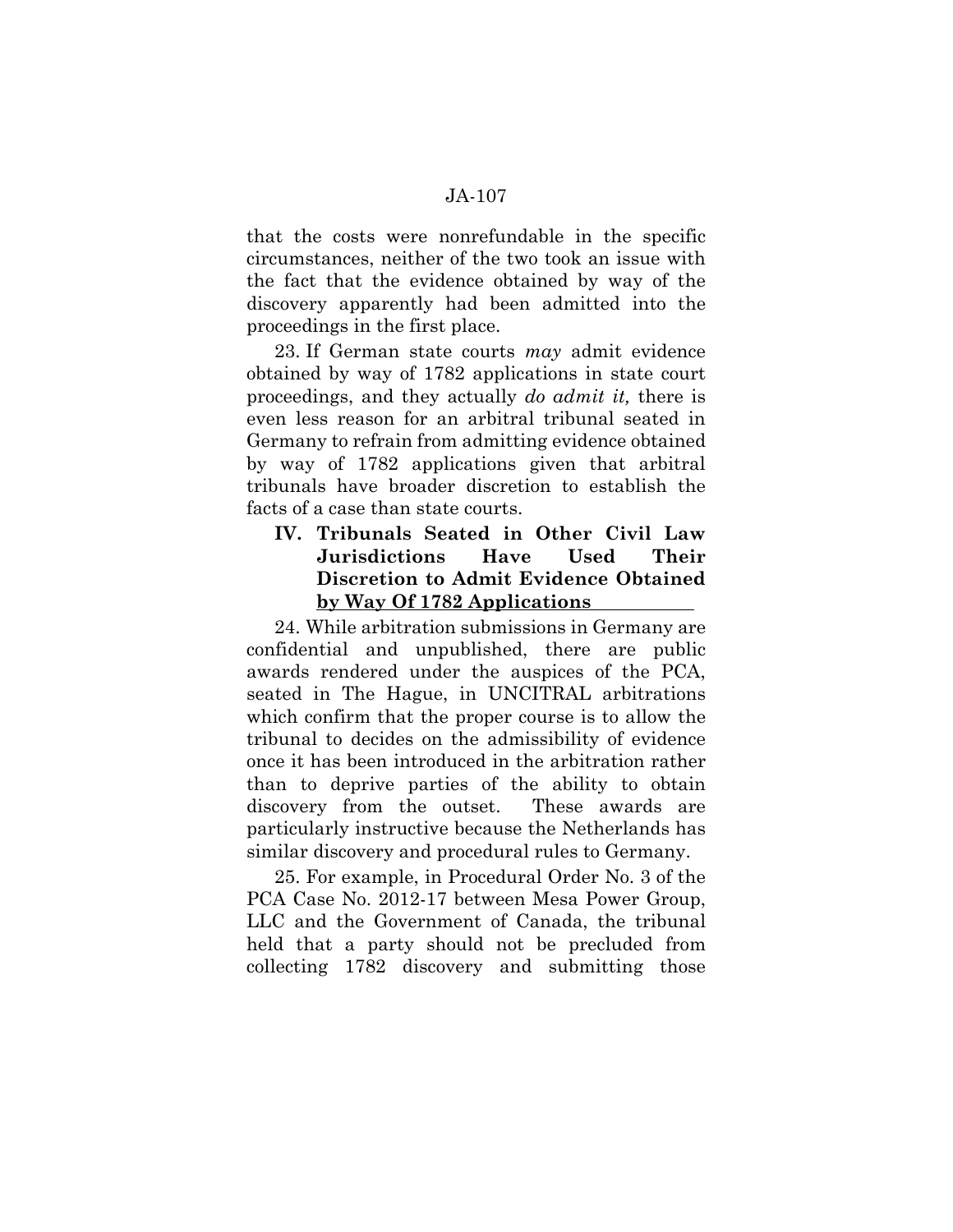materials to the tribunal for consideration. The tribunal ruled:

"Second, the Tribunal does not believe that it should summarily reject – in advance of their filing – all the Section 1782 documents that the Claimant may one day submit, for the sole reason that they have been procured though *[sic]* court proceedings. Once the documents are before the Tribunal, the Respondent will be able to object to them on the basis of the IBA Rules on the Taking of Evidence or any other applicable rules of arbitral procedure. If Canada raises an objection, the Tribunal will then rule on the admissibility of the specific evidence at issue."

*See* Mesa Power Group, LLC v. Government of Canada, PCA Case No. 2012-17, Procedural Order No. 3, 28 March 2013, para. 65.

26. The same reasoning applies to two other decisions by tribunals in PCA cases seated in The Hague. In both decisions, one or more of the parties had obtained evidence from a 1782 application. In both decisions, the evidence was admitted. In fact, in one of the cases, the claimant's claim was essentially based on the evidence obtained in the 1782 application. See Balkan Energy Limited *et al.* v. Republic of Ghana, PCA Case No. 2010-7, Award, 1 April 2014, paras. 490 *et seq.;* Chevron Corporation and Texaco Petroleum Corporation v. Ecuador (II), PCA Case No. 2009-23, quoted by Alford, Ancillary Discovery to Prove Denial of Justice, 53 Va. J. Int'l L. 127 (2012), 142 *et seq.*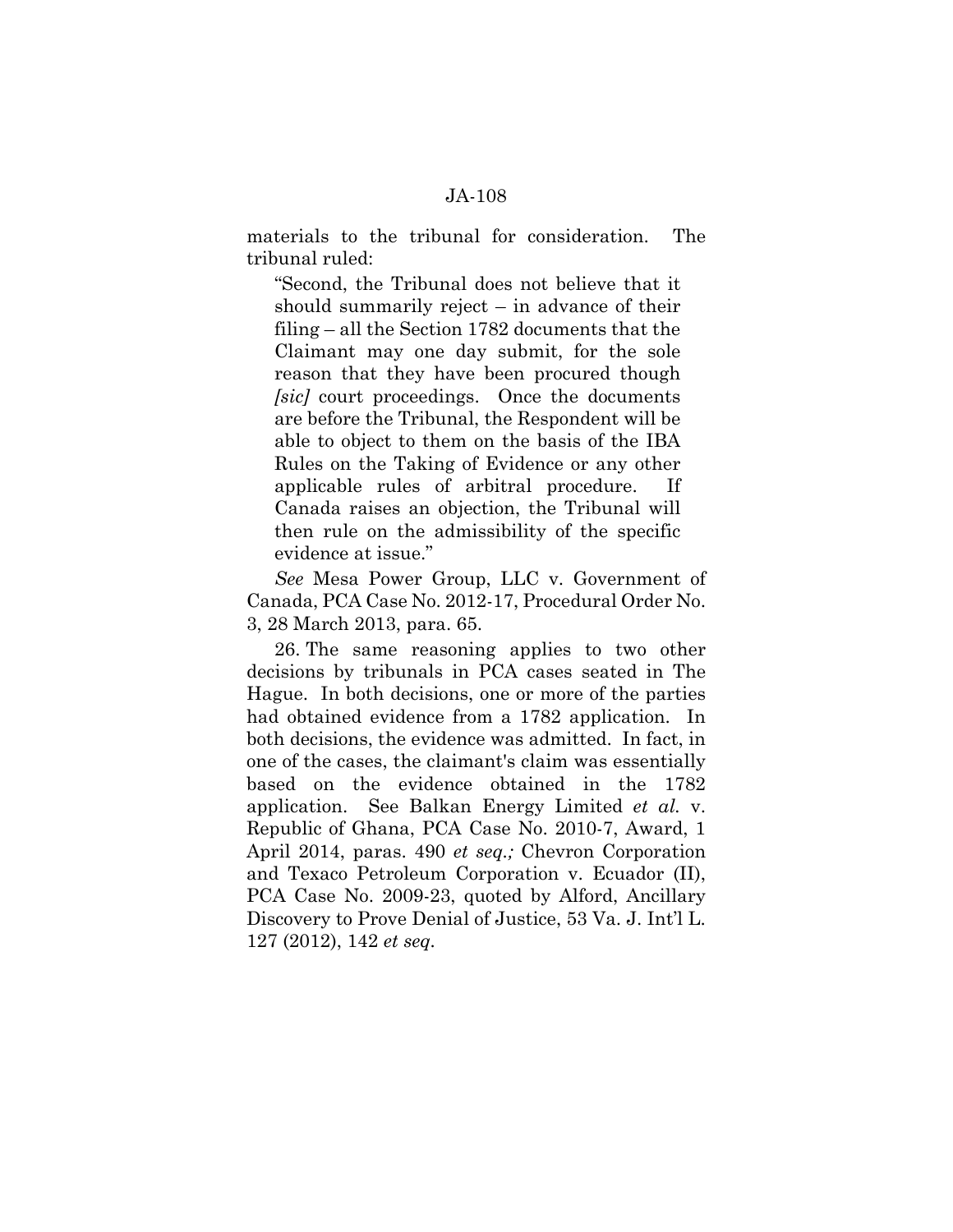## **V. The Tribunal Has No Coercive Power to Compel Document Production or Witness Testimony**

27. If Luxshare had waited with this application until a tribunal would have been constituted, its chances to obtain the evidence would be diminished. Mr. Baus suggests that "[i]f a DIS arbitration panel decides that some form of discovery is necessary, it will provide the parties with the time they need to take it, even, like here, where the parties agreed to the expedited DIS rules". *See* Baus, para. 9. This suggestion, however, is beside the point considering that the tribunal would lack the authority to enforce any order to produce the documents which Luxshare seeks from ZF US in this 1782 Application or to compel Mr. Marnat and Mr. Dekker to testify. DIS tribunals seated in Germany have no coercive means to impose production of documents on the parties, *i.e.*  ZF US, nor do they have the power to compel discovery from employees and ex-employees of ZF US, like Mr. Marnat and Mr. Dekker. *See* Masser, para. 27 with further references. For such measures, the tribunal would have to tum to German state courts for assistance pursuant to § 1050 CCP (Masser, para. 47 with further references), or to U.S. courts as per 28 U.S.C. § 1782. Either way, this will take time; time that will likely make it impossible for the tribunal to make the award within six months as stipulated per the DIS Rules.

28. In light of the fact that the DIS Rules require the parties and the tribunal to conduct the proceedings in a time- and cost-efficient manner (Article 27 Section 1 DIS Rules), a tribunal may very well be reluctant to extend deadlines to await the outcome of the discovery application if Luxshare had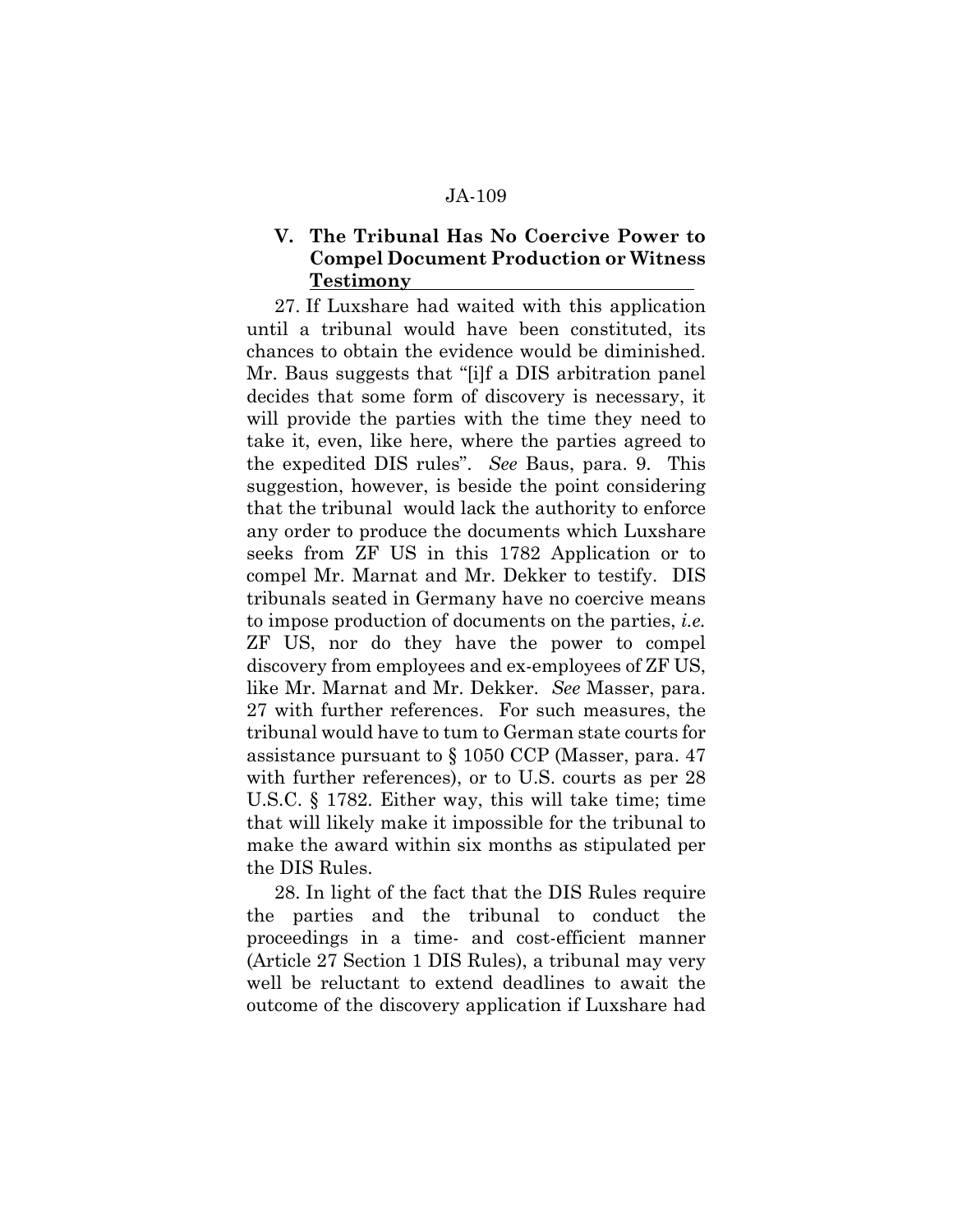initiated the discovery proceedings only after filing the contemplated arbitration. In fact, this scenario happened to a claimant in an ICSID proceeding, where the tribunal decided not to prolong deadlines in order to allow the claimant to potentially put into evidence documents obtained by way of a 1782 application. *See* Caratube International Oil Company LLP v. The Republic of Kazakhstan, ICSID Case No. ARB/08/12, Procedural Order No. 3, 26 May 2006, para. 2.6. The only way to avoid this potential outcome was to seek Section 1782 discovery prior to filing the arbitration.

### **VI. German Law Allows Luxshare to Bring the Arbitration until the End of 2021**

29. Mr. Baus further states that submitting a request for arbitration under the DIS Rules can easily be done by a short and high-level summary. *See* Baus, para. 6. While this is – technically – correct, Luxshare would have been ill-advised to proceed in such a manner in the present case. This is because the parties have agreed on the expedited rules of the DIS, meaning that following the request for arbitration and the answer thereto, there will only be one further round of written submissions and there will be only one oral hearing, including the taking of evidence. *See* Masser, para. 19. The award shall be made at the latest six months after conclusion of the case management conference. *See* Masser, para. 19. In light of this, the first "request for arbitration" following a billion dollar acquisition will – if possible – have to be detailed, including witness statements and expert reports in order to be able properly plead the facts and put the tribunal in a position to render a decision on this substantial dispute.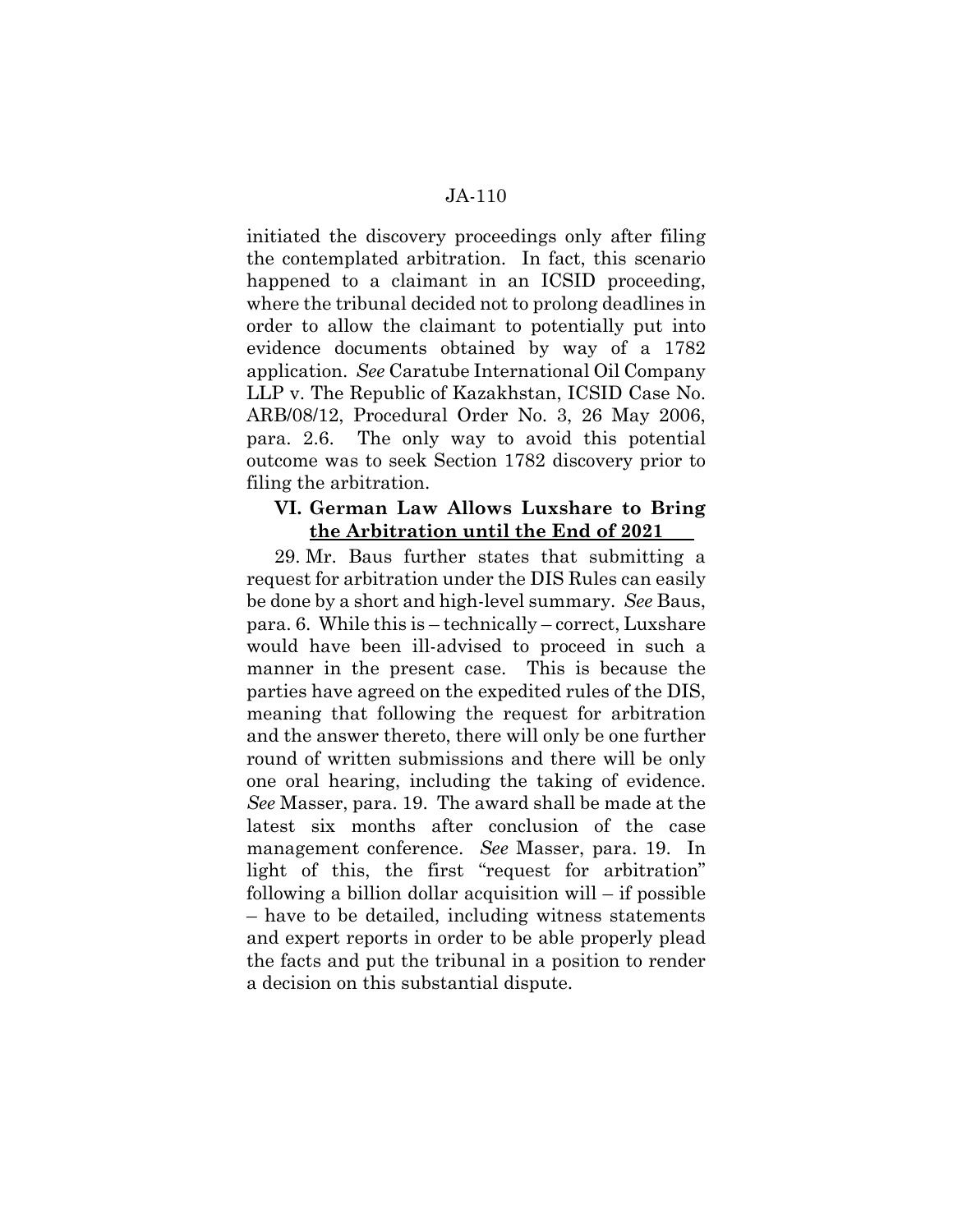30. Luxshare has been analyzing its legal options and the merits of the claim both as regards liability in principle and as regards quantum, its counsel has been diligently preparing the arbitration demand, and its experts have been diligently preparing a comprehensive expert report on damages (which is near completion). The Application in this Court has not been lodged lightly and the decision to initiate these proceedings and to expend substantial resources preparing for the arbitration.

31. German law recognizes that the decision to file a claim should be a matter of last resort and not be taken lightly, and that preparing a claim often takes time. Therefore, the standard period of limitation under the German statute of limitation runs for three years (Section 195 CCP).

32. ZF US's non-disclosure of relevant facts prior to the signing of the agreement with Luxshare entitles Luxshare to choose between unwinding the Transaction in its entirety and claiming damages (*culpa in contrahendo*). See *Masser*, para. 12 *et seq*. For such a damages claim, the period of limitation starts to run at the end of the year in which the creditor becomes aware of the facts giving rise to the claim and the debtor (Section 199 (1) CCP). It then runs for standard period of three years (Section 195 CCP). Presently, the earliest conceivable time for this period to have started running is at the end of the year in which Closing of the Transaction took place, i.e. at the end of 2018. This entails that the period of limitation will end at the end of 2021.

33. Until then, Luxshare has the right to bring the arbitration without having to fear consequences for allegedly "waiting too long." There are no legal or equitable principles that would give rise to a defense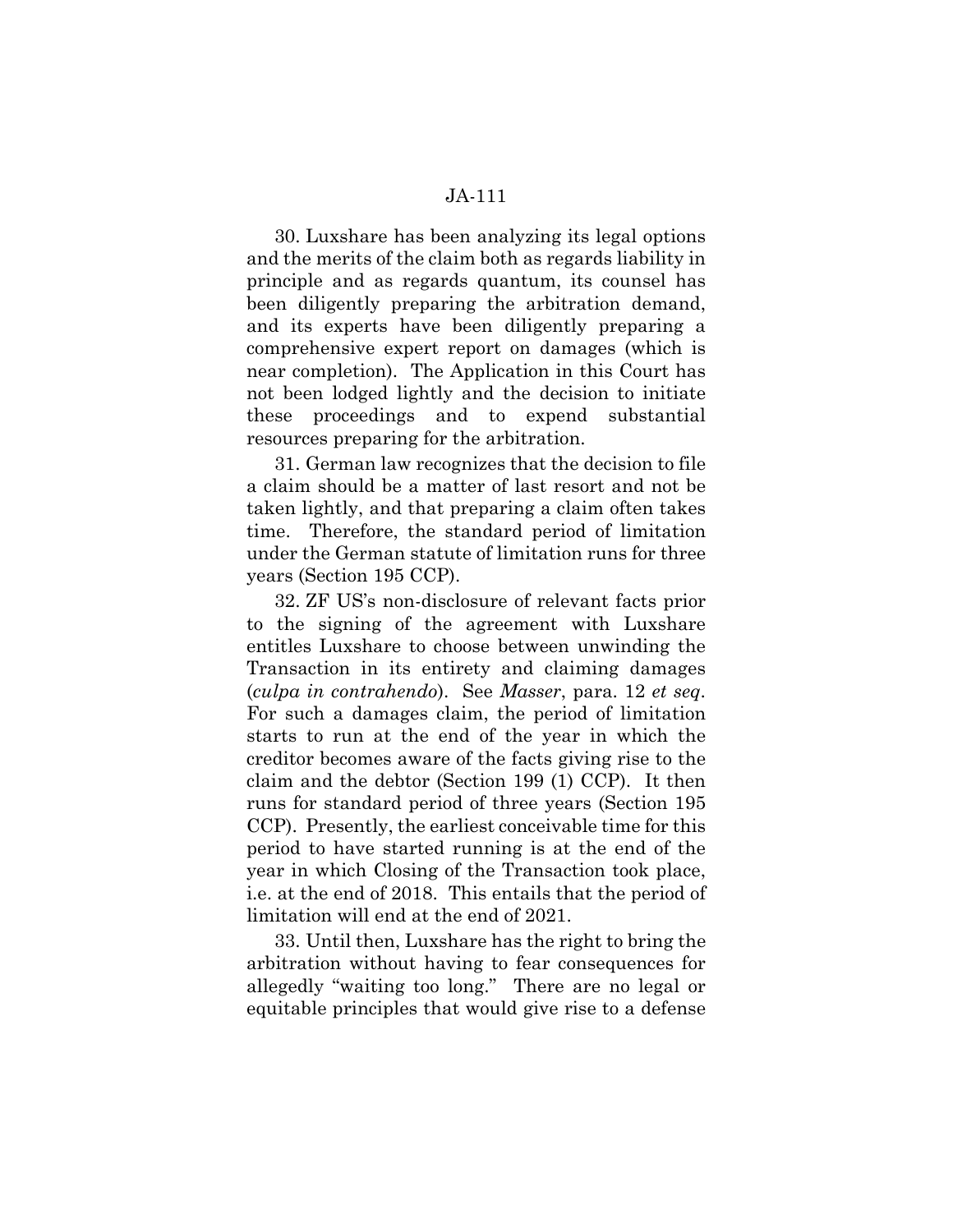to Luxshare's claims on the basis of a purported "delay".

I declare under penalty of perjury under the laws of the United States of America that the foregoing is true and correct. Executed on 8 January, 2021.

> */s/ Anna Masser*  Anna Masser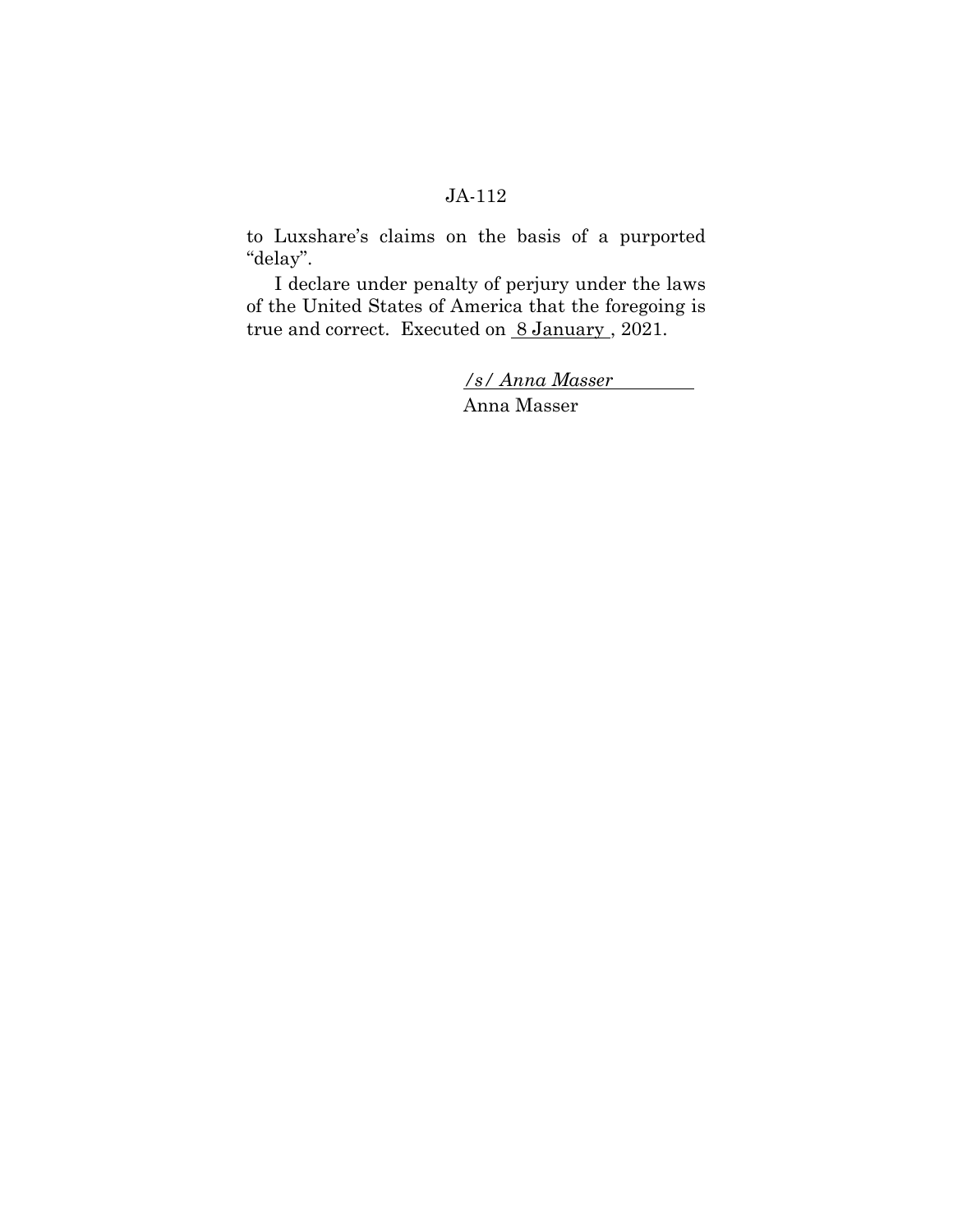# UNITED STATES DISTRICT COURT EASTERN DISTRICT OF MICHIGAN

-------------------------------------------------x In re Application for an Order Pursuant to 28 U.S.C. § 1782 to Conduct Discovery For Use In Foreign Proceedings : Case No. 2:20- : mc-51245-LJM-: APP : Hon. Laurie J. : : : Michelson Hon. Mag. J. Anthony P. Patti

#### -------------------------------------------------x

#### **THIRD DECLARATION OF ANNA MASSER**

Anna Masser, pursuant to 28 U.S.C. § 1746 hereby declares as follows:

1. I am the same attorney [*Rechtsanwältin*] qualified to practice in Germany, and partner of Allen & Overy LLP ("A&O") who has already submitted a first declaration and a second declaration in support of the application for an Order Pursuant to 28 U.S.C. 1782 (the "Application") by the Applicant, Luxshare Ltd. ("Applicant" or "Luxshare") in connection with contemplated arbitration proceedings in Munich, Germany against ZF Automotive US, Inc. ("ZF US").

2. I submit this Third Declaration in support of Luxshare's Supplemental Brief in Opposition to Motion to Quash.

3. I make this declaration based on personal knowledge and on my review of the documents noted herein. Where the facts and matters are stated as within my own knowledge, I know and believe them to be true. Where they are not within my own personal knowledge, they are to the best of my information and belief, and such facts and matters are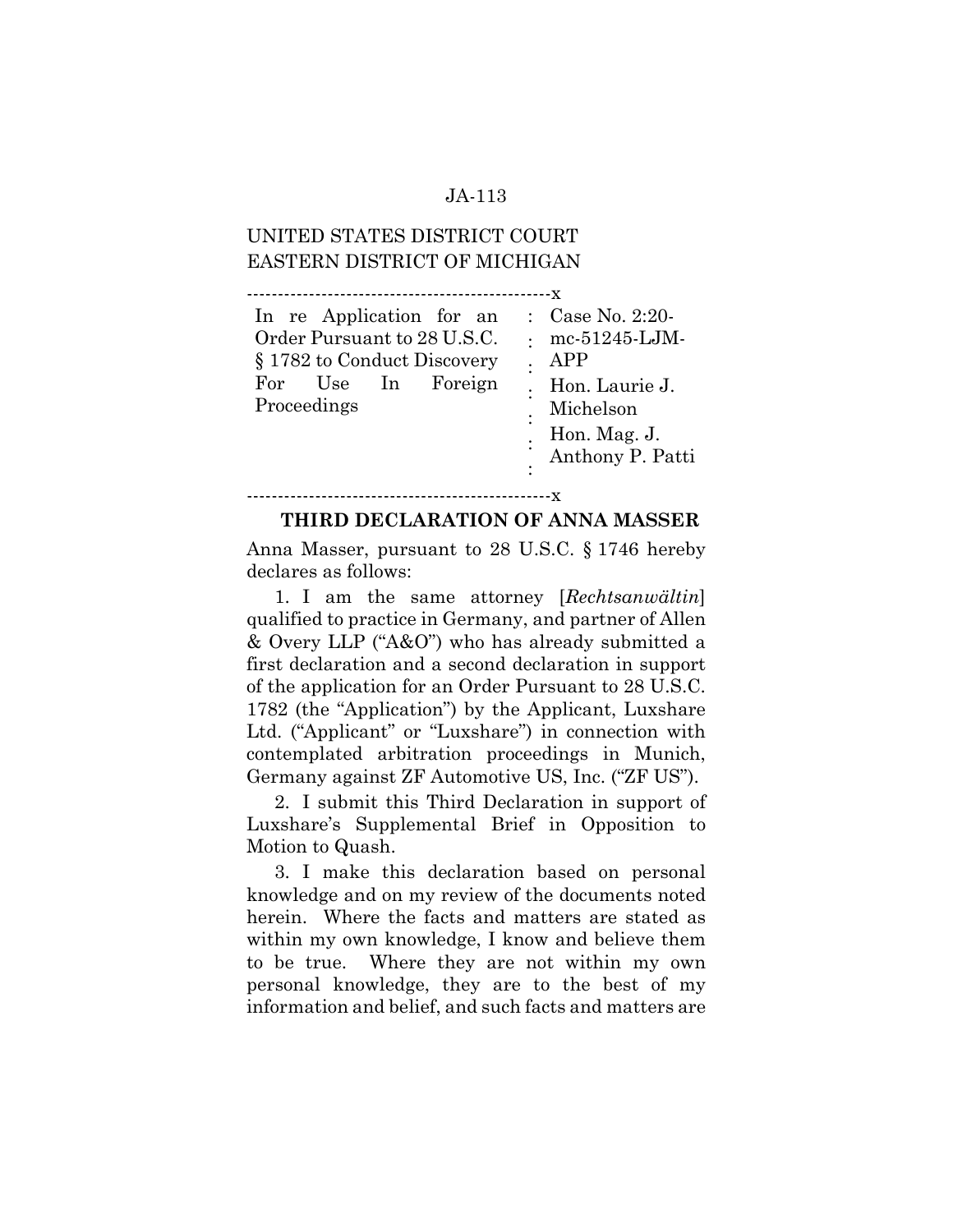supported by contemporaneous documents and information that I have reviewed.

## **I. The Clause within Section 20.10.2 of the MPA, "Without Recourse to the Ordinary Courts of Law" Does Not Prohibit § 1782 Discovery**

4. https://www.disarb.org/werkzeuge-und-tools/dismusterklauseln. The suggested wording is in pertinent part: "All disputes arising out of or in connection with this contract or its validity shall be finally settled in accordance with the Arbitration Rules of the German Arbitration Institute (DIS) without recourse to the ordinary courts of law." By this standard wording, the parties agree that the main claim – if any – shall be arbitrated, not litigated. The parties using this standard language do not, however, generally exclude the assistance of state courts. German state courts regularly assume jurisdiction, even if such standard wording "without recourse to the ordinary courts of law" is included. *See* Higher Regional Court Munich, decisions dated 7 January 2009 (34 SchH 14/08, relating to the question whether an arbitration is admissible as per sec. 1032 CCP), 28 June 2013 (34 SchH 5/13, relating to a challenge of arbitrators as per sec. 1037 CCP) and 10 July 2013 (34 SchH 8/12, relating to a challenge of arbitrators as per sec. 1037 CCP).

5. Furthermore, German state courts do assume jurisdiction in spite of an arbitration agreement if the application brought concerns ancillary or interim proceedings but not the main claim itself. For example, the Higher Regional Court of Koblenz decided that it "is permissible according to the unanimous opinions of legal authorities and jurisprudence" for a party to commence a legal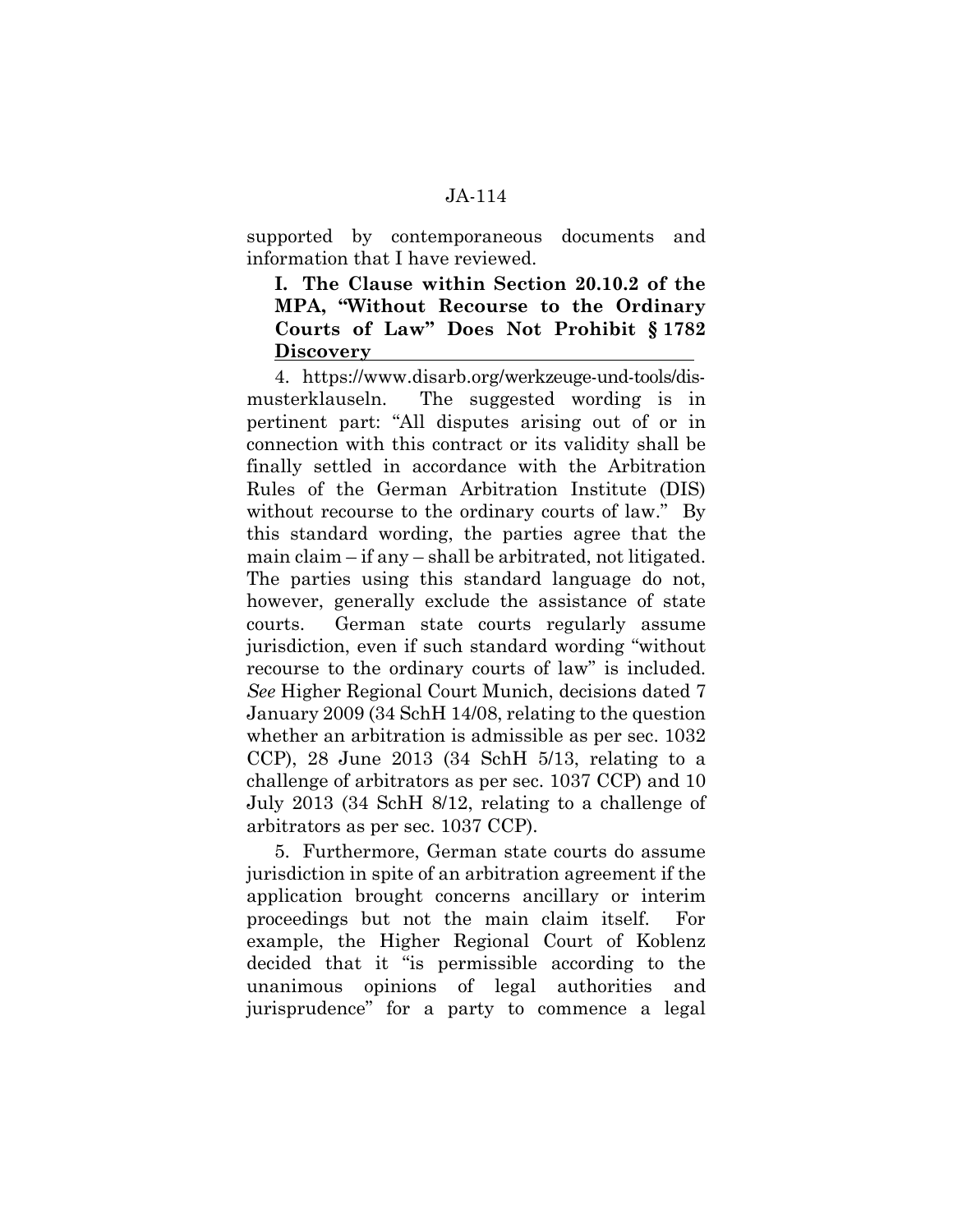proceeding in a German state court to compel the counter-party to preserve evidence for use in an arbitration. *See* decision dated 15 July 1998 (5 W 464/98), BeckRS 1998, 07103. This is now expressly set out in German statutory law, sec. 1033 of the Code of Civil Procedure ("**CCP**"), which provides for the jurisdiction of state courts for interim relief proceedings where the substantive dispute is controlled by an arbitration agreement and is confirmed by decisions of courts throughout Germany. *See e.g.* the decisions of Higher Regional Court Brandenburg dated 16 February 2011 (13 U 11/10), Higher Regional Court Düsseldorf dated 7 February 2008 (I-20 W 152/07) and Regional Court Berlin on 8 June 2011 (94 OH 2/10). The admissibility of interim relief in spite of an arbitration clause is, furthermore, expressed by the German legislature in the reasoning for the revised provisions in CCP. *See*  BT-Druchs. 13/5274 p. 38 *et seq.* Finally, according to some prominent authors, sec. 1033 CCP regarding the right to state court relief for interim, non-substantive proceedings where the parties have an arbitration agreement is mandatory and cannot be excluded even by virtue of an express party agreement to the contrary. *See e.g.* Münchener Kommentar zur ZPO, 5th ed. 2017, § 1033 no. 18.

6. Generally, when interpreting an arbitration agreement pursuant to German statutory law and principles, one has to consider the parties' intention at the time of concluding the contract (Sections 133 and 157 German Civil Code). *See* Geimer in Zöller Zivilprozessordnung, 33rd Ed. 2020, § 1029 para. 18. Here, the parties chose to include the DIS standard wording, amended by referring to the expedited procedure. As can be seen from the jurisprudence